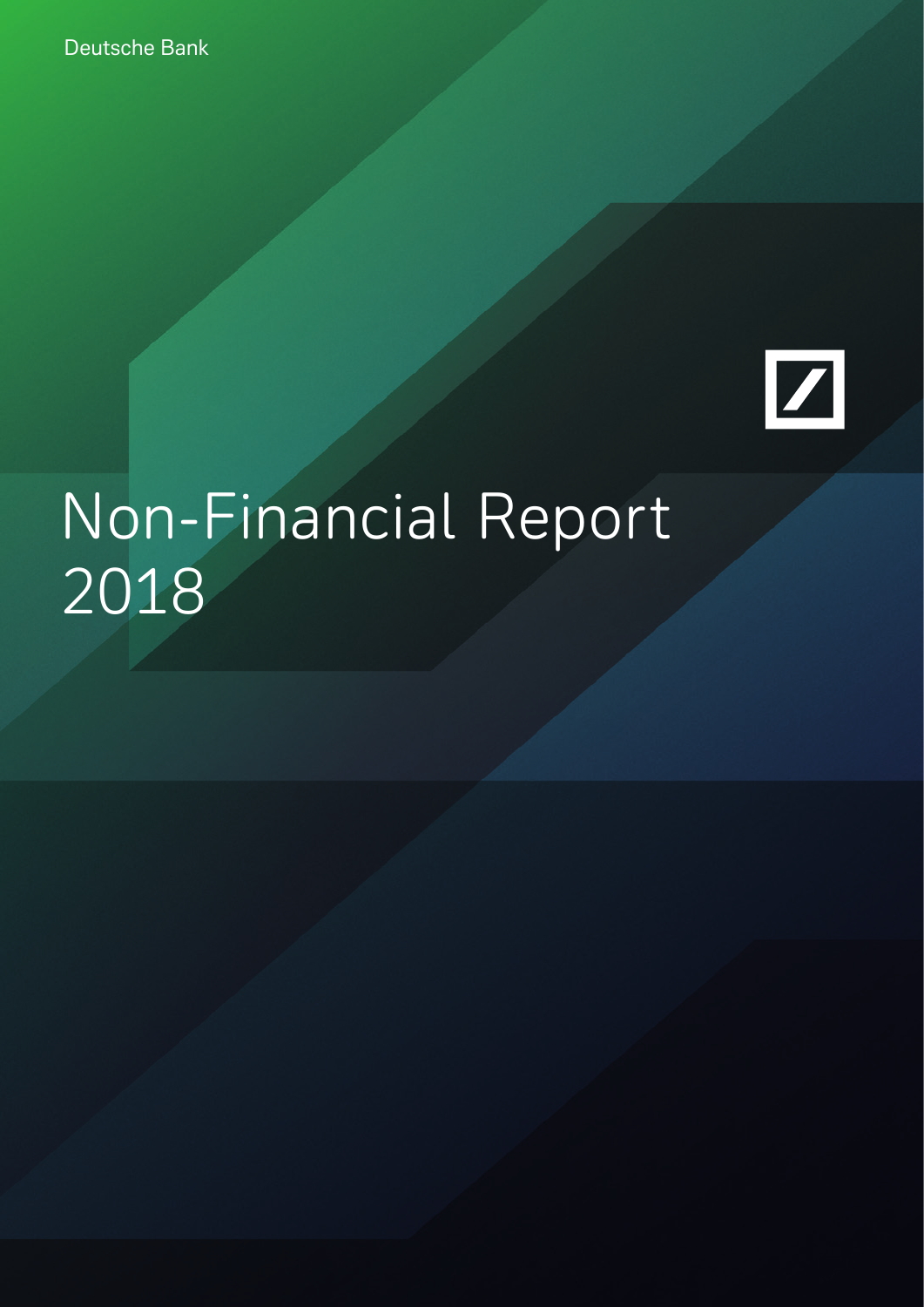# Contents

| 3  | Letter of the Chairman of the<br><b>Management Board</b> |
|----|----------------------------------------------------------|
| 5  | Purpose and management<br>approach                       |
| 6  | Globally challenging and emerging<br>trends              |
| 10 | Culture and conduct                                      |
| 11 | <b>Business integrity</b>                                |
| 13 | Business integrity in client relationships               |
| 15 | Client satisfaction                                      |
| 18 | Public policy and regulation                             |
| 19 | Tax                                                      |
| 20 | Anti-financial crime                                     |
| 25 | Information security                                     |
| 27 | Data protection                                          |
| 28 | <b>ESG</b> in business                                   |
| 29 | <b>ESG</b> due diligence                                 |
| 32 | <b>ESG</b> product portfolio                             |
| 38 | Climate risks                                            |
| 41 | Human rights                                             |
|    |                                                          |

#### Employee matters

- People strategy
- 49 Key employee figures

#### Society

- Corporate social responsibility
- Art, culture, and sports

#### Environmental commitment

- In-house ecology
- 61 Eco-efficiency tables

# 64 Supplementary information<br>65 About this report

- About this report
- 67 Reports of the Independent Auditor
- GRI and UN Global Compact
- Abbreviations
- Imprint/Publications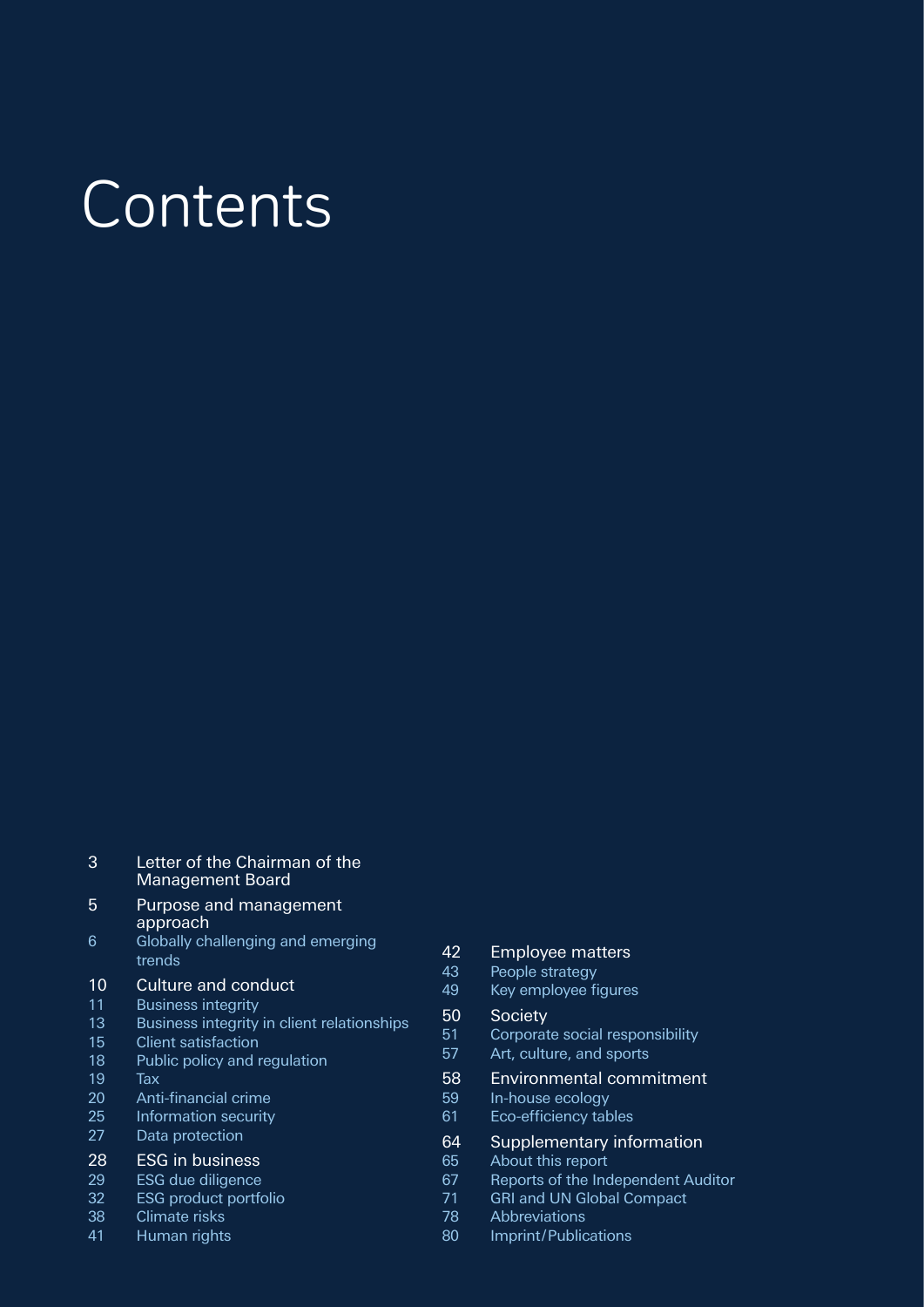Letter of the Chairman of the Management Board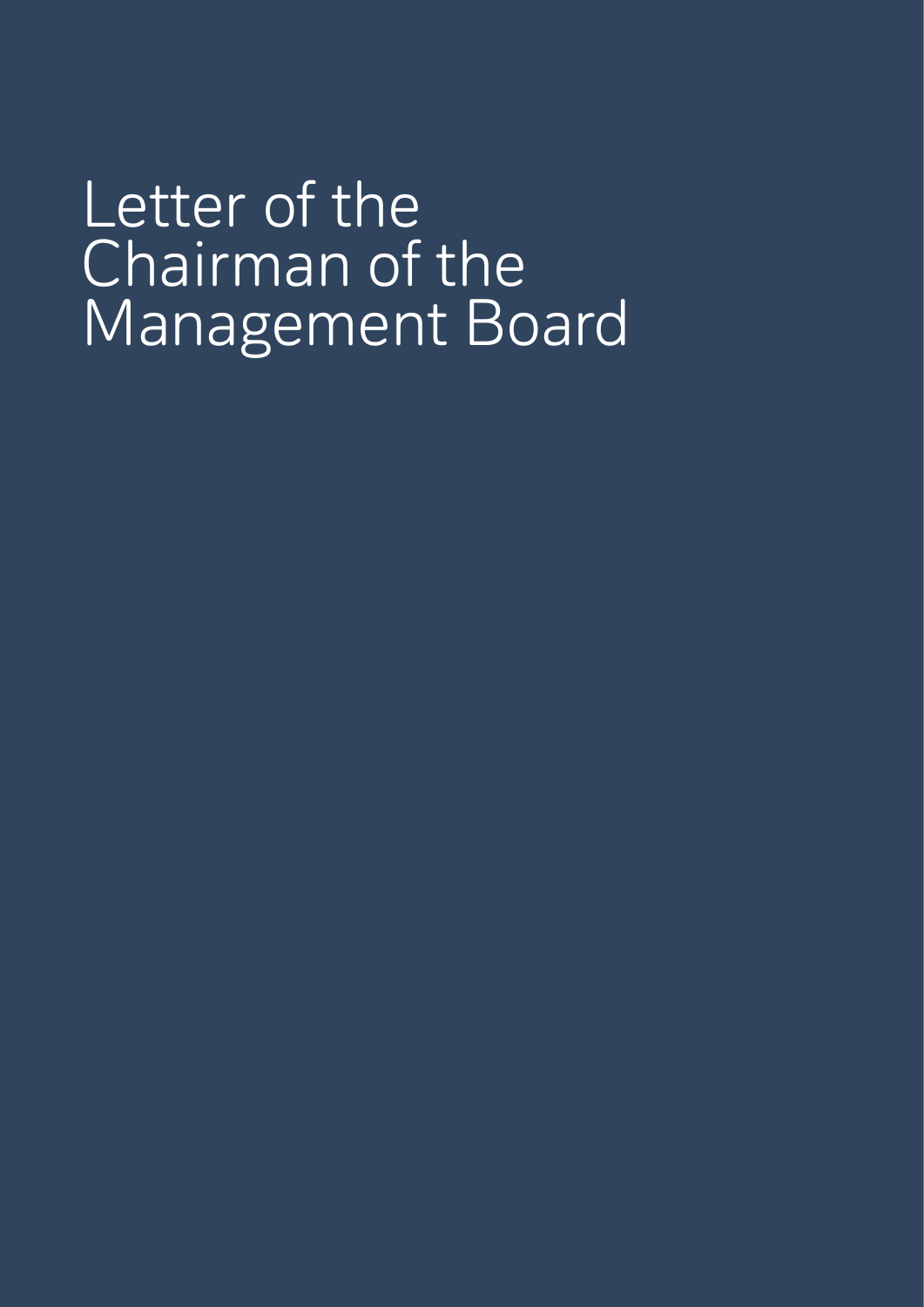#### Dear Readers,

When I was appointed Chief Executive Officer in April 2018, I had one overriding priority: I wanted our clients, employees, shareholders, and also the general public to be able to be proud of our bank once again. One step towards this was for us to achieve our financial objectives, which we succeeded in doing in the year under review.

Of equal importance, however, is that we rigorously pursue our non-financial objectives. They include not only good governance, but also our environmental and social responsibility as a whole. We have therefore declared our commitment to the Ten Principles of the UN Global Compact.

We are not yet where we want to be in every respect. What matters most in my opinion, however, is that we are on the right track, and I am personally committed to us resolutely continuing on this course. Our declared corporate objective is not only to generate profits, but also to promote economic growth and societal progress. We want to generate a positive impact for our clients, our staff, our investors, and society as a whole.

Non-financial issues have increasingly come under the spotlight over recent years – attracting the attention of regulators, politicians, and investors. The focus has mainly been on our conduct, and the behavior of every single employee is important in this respect. Cases such as Danske Bank or the Panama Papers have clearly shown us over recent months how vital our reputation is and how difficult it is to defend ourselves against allegations of suspicious activity and presumptions of wrongdoing. We are cooperating fully with the authorities on these matters and continue to rigorously tighten our internal controls. Furthermore, we revised our policies last year, and amalgamated them in a newly published Code of Conduct – progress that our regulators have praised.

The Code is founded on one simple principle: it is not enough to base one's behavior on what is permitted; we have to do what is right and proper. It has to be the aim of every single one of our employees to always act with integrity and to comply with our high standards.

Regulatory authorities worldwide are also increasingly turning their attention to non-financial topics. The European Commission, for instance, is heavily involved in tackling climate change and promoting sustainable growth. Its action plan for sustainable finance consists of ten proposals and the Commission estimates that some € 180 billion of investment is required every year in order to meet Europe's energy and climate targets. The Commission expects banks to support the action plan and provide dedicated project funding.

Deutsche Bank is committed to playing its part in this. Since 2012, our own business operations have been climate-neutral. We were one of the first signatories to the Alliance for Development and Climate – an initiative launched by Germany's Federal Ministry for Economic Cooperation and Development.

The Alliance seeks to encourage companies to voluntarily reduce their  $CO_2$  emissions and keep their business climate-neutral. Unavoidable emissions shall be compensated for by investing in sustainable projects in developing countries and emerging markets.

Renewable energies and climate protection also play an important part in our business. In 2018, our Corporate & Investment Bank was the sole or partial arranger of around € 1.2 billion in funding allocated to renewable energy projects generating more than 2,200 megawatts in capacity. Our investment bank has arranged the issuance of green bonds worth more than € 8 billion.

We also see substantial growth opportunities in sustainable assets, commonly also referred to as Environmental, Social, and Governance (ESG) investing. Demand for them from our clients is higher than ever before. In response to this, our asset manager DWS has expanded its offering. For example, we set up a closed-end fund for Apple that invests in clean energy in China. And we were awarded an ESG mandate by a European pension fund, which resulted in inflows of € 1 billion in the fourth quarter of 2018 alone.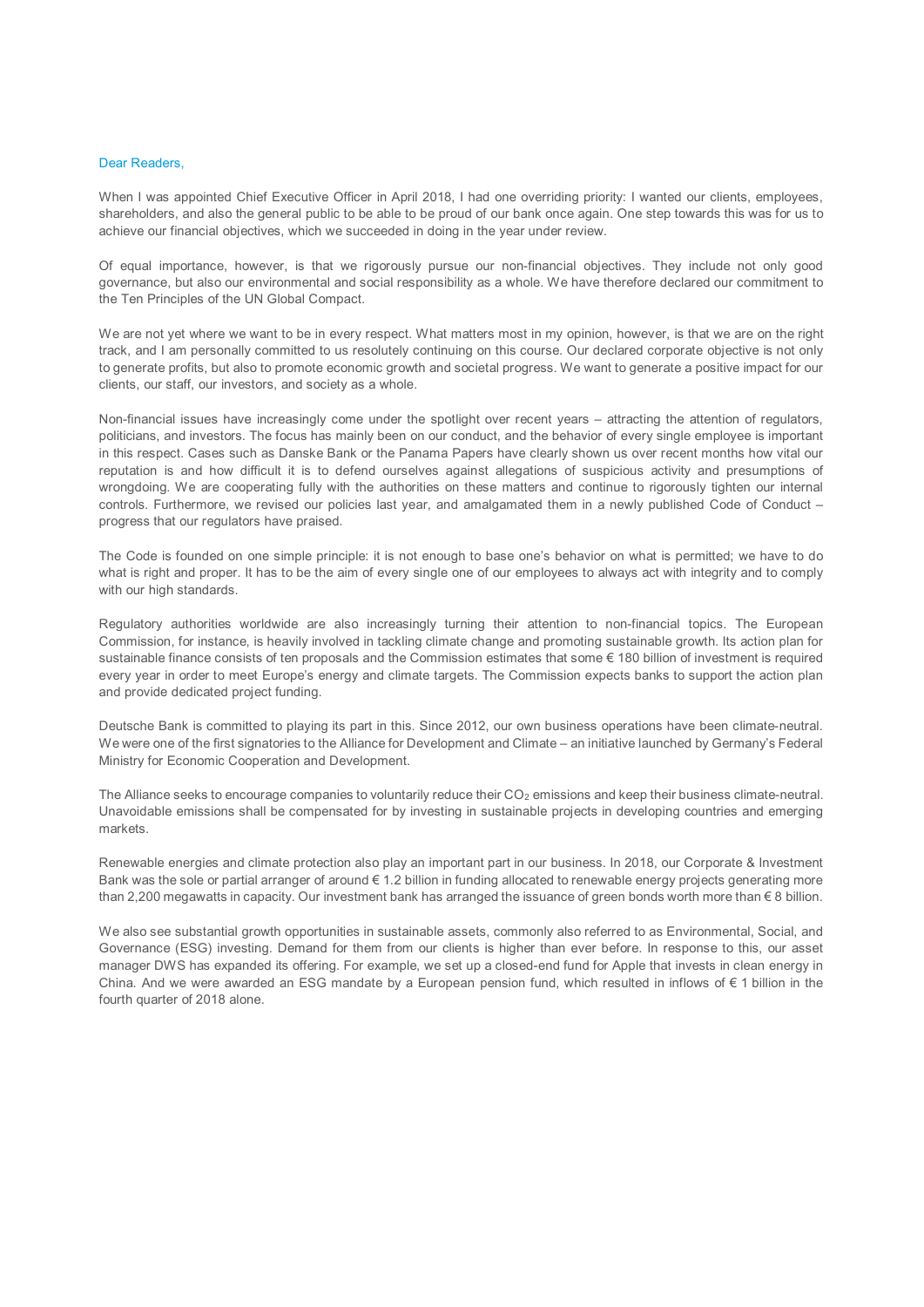These growth opportunities are also a key topic for our Sustainability Council. With representatives from all our business divisions and infrastructure functions, this committee convened for the first time in April 2018. The Council's task is to advise Management Board members, including myself, on all ESG issues and to draft preparatory materials for decision-making. The objective is also to underpin the commitments we have made –and will make – with the corresponding processes and understandable, transparent metrics. Our declared objective is to improve our scores in key sustainability indices, consequently making Deutsche Bank more appealing to responsible investors. Pursuing business objectives and assuming environmental and social responsibility are by no means mutually exclusive; they can by all means go hand in hand.

We are extremely proud of our corporate social responsibility activities. In 2018, some 1.8 million people benefited from our initiatives and nearly 18,000 colleagues worldwide participated in our social projects, for example acting as mentors for young people or as advisors to social enterprises. I am particularly pleased that we managed to fulfill the promise we made in 2015: we now have more than 1,000 employees who have volunteered as integration coaches for refugees.

All this underscores the view we have of ourselves as part of the fabric of society, and this is the basis for our actions. ESG considerations cannot be met exclusively by individual initiatives and campaigns. They have to be the guiding principles on which our daily work is based – for the benefit of our clients, our employees, our investors, and society in equal measure.

Best regards,

Christian<sup>V</sup>Sewing

Chief Executive Officer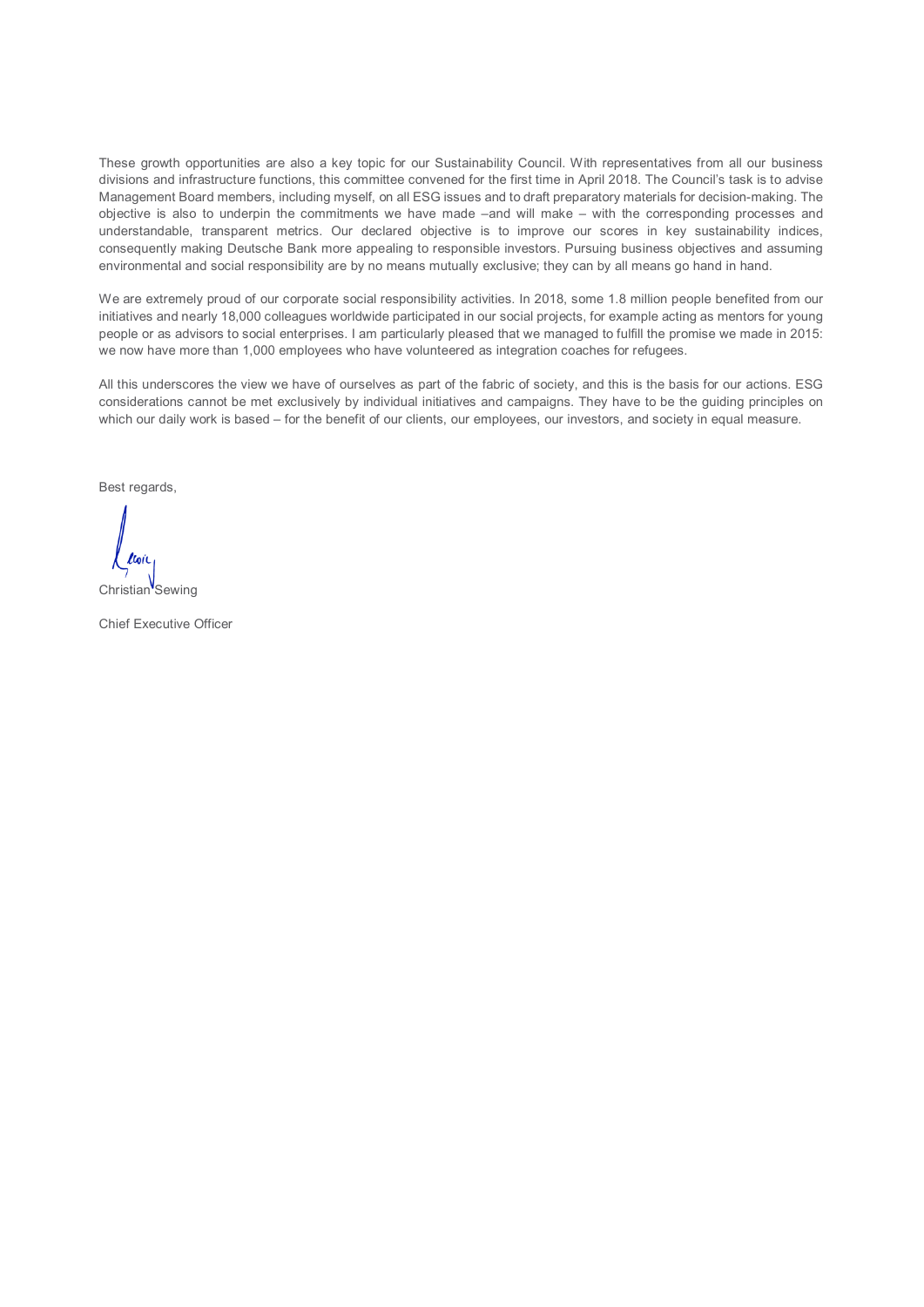# Purpose and management approach

6 Globally challenging and emerging trends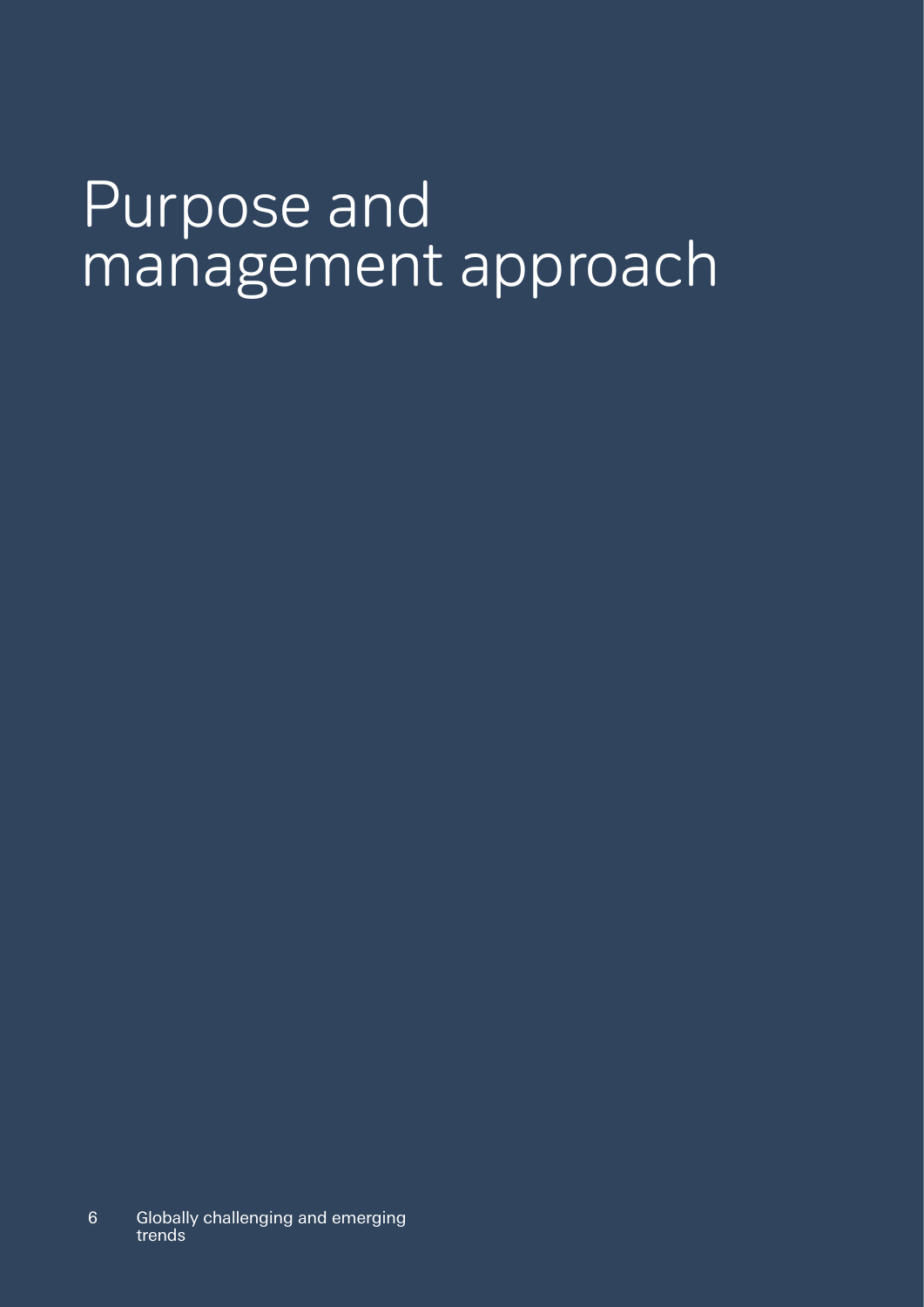# Globally challenging and emerging trends

Our purpose as a leading European bank with a global reach is to enable economic growth and societal progress by generating positive impact for our clients, our people, our investors, and our communities. More than ever, we need to demonstrate the value of what we do. That we are a bank whose business is productive, meaningful, and sustainable. A bank that is dependable, high performing, and human. A bank that balances economic success with environmental and social responsibility. A bank that has positive impact. After all, as a global financial intermediary, we play an important role in the infrastructure of an economy and in resource allocation.

Trust is paramount in our stakeholder relationships. After the global financial crisis symbolized a decade ago by the collapse of Lehman Brothers, we needed to build up trust in the financial sector again. That is why we have strengthened our culture of integrity and responsibility, as well as improved internal frameworks and control systems.

Our Code of Conduct – updated in 2018 – lays the foundations for this long-term change. This Code details our purpose, values, and beliefs, as well as the minimum standards of conduct to which everyone at Deutsche Bank has to adhere. While underlining the relevance of effective rules and controls, the Code also outlines our commitment to foster a business approach that considers the direct and indirect economic, social, and environmental impacts of our business decisions on our stakeholders.

The principles laid out in our Code of Conduct are reflected in our management structures, policies and processes, and control systems. We continually monitor developments in our business environment, and review and adjust our internal frameworks accordingly. This includes observing non-financial developments.

Besides significant macro-economic developments, a number of global challenges and trends are gaining in importance and are therefore increasingly impacting our business. These include the increasing pace of regulatory change, information security risks, and climate change. In 2018, there were major developments in defining the financial sector's role in combating climate change and supporting sustainable economic development. This resulted in a number of regulatory proposals known as the European Union (EU) Action Plan for Sustainable Finance, which highlight a leading role financial institutions should take in contributing to low-carbon development. The Action Plan should help to ensure trust in the sustainable finance market. Current discussions consider among others a taxonomy, which should help shifting capital flows towards more sustainable economic activities by creating clarity about what can be classified sustainable.

In view of growing societal and regulatory shifts, as well as client demands for responsible business and sustainable finance. we have been continually working on strengthening our corporate response to these developments, e.g. through the integration of environmental and social topics into our activities. To this end, our Group-wide Sustainability Council held its constituting meeting in April 2018 and subsequently met four times in the year under review. The Council is responsible for advising the Management Board on sustainability topics and helping to drive the integration process throughout the bank.

Besides applicable laws and regulations, we follow internationally recognized standards and principles, such as the G20/OECD Principles of Corporate Governance. Moreover, we seek to align with global agreements, such as the United Nations (UN) Sustainable Development Goals (SDGs) and the Paris Agreement on Climate Change, and voluntarily commit ourselves to best practice principles, including the Ten Principles of the UN Global Compact, the Wolfsberg Anti-Money Laundering Principles, and the UN Guiding Principles on Business and Human Rights. Furthermore, our Asset Management (AM) is a signatory to the UN Principles for Responsible Investment (UN PRI). We reinforce our commitment on specific issues, such as climate change and human rights, by publicly communicating our support, e.g. via signing the Paris Pledge for Action or publishing dedicated statements, such as our Human Rights Statement.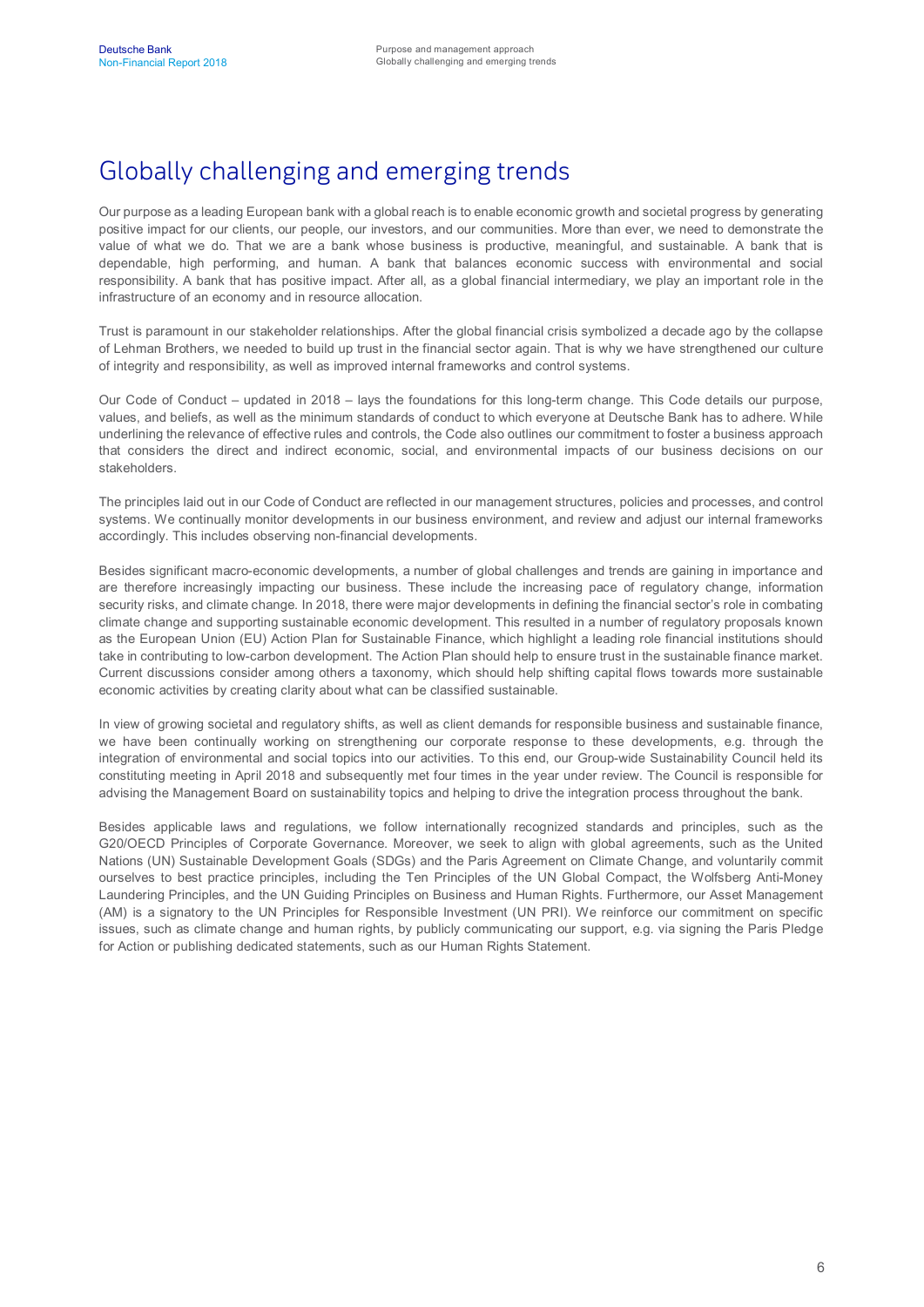## Identifying material topics

This Non-Financial Report (NFRep) outlines the results of our 2018 materiality assessment and provides information on how we have addressed these topics.

To assess the materiality of the relevant topics we follow our internal bank-wide risk assessment processes and conduct a regular materiality assessment, in which we apply the principles of the Global Reporting Initiative (GRI) and comply with the German Commercial Code (*Handelsgesetzbuch, HGB*). The materiality assessment adopted a two-dimensional approach that considered the impact of Deutsche Bank's business activities on the defined issues, as well as the impacts of these issues on Deutsche Bank. The expectations of stakeholder and peer groups were taken into account.

#### Materiality matrix



The topics considered in this process are non-financial, with some being more mature and well regulated, others emerging themes requiring further evaluation.

All legally required disclosures in accordance with § 315b (3) of the German Commercial Code are marked by a bracket in the margin. See Supplementary information/About this report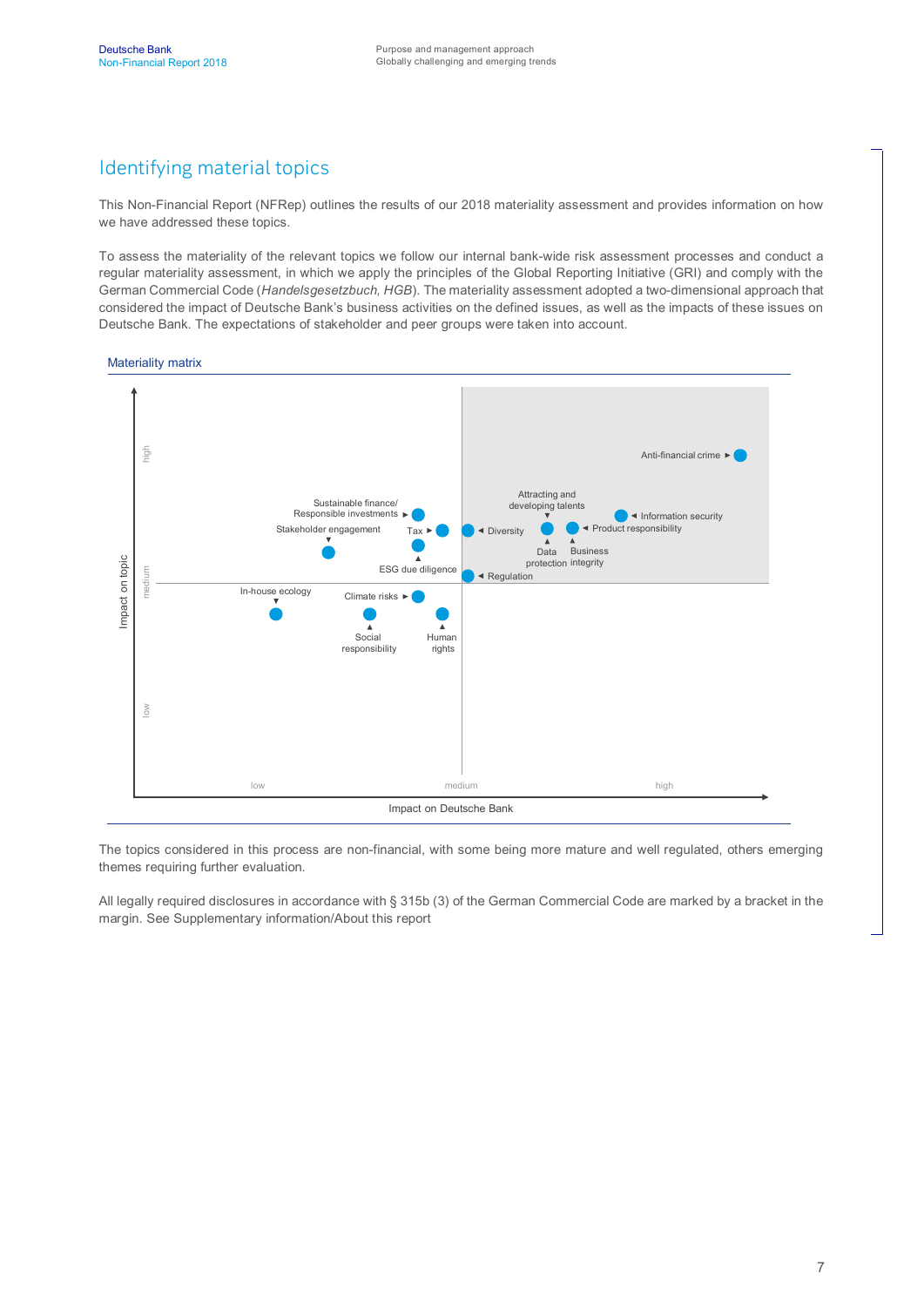## Validating our performance

Our performance on non-financial topics is regularly assessed by sustainability rating agencies. We actively contribute to these assessments, also known as ESG ratings.

In 2018, we actively contributed to CDP Climate Change, ISS-oekom Corporate Rating, RobecoSAM – Corporate Sustainability Assessment, Sustainalytics, Vigeo Eiris, and MSCI ESG Research. Some of our rating results deteriorated. This was due in particular to higher expectations for disclosure of information about the impact of our activities and critical assessments of past and current controversies.

Some key results are outlined in the table below:

#### Sustainability Ratings<sup>1</sup>

|                                                             | Dec 31, 2018         | Dec 31, 2017     | Dec 31, 2016 |
|-------------------------------------------------------------|----------------------|------------------|--------------|
| CDP Climate Score (on a scale from A to D-)                 |                      | n/a <sup>2</sup> |              |
| $ISS-oekom (on a scale from A+ to D-)$                      | C/Prime <sup>3</sup> | C/Prime          | C/Prime      |
| MSCI ESG Research (on a scale from AAA to CCC) <sup>4</sup> | <b>BBB</b>           | <b>BBB</b>       | <b>BB</b>    |
| RobecoSAM (on a scale from 0 to 100)                        | 545                  | 69               | 74           |
| Sustainalytics (on a scale from 0 to 100)                   | 62 <sup>6</sup>      | 66               | 66           |

1 Industry classification according to Global Industry Classification Standard, GICS.

2 No scoring in 2017 due to re-evaluation of our climate risks and opportunities in light of TCFD recommendations.

<sup>3</sup> Sector average: C-; maximum in sector: C+.<br><sup>4</sup> Intangible Value Assessment (IVA) Rating.

<sup>5</sup> Sector average: 32; maximum in sector: 84. <sup>6</sup> Deutsche Bank rank in sector: 56 out of 217.

Based on our performance, Deutsche Bank is listed in the Dow Jones Sustainability Indices (World, Europe), FTSE4Good Index (World, Eurozone), and MSCI Sustainability Index.

#### Contributing to the UN Sustainable Development Goals

The SDGs are a plan of action to shift the world onto a more sustainable and resilient path. As a global bank operating in various industries, our activities have contributed to this global effort with respect to various SDGs. While we have defined some SDGs we focus on through our corporate social responsibility (CSR) initiatives, our Asset Management division continues to integrate SDG factors into ESG and impact investing. In other areas, we have not yet systematically mapped our activities against the SDGs.

Our contributions are detailed in this report, with some examples outlined below:

- Financing renewable energy and issuing green bonds contributes to SDG 7 (Affordable and clean energy) and SDG 13 (Climate action). See ESG product portfolio;
- Investing in vital infrastructure addresses SDG 9 (Industry, innovation and infrastructure). See ESG product portfolio;
- Operating investment initiatives ranging from financial inclusion and microfinance to sustainable agriculture, renewable energy, and clean urban transportation; some of which contribute to SDG 12 (Responsible consumption and production), SDG 11 (Sustainable cities and communities), and SDG 13 (Climate action). See ESG product portfolio;
- Our CSR programs Born to Be and Made for Good contribute to SDG 4 (Quality education) and SDG 5 (Gender equality) by helping to ensure inclusive, equitable education and empowering women and girls. See CSR strategy;
- We offset unavoidable carbon emissions covering GHG Scopes 1 and 2 as well as business travel by purchasing and retiring high-quality emission reduction certificates, which addresses SDG 13 (Climate action). See Inhouse ecology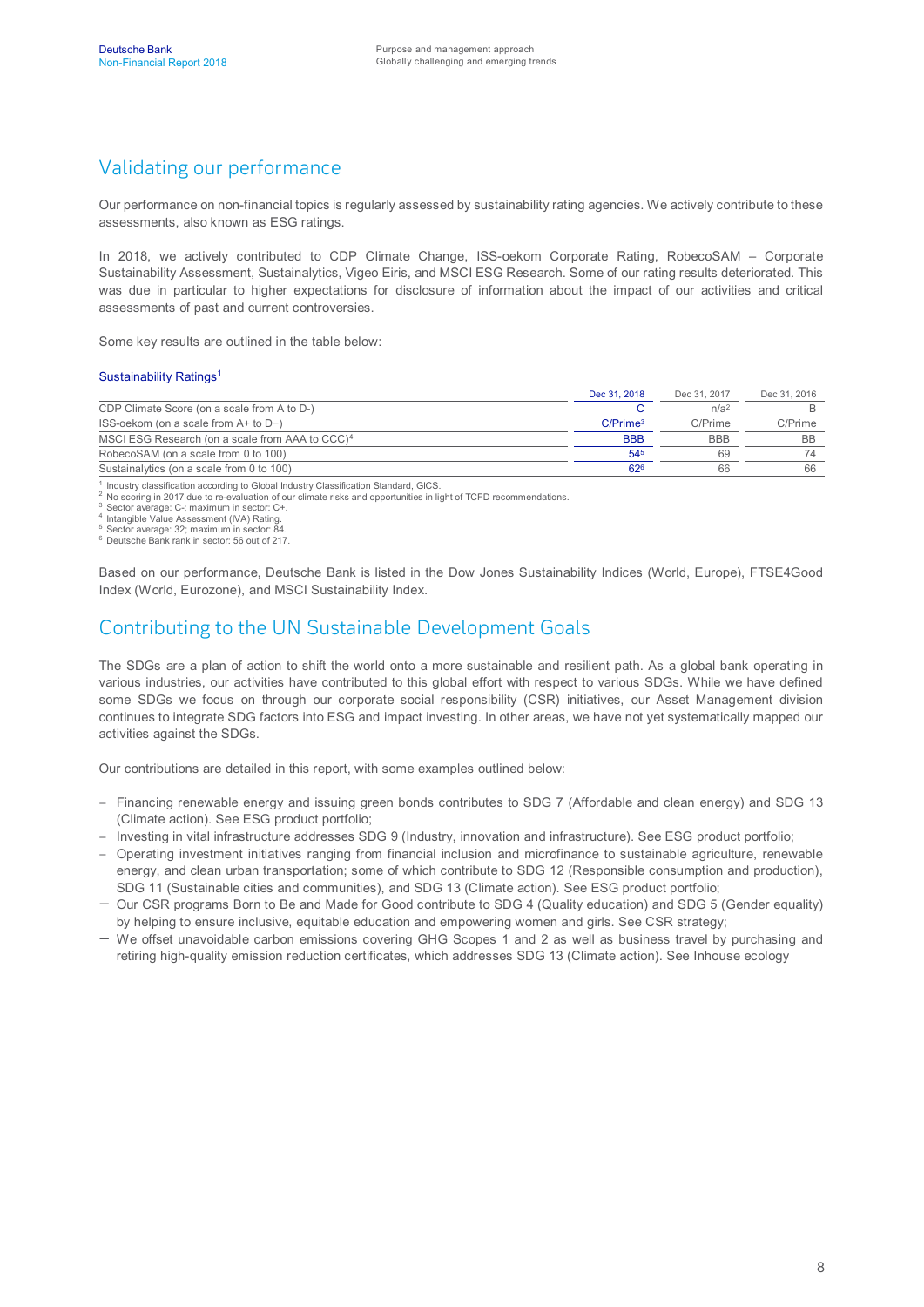## Engaging stakeholders

We aim to work responsibly and in partnership with our stakeholders and be client-centric in all our business activities. Our dialogs with clients, investors, employees, and civil society help us to understand their expectations and concerns, as well as gain better insights into the various impacts of our business activities. We consult with stakeholders in person, and interact through meetings, working groups, and thematic events such as conferences or forums. We also reach out to them through publications and via digital and social media platforms. We aim to consider differing stakeholder expectations and are open to constructive criticism.

Our engagement is detailed in this report, with some examples highlighted below:

- Our Wealth Management held a key client event, entitled Wealth Horizons: Shaping a Responsible Future, focusing on Deutsche Bank's role in society through presentations on key ESG topics, such as climate change, sustainable investing, and living sustainably;
- Our Asset Management division collaborated with the UN-supported Principles for Responsible Investment (PRI) Association to host the PRI Climate Forum 2018. The topics discussed included disclosure practices, investment strategies in the low-carbon transition, and addressing climate risks through engagement and proxy voting;
- Our Corporate & Investment Bank's first dbAccess ESG Engagement Conference gave attendees access to an exclusive selection of companies in one-on-one and group meetings, thus fostering debate on the future of ESG-centric investing. Panel discussions focused on current trends, e.g. the benefits of constructive ESG engagement for companies and investors, the importance of ESG knowledge at board level, the bank's innovative approaches in ESG research, and the role of green bonds in the transition to a low-carbon economy;
- We took part in the European Commission's Fitness Check on Regulatory Reporting consultation; discussed the issue of making regulatory data flows more efficient and improving data quality through the relevant trade bodies in Germany and Europe; and met with the relevant officials to answer detailed questions on how to achieve a more efficient reporting framework;
- We pursue a constructive dialog with nongovernmental organizations (NGOs) and society in general to improve our understanding of the environmental and social (ES) impacts of our business, and share recent progress and developments. In April 2018, for example, we invited a group of international NGOs to a roundtable about pressing ES topics, including climate change, human rights, and arms financing;
- We also strongly encourage our employees to create positive impacts in society. Many of our employees are active participants, becoming mentors for social entrepreneurs in our Made for Good program or being an integration coach to help refugees in our *Wir zusammen* initiative.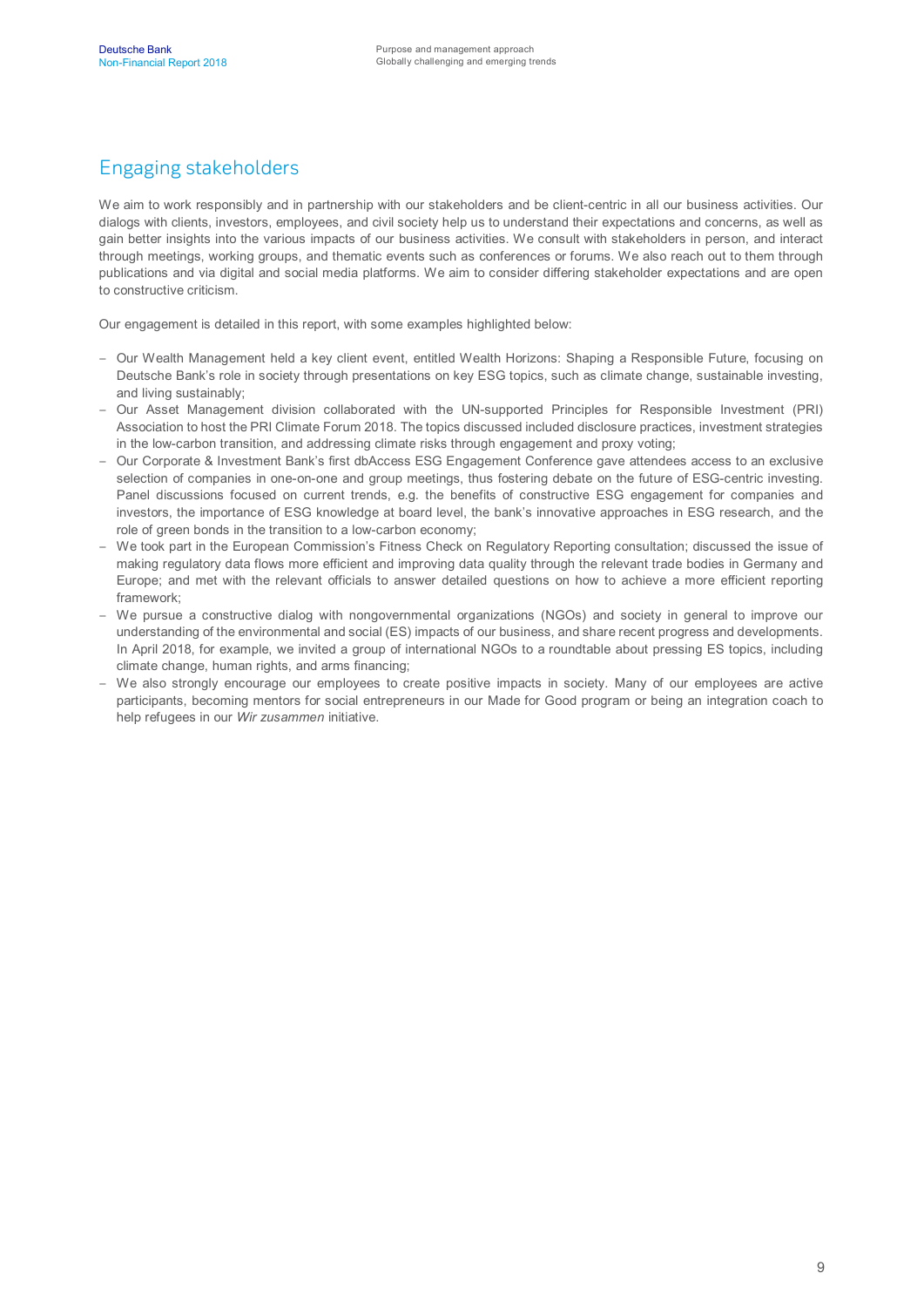# Culture and conduct

- 11 Business integrity
- 13 Business integrity in client relationships
- 15 Client satisfaction
- 18 Public policy and regulation
- 19 Tax
- 20 Anti-financial crime
- 25 Information security
- 27 Data protection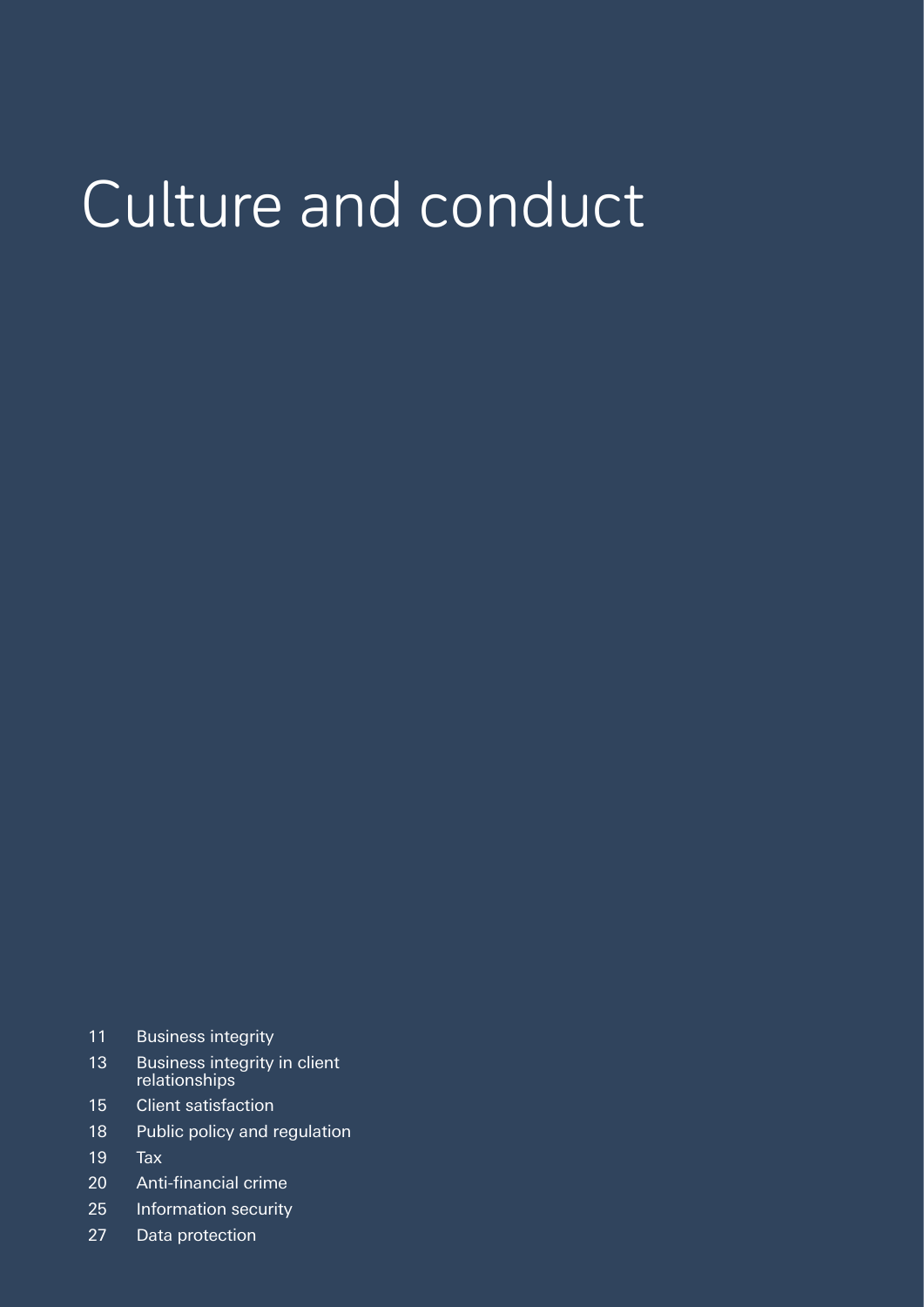## Business integrity

Deutsche Bank strives to put an ethical business culture at the heart of how it operates, which we regard as vital to achieving sustainable success. Our culture is guided by our values of Integrity, Sustainable Performance, Client Centricity, Innovation, Discipline, and Partnership. These values inform our behavior and decision-making, underpinning how employees interact with each other, but also with clients, investors, and society at large.

#### Revised Code of Conduct

The values enshrined in our Code of Conduct articulate what our bank stands for, what we want our overall culture to be, and those standards of conduct to which we should adhere. An updated Code of Conduct was published in July 2018 in order to provide staff with better guidance on our values and how they should be employed in their day-to-day work. It was accompanied by e-learning training launched in December 2018. The revised Code has been very well received by employees and external stakeholders.

Through our Code of Conduct we want to foster an open and diverse environment in which a climate of speaking up and challenging is not just welcomed and respected, but also a core part of our responsibilities, especially where actions or failures to act are inconsistent with the Code. Our Code and other policies and procedures require employees to escalate potential misconduct, inappropriate behavior, or any serious potential conduct risk to their supervisors, Compliance, Legal, or Human Resources. Employees can also report any concerns or suspicions in line with the arrangements set out in the bank's Whistleblowing Policy.

While compliance with the Code of Conduct is enforced by the respective policy owning functions of the underlying policies mentioned by the Code, we also seek to drive the right behaviors through a number of key initiatives.

#### The Culture, Integrity, and Conduct program

Deutsche Bank drives culture and ethical conduct through the Culture, Integrity, and Conduct (CIC) program. The objective of the program and the CIC plan is to reinforce the bank's values, as articulated in the Code of Conduct, and desired outcomes, and deliver enhanced conduct and integrity across all businesses, geographies, and infrastructure functions within the Deutsche Bank Group. The bank's Management Board has overall responsibility for achieving the desired cultural outcomes. While the CIC program is sponsored by the CEO, each Management Board member is accountable for culture in his/her division or function, and the Executive Committees are responsible for developing and implementing culture-related initiatives.

In 2018, the bank took steps to elevate the importance of CIC by creating the CIC Committee. The Committee's mandate is to oversee the implementation and management of the CIC Framework, aligning culture-related activities pursued in each area of the bank's activities with its global culture vision. The Committee meets at least six times a year, establishes Groupwide CIC initiatives, and drives the CIC themes and messages that are to be embedded in divisional, regional, and country culture plans.

This formal committee of the Management Board is chaired by the Chief Regulatory Officer and Chief Administrative Officer and comprises representatives from each division, function, and region, who are nominated by the respective Management Board member. Group-wide coordination of conduct- and integrity-related initiatives is supported by the Conduct & Integrity Operating Forum (C&I OpFo), which regularly reports to the CIC Committee.

The CIC Framework is used to implement a coherent, consistent, and sustainable Group-wide CIC strategy, using the following methodology:

- Defining values and desired outcomes through the Code of Conduct, culture guiding standards, and similar frameworks;
- Communicating through campaigns, training, and employee engagement;
- Reinforcing values and desired outcomes through embedding them in the bank's processes and frameworks;
- Implementing Group-wide CIC initiatives, priority themes, and annual CIC plans at a divisional or functional level;
- Measuring and identifying areas for enhancement through periodic diagnostics, ongoing metrics monitoring, focus groups, and People Survey findings.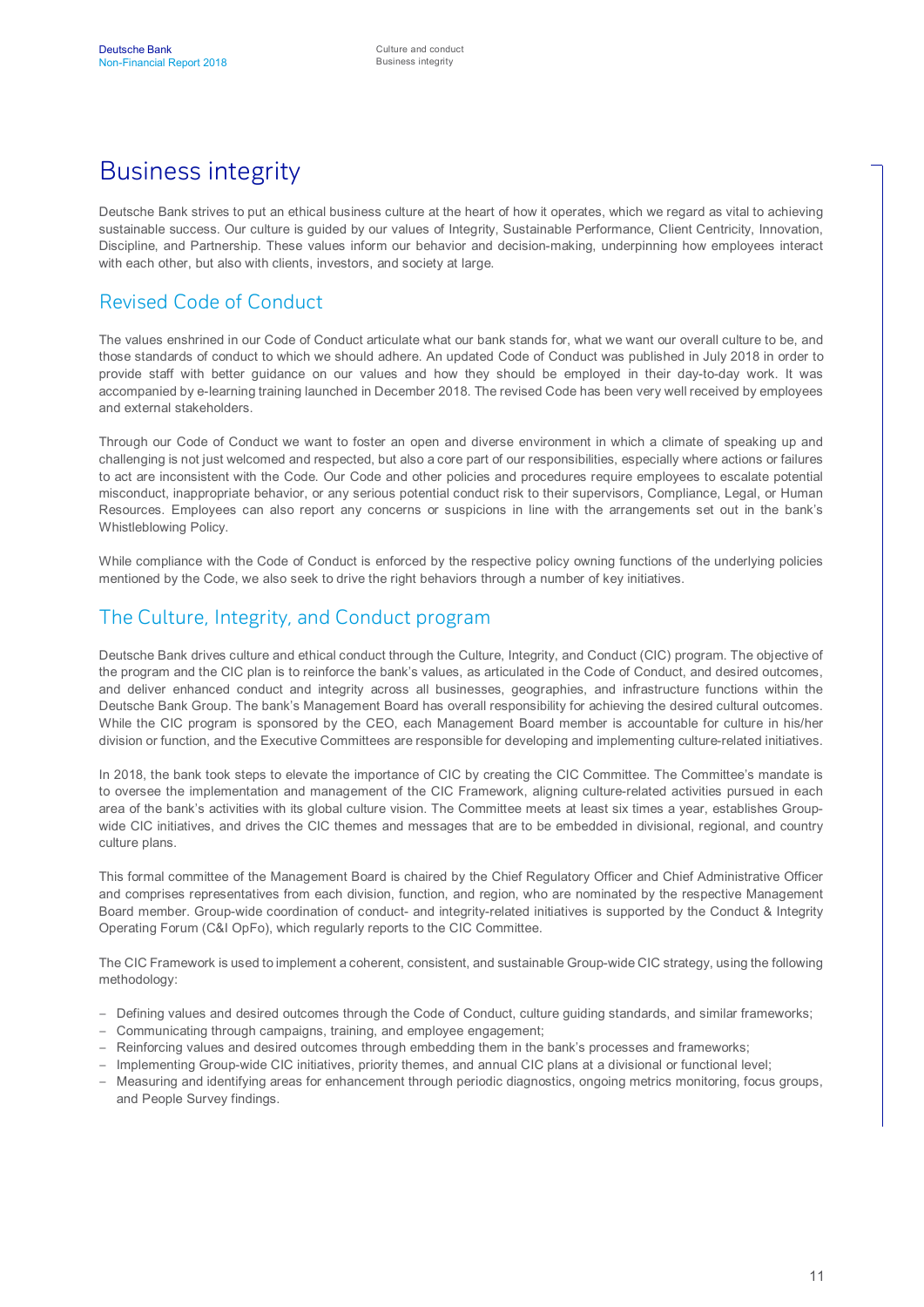For 2018/19, the CIC Committee reviewed the bank's current strategic priorities and the results of the People Survey and identified three of the bank's six values as focus values for the coming year, along with corresponding outcomes. These are:

- Integrity: enhance positive conduct / reduce misconduct, enhance ethical decision-making, and enhance a speak-up culture;
- Discipline: individual accountability, fiscal responsibility, and
- Client Centricity: treat customers fairly, and create products that provide value to our clients.

The Group-wide focus values and outcomes are incorporated into the annual culture plan of each business and infrastructure function, which is tailored to their specific needs.

While we are fully aware that a business culture is difficult to measure, we capture a number of existing metrics from various bank-wide sources to evaluate progress against our culture objectives. These metrics cover qualitative data, such as conductrelated People Survey findings, as well as quantitative measures currently tracked and governed as part of our HR, Risk, Communications, and Compliance processes, among others. Examples include indices on brand perception and gender diversity, as well as town hall attendance. The dashboard is produced and reported to the CIC Committee on a quarterly basis.

#### Key initiatives in 2018

Some examples of the key initiatives currently being implemented on a Group-wide basis are:

- An integrated Conduct and Speak-up awareness campaign and training program was launched in July 2018 and is continuing into 2019. We believe that a culture where employees feel free to express their conduct-related concerns with no fear of reprisal or retaliation increases the likelihood that problems will be identified. The bank's Code of Conduct has a specific section encouraging "speaking up, raising concerns, and reporting misconduct" and the bank's Whistleblowing Policy is designed to protect any employees raising their concerns about potential or actual misconduct, and illegal or unethical behavior. The awareness campaign is a multi-channel communications campaign targeting all employees via a dedicated microsite, posters, brand screens, and management communications with the aim of creating a broad awareness of good conduct, escalation channels, and the "speak-up" culture;
- An enhanced global whistleblowing policy was published in April 2018 and the dedicated microsite was updated accordingly;
- An integrated Consequence Management Framework was launched with an interactive guide in September 2018 and was accompanied by WebEx calls. It has the aim of promoting a better understanding of the bank's approach to managing positive outcomes and negative consequences. It makes clear what it means to live up to our standards of performance (delivery, behavior, and conduct), and how this impacts both our people and the bank;
- Market Conduct and Integrity classroom training was launched in September 2018 with 90-minute classroom sessions delivered by business line compliance officers with the assistance of business heads. The training consisted of two scenarios that were designed to further deepen the understanding of our desired values and what good conduct means in practice by exploring and discussing judgement and decision making, and how to Speak Up. Revenue generators<sup>[1](#page-12-0)</sup> and their immediate support areas totalling more than 4,000 employees were trained. The classroom training was completed in December 2018, with those who could not attend the face-to-face sessions receiving an interactive recording.

#### Conduct risk management

The Global Conduct Risk Management Framework Policy sets the framework for the management of conduct risk across the bank. The policy requires the timely identification, reporting, escalation, and remediation of any issues where conduct risk is defined as "the risk that the firm's employees or representatives or the firm's business practices could inappropriately and adversely affect the bank's clients, the bank, or the integrity of financial markets."

#### Risk culture

We strive to foster an environment where employees are empowered and encouraged to act as risk managers. A standardsbased assessment of risk culture, in particular focusing on risk awareness, ownership, and management within our risk appetite, has been undertaken. The results of the assessment of our risk culture are incorporated into existing risk reporting to reinforce the message that risk culture is an integral part of effective day-to-day risk management.

<span id="page-12-0"></span><sup>&</sup>lt;sup>1</sup> Revenue generators were defined as those within the Designated Market Activities ("DMA") population, which spans across Wealth Management, Global Transaction Banking, Corporate Finance, Treasury and Global Markets.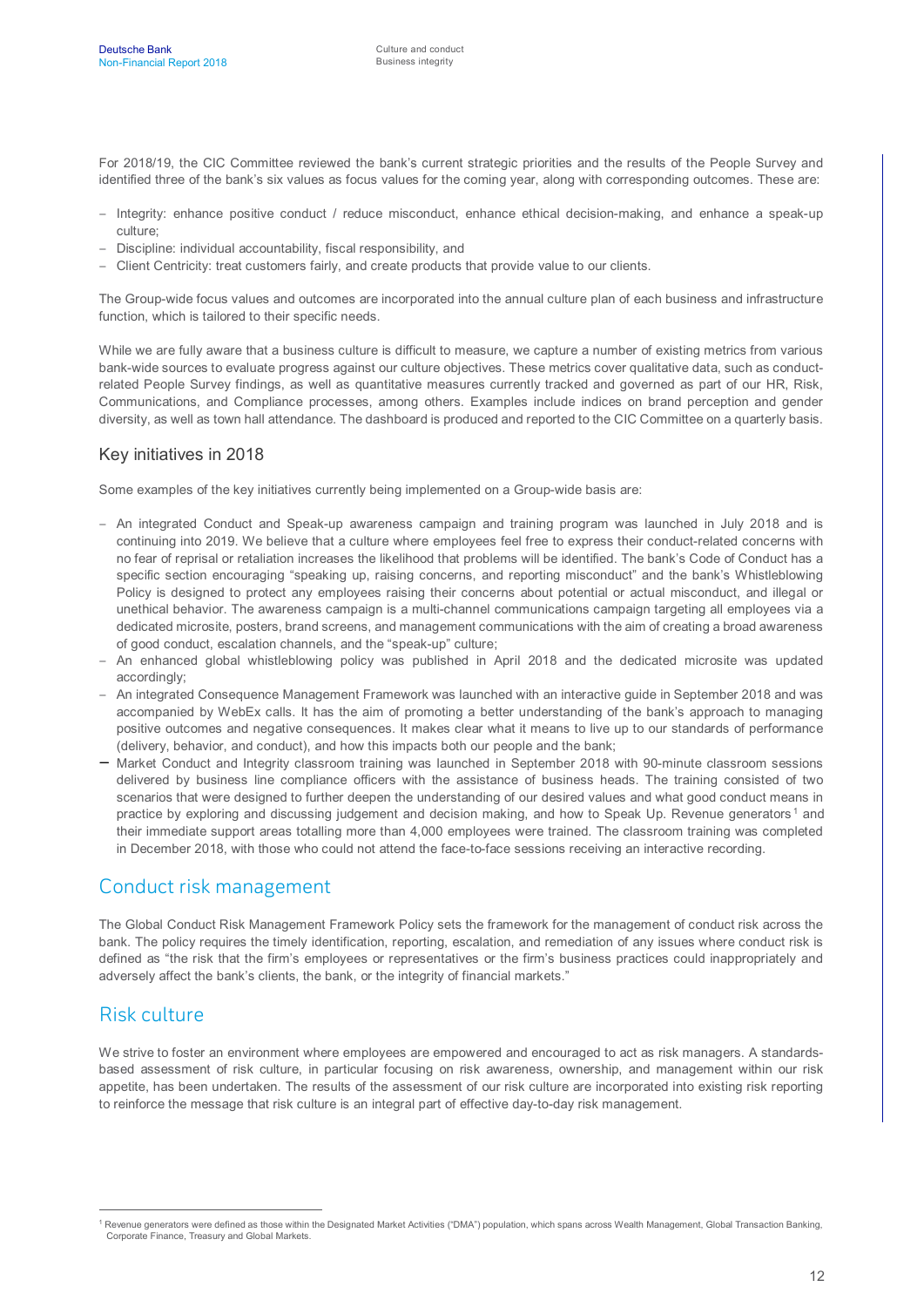# Business integrity in client relationships

Our Code of Conduct lays down the guidelines for behaving responsibly and with integrity towards clients.

As our divisions are responsible for implementing the Code of Conduct, they are thus accountable for treating clients fairly at every stage from the development of products to selling our products and services. Specific control functions support the divisions in living out their responsibility. Legislation and regulations, e.g. MiFID II, help us to recognize relevant topics in good time and define action areas, including market screenings of products to identify those that best fit our specific customer needs. The bank's internal guidelines address these topics and regulate important aspects of them.

In view of our client groups' differing profiles, our divisions enjoy varying degrees of freedom in implementing these guidelines. Their interpretation is determined, for example, by a specific client group's touch points with the bank, the need for client protection, or how much a client group knows about financial transactions. In order to ensure we are acting with integrity in a customer-centric manner, we regularly train all employees involved in client relationships. The topics we pay particular attention to include a responsible attitude to new products and how to deal with new product-related requirements, advising clients responsibly, helping clients to avoid becoming heavily indebted, and knowing how to deal with conflicts of interest.

### Responsibly designing and approving products

A Group-wide New Product Approval (NPA) and Systematic Product Review (SPR) process defines the design and approval of new products and services. Regional or divisional NPA councils approve any new product, as well as material developments affecting existing products, such as new risk factors or businesses. We also systematically review our products throughout their life cycles to ensure they remain fit for purpose and consistent with the needs, characteristics, and objectives of their target market(s). Additionally, any features causing concern, including a potential reputational impact on the bank from environmental or social issues, for example, are referred to the relevant management approval committees, such as our Regional Reputational Risk Committees or, ultimately, to the Group Reputational Risk Committee.

Our investment activities are based on a process designed to ensure decisions are taken in the best interests of our clients. To ensure that we provide products and advice that match the specific needs of our clients within a given market environment, our analysis of market conditions is conducted separately from our sales planning. This process provides transparency for current and prospective clients with regard to the bank's view on specific investment topics, asset classes, and market events. In our Asset Management (AM) and Private and Commercial Business divisions, for example, this investment process leads to the formulation of the Chief Investment Officer (CIO) View, which draws on the expertise of senior staff and is used to inform both our portfolio managers and our client advisors. The CIO View is further refined at a regional level to fine-tune client portfolios so they take into account the clients' varying professional, cultural, and regional backgrounds.

#### Living out product and advisory principles

Minimum standards for our product lines commit us to offering ethically justifiable and transparent products and services that are based on processes and principles designed to ensure compliance with legal and regulatory requirements. For example, our guidelines on product oversight governance, covering products within the scope of MiFID II product governance, require frequent monitoring on whether products have been sold only to the appropriate group of clients (target market). Moreover, we always strive to offer clients responsible and foresighted advice that fulfils their needs and clearly reveals the respective benefits and risks. To ensure the suitability and appropriateness of our products we assess a variety of parameters, including the complexity of a product and the client's knowledge of and experience with a product, as well as a client's regulatory classification and investment objectives, and select the product that matches the desired client demand.

Our basic principles require that we do not sell any product or service if it becomes obvious that a client does not need the product, cannot afford it in the mid-term, has not understood the product, or if a product does not meet the client's risk profile. Furthermore, our products must be designed in such a way that their features also overcompensate for the cost of investing in the product. We have due diligence processes in place that help us implement these principles.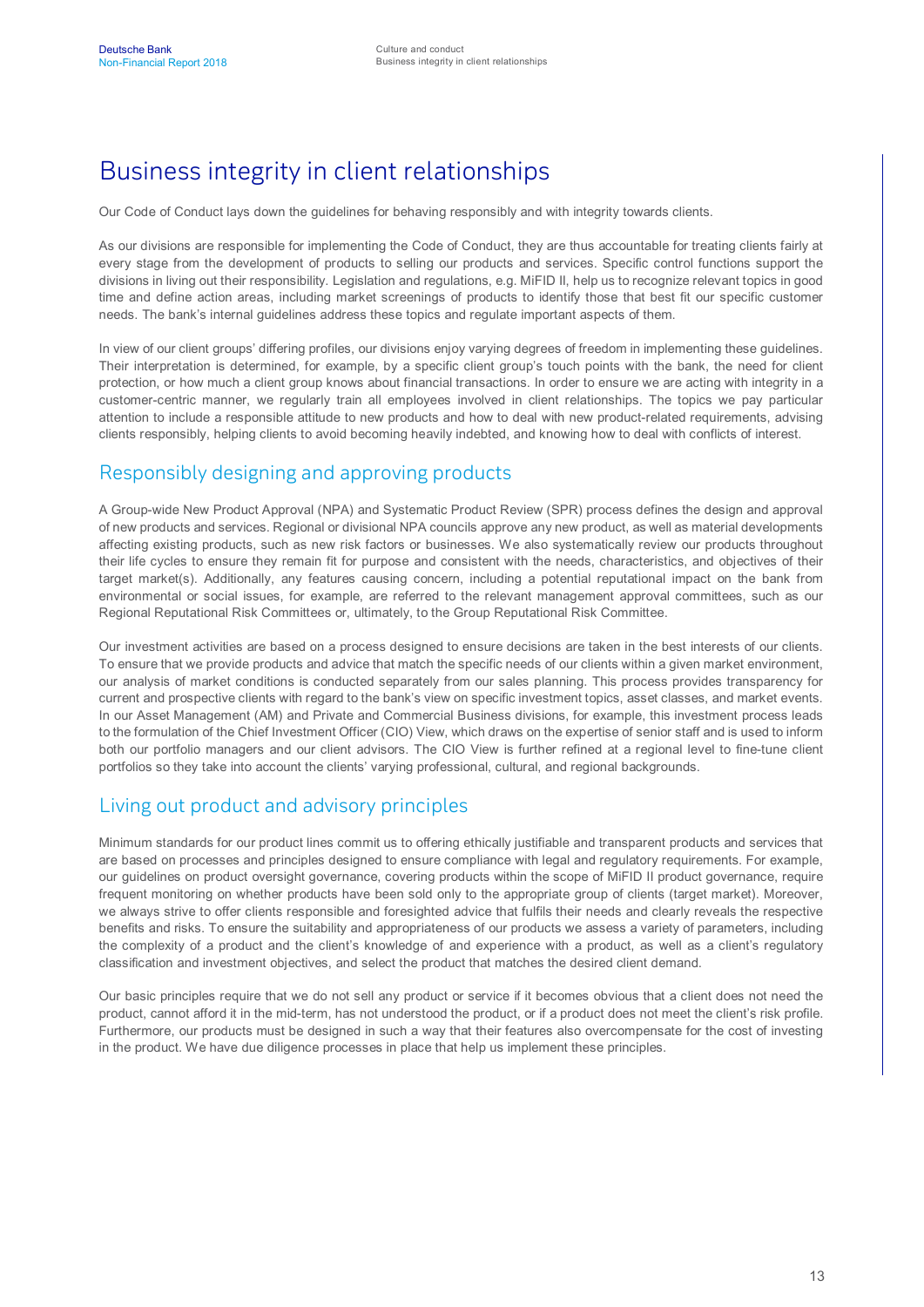The principles we apply also state that our products should be beneficial to the individual but not have detrimental side effects to society at large. This rules out products or investments that, for example, involve the manufacturing or sale of nuclear weapons, cluster munitions, and landmines, promote or use child labor, violate human rights, or in any way support drug trafficking or money laundering.

In our Investment Advisory business, we advise on and offer both Deutsche Bank and third-party products, which enables us to only provide products that best fit specific client needs. Our Product Guidelines for Investment and Insurance Products also define products that are not to be advised to clients, e.g. investments in soft commodities (agricultural goods) or Contracts for Difference (CFD). Furthermore, we do not launch new products based on momentum strategies in soft commodities.

#### Helping to prevent excessive indebtedness

In granting loans particularly to private clients, we strive to protect them from overindebtedness. Each loan application must be accompanied by an obligatory analysis of the client's personal situation by means of modern scoring procedures. A loan engagement will only be set up if sufficient financial leeway is left after the deduction of interest and repayment amounts. The stated aim is to protect our client against overindebtedness and in particular the loss of the property. We fully reflected these requirements in our loan processes and continuously train our sales staff in this respect.

For non-performing loans, the bank deploys a series of measures to mitigate hardship. In cases of late or nonpayment, we contact our clients at an early stage. In the event of a financial emergency due to unemployment, illness, or insolvency, for example, or in other justified exceptional cases, we have a separate hardship process and employ individualized strategies to provide the necessary financial solutions, e.g. moratorium of payments or reduced repayment rates.

#### Applying ethical standards in communications and marketing

We are dedicated to marketing our products and services responsibly and to providing information our clients can trust. All information contained in marketing material and product information must be transparent, clear, fair, and accurate, and must not be misleading.

All our communications with clients – without regard to format, medium, or audience – must meet the minimum standards and requirements set out in our internal policies, such as in our Business Communications Policy. While advertising our products and services, we do not guarantee a particular outcome or result.

#### Dealing with conflicts of interest

Conflicts of interest are inherent in all businesses. Failure to recognize and appropriately manage conflicts of interest can result in inappropriate or adverse consequences for clients, the bank, and its employees. Every division is required to implement a dedicated framework for conflicts of interest in line with the bank's Group Policy for Conflicts of Interest (CoI), to identify actual and potential conflicts, and to manage them fairly and appropriately for all involved parties. The bank's senior management is responsible for implementing controls and procedures to identify, escalate, and manage all conflicts of interest, including topics such as employee trading, outside business interests, deal logging, or conflicts arising from family and close personal relationships.

Our Business Selection and Conflicts Office (BSCO) is an independent management unit responsible for Group-wide oversight of conflict management activities, including Business Selection. The function is a Level 1 control unit, reporting to the Chief Regulatory Officer on the Management Board. The BSCO provides an annual CoI report to the Management Board.

Every business division has appointed dedicated conflict managers who are responsible for managing such conflicts. They serve as contact persons for employee questions and perform quarterly reviews in close collaboration with the business and Compliance.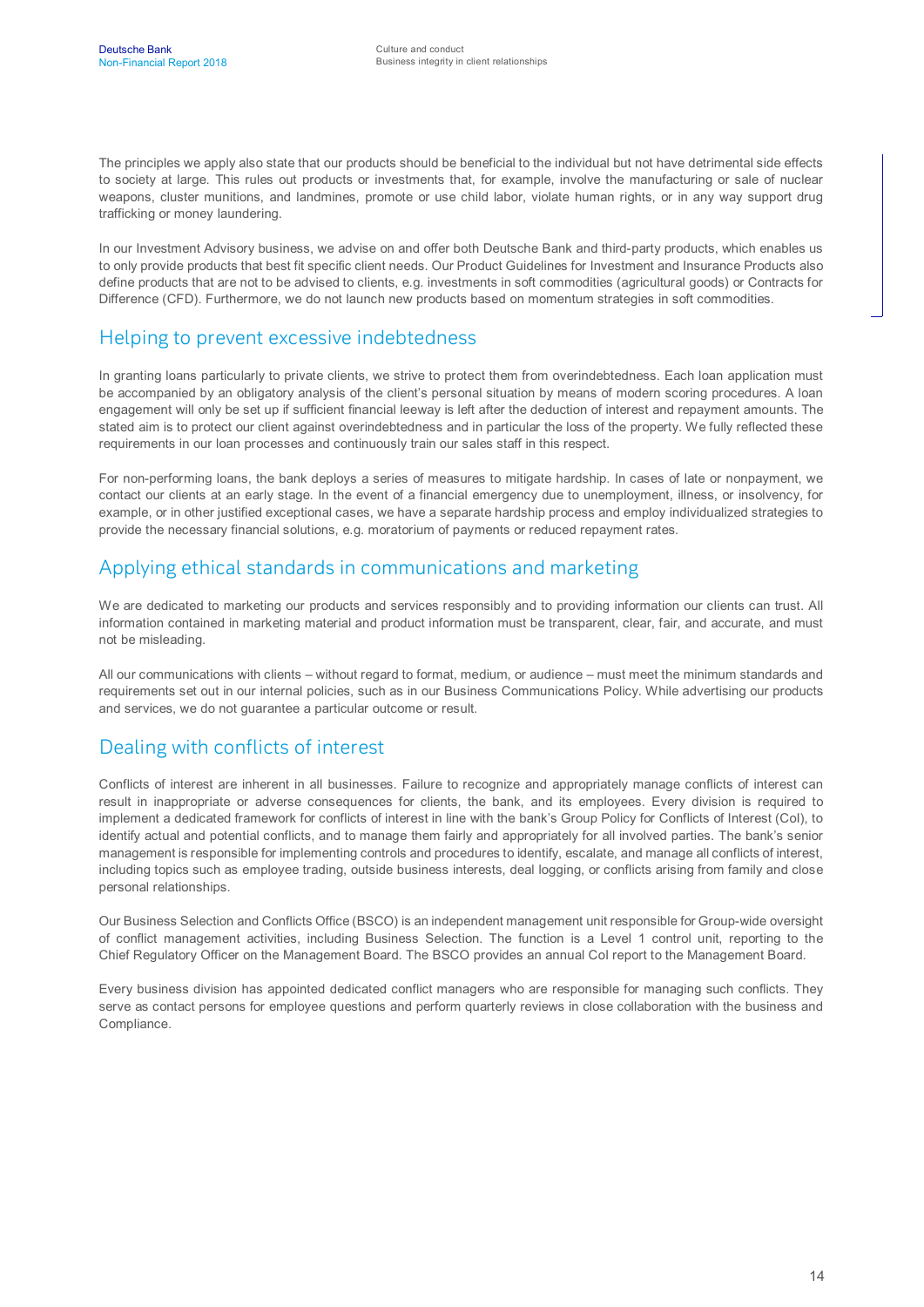# Client satisfaction

As loyal and satisfied clients are vital for our ongoing success, we regularly work on our client advisory processes to ensure their client centricity and compliance with the legal requirements for such advice. To measure client satisfaction, we apply different methods from division to division, depending on the kind of contact we have with the client. For us it is important that clients have an opportunity to express their opinion on how well we are doing our job. To this end, we use a variety of specially developed tools and call on the services of external market research specialists.

In our Corporate & Investment Bank (CIB), we employ Broker Reviews to gain a client-specific understanding of where improvement potential exists. We contact our clients – usually once or twice per year – to obtain a detailed assessment of our relative performance by coverage team and product category. This well-informed dialog puts us in a position to take educated decisions on proposed changes. In 2018, our Global Transaction Banking and Corporate Finance teams jointly engaged in our Voice of the Client process, which covers over 80 % of our corporate client activities globally end-to-end (across coverage and sales/implementation, and service activities). We used the feedback of about 1,850 key decision makers and service recipients to create client-specific action plans and initiate product developments. In 2018, 80 % of our clients stated they were mostly or fully satisfied with how we dealt with their feedback (assessment with 1 or 2 on a five-point scale).

In our Private and Commercial Business (Germany) and Private and Commercial Business (International), the client satisfaction and loyalty are measured through customer surveys, interviews, and test purchases, and they are an integral part of our branches' target agreements. In 2018, 208,141 clients in Germany responded on their satisfaction with Deutsche Bank brand via self-service devices and online banking. We also regularly review our advisory processes through mystery shopping. In interviews with an independent market research institute, 6,895 clients gave us feedback on their satisfaction with our advice. In addition, in Germany, where we currently run 535 branches, a total of 2,029 test purchases took place. With our Private and Commercial Business (International), we are also represented in six other countries, currently with 579 branches. There, 815 test purchases in 338 branches were conducted in 2018. All these instruments help us to improve our advisory processes, to comply with legal requirements, and to increase client loyalty. Independently of the legal merger of the legal entities *Deutsche Postbank AG* and *Deutsche Bank Privat- und Geschäftskunden AG* to *DB Privat- und Firmenkundenbank AG* in 2018, Postbank brand continues to be present in the market as a key brand of our Private and Commercial Business (Germany). At Postbank brand, in addition to the degree of satisfaction with services as a whole, the willingness to recommend and detailed aspects of the customer-bank relationship and customer contact points are consistently measured. In 2016, overall client satisfaction declined due to a pricing measure for current accounts. Since then an upward trend continued slowly, but steadily, and customer satisfaction continued to improve in 2018 compared to 2016 and 2017. In 2018, Postbank brand conducted 2,100 test purchases in its branches. As a result of the introduction of a new branch structure in retail sales, the Mystery Shopping Index result significantly declined during 2018. To accelerate the improvement process, Postbank brand used an online tool introduced in 2017 to support the quality of product counselling. In 2018, Postbank brand sales staff ran this tool more than 100,000 times.

#### Client satisfaction index Private and Commercial Business

| Dec 31, 2018 | Dec 31, 2017 | Dec 31, 2016 |
|--------------|--------------|--------------|
|              |              |              |
| 68.0         | 71.6         | 75.4         |
| 69.1         | 73.0         | 77.3         |
| 68.9         | 72.8         | 76.7         |
| 63.6         | 67.2         | 71.0         |
| 70.4         | 73.5         | 76.5         |
| 208.141      | 259.405      | 260.960      |
|              |              |              |
| 79.5         | 77.4         | 77.2         |
| 76.5         | 75.5         | 77.3         |
| 20.510       | 24.272       | 24,169       |
|              |              |              |

<sup>1</sup> The figures for Private and Commercial Business (International) are based on country-specific survey methods with different scales. The results have been converted to a uniform scale of  $0 - 100$  %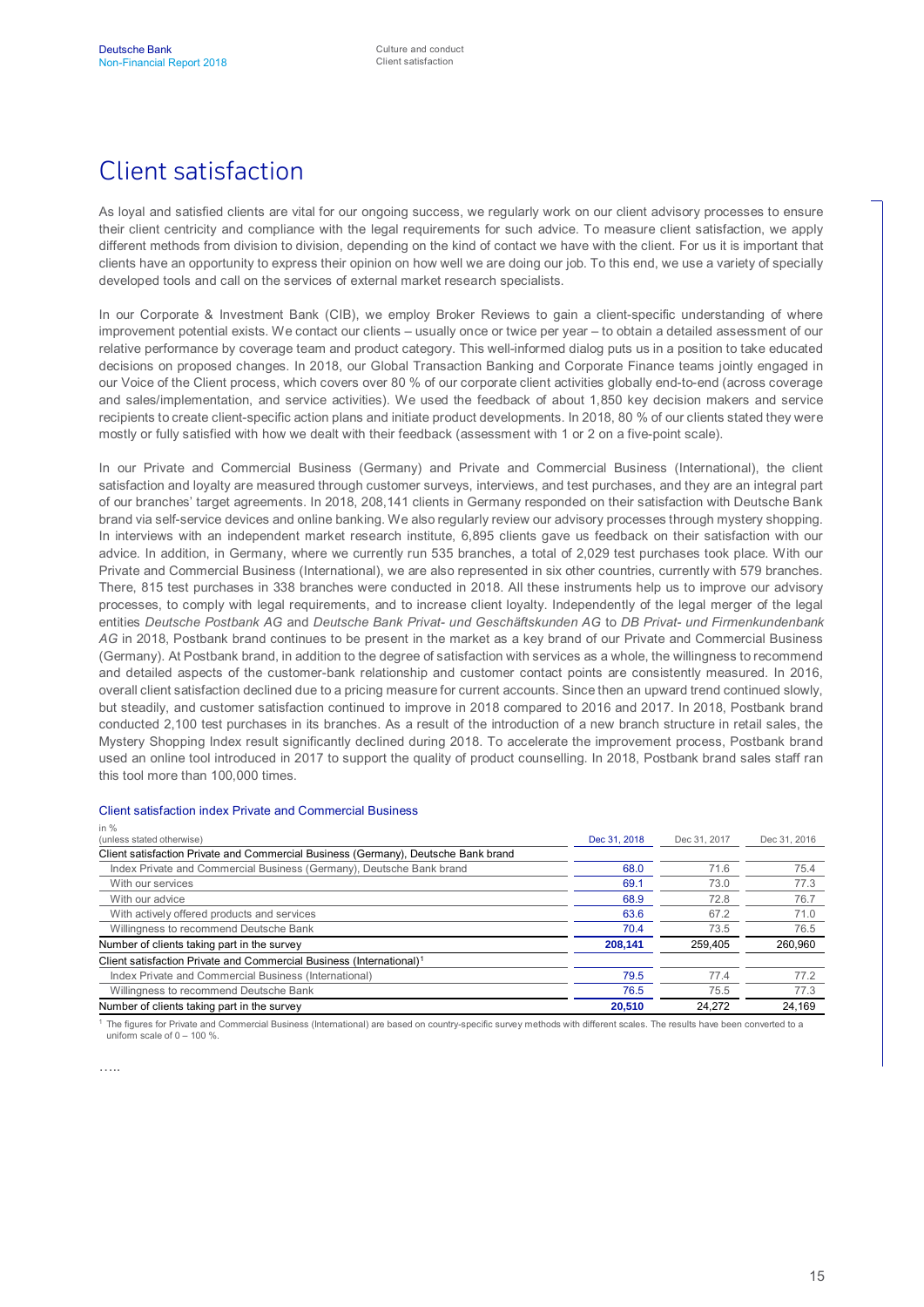#### Mystery shopping index Private and Commercial Business

| in $%$                                                         |              |              |              |
|----------------------------------------------------------------|--------------|--------------|--------------|
| (unless stated otherwise)                                      | Dec 31, 2018 | Dec 31, 2017 | Dec 31, 2016 |
| Private and Commercial Business (Germany), Deutsche Bank brand |              |              |              |
| <b>Mystery Shopping Index</b>                                  | 81.4         | 78.5         | 81.0         |
| Private and Commercial Business (International) <sup>1</sup>   |              |              |              |
| <b>Mystery Shopping Index</b>                                  | 79.8         | 74.5         |              |
| Private and Commercial Business (Germany), Postbank brand      |              |              |              |
| <b>Mystery Shopping Index</b>                                  | 67.0         | 68.8         |              |
|                                                                |              |              |              |

<sup>1</sup> In 2018, Private and Commercial Business (International) conducted test purchases in Poland, Portugal, and Spain, while Belgium, India, and Italy did not participate in the<br>mystery shopping program. Therefore, the Myst Business (International) are based on country-specific survey methods with different scales. The results have been converted to a uniform scale of 0 – 100 %.

During 2018, Wealth Management (WM) continued the Net Promoter Scores (NPS) and Client Satisfaction Survey in Germany (provided to a majority of eligible clients) and will extend these activities to the Americas and Asia-Pacific (APAC) in 2019. A survey of WM's competitiveness conducted by Scorpio Partnership in March 2018 revealed that clients rated the overall performance as slightly better than global and regional competitors (overall performance score 85.2 % to 83.5 % for global competitors). The NPS from Scorpio's analysis indicates that 52 % of WM clients globally would recommend Deutsche Bank to friends, family or colleagues (versus 58 % for global competitors).

In Asset Management (AM), we take our fiduciary duty seriously. We believe that client satisfaction is best reflected in our daily interactions as well as in the long-term relationships with our clients. Therefore, we strive for a high level of quality in our interactions with customers and advisors and aspire to continuously improve the quality of our services. Our commitment to clients is further strengthened by and reflected in the structure of our management. Our approach to assessing and ensuring client satisfaction is based on three pillars, namely complaint management, customer satisfaction surveys, and third-party assessments.The Service Center for AM's proprietary investment platform is based in Germany and enables our German customers and advisors to have personal access to the investment platform via telephone or e-mail. Since 2008 we have commissioned an external service provider to conduct client satisfaction surveys in order to improve our service quality and customer experience. The annual client satisfaction survey among AM clients focuses on perceived service quality, professionalism, and service process transparency to ensure client feedback is integrated into our quality assurance and optimization measures. Customers and advisors can rate their satisfaction on topics such as friendliness of staff, response rate, professional competence, comprehensibility, and solution orientation, as well as sales-specific questions. The results are communicated internally by our Service Center Quality Management and Training team to relevant internal stakeholders, i.e. Senior Management, Service Center staff, and the workers' council. Based on the respective feedback, steps for improvement are formulated and incorporated into employee training, internal knowledge tools, customer correspondence, and client- and advisors-related processes. We maintained excellent ratings in advisor satisfaction regarding recommended solutions, professional competence and friendliness. Further, our advisors rated us as "likely to recommend our telephone services to colleagues", which we view as evidence for customer loyalty. For our US insurance and institutional business, we conduct an annual client satisfaction survey focusing on investment performance and other areas of improvement, such as relationship management, innovation, and overall satisfaction. We intend to embed our clients' feedback into our senior management sessions and US Fund Board meetings. Regular client satisfaction surveys are also conducted on a monthly basis by a thirdparty vendor (DST) who services our direct retail client base in the US The survey covers knowledge, sincerity, problem solving, and overall customer satisfaction.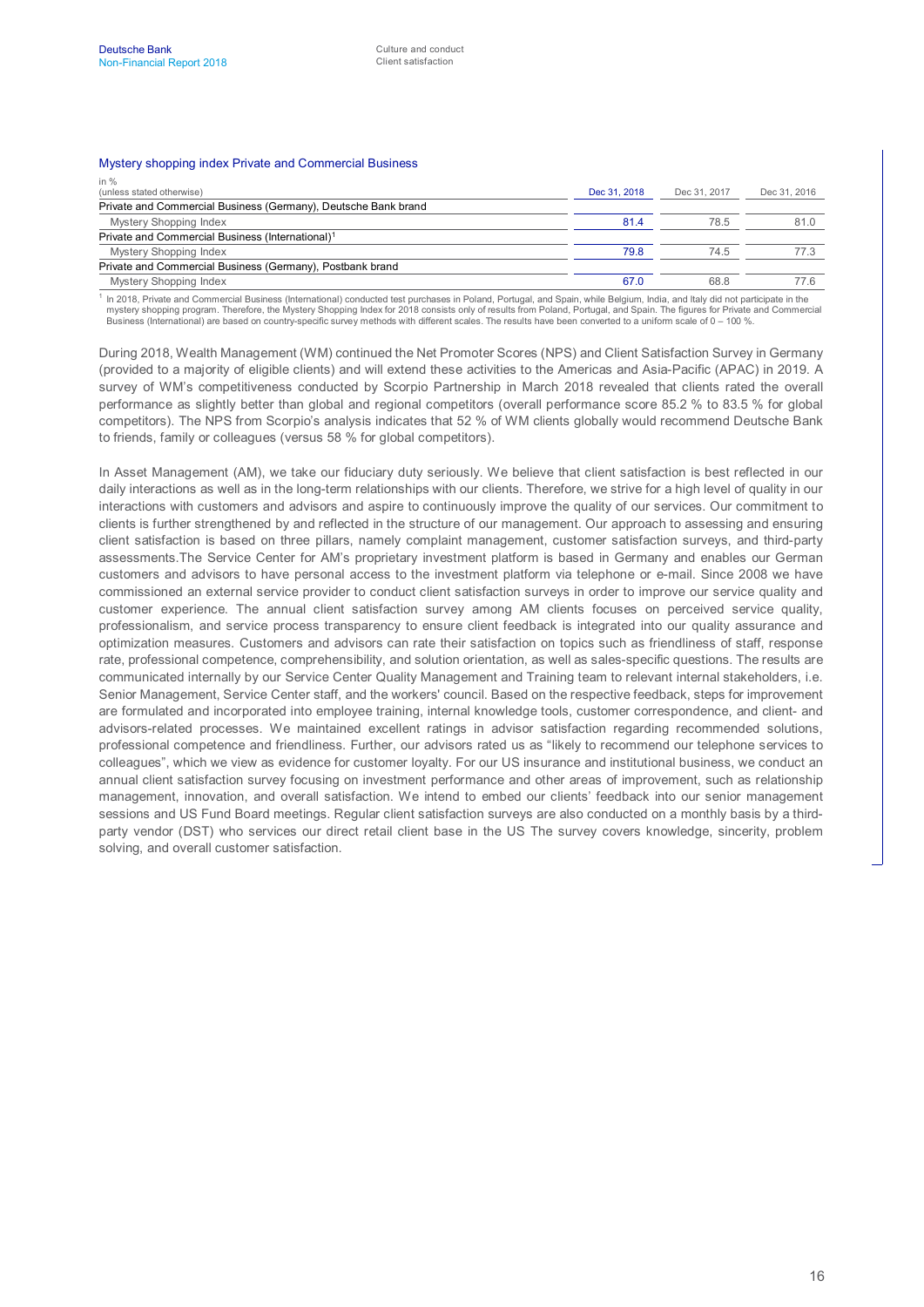## Complaint management

To improve client satisfaction, we also have to listen to complaints carefully and address them fast. To this end, we have a clearly defined set of core values for dealing with complaints fairly, impartially, and without undue delay. How we address complaints is governed by the Group Policy on Minimum Requirements for Handling and Recording of Complaints. This policy, which applies to all our businesses, was revised and enhanced in 2018 in order to comply with stricter regulatory expectations and obligations. Our divisions are responsible for developing and implementing procedures incorporating the objectives and minimum requirements set out in this policy. We always strive to anticipate and avoid potential complaints before they arise or solve them, whenever possible, during the initial client contact. A robust and consistent customer complaint handling and reporting process helps facilitate improvement of client satisfaction by identifying and remedying poor customer outcomes, learning from and thereby assisting with the reduction of mistakes and attributable costs, risk transparency enhancement, and management information, which results in overall service quality optimization. Clients who are dissatisfied with a product, service, or decision can contact the bank in any local branch, by e-mail, online, by calling our client service center, or through authorized third parties. We immediately acknowledge receipt of complaints and work to resolve them quickly and transparently, not least by regularly training our complaint managers. Client complaints are regularly reported to the bank's Senior Management and Compliance function and are subject to periodic review. Complaint metrics feed into our Non-Financial Risk Report oversight reporting and Management Board reporting processes. We screen new complaints for recurring noticeable problems (i.e. root-cause analysis). Adequate management information provides an oversight of the type of complaints (clustered by Group-wide non-financial risk type taxonomy), materiality, severity, and time to closure.

Complaint handling in CIB has been harmonized in 2018 by introducing a consistent framework for complaint recording, reporting, and escalation across all CIB sub-divisions.

At Private and Commercial Business (Germany) for Deutsche Bank brand and for Postbank brand as well as with Private and Commercial Business (International), we also participate in dispute resolution schemes run by national ombudsman provisions. Based on the EU Guidelines on Complaints Processing for Securities Trading (ESMA) and Banking (EBA) and their interpretation by the BaFin, we enhanced our processes to ensure complaints are fully recorded, increase processing speed, and facilitate the articulation of complaints by clients. While the total number of complaints decreased slightly at Private and Commercial Business (Germany) for Deutsche Bank brand in 2018, it even decreased significantly at Private and Commercial Business (International). At Postbank brand the number of complaints was slightly higher due to, not least, the implementation of regulatory requirements (e.g. MiFID II and PSD II) and optimization measures in the branch network.

For complaints from WM clients alleging unsuitable advice or products, our dedicated Complaint Key Risk Indicator (KRI) revealed that in 2018 there were fewer complaints than in 2017. In 2018, WM also established a Global Product Governance Forum (GPGF) to review client complaints, and in particular global trends, and to regularly input this information at quarterly meetings.

AM complaint metrics are fed into the bank's Non-Financial Risk Report (Operational Risk Management, ORM) oversight reporting and into Deutsche Bank Management Board reporting via Deutsche Bank Central Compliance. New complaints are being screened for recurring issues and management information provides oversight on the type of complaints (clustered by Deutsche Bank Group-wide non-financial risk type taxonomy), materiality, severity, and time to closure.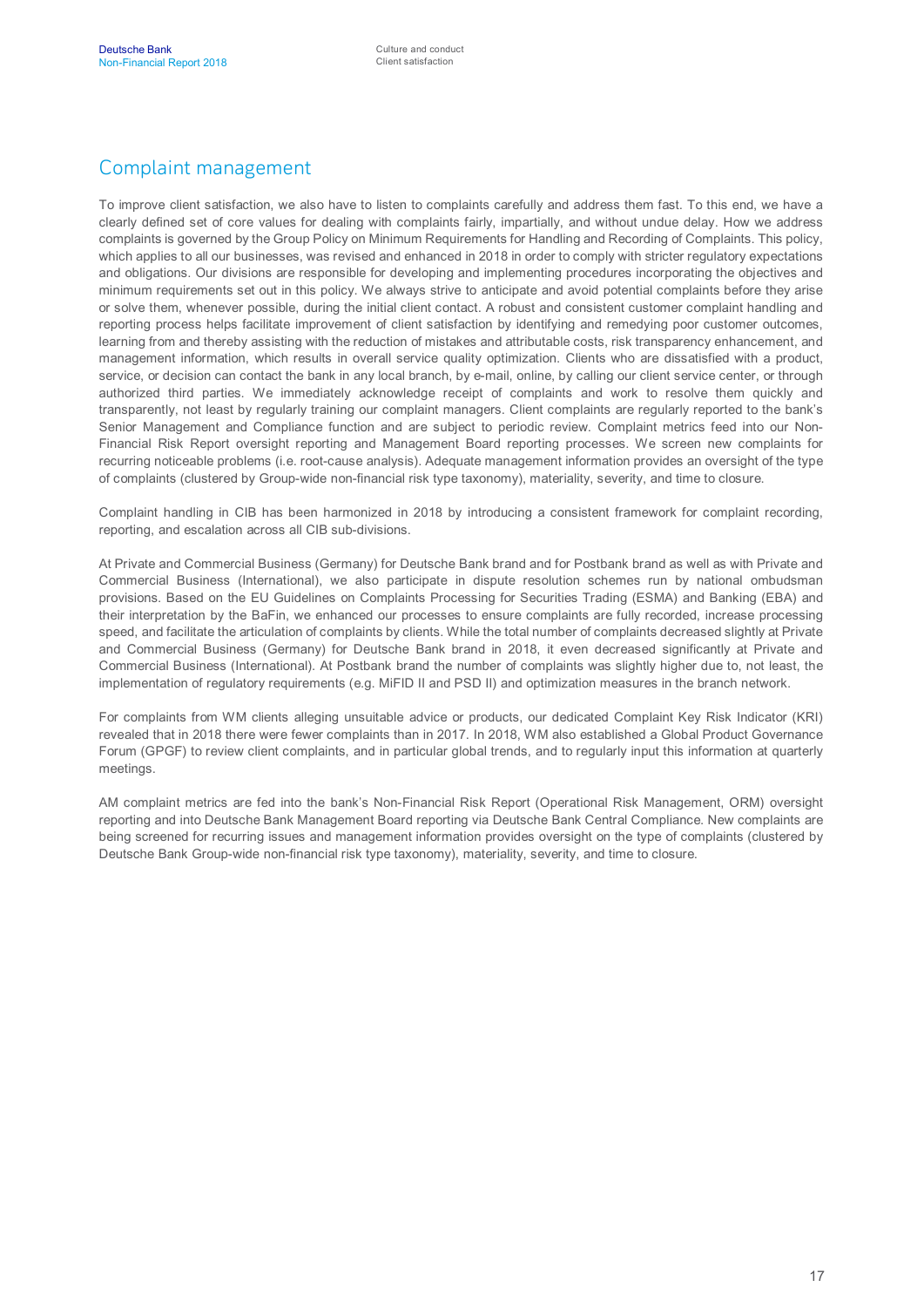# Public policy and regulation

The risk of changing rules and regulations is inherent to our daily business. To address this adequately, we have a holistic framework in place to identify and implement new or revised regulations. We use a systematic approach that prioritizes significant regulatory risks to the bank and allocates clear accountability for the identification, impact assessment, and implementation of regulatory changes.

#### Governance

Deutsche Bank has a clearly structured framework that governs how we manage regulatory change risk and helps build our profile in regulatory policy debates. This enables us to engage constructively with regulatory stakeholders. It also ensures informed strategic decision-making, provides oversight and control over how key initiatives are implemented, and delivers insights to senior management on upcoming public policy issues. This process is supported by the Regulatory Management Council (RMC), which focuses on cross-bank issues in each stage of the regulatory adherence life cycle. To further contribute to the policymaking process, we provide political and regulatory stakeholders (e.g. governmental organizations, policymakers, and supervisory authorities) with information and data that set out our business strategy and determinants.

In 2018, we took further steps to promote simplification and reduce complexity. To this end, we brought together our regulatory interaction and regulatory change functions by merging the Regulatory Management Group and Regulatory Compliance into Regulatory Affairs. This has aligned all the regulatory adherence activities of Deutsche Bank. The entire team is led by the Global Head of Government & Regulatory Affairs, who reports to the Group Chief Regulatory Officer. Through these functions we manage Deutsche Bank's day-to-day relationships with its core authorities, identify relevant political and regulatory developments at an early stage, and coordinate Group policy positions accordingly. Our aim is to ensure compliance with relevant political and regulatory requirements (inbound) and include industry-relevant topics in the public discussions (outbound). Our Government & Public Affairs offices in Berlin, Brussels, and Washington, D.C., manage our relationships with key policy makers and provide them with information and data, while setting out the bank's business strategy and its determinants. Additionally, we liaise with our Chief Regulatory Office (CRegO) colleagues in the Beijing office to cover China.

#### Key topics in 2018

We regularly define a set of key topics that will inform our focus in the following twelve months. In 2018, these topics related to the digitalization of banking and society, the renewal of the eurozone, Brexit, and the green/sustainable finance agenda. On each issue, we convened and participated in seminars, public panels, and individual conversations with policy makers. As green or sustainable finance was a topic of particular interest throughout 2018 a more detailed overview is provided below.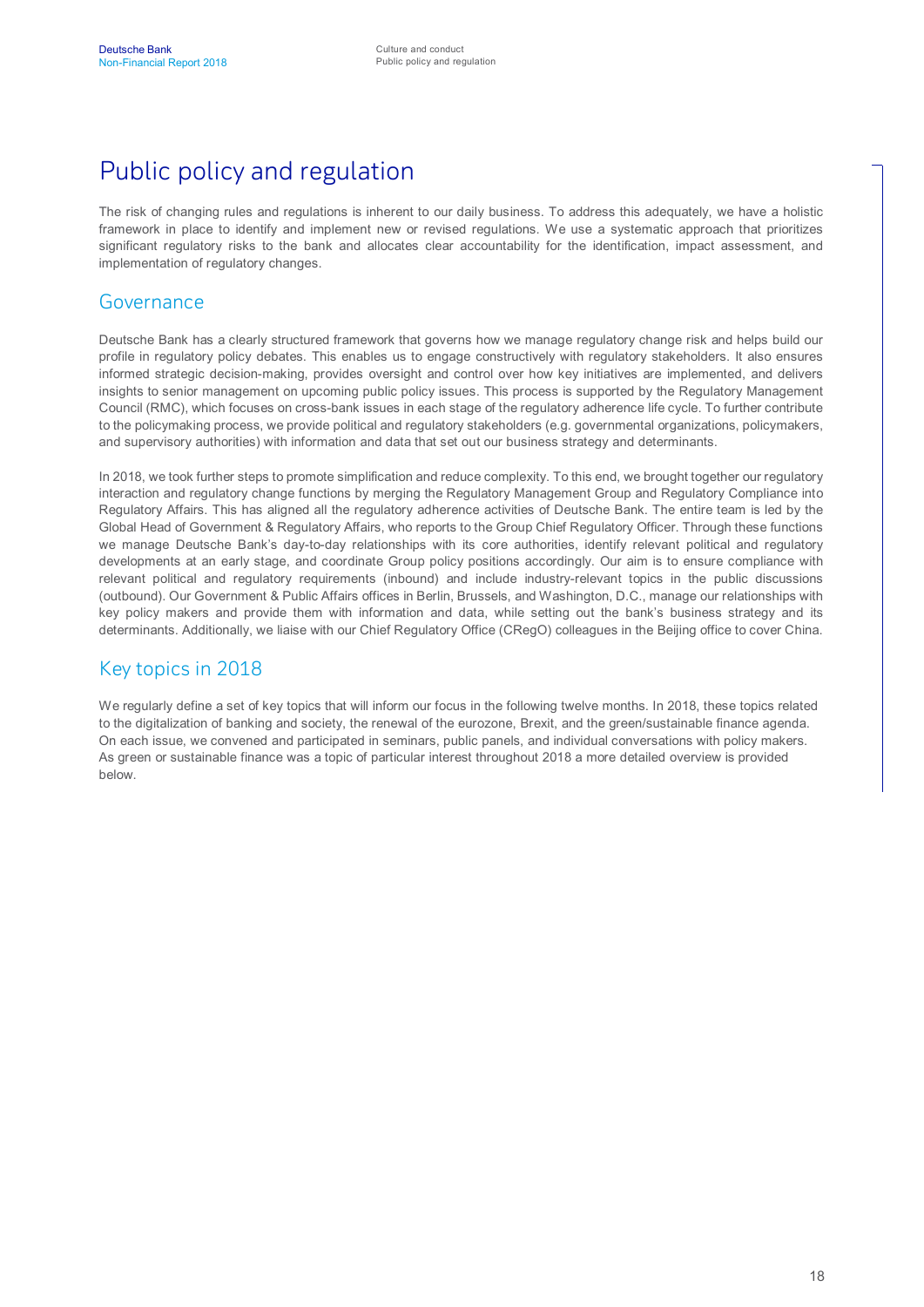## Promoting sustainable finance

One of the main topics that accompanied us through 2018 was sustainable finance, along with the associated opportunities for and impact on Deutsche Bank. In March 2018, the European Commission published their Action Plan on Sustainable Finance, which focuses on the reorientation of capital flows towards investments taking environmental, social, and governance considerations into account. The Action Plan aims at managing financial risk, stemming climate change, and related demands to foster the transparency of products and corporate strategies. In this context, the Commission released the first four legislative proposals in May 2018:

- EU-wide Sustainability Taxonomy aimed at developing a common understanding of "green" and "sustainable" investments;
- Regulation requiring asset managers to integrate ESG factors into investment decisions;
- New category in the EU Benchmarks Regulation to include low-carbon and positive-carbon impact benchmarks;
- Update to the Markets in Financial Instruments Directive (MiFID II) to require investment firms to consider their clients' sustainability preferences when providing investment advice.

By belonging to a broad sustainable finance network, we ensure that Deutsche Bank is in a position to identify, assess, and react to material developments globally. Together with trade associations like the Association for Financial Markets in Europe (AFME), the European Banking Federation (EBF), and Bundesverband deutscher Banken (BdB), we discuss these developments and respond to consultation and discussion papers. This also provides us with the opportunity to emphasize that Deutsche Bank welcomes the activities of the European Commission as an important milestone to help the EU deliver on its Paris Climate Agreement goals and wider sustainability agenda.

#### Guiding employee-stakeholder interaction

We set clear rules and procedures for interactions between our employees and external political and regulatory stakeholders. Through our global policy on Minimum Standards for Management of Supervisory Authorities we ensure consistent communications with Deutsche Bank's supervisory authorities. All staff must adhere to our global Gifts, Entertainment, and Business Events Policy, which regulates the conduct and recording of any gifts and event participations offered by or accepted by Deutsche Bank representatives. For interactions with EU institutions, our mandatory policy on Pre-Clearance of All Communications with EU Institutions to discuss Policy Issues ensures consistent communication at EU level and centralized clearance of all contacts with EU officials. In the US we act in line with our internal policy on Political Contributions in the US and US Lobbying Activities.

#### Ensuring financial transparency

We are signatories to the EU Transparency Register, which requires us to disclose certain financial data and comply with a code of conduct. In the US we are registered with the Office of the Clerk of the Senate and Clerk of the US House of Representatives, and we file a quarterly disclosure on all relevant legislative issues with the Office of the Clerk of the House of Representatives.

## Tax

We manage our tax affairs in a way that aims to ensure that the tax consequences of business operations are appropriately aligned with the economic, regulatory, and commercial consequences of those business operations, with due regard being given to the potential perspective of the relevant tax authorities. We aim for our dealings with tax authorities to be undertaken in a proactive, transparent, professional, courteous, and timely manner. We seek to develop and foster good working relationships with tax authorities. (see [db.com/cr/en/strategy/tax-strategy](https://www.db.com/cr/en/strategy/tax-strategy.htm)).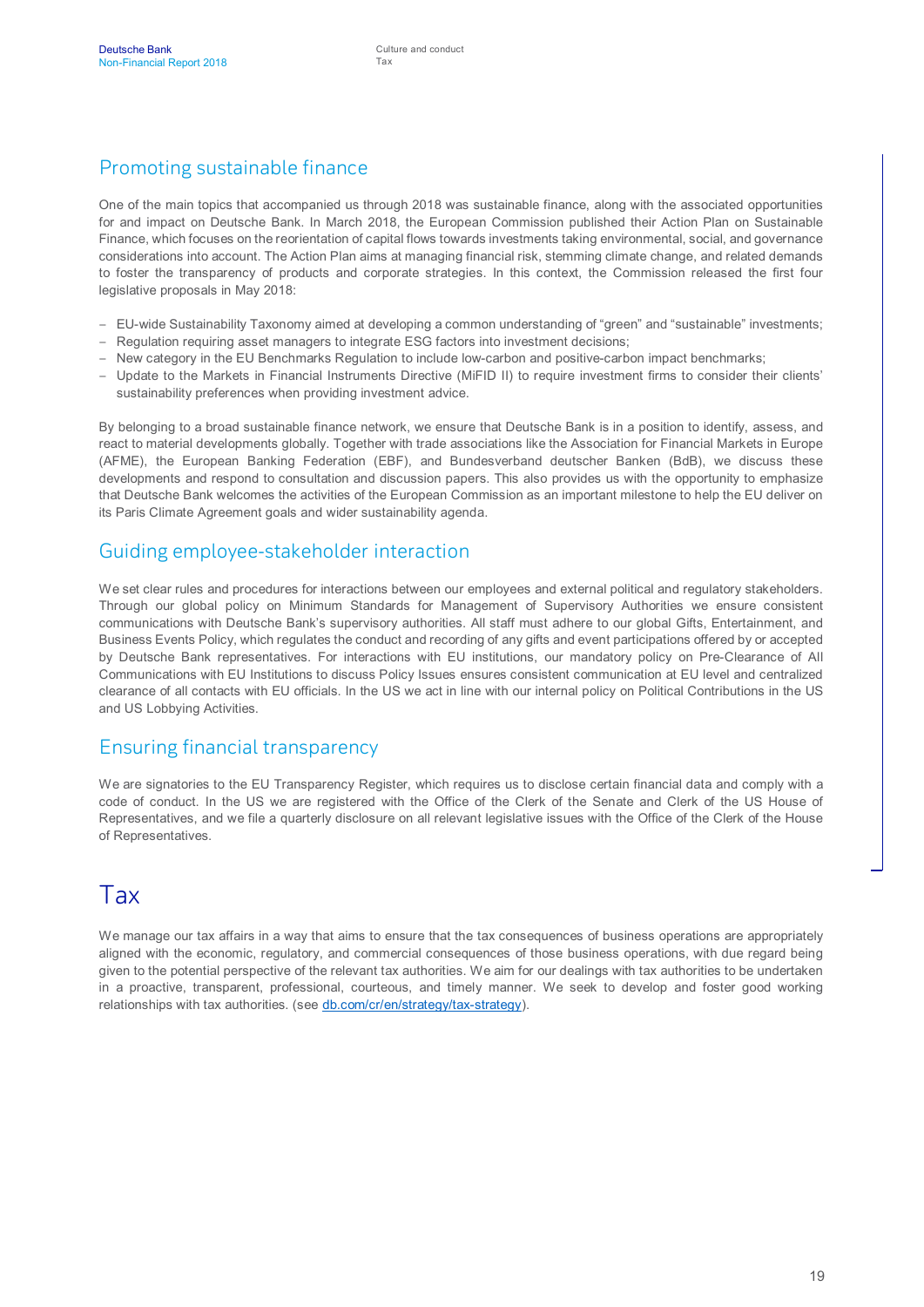## Anti-financial crime

Deutsche Bank believes it is vital to combat financial crime in order to ensure the stability of banks and the integrity of the international financial system. Failure to identify and manage risks relating to financial crime exposes Deutsche Bank and its staff to potential criminal and/or regulatory liability, civil lawsuits, and a loss of reputation. As one of Europe's largest banks, we strongly support international efforts to combat money laundering, the financing of terrorism, and other criminal acts. Consequently, we have a zero-tolerance approach to financial crime, in line with our Code of Conduct. Given the strict regulatory and legal environment in which we operate, we regularly invest in our controls with a view to the prevention of all types of financial crime.

#### Managing financial crime risks

Deutsche Bank's Management Board is ultimately responsible for the management and mitigation of financial crime risks within the bank. The Management Board delegates tasks relating to those obligations to the Anti-Financial Crime function (AFC). The Chief Regulatory Officer (CRegO) is the responsible Management Board member for AFC. AFC is a second-lineof-defence control function, managing and mitigating the financial crime risks assigned to it in the bank's Non-Financial Risk Type Taxonomy. This relates to the prevention of money laundering, countering terrorism financing, observing sanctions and embargoes, and the prevention of fraud, bribery, and corruption. AFC develops and implements, or oversees the development by other areas of the bank of, policies, procedures, and processes that form the bank's control framework for those risks. AFC also oversees the bank's broader control framework as it relates to countering other criminal activities, including controls for which other functions or divisions of the bank are accountable.

Within AFC, specialized functions exist to handle specific areas of financial crime risk. The Anti-Money Laundering (AML) function, among other things, institutes measures to prevent money laundering and combat the financing of terrorism and proliferation. The Anti-Fraud, Bribery and Corruption (AFBC) function monitors and advises on compliance with fraud, bribery, and corruption laws, regulations, and international standards; the ongoing design and development of appropriate measures; and the administration of controls and safeguards to mitigate fraud, bribery, and corruption risk. The Sanctions and Embargoes function is accountable for performing measures to comply with finance and trade sanctions and embargoes, especially detecting, evaluating, and, if required, ensuring the observance of sanctions, law-related publications, and binding requirements in connection with the financial and trade sanctions of the respective authorities. As the first line of defense managers and staff in Deutsche Bank's business divisions are accountable for the appropriate structuring and execution of business activities and their corresponding processes in accordance with applicable law, rules, regulations, and Deutsche Bank policies. In response to regulatory requirements and in line with the objective of further strengthening the AFC division in 2018, staff numbers rose by about 20 % during the year (Full Time Equivalent, FTE).

The AFC Charter sets out the mandate and responsibilities of AFC across Deutsche Bank. Global AFC policies set the minimum standards for the management of financial crime risks, which are supplemented by further, country-specific policy requirements. All AFC policy documents are reviewed at least once a year to ensure that relevant new or revised legislation and regulations are properly reflected, and to take into account any lessons learned.

In 2018, we enhanced our frameworks and policies (e.g. AFC Charter, KYC Policy, Sanctions Policy, Whistleblowing Policy, and Transaction Monitoring Policy) to further strengthen Deutsche Bank's risk management approach in these areas. We also upgraded our tools and systems across all AFC areas, including better identification of suspicious transactions and improved filtering of transactions in the Sanctions and Embargoes function; launch of a strategic daily client screening system; enhanced anti-fraud, bribery, and corruption controls; and improved processes for the identification of new legislation and regulations, and their reflection in AFC policy documents.

To identify and assess the money-laundering, terrorism-financing, disregarding sanctions and embargos, fraud, bribery, and corruption risks resulting from our products, services, client activities, and operational geographies, the global AFC risk assessment team assess clients, products, and transactions annually, as well as quarterly via a Group-wide Top Risk reporting process, which is part of our non-financial risk framework. Assessments are continuously enhanced and reviewed so they can be adjusted to new regulatory requirements and take any lessons learned into account.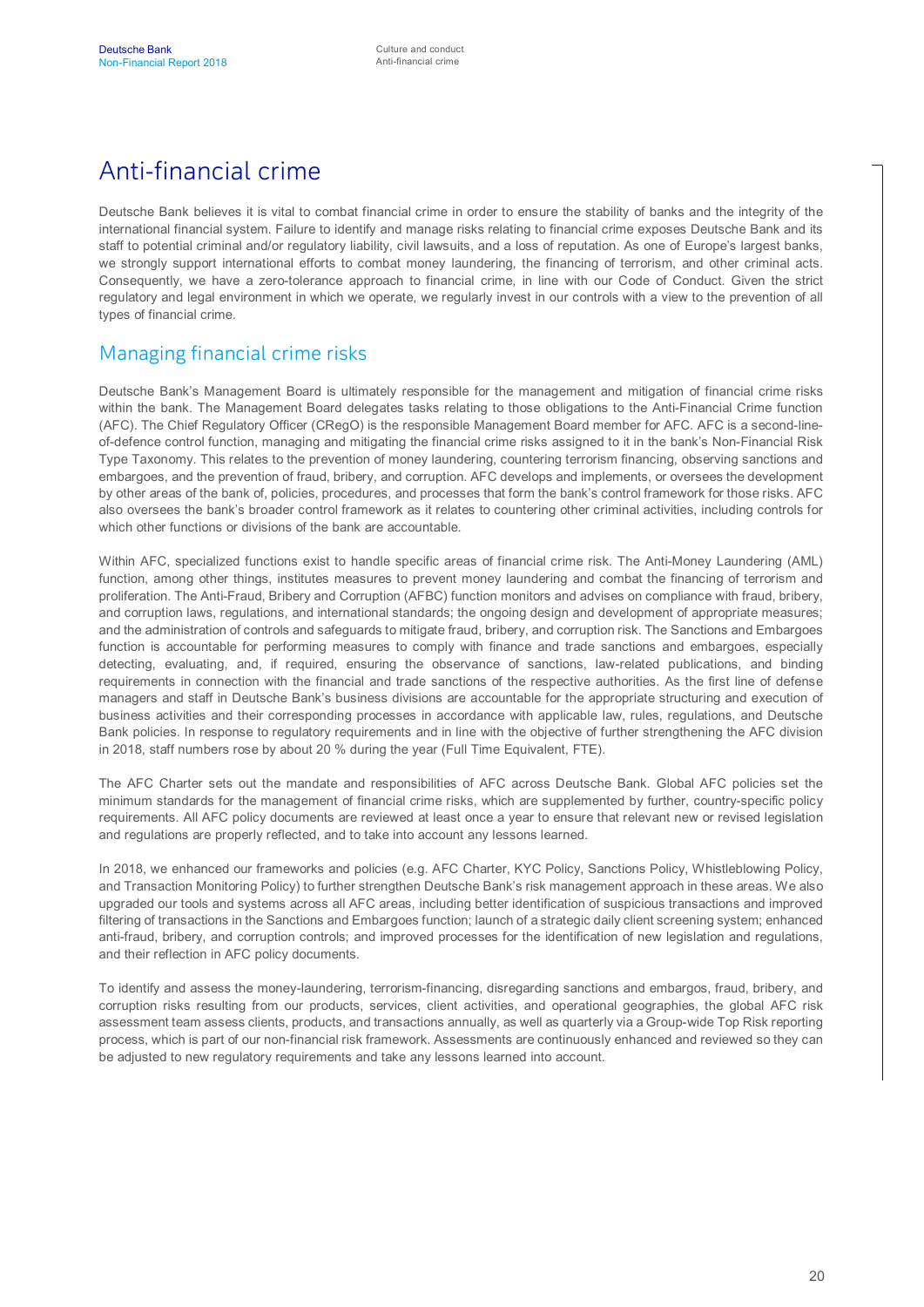The vision of our AFC department is to proactively protect our clients, society, and the bank from financial crime risk. To achieve this vision, our key objectives for 2019 are:

- Enhance our connectivity with the business and other control functions to further increase effectiveness. We are working on a communication strategy for the AFC division as a key element to achieve this;
- Strengthen our transaction monitoring capabilities with a strong focus on better modelling, which will reduce the occurrence of unproductive alerts and improve our ability to focus investigative capacity on relevant alerts.

## Training and engaging employees

Awareness of the risks related to financial crime and our exposure to it is a prerequisite for combating financial crime and fulfilling our duties as a good corporate citizen. This not only protects the reputation and the financial health of Deutsche Bank, but by deepening our awareness of financial crime and by bolstering our internal controls and governance, we strengthen our ability to live up to what is expected of each and every one of us. To that end, we established a global awareness campaign to prevent financial crime. In 2018, the campaign entered its third and final wave in support of the Group-wide Anti-Financial Crime Transformation and Remediation Program, a key bank-wide initiative to ensure we better understand and manage the financial crime risks we face. Employees from across the globe saw the Wave 3 "Stay Sharp" posters, banners, and brandscreen displays to raise awareness of the need to continuously be aware of financial crime risks, and stay up to date with the latest skills essential to combating financial crime.

To ensure employees have the necessary technical knowledge and skills, and to keep pace with a constantly changing regulatory environment, Deutsche Bank offers training or development opportunities suited to a particular stage in an employee's career. Our AFC curriculum includes courses on anti-money laundering, anti-fraud, bribery, and corruption, and sanctions. The course uptake is very high, with minimal overdue ratios for late or non-completion of mandatory training. Participation is monitored and delayed completion will be escalated to an employee's line manager; it can also result in red flags for employees or their managers, which are taken into account in annual promotion and compensation decisions. Through Deutsche Bank's partnership with the Association of Certified Anti-Money Laundering Specialists, AFC employees have access to a broad range of specialist material, analyzes, and training.

#### Knowing our customers

The Deutsche Bank's Know Your Customer (KYC) Policy lays down the rules governing our Group-wide approach. KYC is an ongoing process throughout the life cycle of a client relationship. As such, we not only need to know the client (including their ownership structure, ultimate beneficial owners, and source of funds where applicable), but also the anticipated nature of the client relationship.

The New Client Adoption process governs the onboarding of potential clients. No funds or assets may be accepted or transacted, nor any legal commitment entered into (e.g. operation of an account, sale of a product, or rendering of a service), until this process has been completed. As part of our regular client due diligence, we screen our relationships against internal and external criteria, e.g. relating to Politically Exposed Persons (PEPs), terrorism, or sanctions. As a consequence, a client relationship may be declined or subject to monitoring or conditions imposed on accounts, transactions, or product usage. In 2018, we further improved the effectiveness and efficiency of our screening program by investing in new technology, enhancing our methodology, and improving our alert investigation process.

In order to periodically assess client relationships, the relevant business function is required to ensure that regular reviews of all existing clients are initiated and duly performed. Review cycles depend on the risk category of a client relationship and take country, industry, product, and entity type risk into consideration. In general, high-risk clients have to be reviewed annually, medium-risk clients every two years, and low-risk clients every five years. For medium- and low-risk clients, Postbank brand normally carries out only event-related reviews and adjustments. The primary objective of risk segmenting the client base is to conduct appropriate due diligence and ensure a comprehensive client profile is in place so the results of ongoing monitoring can be compared and any discrepancies identified.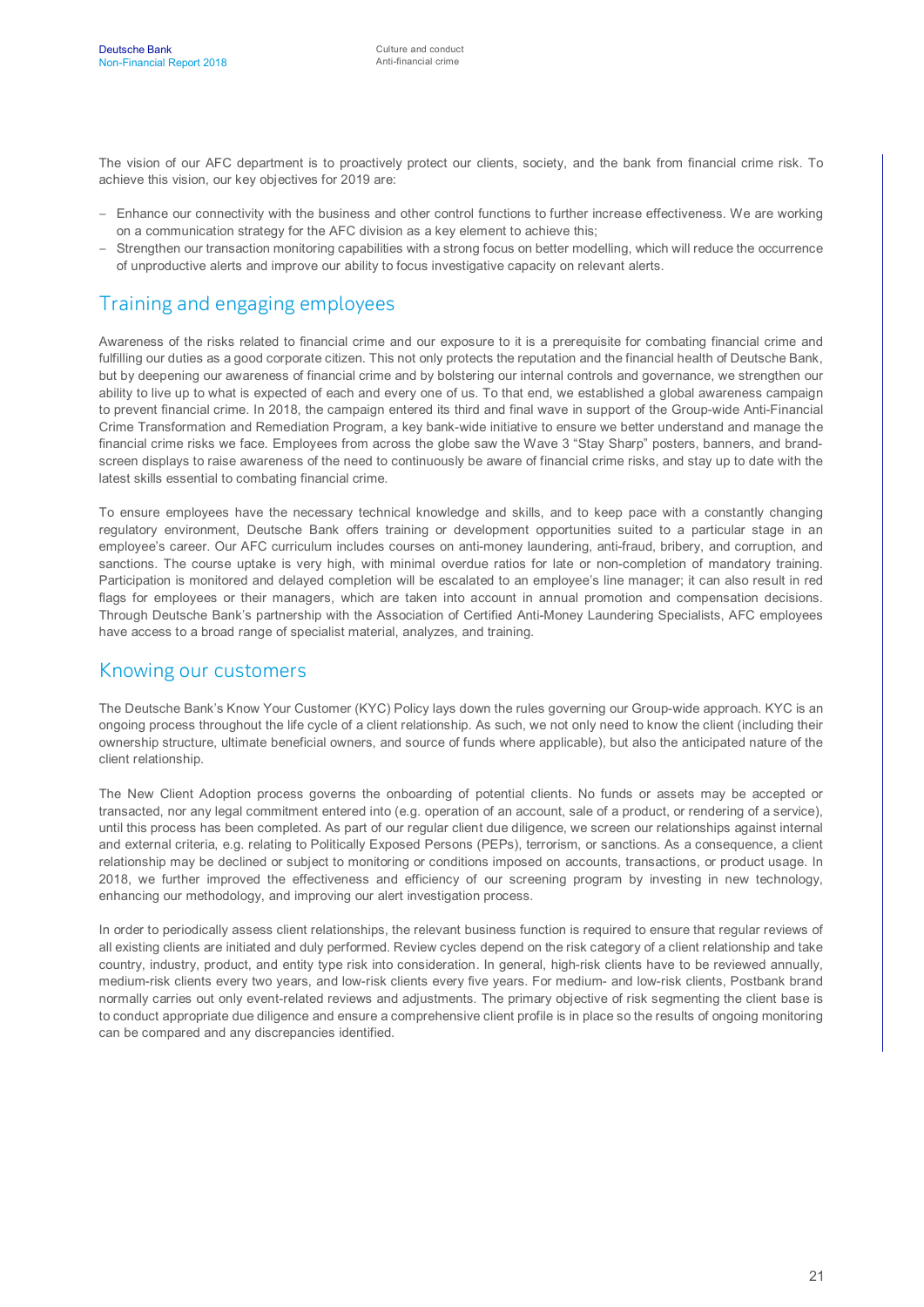### Whistleblowing

The Whistleblowing Policy sets forth the framework for staff members to report any concerns or suspicions regarding possible violations, including the prohibition against retaliation. Deutsche Bank takes any reports of possible violations very seriously and investigates such reports as appropriate. One of the channels employees can use to report such issues is Deutsche Bank's Integrity Hotline, which can be used anonymously. The bank prohibits retaliation in any form against employees who make such reports in accordance with its Whistleblowing Policy. All individuals engaged for or on behalf of Deutsche Bank are called upon to report any concerns or suspicions regarding possible violations of laws, rules, or regulations, or possible violations of internal policies or procedures, including the bank's Code of Conduct. Any reports received are reviewed to establish their nature, content, and urgency. If necessary, an internal investigation of the incident will be initiated, which can, for example, result in disciplinary actions against employees or changes to our processes.

#### Combating money laundering and terrorism financing

The AML unit has been designed in such a way as to comply, as a minimum, with German rules and with the local laws and regulations in all countries Deutsche Bank operates in. This includes policies, procedures, a designated Money Laundering Officer, independent controls, and regular employee training. Deutsche Bank is part of the Wolfsberg Group of Banks, has adopted the Wolfsberg Anti-Money Laundering Principles, and has signed the Wolfsberg Statement on the Suppression of the Financing of Terrorism.

The AML unit undertakes measures to comply with rules and regulations regarding identification (authentication), recording, and archiving; to develop, update and execute internal policies, procedures, and controls; and to detect suspicious transactions and process suspicious activity alerts. In this way, we provide valuable information to regulatory and government bodies in line with existing legal and regulatory requirements, and hence support them in their fight against financial crime. In addition, we receive and use information from authorities and law enforcement enquiries to strengthen our control and detection environment. We also share information with peer institutions, within legal boundaries, as part of financial crime networks such as the Joint Money Laundering Intelligence Taskforce (JMLIT) in the UK, which consists of representatives of law enforcement agencies and leading financial institutions. In parallel, irrespective of the value or amount involved, if there is reasonable suspicion that funds have been derived from illegal origins or may be used in the context of terrorism financing, a transaction will always be declined.

As AML is considered to be a Top Risk under the bank's Non-Financial Risk Management Framework, this unit is closely monitored. A Transformation & Remediation Program has been set up to improve key processes, such as KYC and transaction monitoring.

#### Respecting sanctions and embargoes

At Deutsche Bank we have a responsibility to monitor, evaluate, and observe laws and binding requirements relating to financial and trade sanctions set by the EU, the Bundesbank, Germany's Federal Office for Economic Affairs and Export Control, and other authorities, such as the US Office of Foreign Assets Control (OFAC) and the UK Treasury Department. Our Group-wide Sanctions Policy and a specific policy relating to the US OFAC have procedures that help us to assess and reduce client risk as part of our on-boarding process and periodically thereafter. These policies also help us to manage risks relating to particular transactions, countries, and goods. The bank has entered into agreements with certain US regulatory and law enforcement agencies to resolve investigations concerning US embargo-related matters, as further outlined in our Annual Report 2018, Notes to the Consolidated Balance Sheet, Note 29 – Provsions.

As breaching sanctions and embargoes is considered to be a Top Risk under the bank's Non-Financial Risk Management Framework, this function and topic is closely monitored. A Sanctions & Embargoes Transformation Program has been set up to deliver strategic improvements to the control environment.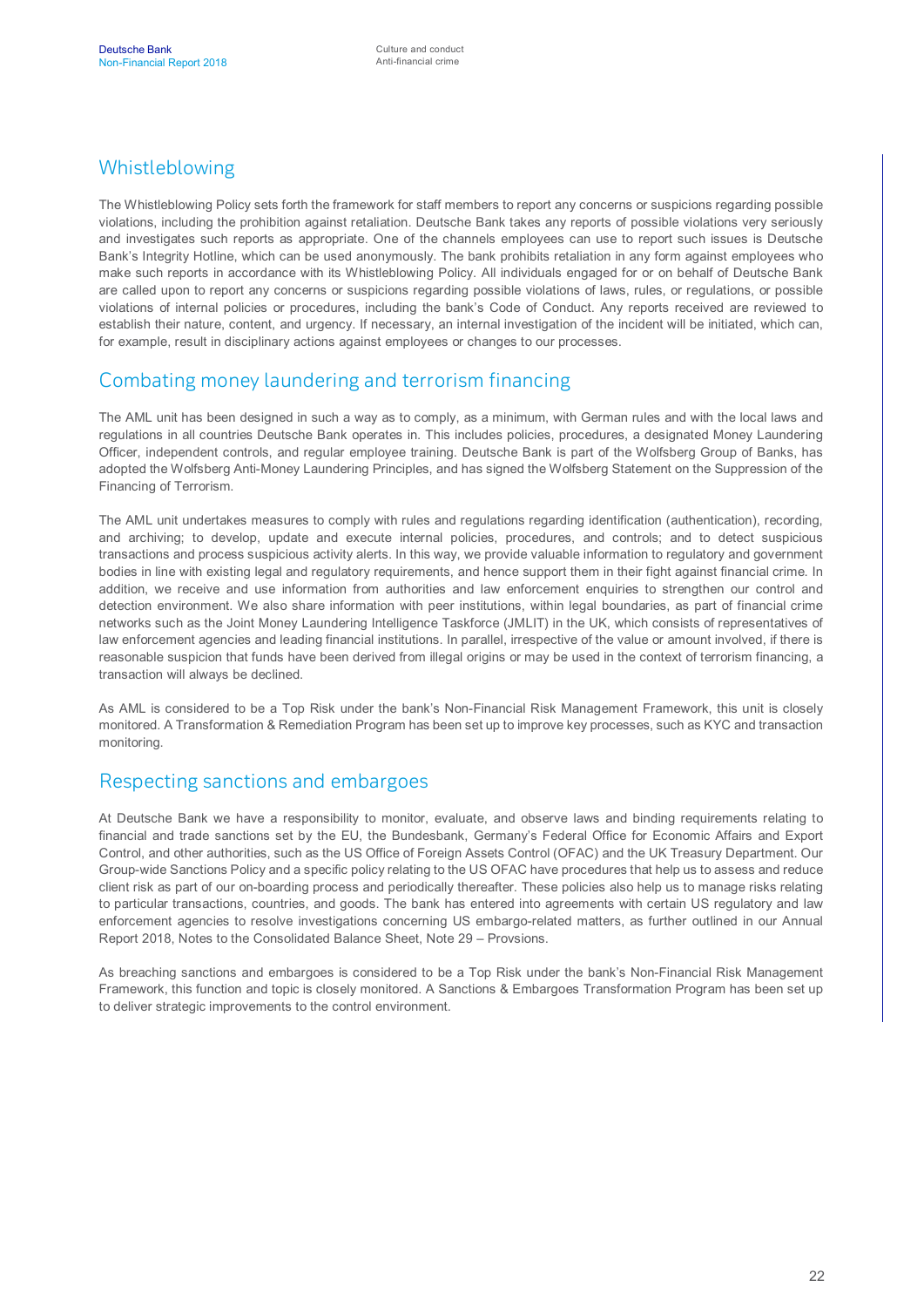## Preventing fraud

Our Group-wide Anti-Fraud Policy defines fraud as any intentional act or omission, including a misrepresentation that misleads or conceals, or attempts to mislead or conceal, in order to gain a personal or business advantage, or to avoid a personal or business disadvantage. The Anti-Fraud Policy applies to all employees and explains how to immediately escalate any known or suspected fraudulent incident. Employees who engage in fraudulent acts may be subject to internal disciplinary action, prosecution, and/or regulatory sanction. Deutsche Bank may refer such employees to law enforcement agencies and regulatory agencies and may seek redress from the employee. Employees are also expected to comply with any local requirements relating to fraud.

In relevant business divisions (excluding Postbank brand), mandatory time away (MTA) is an important anti-fraud control mechanism for preventing or detecting unauthorized or inappropriate activity by staff in sensitive positions. MTA enforcement acts as a deterrent to employees from undertaking any unauthorized or inappropriate activity that might require continuous on-site presence and/or system access.

#### Combating bribery and corruption

In accordance with our Code of Conduct and international law (e.g. the UK Bribery Act 2010, the US Foreign Corrupt Practices Act 1977, the German Criminal Code (StGB), Singapore's Prevention of Corruption Act (PCA), and the OECD Convention on Combating Bribery of Foreign Public Officials in International Business Transactions), Deutsche Bank does not accept or tolerate any knowing or willfully negligent involvement in or association with bribery and corruption in any form. This includes a clear prohibition on giving or authorizing facilitation payments.

The Anti-Bribery and Corruption (ABC) Policy sets out the minimum standards that govern Deutsche Bank's approach to the mitigation and detection of bribery and corruption risk, and the behavior expected by all employees. These requirements also apply to partners, suppliers, service providers, and third parties to the extent they perform services for Deutsche Bank and counterparts contractually bound to Deutsche Bank or associated with Deutsche Bank's business and business interests. The ABC team administers controls and safeguards to mitigate bribery and corruption risks, for example in respect of joint ventures, offering and accepting gifts and entertainment, hiring practices, high-risk client relationships, transactions, and new products.

Every employee is responsible for the prevention, detection, and reporting of bribery and other forms of corruption in connection with the bank's business. Bribery and corruption have serious consequences for employees and the bank as they may result in legal, reputational, and regulatory risks. We take action against employees who violate the bank's ABC Policy, Code of Conduct, or applicable laws and regulations. Deutsche Bank will terminate relationships with any third party if they violate the ABC Policy, give, receive, or agree to give or receive a bribe, commit a criminal and/or regulatory offence, and potentially expose the bank to corporate criminal and/or regulatory liability, as well as civil lawsuits, locally and globally. To deliver on this policy, regional teams are responsible for reviewing and analyzing escalated ABC matters, developing and administering controls, monitoring, advising on compliance with ABC obligations, training, and awareness. Details of settlements or ongoing legal cases are outlined in the Annual Report 2018, Notes to the Consolidated Balance Sheet, Note 29 – Provsions.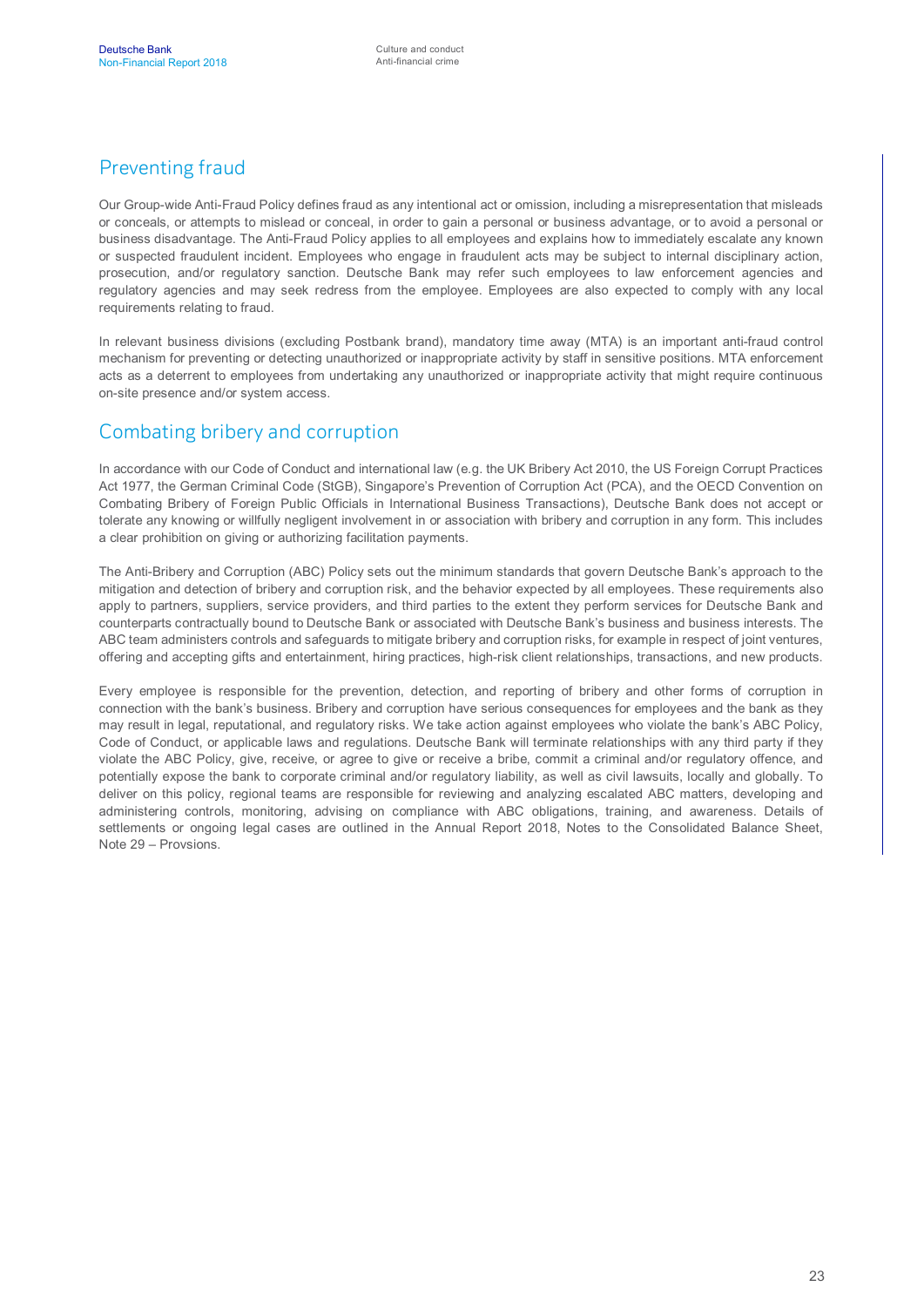### Preventing other criminal activities

The Head of AFC is also responsible for ensuring that measures to prevent any other criminal activities that could endanger institutional assets (see Section 25, German Banking Act) are fit for purpose. The examples derived from the German Penal Code include damage to property, robbery, cybercrimes, antitrust, and tax offences. The Head of AFC has established and chairs a Global Financial Crime Governance Committee to support the governance and oversight of the Financial Crime risks, as defined in Section 25h, German Banking Act. The Global Financial Crime Governance Committee is supported by the Regional Financial Crime Governance Committees, which are chaired by the respective Regional Heads of AFC.

#### Reporting on recent events

Despite all our efforts to prevent money laundering, there have been instances in which the bank agreed to pay civil monetary penalties to settle investigations into the bank's AML control function, as further outlined in our Annual Report 2018, Notes to the Consolidated Balance Sheet, Note 29 – Provisions.

On September 21, 2018, the BaFin issued an order requiring us to implement measures on specified timelines over the coming months and years to improve our control and compliance infrastructure relating to anti-money laundering and, in particular, the Know Your Customer (KYC) processes in CIB. The BaFin also appointed KPMG as special representative, reporting to the BaFin, to monitor the implementation of these measures. In February 2019, the BaFin extended the special representative's mandate to cover our internal controls in the correspondent banking business.

In October and November 2018, there were media reports about Deutsche Bank's involvement in activities performed by Danske Bank AS Estonia Branch (Danske Estonia). Deutsche Bank acted as one of the correspondent banks for Danske Estonia. Our role was to process correspondent banking transactions on behalf of customers of Danske Estonia prior to cessation of the corresponding banking relationship with that branch in 2015. We are conducting an internal investigation into these matters, including of whether any violations of law, regulation or policy occurred and the effectiveness of the related internal control environment, and are cooperating with the investigating authorities. Separately, over the last two to three years Deutsche Bank has completed a significant de-risking of its Correspondent Banking client portfolio. Additionally, the Correspondent Banking business at Deutsche Bank went through a comprehensive remediation program, significantly strengthening the overall risk management framework including policies and procedures, governance and oversight, and client due diligence/KYC. As a result of these measures, Deutsche Bank has reduced its global Correspondent Banking client portfolio substantially since 2016, including clients rated as high risk.

On November 29, 2018, several Deutsche Bank offices in Germany were searched by German law enforcement authorities in connection with information available through the so-called Panama Papers leak. The Public Prosecutor's Office in Frankfurt/Main accuses two Deutsche Bank employees – and as-yet unidentified further individuals – of potentially aiding and abetting money-laundering activities, and specifically that they did not report indications of potential money laundering immediately, but only after publication of the Panama Papers in the media. The Bank is cooperating in the investigation, as has been publicly acknowledged by the Frankfurt Public Prosecutor's Office. Independently of this, Deutsche Bank had already concluded an internal review into the Panama Papers and in January 2018, BaFin had informed us that it was closing its own investigation and requested no further action from us.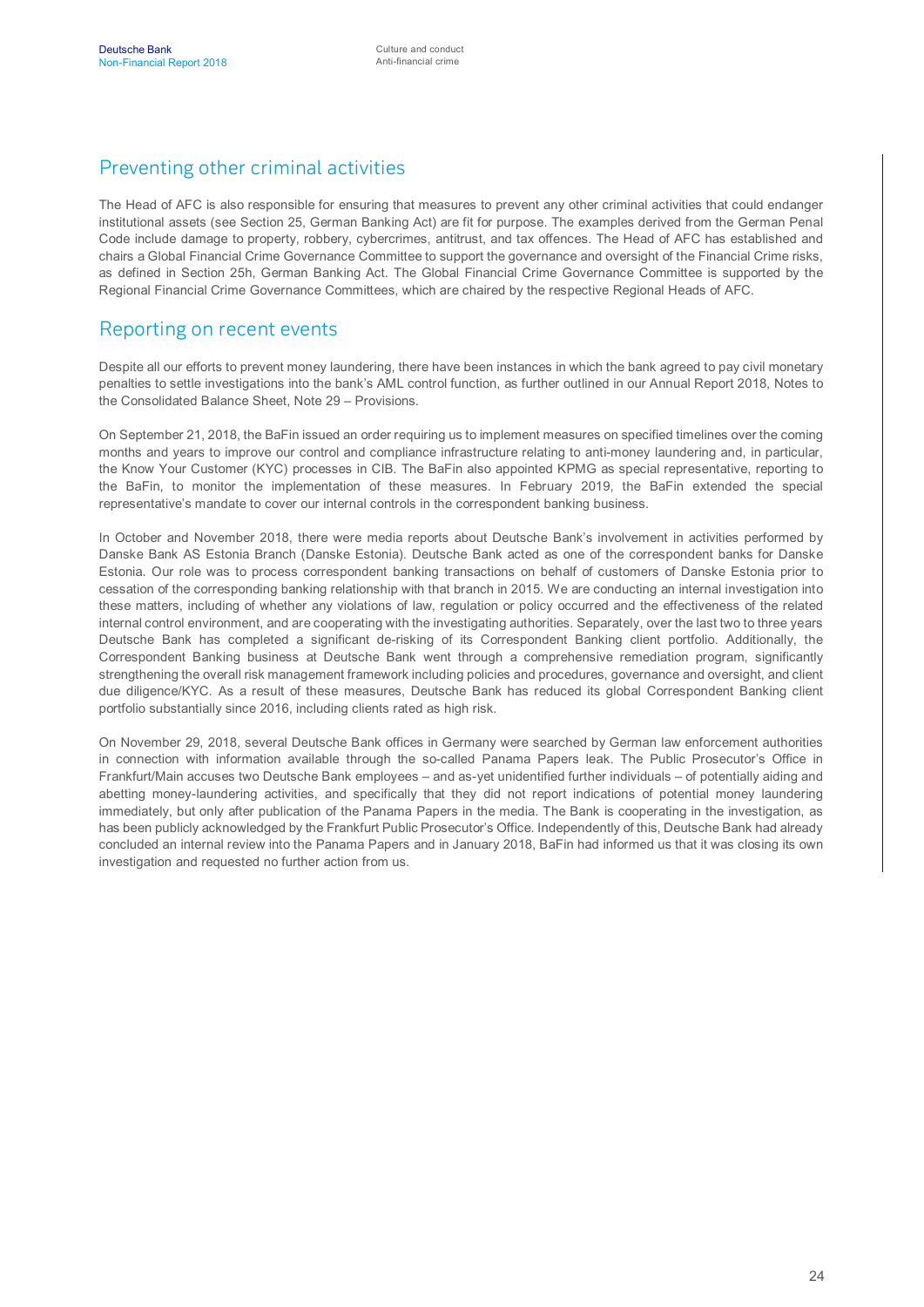## Information security

Digitalization opens up a wealth of opportunities for financial institutions, allowing banks to offer personalized services and streamline business processes. Clients expect access to their bank's services anytime, anywhere, and through a variety of channels. At the same time, cyberattacks on businesses are increasing in scale, speed, and sophistication. In 2018, European Central Bank (ECB) Banking Supervision identified and assessed the risks faced by eurozone banks and defined cybercrime and IT disruptions as one of the key risk drivers. Consequently, more attention is being paid to cybersecurity requirements by global regulators. The financial and reputational impact of an incident is evident, as is the litigation risk resulting from cybersecurity attacks and potential breaches. As the external threat landscape continues to evolve, information security remains a top risk for the bank. We continue to make significant investment in our capabilities with a view to mitigating the external threat landscape risk.

Deutsche Bank's Group Information Security Strategy provides the framework for the bank's activities geared at protecting our ability to deliver suitable products and services to our clients and thereby protecting revenue. Preserving the confidentiality, integrity, and availability of our clients' and partners' data and the bank's information assets is essential for upholding the trust placed in Deutsche Bank by our clients, shareholders, employees, and social stakeholders. Deutsche Bank continues to strengthen its cyber and physical security capabilities to keep pace with threats. Our strategic direction is reviewed and confirmed regularly and is underpinned by our information security governance model.

Our Chief Security Office (CSO) embraces the opportunities digitalization offers by supporting the bank's digital projects and our Digital Factory. This cooperation model ensures that the necessary information security controls are conducted, while adapting to an agile model. CSO provides project support at all working levels from the idea to the finalized product, e.g. through open consultation hours or awareness sessions.

We evolve our technology delivery service offerings to clients and processes by building on partnerships with service providers and with the integration of fintech developments. In 2018, we launched the eSafe project with our partner DSwiss to allow for personal documents, invoices, and passwords to be archived safely in a digital safe.

#### Governance

CSO is responsible for the bank's security matters. We implement technology and physical security protection in accordance with the Group's Risk Appetite. CSO develops and drives the global implementation and operationalization of our Group-wide information security strategy and ensures that the bank's people and assets are appropriately protected. An IT Security Committee with delegated authority from the Management Board's Representative oversees all IT security activities, including potential escalations.

We deploy international standards and best practices to structure Deutsche Bank's information security policy landscape and implementation. Our Information Security Management System has been certified to ISO 27001 since 2012 and was successfully re-certified in 2018. Our governance framework and cybersecurity program are regularly enhanced to ensure that security policies and standards continue to keep pace with evolving business requirements, regulatory guidance, and emerging cyber threats. Information security policies support Deutsche Bank in complying with these parameters and form the basis for actively managing and governing information-security-related implementation processes.

We appointed Divisional Chief Information Security Officers (Divisional CISOs) in 2018 to further strengthen our information security management in our business divisions. As the senior accountable officers for information security, the Divisional CISOs ensure alignment to Deutsche Bank policies and standards.

The mandate for Deutsche Bank's CSO is complemented by a dedicated governance and operations unit within the Postbank brand with an ISO 27001-aligned policy framework. In 2018, efforts to integrate the Postbank band's information security activities into Deutsche Bank's governance and policy framework progressed significantly. This included a unified structure for information-security-related reporting. Under the roof of Deutsche Bank Privat- und Firmenkundenbank AG and with one responsible information security representative (*Informationssicherheitsbeauftragter*) for the entity, policies, processes, roles, and reporting will be further analyzed, verified, and harmonized to support Deutsche Bank's governance and standards.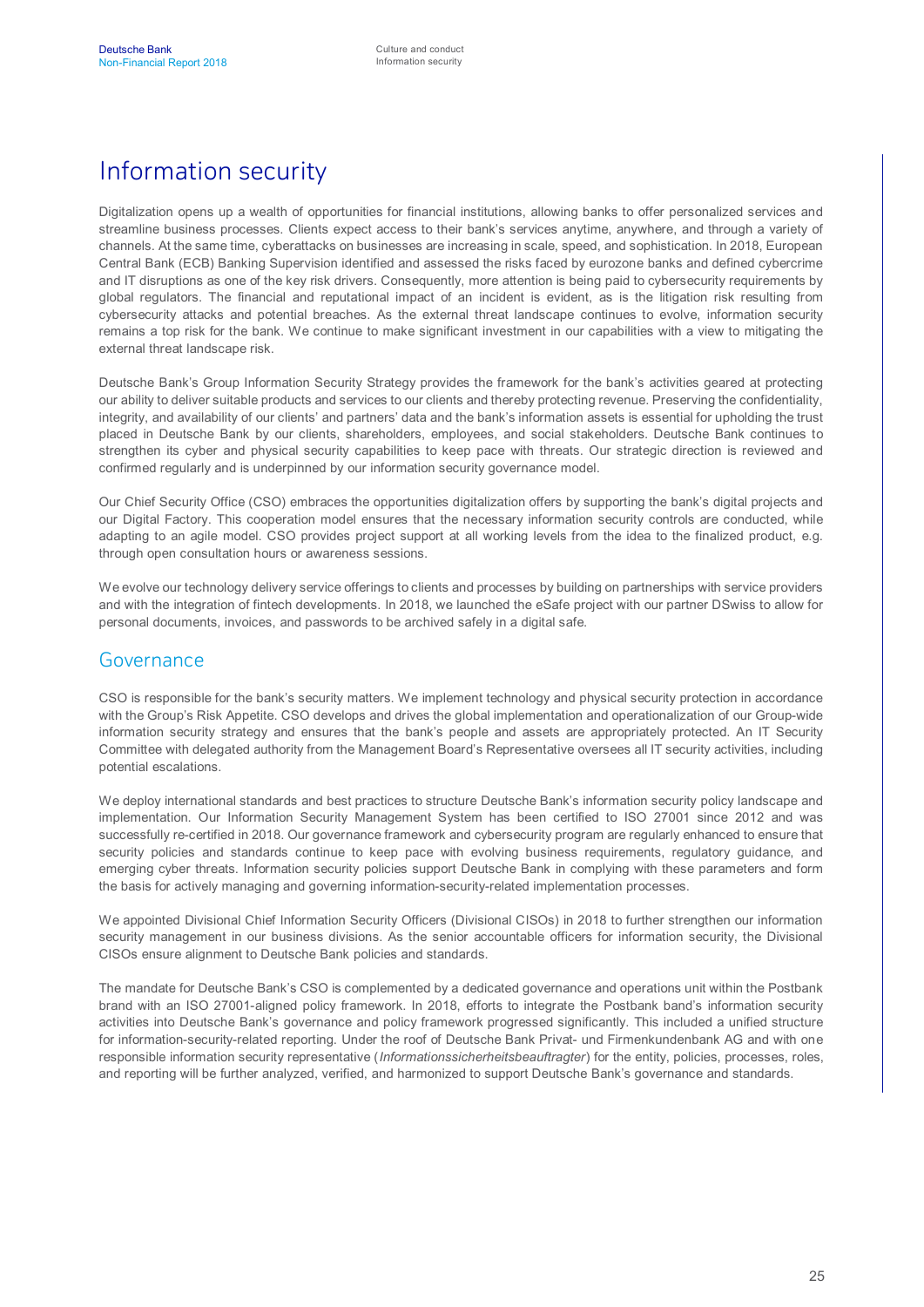## Third Party Risk

Reliance on vendors, as well as all outsourced products and services that support critical IT operations, could increase the bank's risk posture. As such, new and evolving cyberattack vectors target vendors and lead to additional requirements for oversight and continuous monitoring of vendor security. This also results in increased regulatory activity in this space. Deutsche Bank manages third-party risk through its vendor management program, which assesses the risk outsourcing relationships present to Deutsche Bank.

#### Defense against cyber threats

To protect the bank's information and systems, we take a multi-layered, defense-in-depth approach to building information security controls into every layer of technology, including data, devices, and applications. This delivers end-to-end protection, while also providing multiple opportunities to detect, prevent, respond, and recover from cyber threats. This approach is a key facet of our Group Information Security Strategy to increase security and stability of the technology platforms.

In addition to prevention methods and controls like threat intelligence, data leakage prevention, vulnerability management, and continuous staff awareness programs, we also prioritize detection, backed up by a robust incident response process. Our Cyber Intelligence and Response Centers in Singapore, Germany, and the US are set up to provide 24/7 coverage across different time zones (Follow the Sun model), thus improving the bank's capability to detect threats and respond to incidents worldwide.

### "The target is you"

In 2018, we continued to roll out to all Deutsche Bank Group staff our global multichannel awareness campaign covering a broad range of information and corporate security topics, including the 2018 Information Security Month with a month of activities at several locations of Deutsche Bank. The goal of the "Time to be aware – the target is you" campaign is to help staff understand common yet significant security threats and their responsibility and contribution in helping to protect the bank against these threats. The campaign also focuses on tips and relevant basic practices to help employees protect themselves and the bank in their daily working life, both in the office and on the go.

Besides awareness measures, we recognize the importance of continuous training and education in a highly dynamic cyberthreat environment. Deutsche Bank employees are educated in mandatory sessions that are complemented by specific training for individuals in specialist roles and target groups. Additionally, we use information material, e.g. explanatory videos, and stage events to inform our clients about cyber threats and how the bank protects their assets.

#### Engaging stakeholders

We work closely with regulators to understand and collaborate on their requirements. Also, we work with national and international security organizations, government authorities, and peer organizations, such as the Financial Services Information Sharing and Analysis Centre (FS-ISAC) to share best practices and threat information. As sharing relevant indicators of compromise (i.e. forensic data that identifies malicious activity on a system or network) and further intelligence reduces the risk for all involved parties, Deutsche Bank has established a dedicated team to coordinate this exchange and to further develop these relationships. Engaging stakeholders helps to ensure that we apply the most up-to-date information security approaches and technology.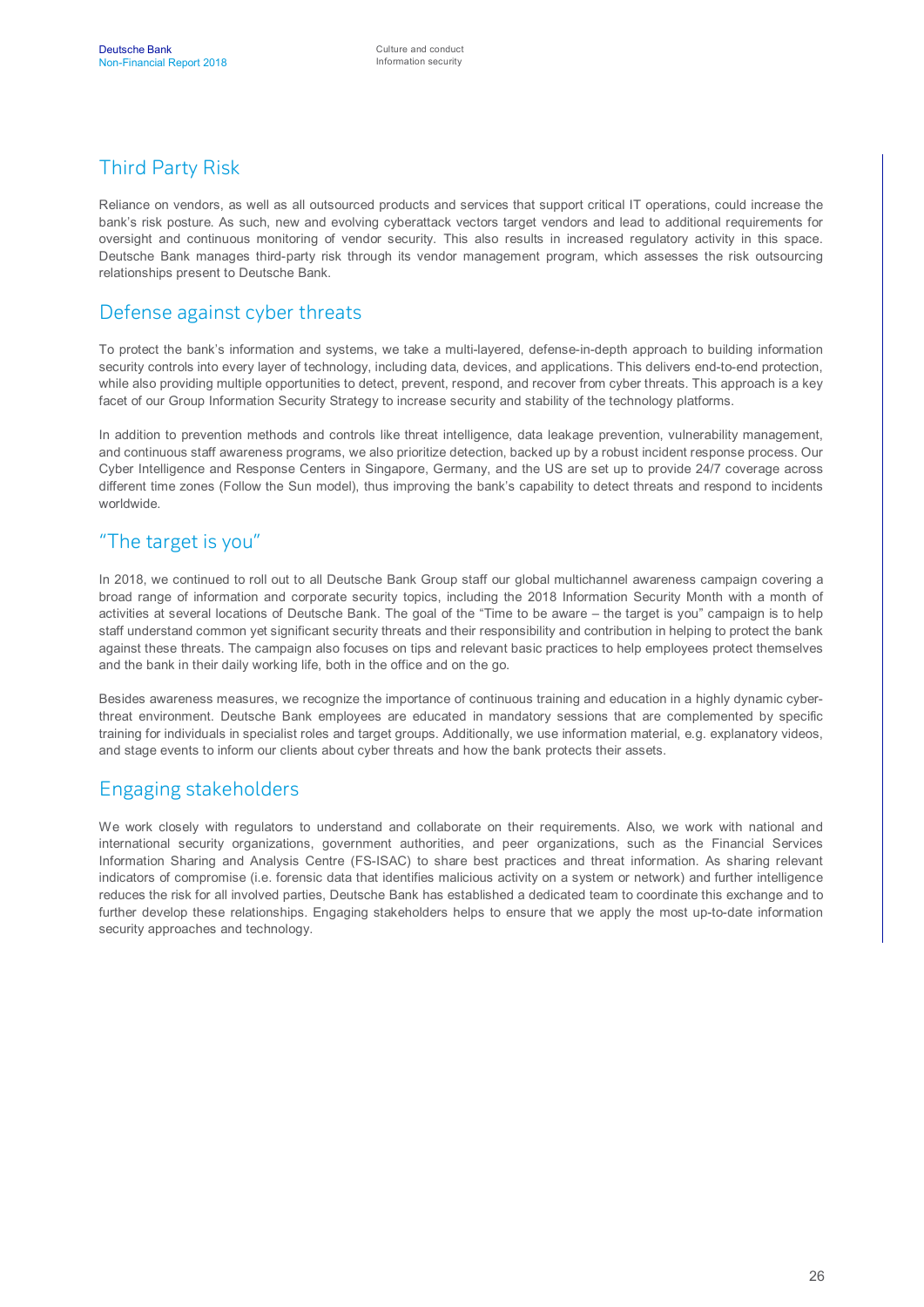# Data protection

Data protection has never been a more socially significant issue, particularly since the EU General Data Protection Regulation (GDPR) took effect on May 25, 2018. As almost all Deutsche Bank's business involves processing personal data, protecting such data is a matter of special concern to us. This is not only because noncompliance with GDPR entails substantial fines; it is above all due to a shift in societal awareness. The expectations of clients, employees, and regulators have risen, and we are striving to meet them.

#### Data protection management

Our Group Data Privacy (GDP) department is a specialized and independent function controlling the collection, processing, and use of personal data, and is complemented by a Data Protection Unit at Postbank brand. The GDP team reports directly to the Management Board and is supported by local Data Protection Officers in the countries where we conduct business. This set-up ensures direct and indirect reporting lines, as well as regular exchanges on data protection topics within our centralized and decentralized organization. In response to the increased controls required to ensure compliance with GDPR provisions, GDP is being expanded to ensure we have enough personnel to monitor, test, and assess Deutsche Bank's data privacy and protection setup.

Deutsche Bank also contributes to the development and interpretation of industry-specific and prevailing standards on data privacy and protection by proactively participating in data protection committees and working groups, such as the Federal Association of German Banks, IBM Guide Share Europe, and Bitkom. Developments in data protection regulations are regularly analyzed and control processes revised accordingly. The same applies to technical developments and new digital business models.

Our GDPR program is one of the bank's core change initiatives for implementing these regulatory requirements across the Group (with parallel activities having been performed at Postbank brand). Our response has involved rolling out a new control framework, implementing a revised Global Data Protection and Privacy Policy, introducing six additional data protection procedures to meet the main GDPR requirements, and amending or introducing new operational processes within the business divisions. Three Management Board members are monitoring the implementation of the bank's GDPR program and GDPR compliance across the Group.

#### Educating and training about GDPR

Staff training on the implications of GDPR for our day-to-day business is a key factor in ensuring effective data protection in all our operational processes. Some 50,000 employees in the Europe, Middle East, and Africa (EMEA) region have been trained. The red flag nature of this e-learning program means non-attendance is being sanctioned. E-learning programs with a slightly different focus have also been rolled out in other countries outside of the EU. We are aiming to achieve 100 % coverage in the course of 2019 in all countries where we conduct business, even in those countries where GDPR is not applicable. Classroom training sessions have also been conducted if required by specific business needs. Moreover, an internal awareness campaign is ensuring employees are informed of what GDPR means to them. Other informative measures have included distributing some 20 million privacy notices on specific data-related topics to, in the main, clients (though also to employees) and amending vendor contracts to take GDPR requirements into account.

#### No substantial data breaches observed

Various reporting and escalation processes from the business to GDP have been implemented to ensure that potential data breaches can be assessed and handled in a timely manner. This approach has also been outlined in a global data protection procedure that has been rolled out as part of the GDPR program. No data breaches of systemic relevance were observed in 2018.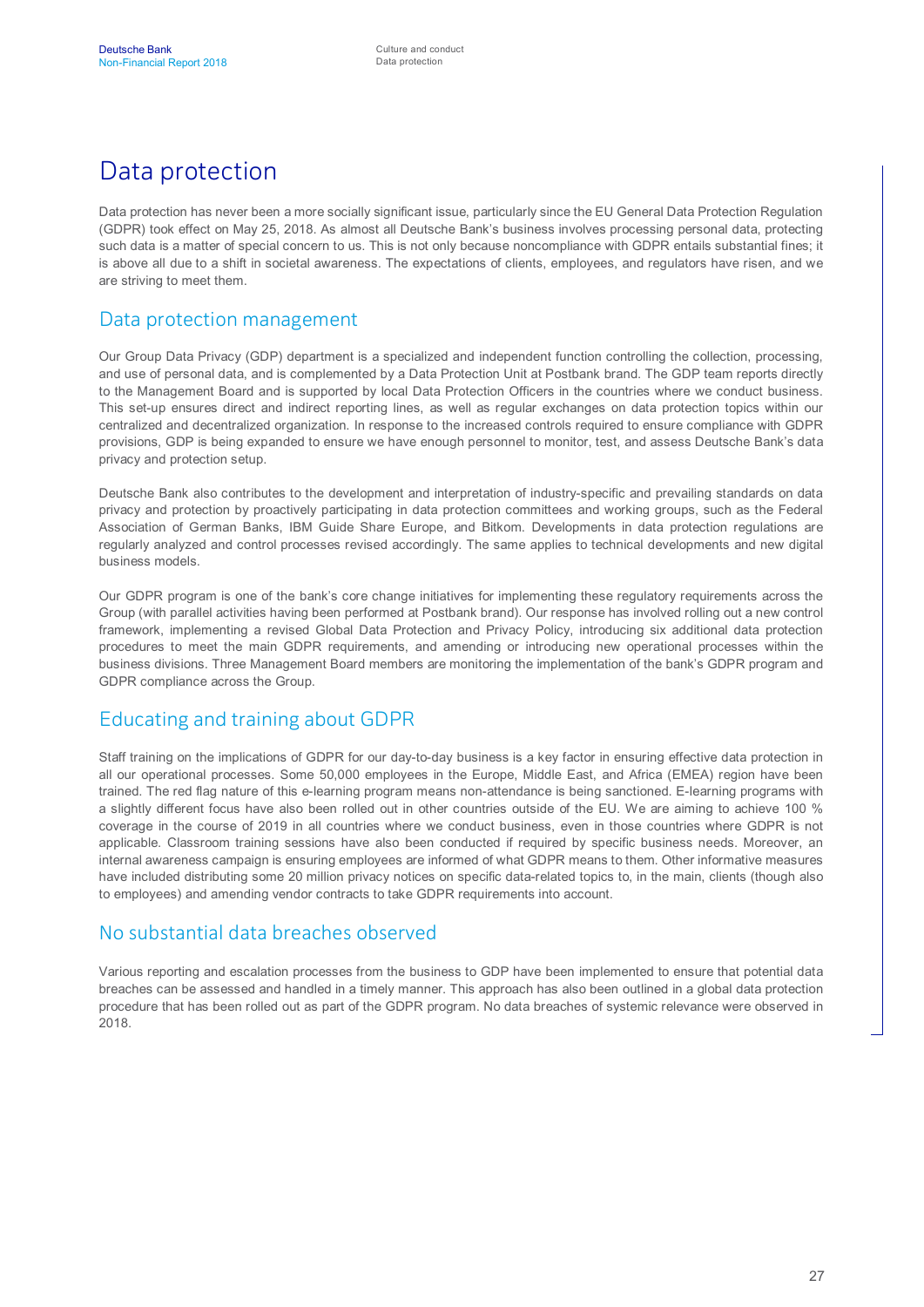# ESG in business

- ESG due diligence
- ESG product portfolio
- Climate risks
- Human rights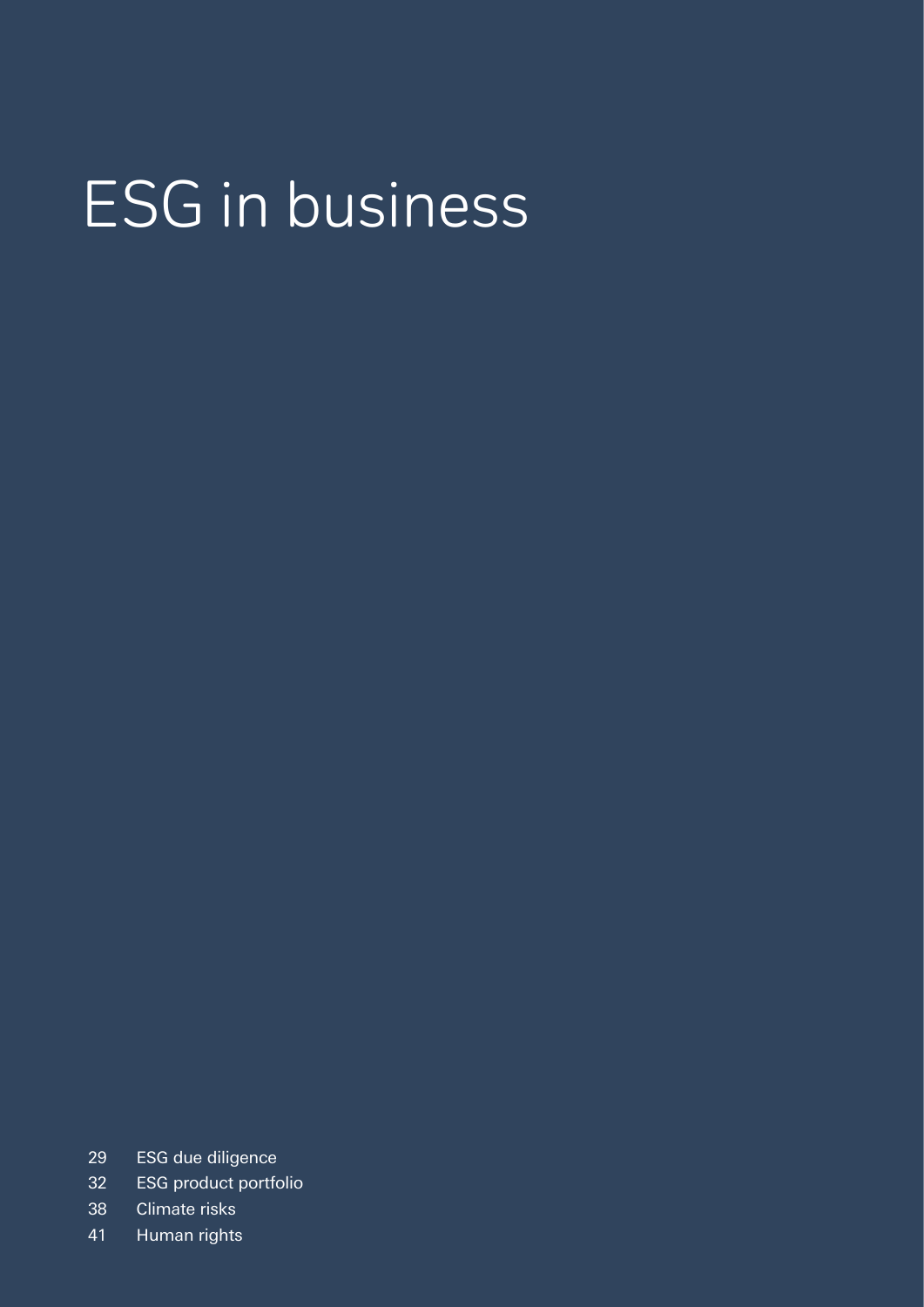# ESG due diligence

The systematic integration of environmental and social (ES) aspects into our decision-making processes is not only a key component of our understanding of responsible corporate behavior. It also helps us to better manage risks, including those that might affect public trust in the bank. We have developed global policies and processes to ensure appropriate governance structures are in place to address ES issues.

#### Governance structures for responsible actions

The ES Policy Framework, which is a central element of Deutsche Bank's ES Risk Management approach, formulates the set of rules and guidance for our daily business. This framework, which contains general provisions and sector-related guidelines, is part of the bank's global Reputational Risk Framework (RepRisk Framework), which is endorsed by the bank's Group Reputational Risk Committee, which has been delegated responsibility by the Group Risk Committee (GRC).

In line with the requirements of our RepRisk Framework, employees in our business units are initially responsible for identifying ES risks and are required to check whether or not a proposed transaction presents any ES risk. In this, the ES Policy Framework acts as a starting point when assessing client relationships or transactions. As it is applicable globally for corporate finance, including project finance, trade finance, and investment banking, the ES Policy Framework defines procedures and responsibilities for risk identification, assessment, and decision-making. It also covers deal-independent screening and the identification of companies with a controversial ES profile. A publicly available summary of our ES Policy Framework explains how we translate the self-imposed rules and guidelines into day-to-day practice.

The framework's general provisions define sensitive sectors we focus on, specify the requirements for ES due diligence, and include criteria for mandatory referral to Group Sustainability. This centrally organized function advises on client transactions, develops policies and guidelines, meets investors, and reports on the bank's non-financial performance. For all sectors requiring mandatory involvement of Group Sustainability, detailed sector-related guidelines are available.

We have defined the following sectors based on their inherent elevated potential for negative ES impacts. There were no changes in our sector focus between 2017 and 2018:

- Metals and mining;
- Oil and gas;
- Energy utilities;
- Industrial agriculture and forestry;
- Chemicals;
- Infrastructure projects in certain countries;
- Other activities either with a high carbon intensity and/or potential for human rights' infringements.

The above list of sectors is regularly reviewed and updated, if required. We also review existing sector-related standards and industry best practices to assist in our decision-making on environmental and social topics.

Our internal assessment is informed by internationally recognized standards. In subjecting our policies to regular review, we monitor global developments in issues such as climate change or human rights' protection. We set the priorities and requirements for the bank's approach by referring to global frameworks such as:

- UN Guiding Principles on Business and Human Rights;
- International Finance Corporation (IFC) Performance Standards;
- International Labor Organization (ILO) Declaration on Fundamental Principles and Rights at Work.

To manage primary reputational risk, Deutsche Bank has a tiered governance structure to ensure that decisions on potential reputational risk matters are taken at an appropriate level based on the materiality of the risk identified. Primary reputational risk is the risk that arises from an active decision to undertake, or enter into, any association, action or inaction, knowing it may pose a reputational risk, ex ante. Matters deemed to pose moderate reputational risk are reviewed through the relevant Unit Reputational Risk Assessment Process. In the event that a matter is deemed to carry a material reputational risk, and/or meets one of the mandatory referral criteria, it must be referred to one of the four Regional Reputational Risk Committees (RRRCs), sub-committees of the Group Reputational Risk Committee (GRRC), for further review.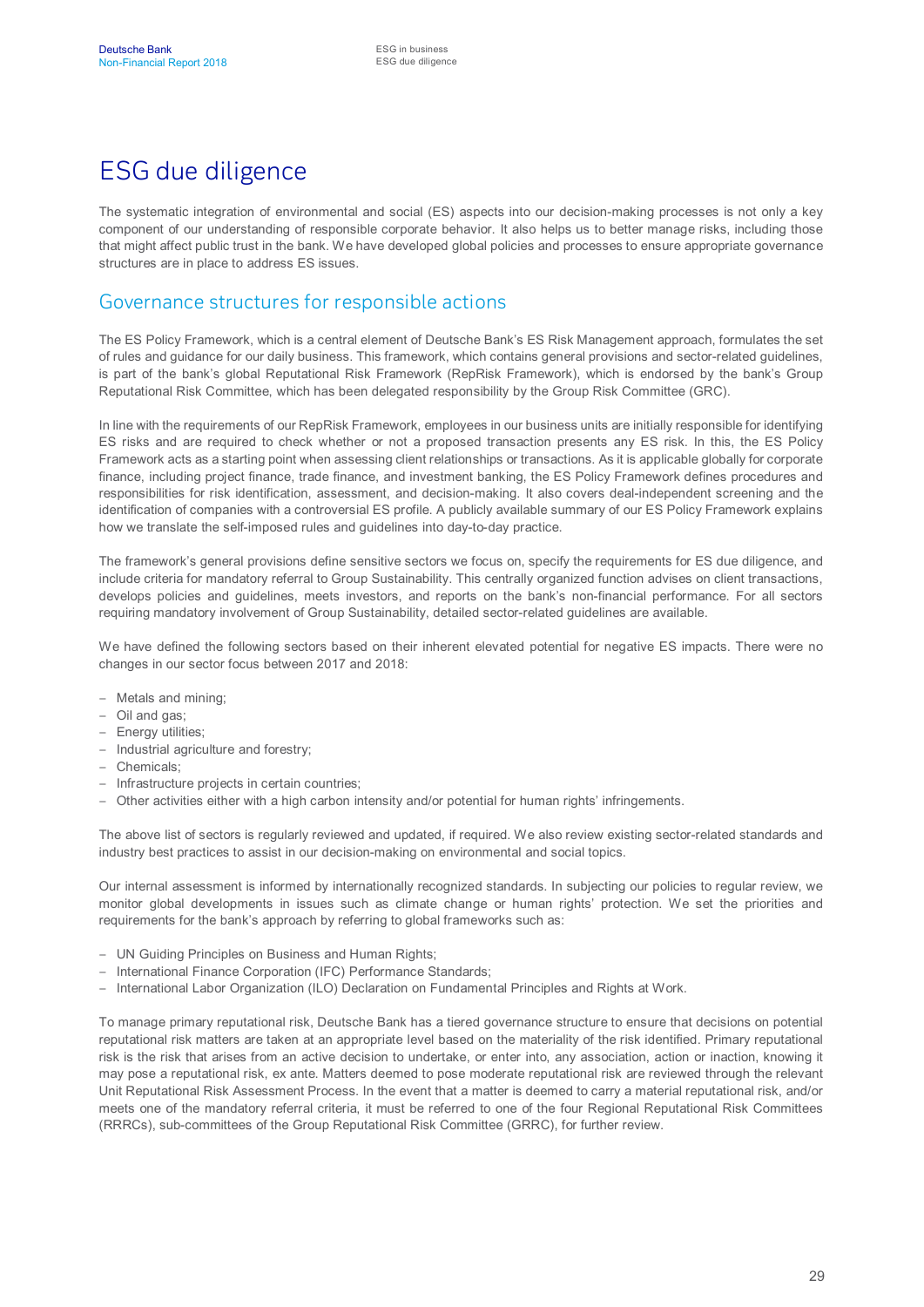The GRRC is responsible for ensuring the oversight, governance, and coordination of reputational risk management on behalf of the GRC, a sub-committee of the Management Board. The GRRC receives quarterly updates on ES issues, which in 2018 related to climate change, human rights, and fossil fuels, as well as the associated infrastructure.

Following our Group-wide ES management approach, Postbank brand has its own provisions for managing ES risks. Due to different business models, especially since there are no investment banking activities, a different ES management approach is appropriate. The data in this chapter do not include those of Postbank brand.

#### Setting targets and implementing key measures

At Deutsche Bank we always strive to manage all types of risk as effectively and efficiently as possible. To this end, we prioritize the adequate identification of transactions and/or clients involving potential ES risks. Our overriding goal is to constantly improve our performance, in particular by:

- Carrying out robust transactional reviews in sectors we define as having an elevated ES risk potential;
- Verifying the effectiveness of our processes and guidelines;
- Increasing risk awareness and focus by conducting training sessions for all relevant employees.

#### Robust transactional reviews

In 2018, 397 transactions and clients were reviewed under our ES Policy Framework, approx. 33 % fewer than in 2017. Despite fewer reviews, our overall review ratio remains the same at 17 % in 2018 (2017: 17 %), mainly because of a lower volume of deals in the focus sectors. In order to concentrate our attention and focus on transactions with elevated ES risk potential, we further specified the referral criteria for deals requiring ES due diligence by Group Sustainability. To this end, for example, we adjusted our requirements for transactions in the utilities sector.



e.g. consumer goods, transportation, infrastructure, technology, commodity trading, and healthcare with exposure to sensitive sectors in the supply chain.

Under the RepRisk Framework, the reputational risk assessment process applies for all transactions where ES issues are deemed to pose at least a moderate reputational risk. Of the 397 assessed transactions and clients in 2018, six were declined directly and three additional ones discussed in the respective committees according to the reputational risk process, primarily due to environmental concerns, but ultimately approved.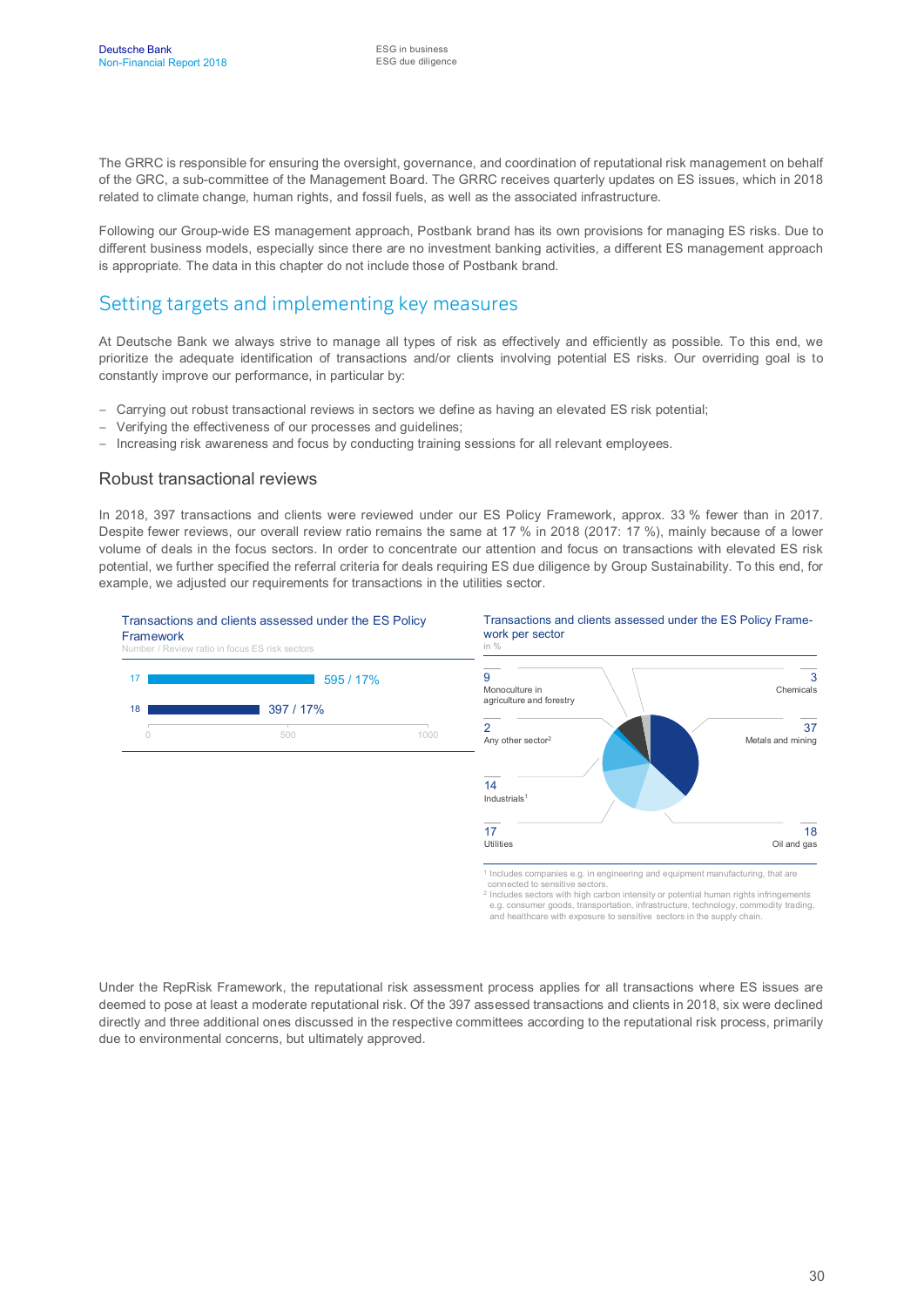#### Matters assessed through the Reputational Risk Framework

|                                                                      | Dec 31, 2018 | Dec 31, 2017 |
|----------------------------------------------------------------------|--------------|--------------|
| Number of matters (on which final decisions have been made) reviewed |              |              |
| To Unit Reputational Risk Assessment Processes only                  | 119          | 83           |
| Thereof with ES issues <sup>1</sup>                                  |              | 5            |
| Thereof with defense-related issues                                  | 19           |              |
| To Regional Reputational Risk Committees                             | 48           | 76           |
| Thereof with ES issues <sup>1</sup>                                  |              |              |
| Thereof with defense-related issues                                  |              |              |
| To Group Reputational Risk Committee or above                        | 9            |              |
| Thereof with ES issues <sup>1</sup>                                  |              |              |
| Thereof with defense-related issues                                  |              |              |
| Total                                                                |              | 162          |
| Thereof with environmental and social issues                         |              |              |
| Thereof with defense-related issues                                  | 30           |              |

<sup>1</sup> ES issues where the reputational risk is deemed to be moderate or above

From 2019 onwards emphasis will be placed on developing a more systematic approach to assessing client ES profiles – current focus on transactional review – to increase the efficiency of our ES due diligence and allow early-stage client engagement.

#### Verifying process and guideline effectiveness

In 2018, we focused on implementing technical enhancements to support and increase the robustness of our ES risk management approach. The key enhancements included establishing weekly monitoring and automated notification mechanisms for deals within the scope of the ES Policy Framework in order to enable the early-stage involvement of Group Sustainability.

Due to an internal business restructuring, we rescheduled the release of an updated Oil and Gas guideline but plan to readdress this in 2019.

#### Employee training and awareness

Employee training enables our business teams to better identify ES risks and consequently assess and refer transactions with an enhanced risk profile to Group Sustainability. In 2018, we continued our employee training program and particularly focused on selected business teams in Corporate Finance. In the second half of 2018, they received dedicated training in seven sessions covering topics such as climate protection, human rights (incl. the UK Modern Slavery Act), and protection of World Heritage Sites.

#### Defense industry

In addition to our ES due diligence process in the sectors outlined above, we have also established dedicated due diligence processes for any clients and transactions linked to the defense industry. This covers the manufacturing and sales of weapons and military technology and includes hardware, related software, their major components, and services for military, security, and police purposes. These matters are reviewed by a dedicated control function and referred according to the RepRisk Framework where appropriate.

Our aim is to continuously review the type of business carried out in the sector to help ensure we conduct business responsibly as well as protecting the bank from reputational risk. We further strive to be transparent in our approach. In 2018, the bank reviewed and augmented its policy covering defense-related business sectors with regards to so-called controversial weapons. Controversial weapons cover cluster munitions, antipersonnel mines, chemical, biological, radiological, and nuclear weapons, and controversial conventional weapons. The augmented policy further clarifies the types of business in which the bank will not engage and describes the stringent governance and escalation processes by which we reinforce this policy. The updated policy was publicly disclosed.

In 2018, the dedicated control function has reviewed, from a reputational risk perspective, a total of 1,902 matters linked to the defense industry. This is a 48 % decrease compared to 3,628 in 2017. The drop is primarily driven by clarifications in the defense policy. For example, we exclude certain transactions where we know that the end user is using the underlying goods for civil purposes only. Out of 1,902 matters reviewed, 49 were declined and a further 30 were discussed through the RepRisk Framework.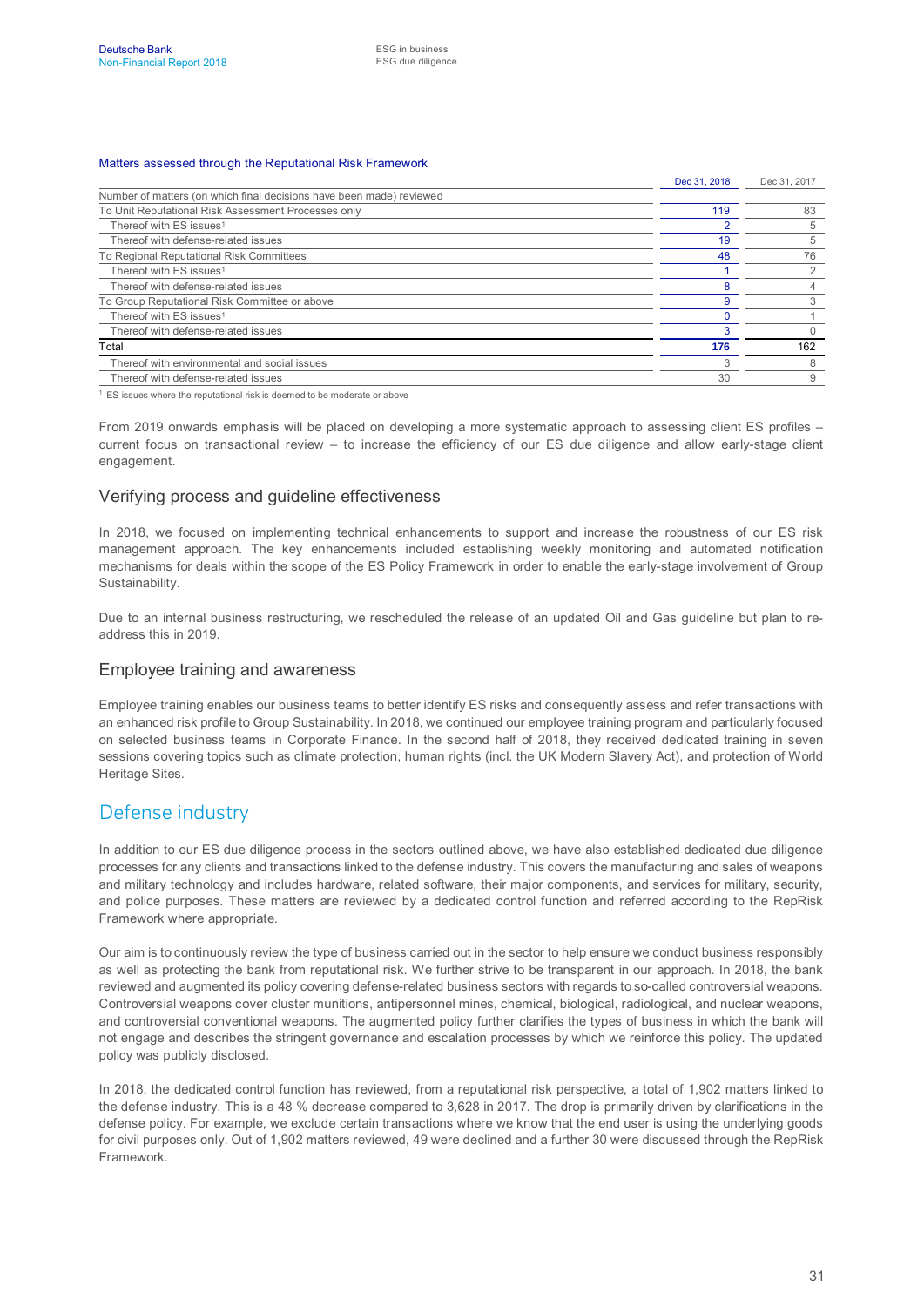# ESG product portfolio

As a global financial intermediary, we develop and provide financial products and services that enable economic growth and societal progress. In doing so, we aim to continually integrate environmental, social, and governance themes (ESG) into our investment strategy and product portfolio.

We pay particular attention to the topic of climate change and develop solutions that support the transition towards a lowcarbon economy. We also create products and services that integrate ESG considerations more broadly, and some of our ESG-related offerings directly or indirectly contribute to the UN Sustainable Development Goals (SDGs) of the Global Agenda 2030.

Our Group-wide Sustainability Council is mandated by the Management Board to drive the integration of sustainability topics throughout the bank. This particularly includes developing, promoting, and coordinating the bank's approach to sustainable finance. We align internal systems and processes and expand our ESG expertise by establishing dedicated key-knowledge groups across our businesses to better serve our clients, and to continually expand our ESG products and services. To complement our in-house ESG expertise, we seek innovative partnerships and collaborate with industry experts and external service providers. We also invest in ESG research and engage with our stakeholders to foster awareness on ESG matters, and to better meet our clients' ESG demands. Finally, we train our employees and invest in strengthening internal awareness of ESG. Overall, we apply ESG governance and management structures at a divisional level, to ensure that we generate appropriate answers to client demands.

### Corporate & Investment Bank

In our Corporate & Investment Bank (CIB) division we have teams that contribute to Deutsche Bank's aspiration to support the transition to a low-carbon economy as well as to broader sustainable development. These teams cover, for example, export credit agency-linked project financing, which has benefitted developing countries and emerging markets through funding large and important infrastructure projects. We have teams that focus on financing renewable energy or support clients with green bond issuances. As we strengthened our ESG research expertise in 2017, that helped us to extend our sales capabilities to better serve our institutional clients in ESG matters in the reporting year.

We began our involvement in financing renewable energy projects in the mid 2000s when projects reached industrial scale. In 2018, we arranged full or partial project finance totaling around € 1.2 billion for renewable energy projects generating over 2,200 MW.

In 2018, the global green bond market kept its pace of the previous year, with the total issuance volume exceeding  $\epsilon$  140 billion (according to [climatebonds.net\)](http://www.climatebonds.net/). We partnered with a number of global clients in landmark green bond transactions and issued more than € 8 billion in green bonds. Besides advancing the green bond market, many of these transactions were of high strategic importance to the issuers, e.g. the inaugural Norwegian green covered bond for SpareBank 1 at € 1 billion, Indonesia's first-ever corporate green bond for Star Energy Geothermal (Wayang Windu) Ltd. at US \$ 580 million, and the World Bank's ten-year green bond anniversary dual tranche issuance (US \$ 600 million, € 600 million).

Corporates that have already issued green bonds or are committed to sustainability are now also considering including green /ESG incentives in their loan agreements. That is why sustainability-linked loan structures are becoming increasingly popular. In 2018, Deutsche Bank and ING jointly coordinated  $a \in 1$  billion revolving credit facility for the Dutch life and material science company Royal DSM, which links the interest margin to its greenhouse gas performance targets.

Deutsche Bank also launched a new equity index suite developed in partnership with MSCI to allow clients to align their investments with ESG considerations. The indices track companies screened for high ESG standards and incorporate a systematic framework to mitigate risks and enhance long-term value creation.

Another innovative development in 2018 was the launch of α-DIG, an interactive web tool that uses artificial intelligence and natural language processing techniques to quantify the importance of ESG issues for stock risk, returns, and valuation principles. The tool uses data science techniques to sift through media sources, including company accounts, financial news, conference call transcripts, patents, and regulatory filings. This information is then used to quantify a company's intangible assets, such as its corporate culture, reputation, and ability to innovate, as well as ESG controversies. The tool is designed to help clients integrate ESG considerations into valuation and investment processes, as well as report on portfolio exposures associated with the SDGs.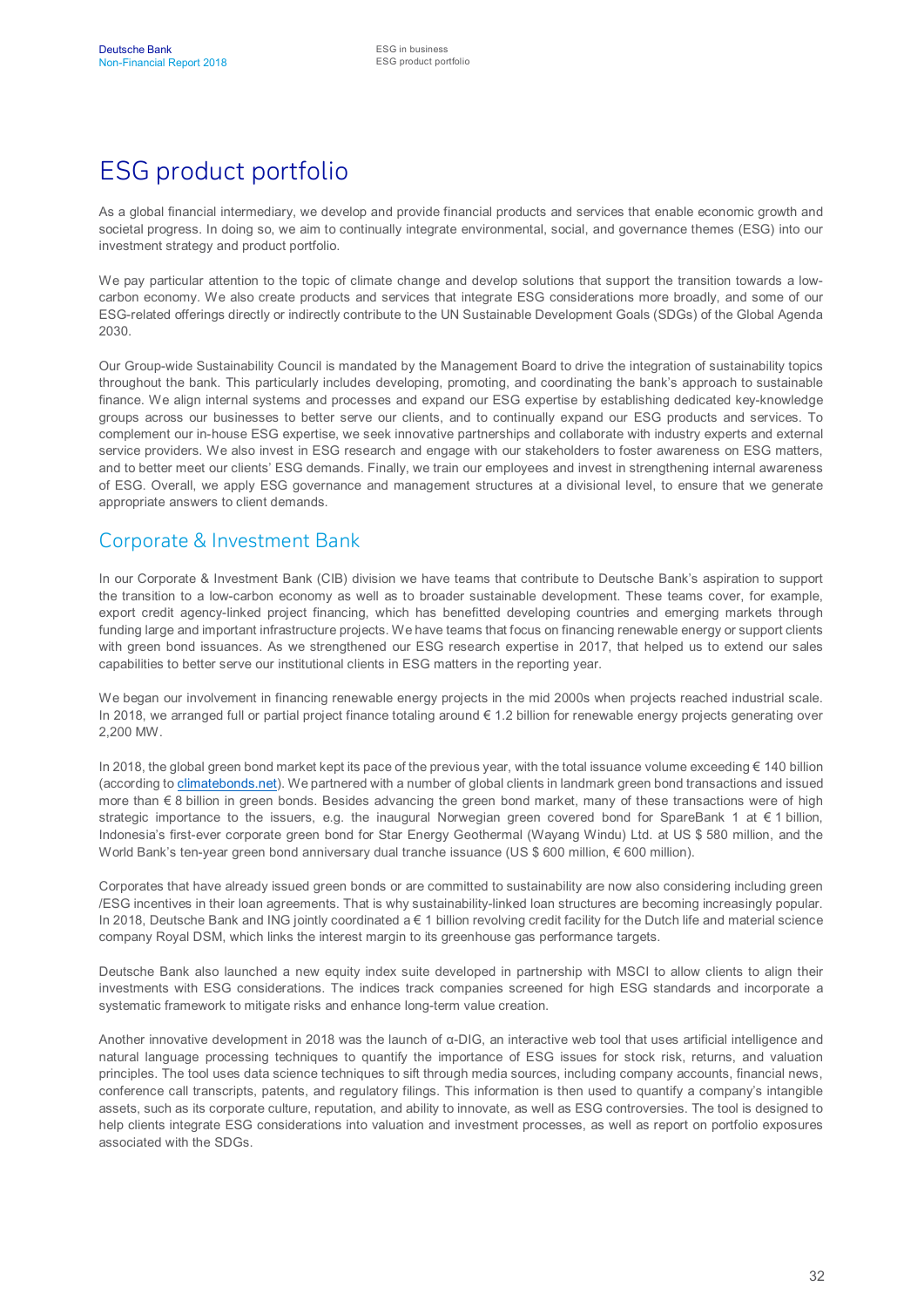We signed or reached financial closure on a number of projects with strong developmental credentials that are positively impacting local communities in sectors such as education, agriculture, and power. In doing so we are contributing to the SDGs.

- Ghana: Somanya University. Construction of the Somanya University of Environment and Sustainable Development, Ghana's first university devoted to agricultural and environmental sciences;
- Cameroon: Intelligent City, Phase 1. Urban development project involving the integration of multiple information and communication technologies and internet solutions to improve municipal governing capabilities, efficiency in urban traffic control, and social safety and stability;
- Cameroon: Douala Grid Stabilization and Enhancement. A project to enhance the transport, distribution and continuous supply of electricity to uses in Douala and peripheral areas.

We also help to ease access to long-term financing for microenterprises and SMEs. In 2018, we supported the European Fund for Southeast Europe (EFSE) by raising more than € 77 million of capital for SMEs in southeast Europe and the European Eastern Neighborhood region. Since its inception, EFSE has financed more than 900,000 loans and contributed to the creation of well over 760,000 jobs throughout the targeted region.

In 2018, we again enabled subsidized loans across various sectors, including renewable energies, energy efficiency, environmental protection, and innovation financing (especially for digitization projects). In close collaboration with Germany's national promotional bank (*KfW Bankengruppe*), Deutsche Bank supported its clients (across all divisions) through low-interest loans or procurement of guarantees with an overall volume of € 1.6 billion for subsidized financing purposes in 2018 (see Private & Commercial Bank). Additional subsidized financing volume was enabled in collaboration with the German federal states' promotional banks as well as the European Investment Bank and the European Investment Fund.

In the context of the EU's efforts to smooth the transition to a low-carbon economy, the Deutsche Carbon Alignment Framework (DeCAF, initially launched in 2017) enables clients to evaluate returns from decarbonization or the shift to a lowcarbon energy system. DeCAF highlights energy transition opportunities in green and incumbent sectors, while watching for growth and margin advantages created by the shift. DeCAF also helps oils, utilities, mining, and automotive sector specialists to understand the specific impact on their sectors, and supports those looking for emerging investment opportunities in a decarbonization scenario.

In October 2018, we held our first dbAccess ESG Engagement conference in Frankfurt followed by a third annual ESG conference in the US. Topics and panel discussions showcased the bank's ESG specialists and how ESG factors are incorporated into our research, investing strategies, and culture – see Stakeholder engagement.

#### Private & Commercial Bank

We consider ESG criteria when selecting investment products for our retail clients. According to our product principles, we apply exclusion criteria to our product offering, for example exclusion of agricultural speculation. On the other hand, in our Private and Commercial Business (Germany), in working with third-party product providers for mutual funds, we expect them to demonstrate their commitment to responsible investing by being a signatory to the UN Principles for Responsible Investments (PRI). This underlines our commitment to integrating ESG issues into our investment process.

We continue to enable the steady growth of our dedicated investment product offering in ESG. To increase the ESG understanding and awareness of our employees and consequently of our customers, in 2018 our Private and Commercial Business (Germany) for Deutsche Bank brand and Asset Management (AM) conducted ten dedicated ESG events in different regions in Germany. In 2018, Private and Commercial Business (Germany) for Deutsche Bank brand cooperated with AM to include ESG in our db PrivatMandat Comfort multiasset funds' offering. Since their launch in March 2018, these funds generated gross inflows of approximately 20 % compared to the existing fund volume.

With our mortgage lending facility for private retail clients, we support households in the acquisition of residential property and contribute to the aggregate wealth formation. Additionally, Private and Commercial Business (Germany) for its Deutsche Bank brand, like CIB, also offers subsidized loans. In Germany, for example, private clients receive, in cooperation with the *Kreditanstalt für Wiederaufbau* (KfW), state-subsidized mortgage loans for the purchase and modernization of their own real estate. In 2018, a total of 5,153 KfW loans with a total volume of around € 373 million were granted (2017: 4,150 loans with a volume of around € 332 million). This includes 1,583 loans with a volume of around € 193 million for construction and modernization projects that comply with higher energy standards than required by the German Energy Conservation Ordinance (2017: 1,592 loans with a volume of around € 204 million).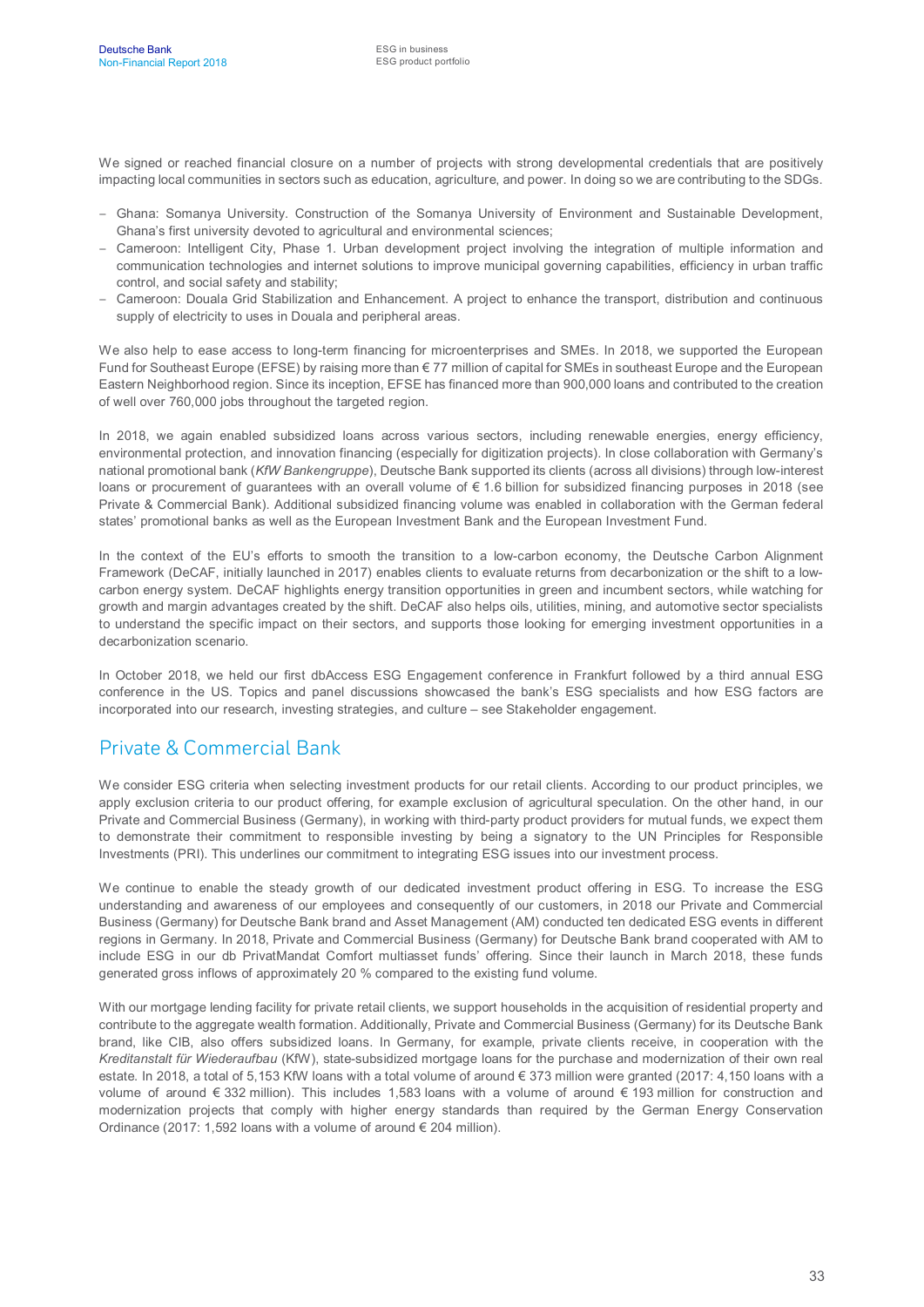The Commercial Clients unit of Private and Commercial Business (Germany) for its Deutsche Bank brand offers commercial clients a broad range of financing products that include loans for financing environmental and climate protection (for example energy efficiency, renewable energies, and clean technologies). In Germany, for example, we grant loans for energy-efficient building, sustainable energies and modernization that are subsidized by the KfW bank group. In 2018, we arranged 631 KfW loans for our commercial clients with a total volume of around € 235 million (2017: 922 loans with a volume of around € 313 million). Of this, € 172 million was for company start-ups and general company financing, € 50 million for energy transition measures, € 11 million for innovation financing, and € 1 million for infrastructure (all figures rounded).

In 2018, Private and Commercial Business (Germany) for its Postbank brand arranged a total of 8,466 KfW loans under the BHW brand and through third-party sales under the brand of DSL Bank with a total volume of around  $\epsilon$  458 million (2017: 13,317 loans with a volume of around € 790 million). For the energy-efficient modernization and the first-time purchase of modernized buildings or residential homes, the two brands together have arranged a total of 878 loans with a total volume of around € 56 million (2017: 1,127 loans with a volume of around € 66 million). Furthermore, financing arrangements for the purchase or construction of low-energy housing were concluded for 1,027 applications with a total volume of around € 104 million (2017: 2,696 contracts with a volume of around € 285 million).

Beyond that, Postbank brand, and its brands BHW and DSL Bank have been a partner of co2online since 2005. The nonprofit consulting firm promotes climate protection in the construction and housing sector and is sponsored by the German Federal Ministry for the Environment, and the European Union.

Deutsche Bank Wealth Management (WM) has a long tradition of ESG expertise. The first sustainability-themed investments were offered in 2002, and in 2009 Wealth Discretionary (WD) launched an ESG management overlay that utilizes a screening process to take into account ESG indicators in buy-side activities. This has enhanced our understanding of the non-financial factors of the firms we invest in. The expansion of our ESG investment service portfolio remains a key initiative within WM.

Our ESG investments are handled within the established WM investment processes, with governance primarily implemented through existing structures within our discretionary portfolio management services. In order to create our ESG offerings, we closely collaborate with ISS-oekom, one of the world's leading rating agencies in the area of sustainable investments. This gives us access to research insights that enable us to create responsible and economically sustainable investments. As of the end of 2018, WD managed assets in excess of € 500 million based on this approach for our global investor base. At a regional level, WD has already established teams in Germany and Italy with dedicated ESG expertise who directly support relationship managers in the provision of ESG offerings to clients. The underlying assets are either segregated accounts or special funds, tailored to the clients' specific needs with regard to ESG criteria. In 2019, we intend to further expand our local ESG expertise.

At the product level, we are observing a growing trend of ESG integration among asset managers, irrespective of product labeling. The underlying ESG approach can range from an exclusion policy through to a broader integration of sustainable investment principles, either at a fund or overall firm level. When considering our dedicated product platform, our Global Investment Group (GIG) concentrates on three areas in selecting and onboarding best-in-class funds for WM clients: products identified as investing with an ESG or sustainable approach; impact investment products; and products that invest according to specific themes correlating to environmental or social challenges.

In Germany, we offer our clients ESG funds in equities, bonds, and multiasset formats within our Advisory service. In line with the three ESG-related investment pillars outlined above, WM Germany offers themed funds and an impact fund. Within the illiquid ESG fund offering, the team has increased coverage in ESG Private Market fund opportunities.

To support this effort in 2018, WM Germany engaged with product specialists, portfolio managers, and advisors to provide ESG training, including the evaluation and integration of ESG topics within investment analysis. Several initiatives commenced in 2018, including the Candriam SRI Academy, web-based training available to all WM Germany staff, and the Certified ESG Analyst program for product managers and nominated advisors/specialists. In cooperation with AM and the European Federation of Financial Analysts Societies (EFFAS), this training program focuses on the efficient evaluation, measurement, and integration of ESG topics in investment analysis.

WM is also working to improve our clients' understanding of ESG-based investment approaches and ESG-related market developments. We are achieving this via educational outreach to our client teams and via our Chief Investment Officer (CIO) Insights series launched in November 2017. The aim is to facilitate dialog with clients and help them to better understand ESG – its importance today and potential future investment implications. The CIO Insights on ESG published in April 2018 focused on measuring historic performance in ESG investing. The third edition of the ESG series (release due in the first quarter of 2019) highlights the environmental and climate-related aspects of ESG investing.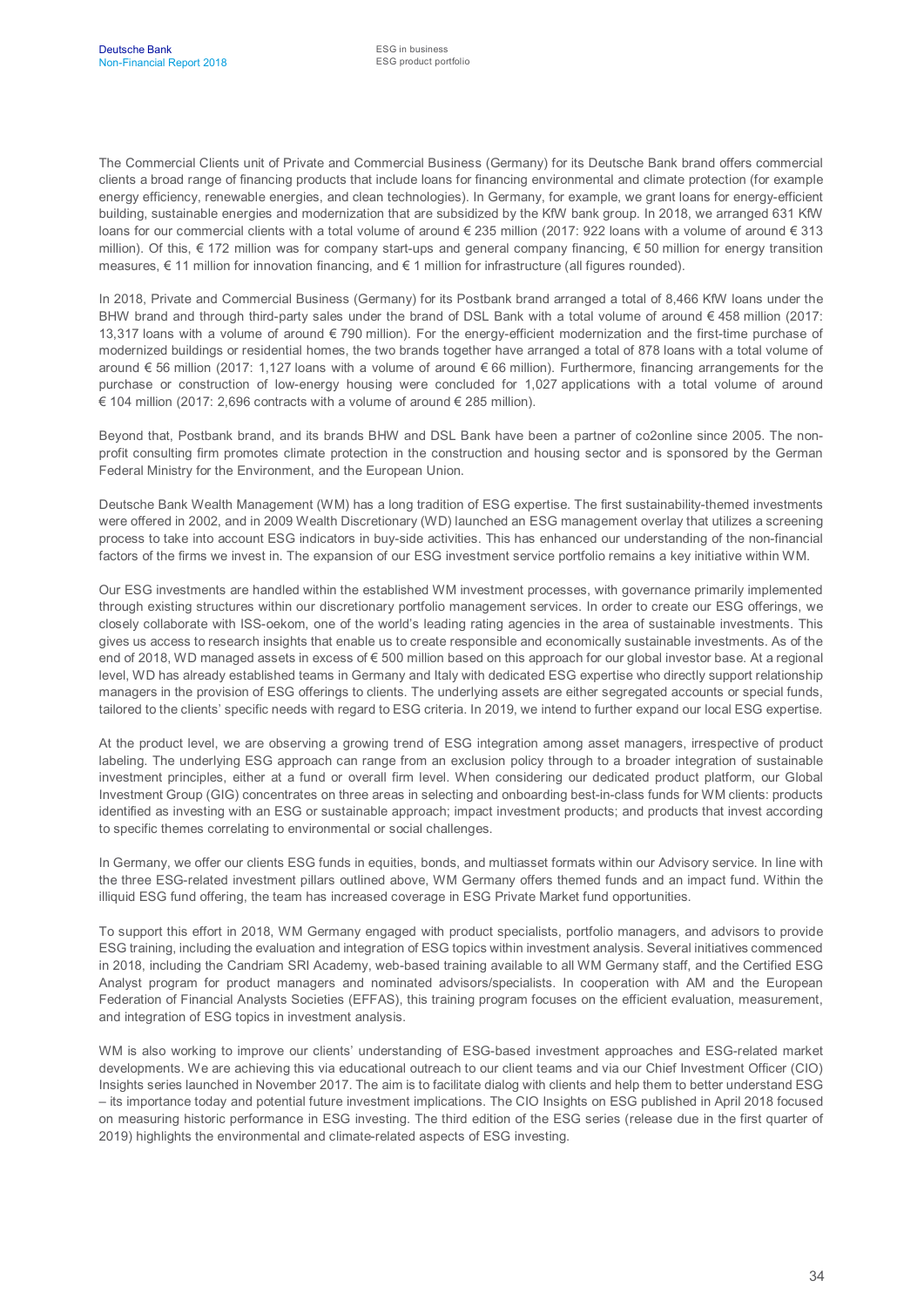With our WM client outreach and interaction increasingly focused on ESG, our Key Client Conclave event in October 2018 was entitled 'Wealth Horizons: Shaping a Responsible Future. (Link to stakeholder engagement section) A Wealth with Responsibility forum held in Germany in November 2018 had a similar focus. CIO representatives remain proactively engaged with various EU entities regarding ESG-related topics through participating in consultations and project groups including an active exchange of views, and talking about ESG topics at conferences and panels.

Looking forward to 2019, WM intends to expand its ESG product offering globally via access to enhanced ESG ratings that will cover both single names and funds to support WD and Advisory solutions. We anticipate this will substantially boost our discretionary ESG assets under management (AuM) in 2019 and also expand our advisory funds' offering to meet a growing client interest.

#### Asset Management

At Asset Management (AM) we consider ESG integration as part of our duty as a fiduciary partner. We see ESG as a valueenhancing development for our clients because it enables a more comprehensive analysis for risk-return expectations. As consistent and strong management is key to effective integration of ESG factors into investment processes, we established a Responsible Investments Leadership Team (RILT) in 2017 led by the Global Head of Responsible Investments who reports to the CEO of AM. Through DWS Group, AM is a signatory to the UN Principles for Responsible Investment and its Responsible Investment Statement guides its ESG approach.

Our ESG Engine enables data-driven ESG analysis based on input from seven leading ESG data vendors: ISS Ethix, MSCI, ISS-oekom, RepRisk, SIGWATCH (at the end of 2018, AM cancelled the SIGWATCHsubscription), Sustainalytics, and Trucost. As a proprietary software system, it is the centerpiece of our commitment to integrating ESG into our investment process and our Active and Passive portfolios. The structured ESG information is embedded into portfolio management, thus supporting our due diligence process and enabling us to offer clients bespoke ESG solutions. In 2018, we enhanced our assessment of how companies contribute to the SDGs through a new SDG rating system and included the Green Bonds Standard in the ESG Engine to allow a rigorous assessment of the ESG quality of green bond issuances. As the ESG Engine is fully integrated into the global portfolio management system and research architecture, all portfolio managers and research analysts have access to a 360° assessment of issuers and investees. Through close collaboration between our CIO for Responsible Investments, portfolio managers, and research analysts, we are improving the incorporation of ESG considerations into investment decisions and the quality of our dialog with companies on environmental and social issues.

To support ESG integration across our entire investment platform, we regularly train our investment professionals across all divisions in Active, Passive, and Alternatives on the assessment of ESG risks and opportunities. In 2018, we continued the engagement of AM investment professionals towards environmental and social issues in Active and ran mandatory internal training sessions for Active investment experts, which AM organizes since 2011. This included offering them the optional EFFAS ESG Certification Program, which trained employees in Active and other areas to become certified ESG analysts. Overall 143 employees throughout AM registered for the exam to become certified ESG analysts in 2018. We will continue with in-person ESG trainings in 2019. Furthermore, AM is subject to several internal policies, such as the publicly available Responsible Investment Statement (see [dws.com/solutions/esg/ri-statement\)](https://dws.com/solutions/esg/ri-statement/) the Policy on Controversial Conventional Weapons, or our ESG Integration Policy for Active Investment Management, as well as the recently finalized ESG Engagement Policy.

As of December 31, 2018, we reported € 47.1 billion of ESG assets under management (AuM), made up of € 32.8 billion of ESG and sustainable AuM, € 13.4 billion of real estate investments in certified green-labeled buildings, and € 862 million infrastructure assets in renewable assets, within an overall asset management volume of € 662 billion.

We follow industry standards and guidelines in classifying ESG AuM. Through regional organizations such as the European Sustainable Investment Forum (Eurosif), the US Forum for Sustainable and Responsible Investment (USSIF), and the UK Sustainable Investment and Finance Association (UKSIF), investor reporting to the Global Sustainable Investment Alliance (GSIA) has become a global standard for categorizing ESG assets, and we follow its methodology.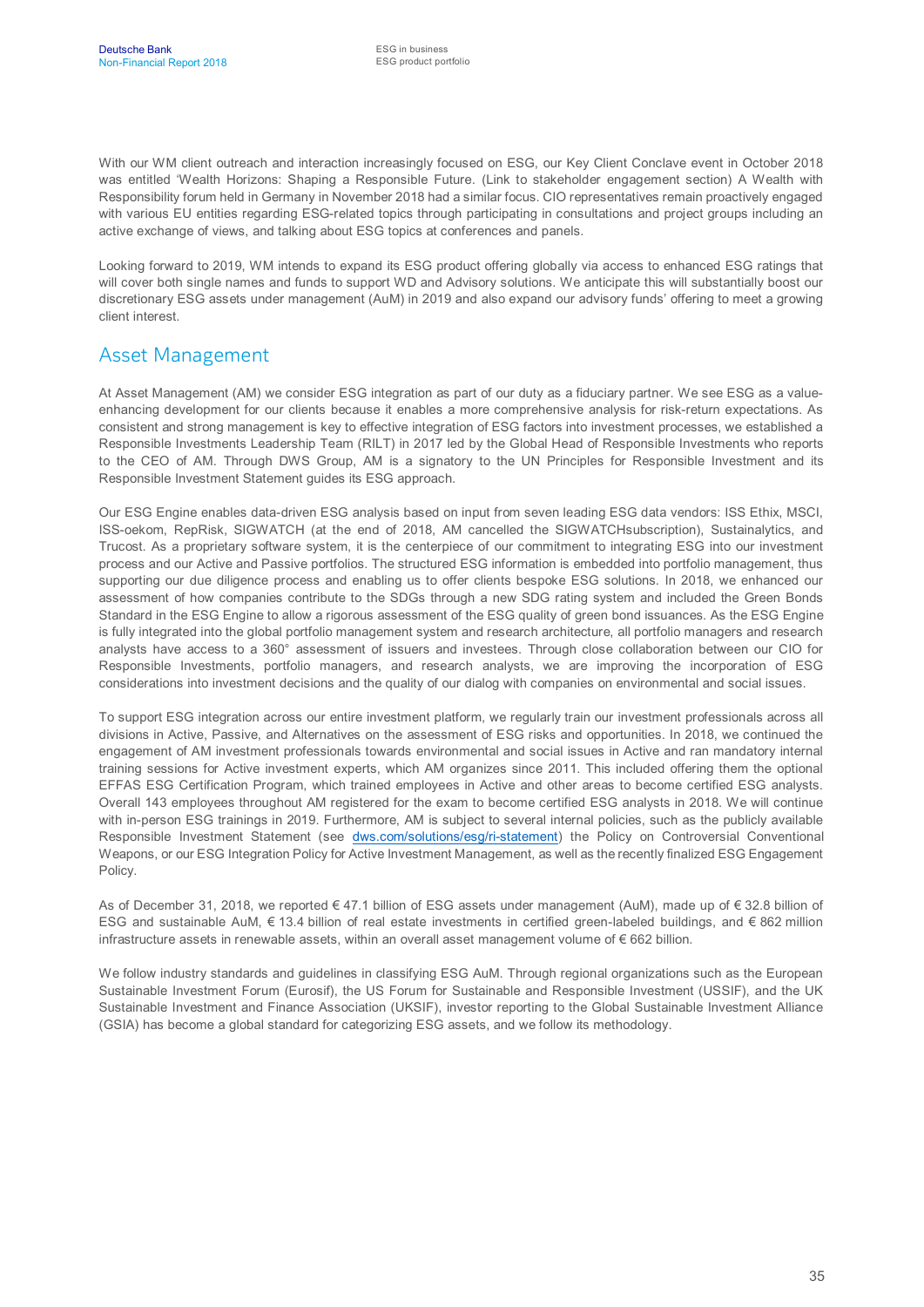As of December 31, 2018 our Active portfolio management teams were responsible for € 28.9 billion of ESG AuM within an overall Active AuM volume of € 471 billion. Our Passive portfolio management teams were responsible for € 3.3 billion of ESG AuM within an overall AuM volume of € 115 billion. The growth in Active and Passive AuM reflected our launch of a series of new ESG-focused ETFs, a series of conversions of retail and institutional funds, and net flows into our dedicated ESG strategies. In 2018, the Alternatives portfolio management teams expanded the initiatives to integrate ESG into investment processes across the various asset classes and were responsible for € 14.9 billion of ESG AuM (comprising our sustainable investments funds, individual real estate and infrastructure assets) within an overall Alternatives AuM volume of € 76 billion.

#### ESG and sustainable assets under management

| in $\notin$ m.                                                                                                             | Dec 31, 2018 | Dec 31, 2017 |
|----------------------------------------------------------------------------------------------------------------------------|--------------|--------------|
| Active management                                                                                                          |              |              |
| Retail and institutional funds, including screened, best-in-class, and themed funds for institutional clients <sup>1</sup> | 28.922       | 9,637        |
| Passive investments                                                                                                        |              |              |
| Exchange traded funds, products or mandates                                                                                | 3.313        | 559          |
| Sustainable/impact/alternative investments                                                                                 |              |              |
| Private equity or debt funds focused on sustainable/impact investing, including public–private "blended finance"           |              |              |
| funds with environmental or social objectives                                                                              | 595          | 355          |
| Total                                                                                                                      | 32,830       | 10,551       |
|                                                                                                                            |              |              |

<sup>1</sup> Additional assets under administration with product initiators outside of AM amount to € 2.27 billion, where either portfolio management or advisory on the product is provided by a third party.

#### ESG real estate and infrastructure investments

| in $\notin$ m.                                                                                                | Dec 31, 2018 | Dec 31, 2017 |
|---------------------------------------------------------------------------------------------------------------|--------------|--------------|
| Certified green labeled buildings (ENERGY STAR, LEED, BREEAM, etc.)                                           | 13.436       | 9.432        |
| Renewable assets, both in debt and equity investments, including solar, wind and waste-to-energy <sup>1</sup> | 862          |              |

<sup>1</sup> Valuations of € 716.9 million of equity investments made within Pan-European Infrastructure Fund and Pan-European Infrastructure Fund II are per 30 September 2018. Equity investments are revalued each quarter. Year-end 2018 figures will be made available in the context of fourth quarter 2018 reporting to investors on 30 March 2019 and 30 April 2019 for the two funds. Debt investment amounts are set and do not change unless debt is repaid.

In 2018, we created the ESG Liquidity Fund (ESGXX), the first money-market fund to apply ESG criteria in the US. The fund invests in high-quality, short-term, US dollar-denominated money-market instruments that pay a fixed, variable, or floating interest rate. In the security selection process, it filters for various ESG factors, e.g. level of involvement in controversial sectors and weapons, ESG performance relative to a peer group of companies, and efforts to meet the UN's SDGs. AM's passively managed product portfolio has also been enhanced with the launch of new exchange-traded funds (ETFs). The ETFs track indices that are part of the MSCI ESG Leaders Low Carbon ex Tobacco Involvement series. The indices use filtering based on MSCI ESG research, which means included companies meet strict ESG and low-carbon requirements. The ETFs launched in 2018 complement the existing Xtrackers II ESG EUR Corporate Bond UCITS ETF, which is also based on a comprehensive MSCI screening process. In 2018, we also added three US-domiciled ETFs to our ESG product range.

Several of our actively managed funds were also converted into dedicated ESG funds by adopting our internal ESG investment minimum standards (MESGS), which were established in 2017 to ensure a consistent approach in classifying our retail funds as ESG. The MESGS are built on the various pillars of ESG, apply market-common exclusions on controversial sectors, as well as violations of the UN Global Compact, and implement best-in-class methodologies, including the assessment of carbon risks.

The ESG framework is built on the following pillars:

- Exclusion screening for companies not meeting ESG criteria;
- Standards-based screening for human rights' abuses, child/forced labor, health and safety, environmental impact, and business ethics;
- Corporate best-in-class ratings to identify ESG leaders and laggards;
- Assessment of environmental risks and opportunities, including carbon;
- ESG Engine assessment of whether a fixed income instrument is a green bond as defined by the Green Bond Principles;
- Screening based on sovereign standards to gauge responsible investments in around 200 sovereign nations;
- A methodology for assessing the ESG quality of portfolios, such as funds, ETFs, or indices based on general ESG quality plus an additional best-in-class approach.

In 2018, we further consolidated our ESG Engine capacity by rolling it out globally and integrating it into different corporate functions, such as client reporting. We continue to develop the ESG methodology, especially with regard to carbon and climate risk sensitivity, opportunities from impact investing, and the SDGs, by integrating them into the ESG Engine.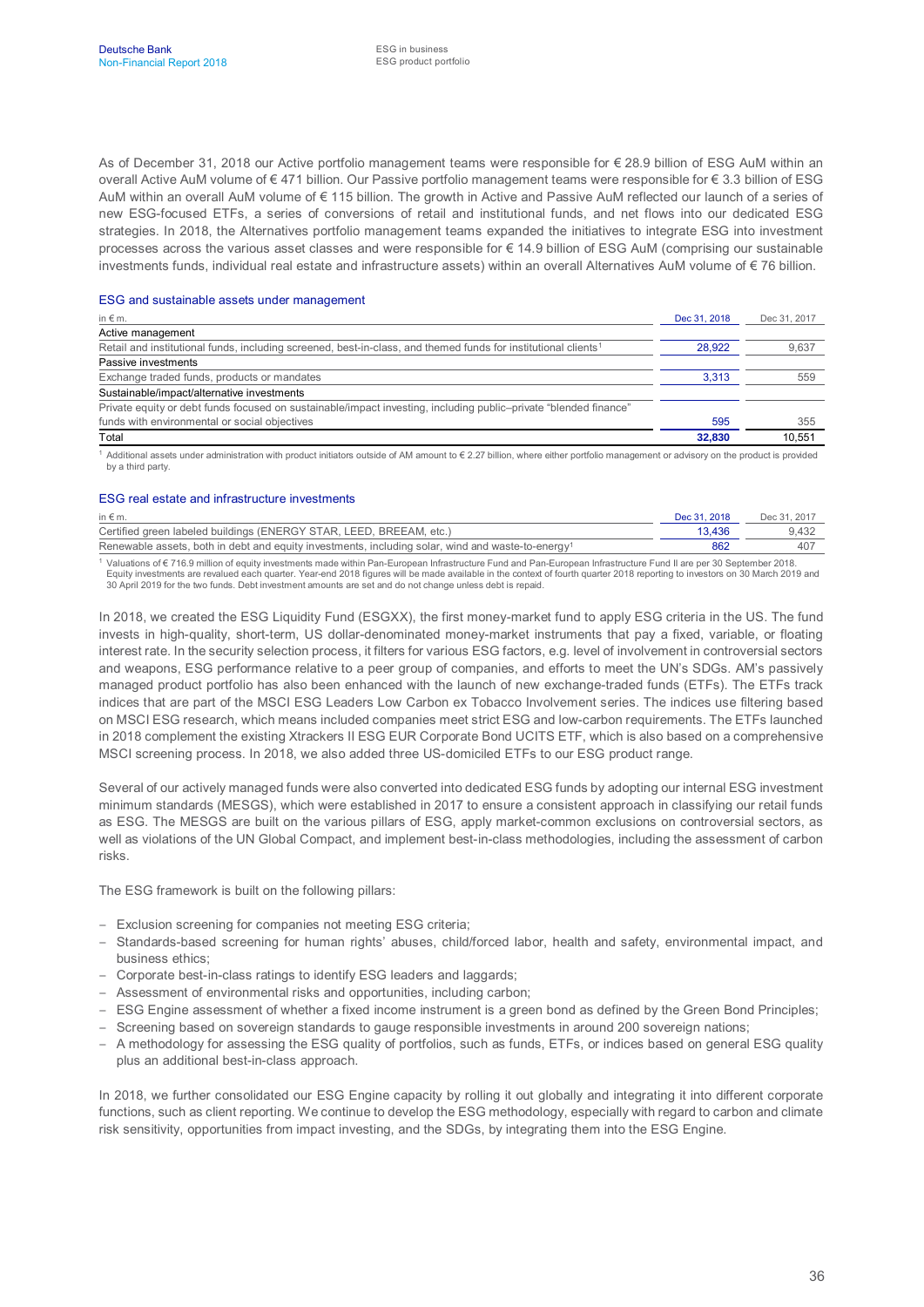#### Sustainable investment funds

Our AM Sustainable Investments (SI) team creates solutions for institutional investors, private investors, development banks, and governments that share common social and environmental investment objectives and seek attractive financial returns. SI operates investment initiatives ranging from financial inclusion and microfinance to sustainable agriculture, renewable energy, and clean urban transportation. In 2018, AM managed eight sustainable and impact funds with a combined volume of € 595 million. Our partnership with a significant corporate client demonstrates the strength of our ESG franchise. Through a traditional fund vehicle, we help the client and select suppliers address their carbon emissions footprint. The fund was specifically designed to identify and invest in renewable energy projects in China as a means to connect select suppliers to renewable energy sources as part of the client's overall supplier clean energy program. The fund is a closed-end, discretionary private equity vehicle through which limited partners commit a fixed allocation of capital over a finite investment period.

| Fund                                                   | Mission/Information                                                                                                                                              |
|--------------------------------------------------------|------------------------------------------------------------------------------------------------------------------------------------------------------------------|
| Africa Agriculture and Trade                           | Improve food security and end poverty through sustainable investment along the entire agricultural value chain in                                                |
| Investment Fund (AATIF)                                | Africa.                                                                                                                                                          |
| <b>SDGs</b>                                            | 1, 2, 8, 9, 13, 14, 15                                                                                                                                           |
| European Energy Efficiency<br>Fund (EEEF)              | Energy efficiency and renewable energy in the public sector in Europe.                                                                                           |
| <b>SDGs</b>                                            | 11, 13                                                                                                                                                           |
| Essential Capital Consortium B.V.                      | Debt financing to health, energy, and financial service providers in low income communities in the developing<br>world.                                          |
| <b>SDGs</b>                                            | 1, 3, 4, 5, 7, 8                                                                                                                                                 |
| Global Microfinance Funds III                          | Senior and subordinated debt financing for microfinance institutions and banks in the developing world, to<br>increase access to high-quality financial services |
| <b>SDGs</b>                                            | 1, 2, 3, 4, 5, 8                                                                                                                                                 |
| China Renewable Energy Fund<br>(CREF)                  | The fund's objective is to generate investment returns as well as offset in-vestors' carbon emissions in their<br>global supply chain                            |
| <b>SDGs</b>                                            | 7, 13                                                                                                                                                            |
| Clean Energy and Environment<br>Fund (CEEF)            | The fund intends to fund the growth of private companies that focus on developing clean energy and clean<br>technology sectors in China                          |
| <b>SDGs</b>                                            | 7, 13                                                                                                                                                            |
| <b>Global Commercial Microfinance</b><br>Consortium II | Senior and subordinated debt financing for microfinance institutions and banks in the developing world, to<br>increase access to high quality financial services |
| <b>SDGs</b>                                            | 1, 2, 3, 4, 5, 8                                                                                                                                                 |
| Microcredit Development Fund                           | Senior and subordinated debt financing for microfinance institutions and banks in the developing world, to<br>increase access to high-quality financial services |
| <b>SDGs</b>                                            | 1, 2, 3, 4, 5, 8                                                                                                                                                 |
|                                                        |                                                                                                                                                                  |

Sustainable investment funds and their contribution to the Sustainable Development Goals (SDGs)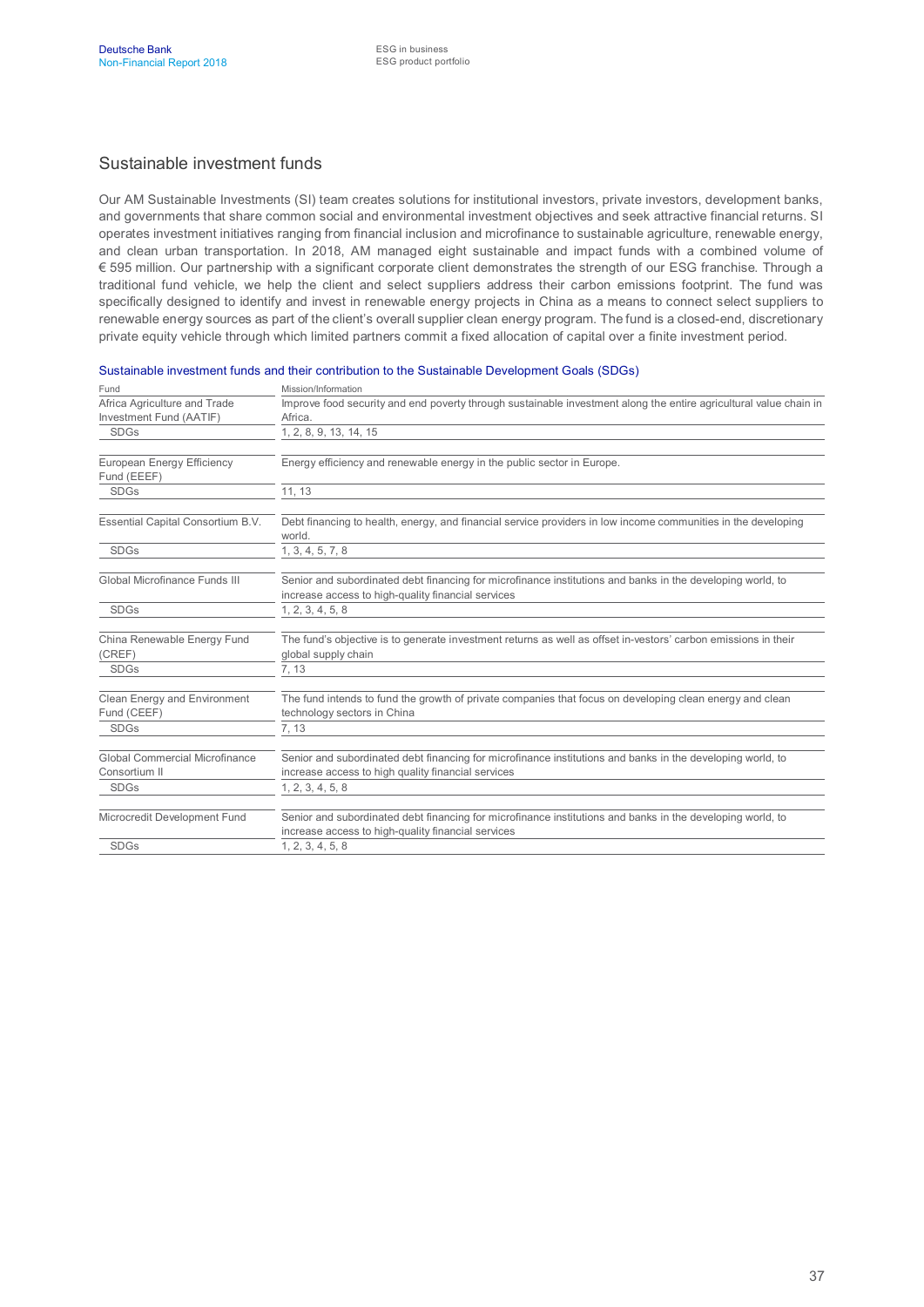# Climate risks

As a global financial institution, we recognize our responsibility to combat climate change and to facilitate the transition to a low-carbon economy. Multiple stakeholders, including clients, investors, employees, and society at large, expect us to:

- Protect our own and our clients' assets from physical and transition climate-change risks;
- Provide transparent disclosure of our exposures to, and management of, climate risks;
- Reduce the carbon intensity of our operations (both direct and indirect).

We have committed ourselves to the Paris Pledge for Action, and are formal supporters of the Task Force on Climate-related Financial Disclosures (TCFD) recommendations to develop a consistent approach to climate-related financial risk disclosures.

We continue to develop our approach to climate risk assessment and management, and are working to further align our disclosures in line with the TCFD recommendations, including via participation in industry working groups to close gaps. Hence, our climate risk disclosures will evolve and expand over time. A particular focus is on the development of consistent approaches to scenario development and stress testing across the banking industry.

We are committed to the development of a sustainable finance environment and promote the integration of climate-related factors across our entire investment platform. Therefore, we have taken the opportunity to contribute to climate-related legislative initiatives and participated in industry-wide consultations on EU and national level, such as the European Commission (EC) on certain components of the EU Action Plan on financing sustainable growth and the UK Prudential Regulation Authority (PRA) on Enhancing banks' and insurers' approaches to managing the financial risks from climate change, both via direct engagement and contributions to consultation responses / policy papers by banking associations.

Business opportunities are associated with the transition to a low-carbon economy (see ESG product portfolio) , but physical and transition-related climate risks present an increasing risk to the banking sector. Potential negative impacts on our business include:

- Exposures to clients and assets that could be impacted by climate-related physical and/or transition risks, e.g. climaterelated developments in policy and regulations, the emergence of disruptive technology or business models, shifting market sentiment, and societal preferences;
- Reputational risks from a failure to adapt to climate risks that may also drive litigation claims from parties who are seeking compensation after suffering loss or damage;
- Business disruption risks to our offices, staff, and processes in locations that may be affected by physical climate-related risks, e.g. extreme weather events and/or disruptive longer-term shifts in climate.

Deutsche Bank has established risk management frameworks to identify, quantify, and mitigate our exposures to these risks.

## Governance for managing climate risks

The management of climate-related risks is integrated within the multi-disciplinary, bank-wide processes.

Group Sustainability, a central function, is responsible for screening emerging topics and sustainability trends, including climate change. The Sustainability Council established at the end of 2017 and including senior representatives from Risk Management addresses key sustainability topics, including climate change, and advises the Management Board.

From a risk management perspective, the Enterprise Risk Committee (ERC) chaired by the Chief Risk Officer for CIB and Head of Enterprise Risk Management is responsible for approving risk strategies and portfolio risk appetite thresholds for carbon-intensive (and other) industries. Reports on industry risk developments and exposures are regularly provided to the ERC and to the Group Risk Committee (GRC), a sub-committee of the Management Board.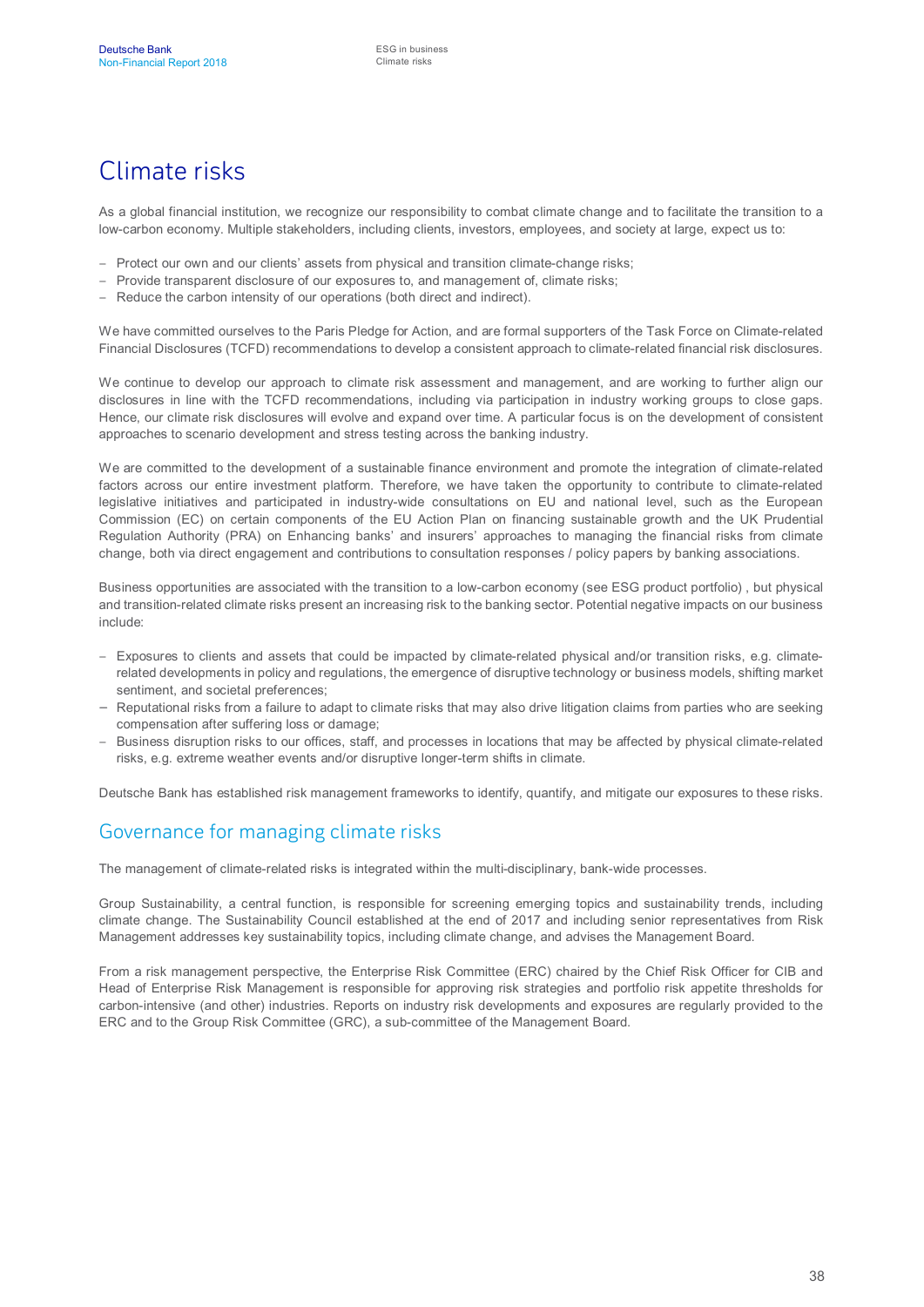Transactions with a potential material reputational risk from a climate risk perspective and identified via the Group Reputational Risk framework are referred to one of the four Regional Reputational Risk Committees, which are sub-committees of the Group Reputational Risk Committee, which reports to the GRC.

Risks to our bank's people and processes in locations that may be affected by physical climate-related risks are monitored and approved by the Non-Financial Risk Committee, a sub-committee of the Management Board.

#### Management of client and asset exposures

#### Managing exposures to carbon-intensive industries

Deutsche Bank's principal tool for managing exposures to sectors vulnerable to climate risks is its industry risk management framework. A key component of this framework is the assignment of short- and long-term industry risk ratings based on internal assessment of the risks and opportunities that an industry faces.

These ratings are used to inform risk appetite and strategy setting and to determine the frequency of regular portfolio reviews. Incorporated within the ratings is an assessment of an industry's vulnerability to transition-related climate risks, with oil and gas, utilities (electric power generation and natural gas distribution), and coal mining considered among the most directly impacted.

In order to manage our risks in these industries, Deutsche Bank has taken the following actions:

- No financing for new coal-power facilities and reduction of existing exposures to power companies heavily dependent on coal;
- Financing of new thermal coal mines is also prohibited, with Deutsche Bank targeting a 20 % reduction in our existing exposure to the sector by 2020 as per our 2016 commitment; we have already achieved this target and we continue to review our portfolio in this area;
- Environmental and social due diligence, including review and sign-off by a control function Group Sustainability, required for certain sectors, including those exposed to climate risks, i.e. oil and gas, metals and mining, and utilities (see ESG due diligence);
- Lowering of overall industry concentration thresholds for the oil and gas and utilities sectors (also considering inherent long-term climate risks) in 2018.

Our exposure to the oil & gas, utilities (electricity and natural gas distribution), and coal mining industries is contained.

- Loan exposure to the oil and gas industry is € 7.5 billion, equivalent to 2 % of Deutsche Bank Group total, plus revocable and irrevocable lending commitments of  $\epsilon$  8.8 billion. The majority of our exposure to the oil and gas industry is to investment-grade-rated diversified majors and national oil and gas companies;
- Loan exposure to the utilities (electricity and gas) sector is moderate at € 3.9 billion, or 1 % of Deutsche Bank Group total, plus revocable and irrevocable lending commitments of  $\epsilon$  7.4 billion. The majority of our portfolio in the utilities sector is with large incumbents in the EU and the US that benefit from diversification across the value chain – including transmission and distribution businesses – and/or a balanced energy mix;
- $-$  Our exposure to coal-mining groups<sup>[2](#page-39-0)</sup> is negligible since we have tightly managed and reduced our exposures in recent years.

<span id="page-39-0"></span><sup>&</sup>lt;sup>2</sup> Client groups with majority of sales from coal mining.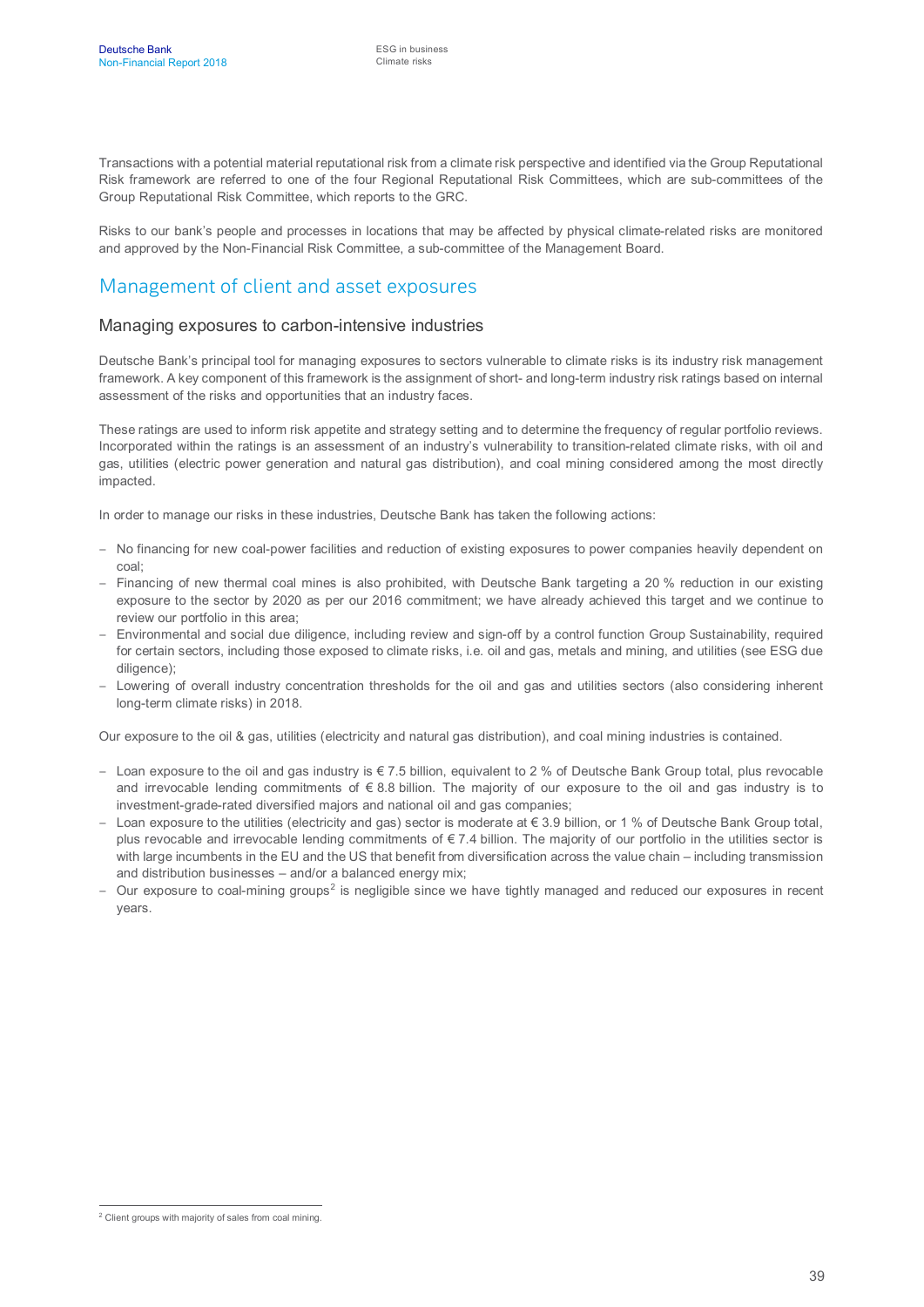We have conducted scenario analyses for our loan portfolios to oil and gas and utilities (electricity and gas) sectors, based on the energy demand assumptions outlined in common climate change scenarios (e.g. the International Energy Agency's New Policy Scenario and the Sustainable Development Scenario). Under more severe scenarios we would expect to see a deterioration in credit quality in these industry portfolios, particularly for less diversified and weaker client groups. However, this is not expected to have a material impact on our overall balance sheet quality given (i) our focus on well-rated and diversified clients, and (ii) our ability to customize portfolio strategies and take mitigating actions as the risk outlook develops.

We also closely monitor developments in other industries that are more indirectly affected by the impacts of climate transition risks, including transportation, automotive, metals and steel, and building materials. Our Enterprise Risk Committee regularly reviews portfolio strategies and risk appetites.

Aside from our industry risk framework, physical risks to our clients and assets are considered in the assessment of credit and market risk exposures that may be heavily impacted by acute events (such as insurance companies who underwrite climaterelated risks). Where specific transactions or counterparties are assessed as having material exposure to such risks, this is taken into account in risk decision-making by Credit Risk Management (CRM) and Market Risk Management (MRM).

#### Managing risks from commodity price volatility

Innovation and changes to the regulatory environment may also have a profound impact on commodity prices and volatility in the medium to long term. We regularly stress our trading portfolios under a range of severe scenarios – whereby commodity price shocks are included in the macroeconomic stress scenarios – to ensure that downside risks are manageable. Currently, Deutsche Bank is not materially exposed to commodity price fluctuations via its trading book exposures.

#### Managing physical risks to infrastructure, staff, and key processes

Our Enterprise Risk Management (ERM) unit comprises an in-house intelligence team, which measures and tracks countryand city-specific risks, including meteorological, climatological, hydrological, and geophysical risk to our assets and operations. Short-term impact(s) to the bank's buildings, infrastructure, and staff from climate change-linked risk crystallization are also calculated. A quantitative analysis of environmental and climate-related risks, trends, and patterns is supplemented by qualitative reporting and geospatial intelligence. These risk assessments inform strategic location planning and scenario design for testing and exercising crisis management in order to ensure robust business continuity and crisis management plans, and to minimize the disruption risk. They also inform corporate security plans, notably health and safety, staff duty of care, and building resilience.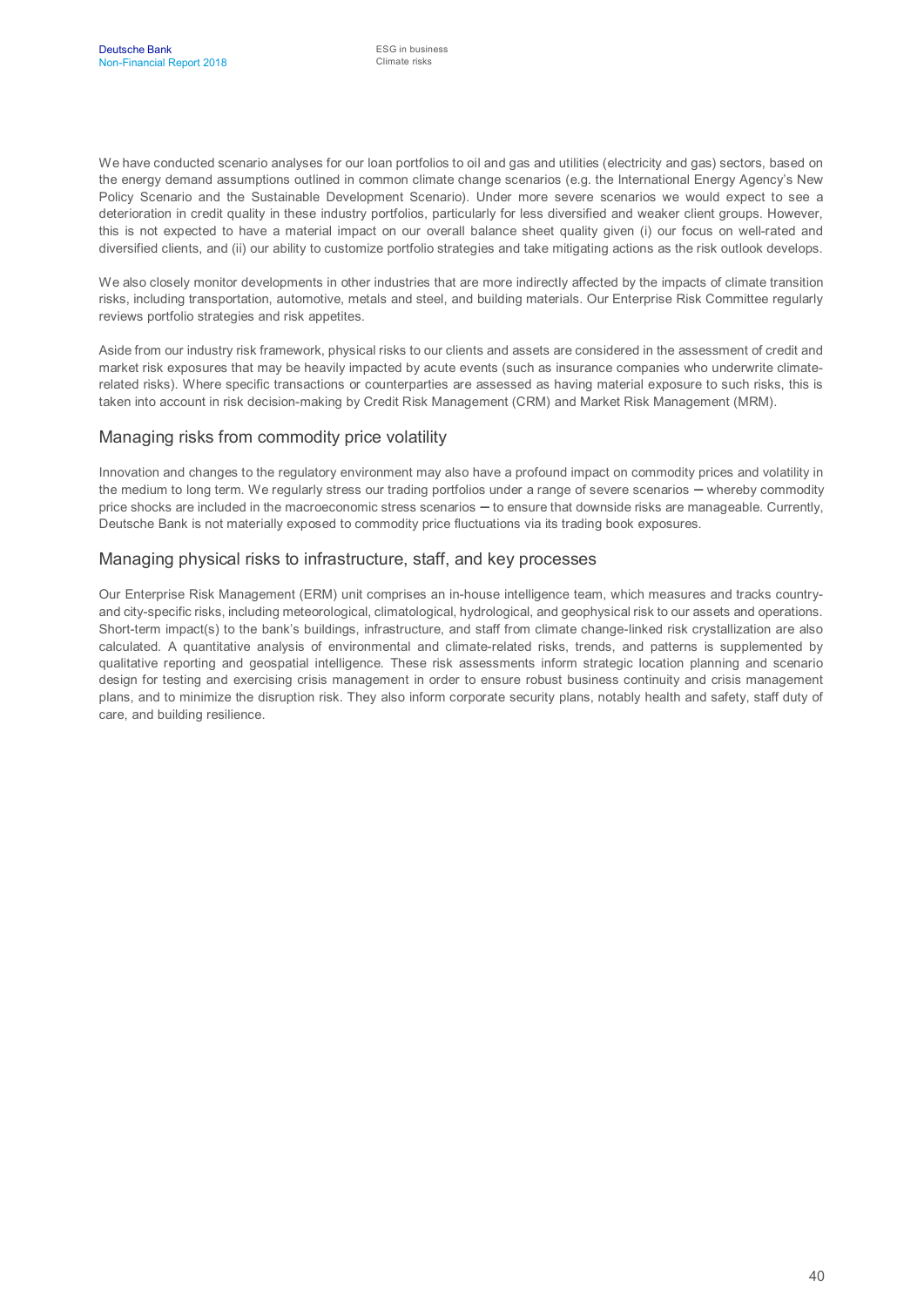# Human rights

Respect for human rights is one of the guiding principles embedded in our bank's Code of Conduct. Our Human Rights Statement reinforces this commitment and outlines the approach we take to address this important topic. We also publish our UK Modern Slavery Statement in compliance with the respective UK regulation. Our approach covers all dimensions of the business from client transactions and interaction with vendors and service providers to how we treat our own employees, and is guided by international standards and frameworks such as the UN Guiding Principles on Business and Human Rights. Our objective is not to engage in any activities or relationships where there is clear evidence of severe human rights' violations.

## Screening client transactions

We manage human rights' issues in client interactions in line with our Environmental and Social (ES) Policy Framework. Of 397 transactions and clients reviewed in 2018, two were declined on the grounds of human rights' issues. Moreover, we participated in the work of the Joint Money Laundering Intelligence Taskforce (JMLIT) set up by the UK's National Crime Agency in partnership with the financial sector. One of JMLIT's operational priorities is to prevent the funding flows linked to organized immigration crime, human trafficking, and modern slavery. As a result, in late 2017 leading into 2018 our Financial Crime Operations (FCO) unit in the UK integrated human trafficking, modern slavery, and organized immigration crime into the monthly intelligence alerts distributed globally to promote awareness across the bank. As part of our ongoing work with JMLIT, our FCO received 25 requests for information in support of criminal investigations pertaining to human rights' breaches, all of which were reviewed and a reply provided to law enforcement agencies. Such criminal investigations range from human trafficking for sexual and labor exploitation to organized immigration crime.

Deutsche Bank is also a member of the European Bankers' Alliance (Alliance), which together with Thomson Reuters is collaborating with the private sector, NGOs, and law enforcement agencies to combat human trafficking. The Alliance was involved in the development of a set of indicators to systematically identify potential human trafficking. To this end, the Alliance looked at specific red flags across transactional, behavioral, and KYC indicators. This resulted in a toolkit developed by the Alliance that can assist in the identification of potential human trafficking, modern slavery, or organized immigration crime.

In 2019, we aim to strengthen our global approach and share best practices on investigations and findings. Moreover, as we gain additional experience, our FCO unit will seek to provide ongoing training and advance the identification of typologies in order to improve our ability to tackle breaches of human rights, both locally and in support of our global approach.

#### Reviewing vendors

In 2018, we continued to review our vendor population with respect to ES matters. In this review, we focused on those vendors who are active in sectors or countries that we categorize as critical concerning the respect of human rights. For none of the 117 vendors reviewed in 2018 (2017: 123) did we find indications of human rights' issues. In 2019, we are aiming to finalize the ES review of vendors in scope. Furthermore, in 2019 we are also looking to launch a new vendor certification process including specific requirements governing our vendors' approach to human rights, e.g. dedicated human rights' policies, corresponding certifications, and information on employee-related matters. The rollout of dedicated vendor-related training for our staff is another priority for 2019.

## Prioritizing employees' human rights

At Deutsche Bank we place a high priority on our employees' human rights. This involves aspects such as treating everyone with dignity and respect, regardless of their position or circumstance; ensuring equal opportunities without discrimination with regard to marital status, gender, age, religion or worldview, race or nationality, sexual orientation, or disability; and respecting labor rights, such as fair compensation, freedom of association, and collective bargaining. In all this, the ILO Declaration on Fundamental Principles and Rights at Work and other relevant labor laws provide us with important guidance.

Details of all employee-related matters can be found in our Human Resources Report. See [db.com/ir/en/annual-reports](https://www.db.com/ir/en/annual-reports.htm)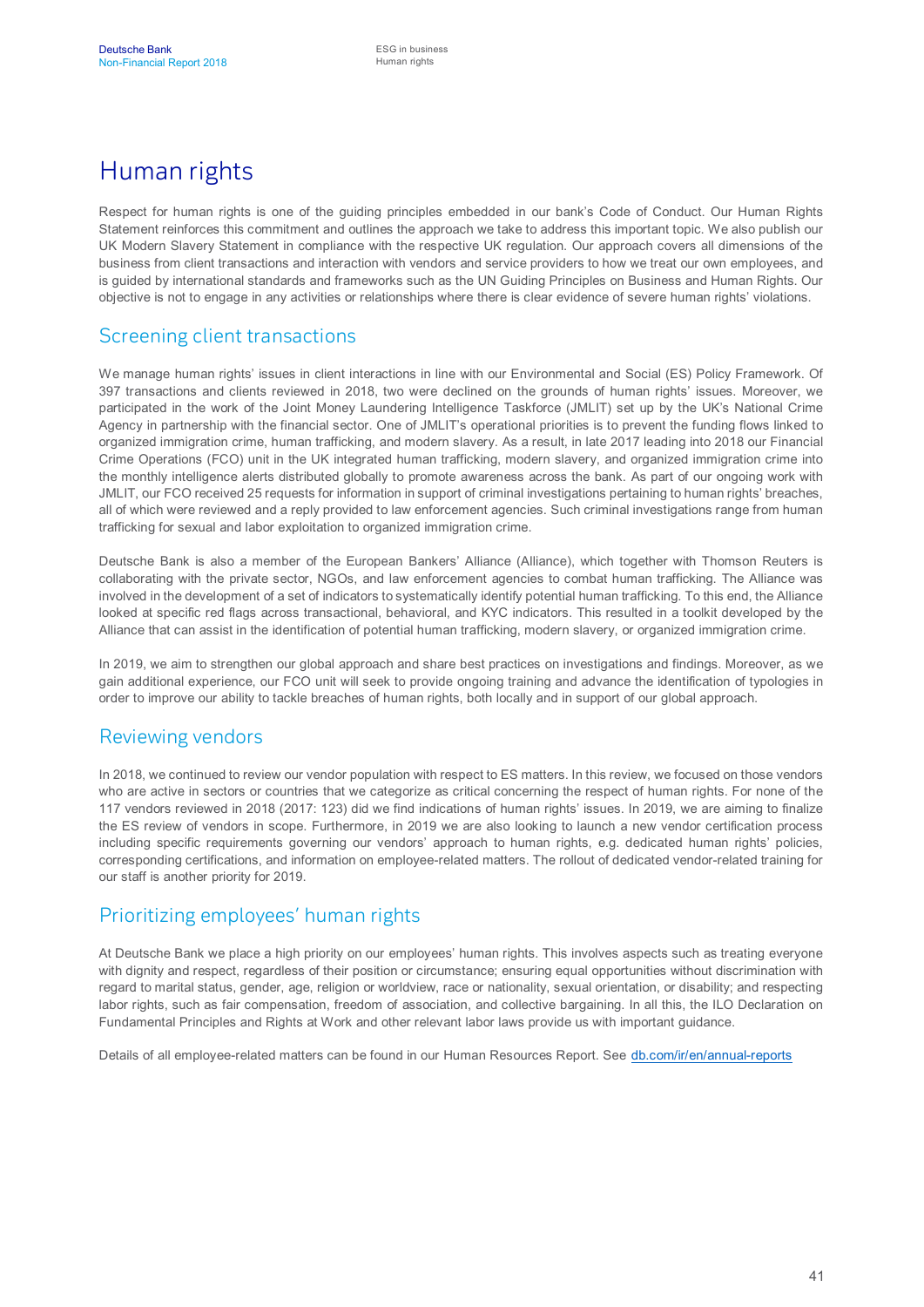# Employee matters

43 People strategy

49 Key employee figures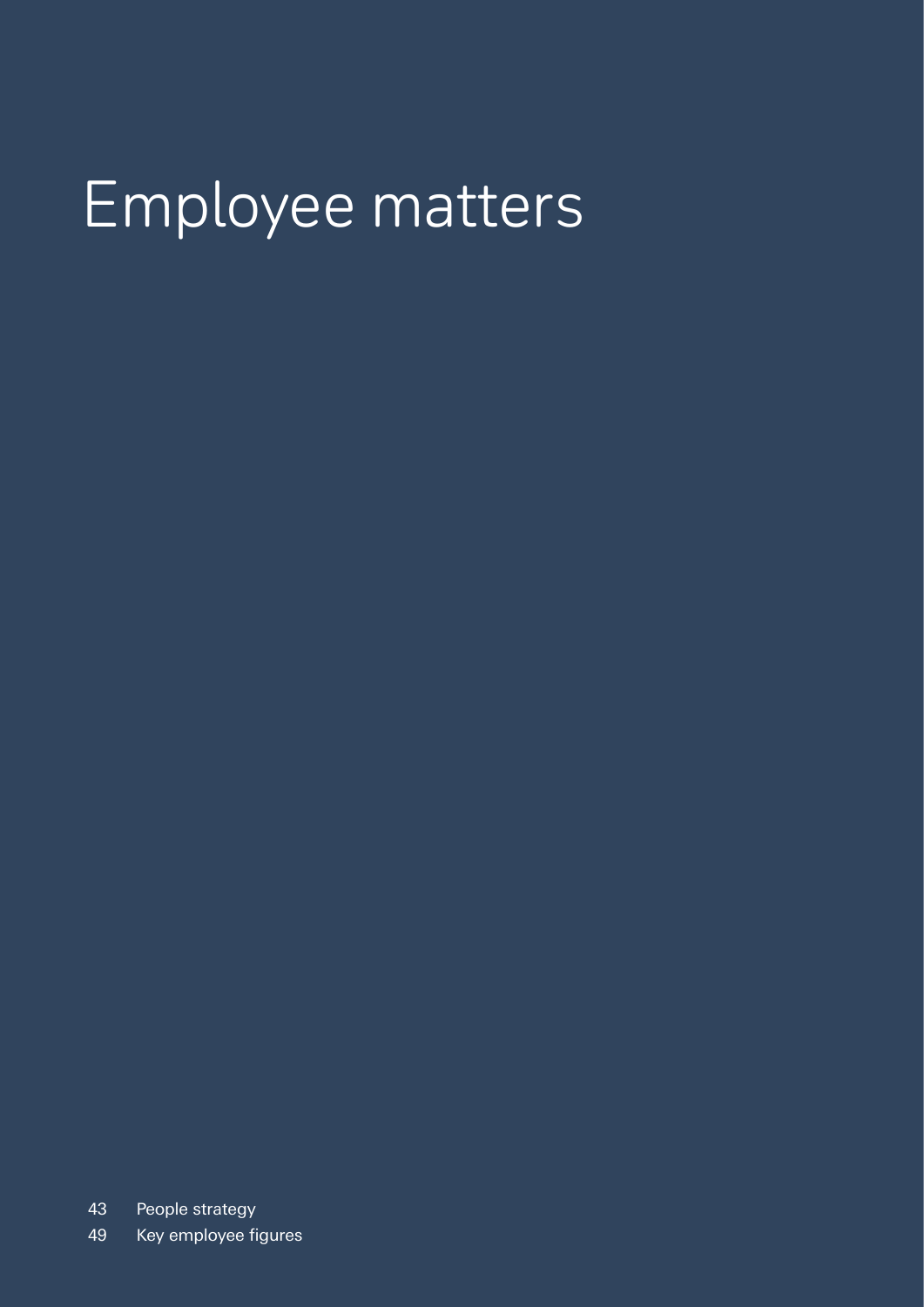# People strategy

The success of Deutsche Bank largely depends on the ideas, competence, commitment, and health of its employees. That is why the bank attaches great importance to offering its employees an attractive working environment so they can help the company become more innovative. The bank's Human Resources (HR) agenda seeks to create an environment where people can work in partnership and are enabled to deliver sustainable organizational performance.

Our HR strategy is embedded within individual Management Board objectives, which have been agreed with the Supervisory Board. In doing so, individual aspects and focus areas (e.g. achieving agreed diversity ratios) help us to measure individual performance and progress. This was reflected in our strategic HR priorities for 2018:

- Strengthening our talent agenda by expanding bank-wide leadership and Director/Vice President acceleration program coverage;
- Investing in the future of work;
- Further embedding diversity and inclusion in all people processes;
- Prioritizing the management of employee health;
- Supporting restructuring measures and enabling internal mobility.

Details of our HR priorities and programs, including personnel data, can be found in the Human Resources Report. See [db.com/ir/en/annual-reports](https://www.db.com/ir/en/annual-reports.htm).

#### Implementing HR policies and standards

HR has a clear governance structure. Our global priorities and standards are defined and monitored by the Global HR Executive Committee. This includes the global heads of HR, the divisions and entities sharing responsibility for HR management, as well as the HR heads responsible for processes and products in the regions, and is responsible for defining and controlling Group-wide HR standards and policies. Deutsche Bank's revised Code of Conduct governs employee behavior by guiding them on how to act ethically, responsibly, and sustainably, and explaining how to deal with relevant risks, conflicts of interest, and confidential information.

Policies are a fundamental part of the bank's control environment and can be accessed by our employees via the Deutsche Bank Policy Portal. Our global HR policies cover a wide range of HR topics, e.g. hiring, managing, and developing performance and careers, assessment of the suitable members of management bodies and key function holders, international assignments, compensation, off-boarding, termination, and employee-related incident management. Additionally, there are guidelines and policies for performance management procedures, disciplinary and dismissal procedures, grievance, and anti-harassment and bullying procedures, for example.

#### Recruiting and developing talent

Recruiting talent continues to be a key priority for Deutsche Bank. Filling open positions in front-office roles and operations centers was again a priority in 2018, as was hiring talent to meet the growing demand in regulatory roles (e.g. Anti-Financial Crime, Audit, and Compliance). Additionally, talent acquisition focused on insourcing of 1,207 external roles (2017: 1,446), particularly in IT, as well as hiring 1,517 graduates and vocational trainees (2017: 1,235).

#### Graduates and vocational trainees

We remain committed to the strategic priority of hiring graduates, as they contribute to our agenda of change, build culture, reflect our future clients, and diversify our organization. In 2018, we hired 910 graduates (excluding Postbank brand), 2017: 619). This increase was due to additional investments in the Corporate & Investment Bank (CIB) and our Technology function, particularly in Pune, where the intake doubled in a year-on-year comparison.

For the first time, the bank ran two separate orientation and training programs – one regionally in India for the bank's local Technology cohort and one in London, as in previous years.

Vocational training and dual studies are an important component of our junior staff strategy and offer an additional opportunity, particularly in Germany, to attract young talent to our company. This is of particular importance in the current training market, which is characterized by difficult recruitment conditions and declining target-group interest. Thanks to our marketing strategy #dbKarrierestart implemented in 2018 and the DB-Insider initiative, we were able to attract more attention to our offers in the course of the year and the number of applications received rose by about a fifth. In 2018, we hired 607 new vocational trainees (2017: 616).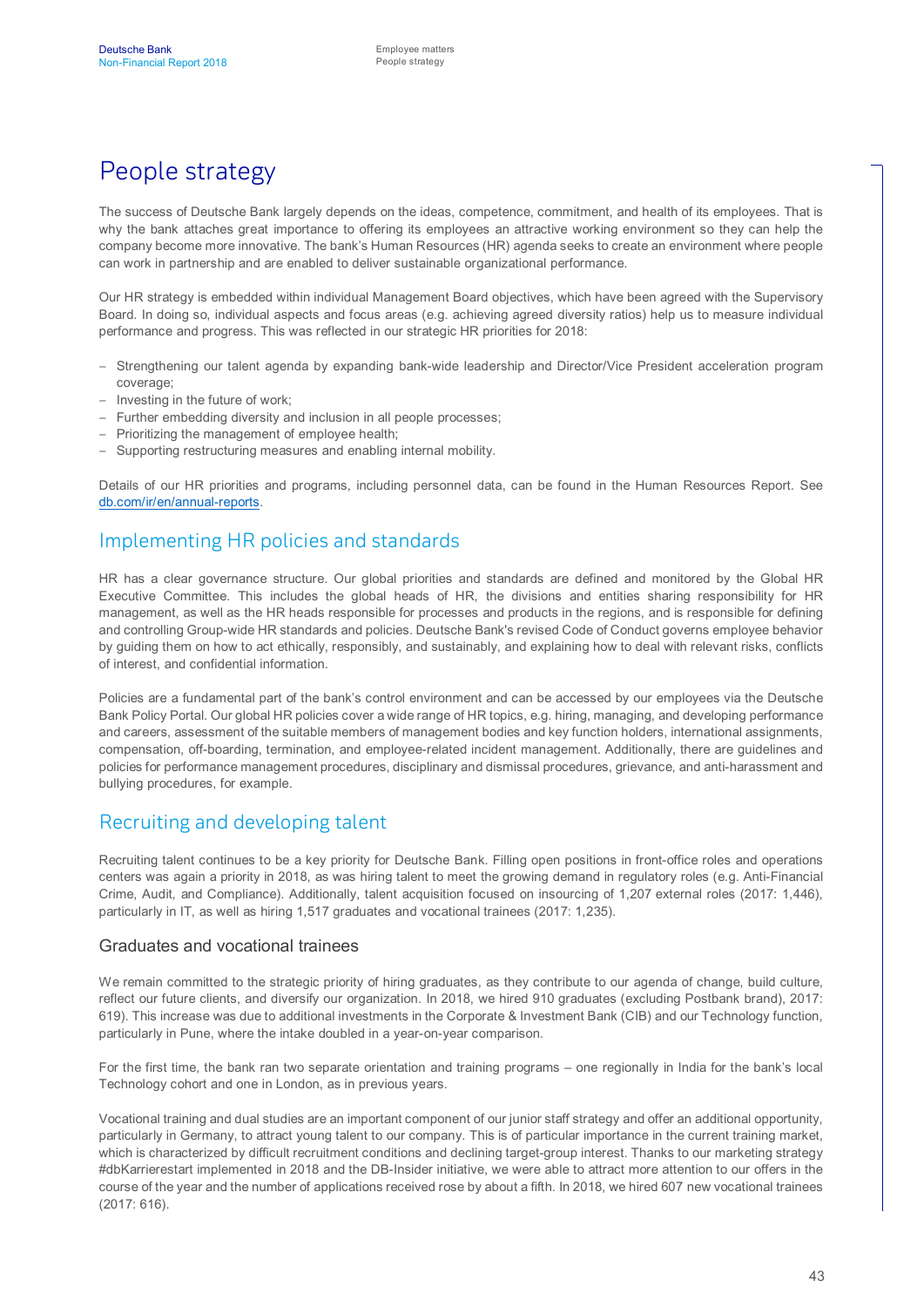#### Internal career mobility

Internal mobility plays a vital role in retaining qualified and talented employees and keeping their expertise and experience within the bank. In 2018, we continued to develop and embed our internal mobility strategy and uphold our commitment to filling vacant positions with suitable internal candidates. All vacant positions are first advertised to internal staff for at least two weeks. Prioritizing internal candidates helps employees affected by restructuring find new roles at the bank. We also promote cross-divisional mobility to enable employees to expand their skills and experience for rounded careers. Furthermore, internal mobility helps reduce the bank's redundancy and recruitment costs. 37 % (2017: 32 %) of all job vacancies were filled internally in 2018 (excluding Postbank brand). In Germany, the figure was 65 % (2017: 66 %) due to redundancies caused by restructuring measures, as well as by changes resulting from digitalization and control functions.

#### Leadership development

Launched in September 2018, the bank-wide speak-up campaign – Be on the right side – speak up – aims to support the introduction of the revised Code of Conduct, anchor the bank's values in our day-to-day business, and encourage all employees to promote an open and honest culture of discussion within the bank.

Deutsche Bank's Leadership Capability Model and our values and beliefs define what we expect from our leaders, as well as providing a shared view of the capabilities that are vital to leading employees and ensuring business success in line with our strategy and culture. These frameworks represent the foundation for our approach to developing leaders through a range of flagship programs.

We run two mandatory Management Fundamentals programs for new managers. The core program is designed for new managers up to vice presidents who are taking on people management responsibilities at the bank for the first time. The executive program is tailored to the needs of managing directors and directors. Both programs are built around three key areas: managing people, driving business success, and shaping culture. To date, more than 3,000 employees have attended these cross-divisional programs in more than 20 locations around the world. We also offer skill practice pods for experienced managers, focusing on topics such as Building Talent and Leading in Challenging Times. As of year-end 2018, 1,034 participants had attended skill pods around the globe (2017: 753).

Postbank brand offers its leaders a dedicated Management Curriculum program. The training courses are geared towards the different roles of a manager, e.g. as a strategy developer, change manager, or coach. Many courses can be attended jointly by managerial and non-managerial employees. In 2018, 429 Postbank brand employees attended a Management Curriculum training course (2017: 429).

#### Acceleration development

To help our employees develop professionally and personally and advance their careers, the talent acceleration programs at Deutsche Bank follow a cross-divisional approach. In June 2018, the fifth cohort of the Accomplished Top Leaders Advancement Strategy (ATLAS) acceleration program for female Managing Directors started with 21 female executives. This is the largest cohort to date, due to the strong talent pool identified for this program. The bank-wide Director Acceleration Program (DAP), which was launched in 2017 and received strong feedback following the first round, had 152 participants in 2018, with their development journey spanning twelve months. The Vice President Acceleration Program completed its third year in 2018. 41 % female participation was the highest proportion in the program to date. This six-month development journey comprises two modules held in Europe (London, Frankfurt, Milan), the Americas (New York), and Asia (Singapore).

Postbank brand has its own development programs, e.g. Advanced Professionals, a program aimed at supporting high performers in a specialist career and personal and professional stocktaking, the Junior Management Program, and the Management Program for non-managerial employees with the potential and drive to advance.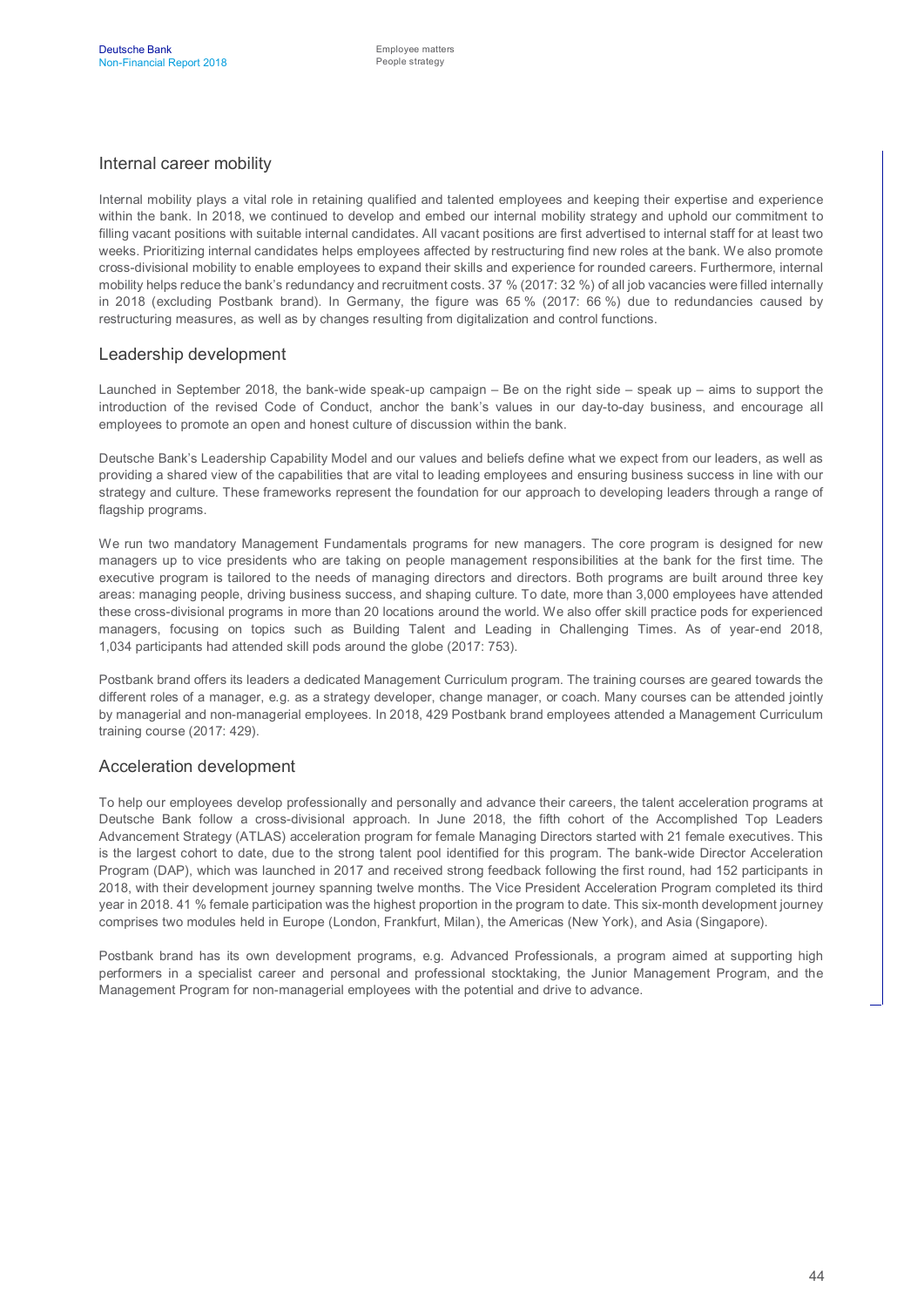## Changing the way we work

Technological developments offer unprecedented opportunities for banks. In their traditional business model, they are increasingly being challenged by providers of disruptive business models. Banks are faced with the task of making their existing business efficient and profitable while developing new business opportunities. Deutsche Bank's aim is to position itself as a technology company, be a leader in digital banking with new ideas, and establish systematic research and development for innovations through combining state-of-the-art technology with analyst know-how, e.g. ROBIN, Deutsche Bank's digital asset management. The continuous need to make decisions in this area demands not only the knowledge and experience of employees, but also a high degree of willingness and ability to develop completely new and hitherto unknown areas.

Designing effective and future-oriented HR work means explaining to existing and future employees the sense, direction, and orientation of Deutsche Bank's path and strategy in our fast-moving and dynamic business environment. How quickly we recognize internal and external changes and how effectively we react to them to offer clients added value will be critical for success in the future.

At the same time, we need to make profound changes to the way we work – without neglecting traditional strengths. We have to work on the way we work and bring agility into our thinking. Today, the ability to change and adapt quickly has become a decisive success factor. As a result of demographic and cultural change, generation diversity, and increased mobility, to mention just three factors, we will experience social upheaval demanding completely new approaches. In order to further exchanges beyond Deutsche Bank, we engage in external dialogs, e.g. with other companies, universities, and politicians.

As an employer, we can only stay competitive if we proactively shape challenges. Today, we are already preparing our employees for these changing requirements – both professionally and mentally. In addition to attractive, contemporary learning opportunities and coaching, this includes a wide range of health care offerings and opportunities to combine personal and professional life.

#### Innovation

For us, employees are the key to innovation. This is why we encourage their intellectual curiosity and focus on lifelong learning and the courage to try things out. We promote a corporate culture that rewards innovative, agile, and creative work. In Germany in April 2018, we successfully started to test agile working methods for innovation within the HR department, and to develop user-centric solutions for concrete challenges in the following areas in multidisciplinary teams:

- Capabilities;
- Leadership, culture and cooperation;
- Welfare and benefits;
- Work environment and organization.

In view of the positive employee engagement, involvement of users in the development, and early testing with prototypes, we will continue this kind of work in an HR Greenhouse initiative in Germany where Deutsche Bank's strategic intra-organizational HR challenges will be solved in multidisciplinary teams and a user-centric and agile manner.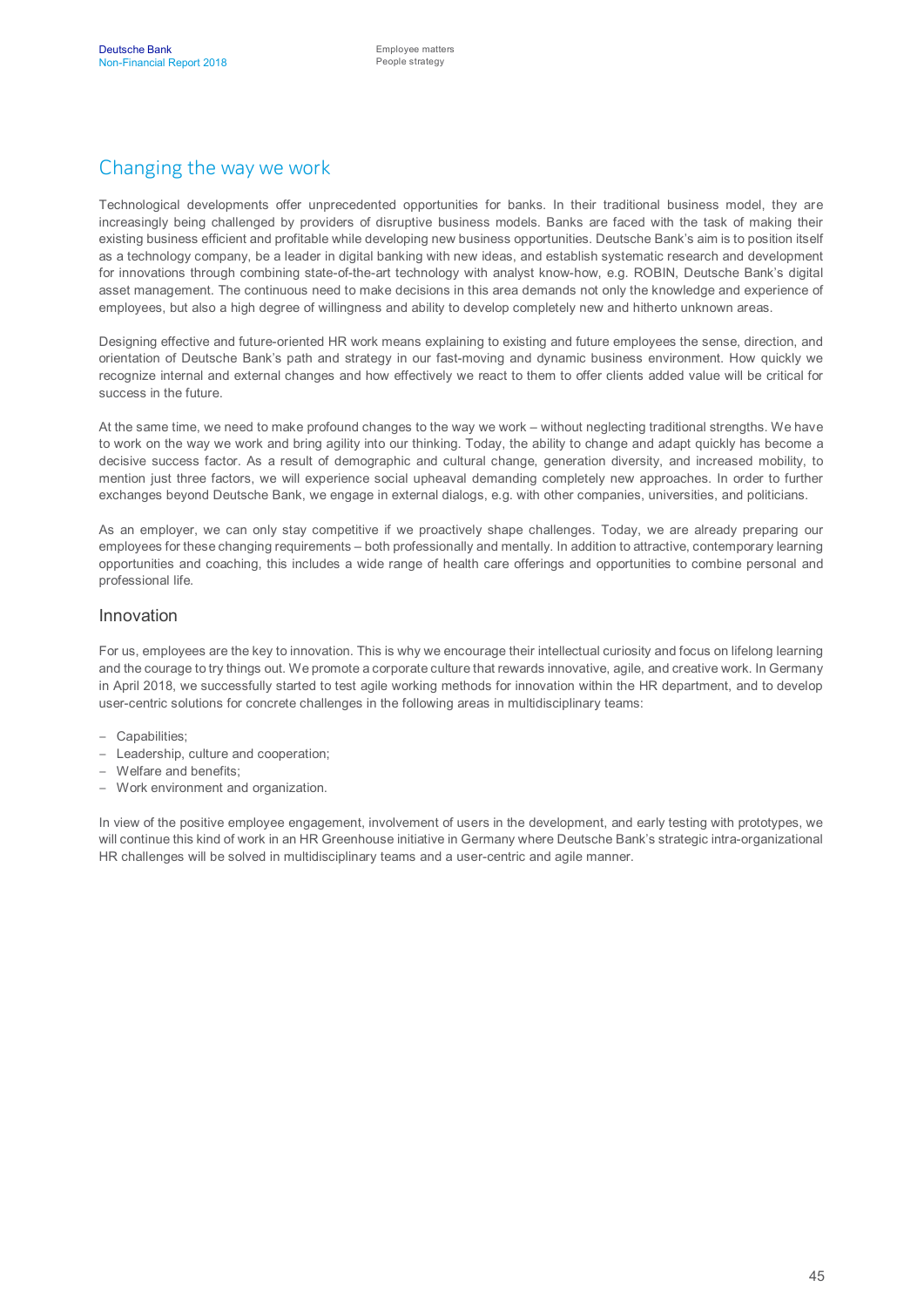## Embracing diversity and inclusion

As a global organization, Deutsche Bank is committed to an inclusive culture that respects and embraces the diversity of our employees, clients, and communities. As diversity and inclusion are central to the bank's culture, we seek to:

- Build talented and diverse teams to drive business results;
- Create a respectful and inclusive environment where people can thrive;
- Strengthen our relationship with clients, partners, regulators, communities, and potential employees.

We aim to attract, develop, and retain the best people from all cultures, countries, races, ethnicities, genders, sexual orientations, abilities, beliefs, backgrounds, and experiences. To this end, and to prepare for opportunities and challenges arising from changing demographics and digitalization, we follow an integrated and multi-dimensional approach to diversity and inclusion.

Throughout 2018, the bank continued its journey to embed diversity and inclusion in our people processes. The key focus areas in 2018 were as follows:

- Renewing our commitment to improve gender diversity: given that the current voluntary declaration to substantially raise the proportion of all female managers globally came to an end at the end of 2018, the Management Board agreed to set voluntary next-level goals;
- Strengthening the role and visibility of Employee Resource Groups (ERG): ERGs are critical to our employee engagement efforts and continue to be a key demonstration of our inclusive and diverse culture, both internally and externally;
- Advancing LGBTQI (Lesbian, Gay, Bisexual, Transgender, Queer, Intersex) inclusion worldwide: LGBTQI inclusion is widely seen as a leading indicator for the diversity and inclusion maturity of an organization.

#### Continuing our focus on gender diversity

Deutsche Bank continued its efforts to advance women in the workplace throughout 2018. The percentage of women on the Supervisory Board stood at 30 % at the end of the year (2017: 35 %), which met the statutory requirement of 30 % for listed and co-determined German companies under gender quota legislation introduced in 2015.

The Supervisory Board's latest target for the Management Board was set in 2017 as at least 20 % female members by June 30, 2022. This translates to two women given a Management Board size of between eight and twelve members. With one woman (Chief Regulatory Officer) currently on the Management Board, this target has not yet been met. Within the Diversity Principles of the Suitability Guidelines for selecting the members of the Management Board, the Supervisory Board is working towards the 2022 target.

As of year-end 2018, 20.8 % of positions at the first management level below the Management Board were held by female executives (2017: 18 %). At the second level below the Management Board, this percentage stood at 20.9 % (2017: 19.6 %). In accordance with legal requirement in Germany, the bank set targets for December 31, 2020, of 20 % and 25 %, respectively.

In 2011, Deutsche Bank signed a voluntary declaration to substantially raise the proportion of female managers globally by the end of 2018. As of year-end 2018, the percentage of female Managing Directors and Directors stood at 22.8 % (excluding Postbank brand 2017: 21.9 %). Since 2010, the number of women at this level has increased by 24.1 %. The share of female officers was 33.6 % (2017: 33.3 %).

While women's representation at Deutsche Bank is not where we want it to be, we continue to monitor and report on our progress to the Management Board. We have a variety of measures in place including talent development programs, manager training, best practices on people-related decisions, internal monitoring, and significant support for grassroots, employeedriven initiatives.

The Management Board remains committed to increasing the representation of women in leadership positions. In March 2019, the Management Board decided to restate our voluntary group-wide aspirational goals for the representation of women. Since transparency facilitates change, we have disaggregated our goals for December 2021 to focus on our top three corporate titles individually (in headcount): Managing Director (21 %), Director (28 %) and Vice President (35 %). This will also strengthen the internal pipeline for the two levels below the Management Board. We believe improved gender balance in leadership roles will meaningfully contribute to the future success of Deutsche Bank.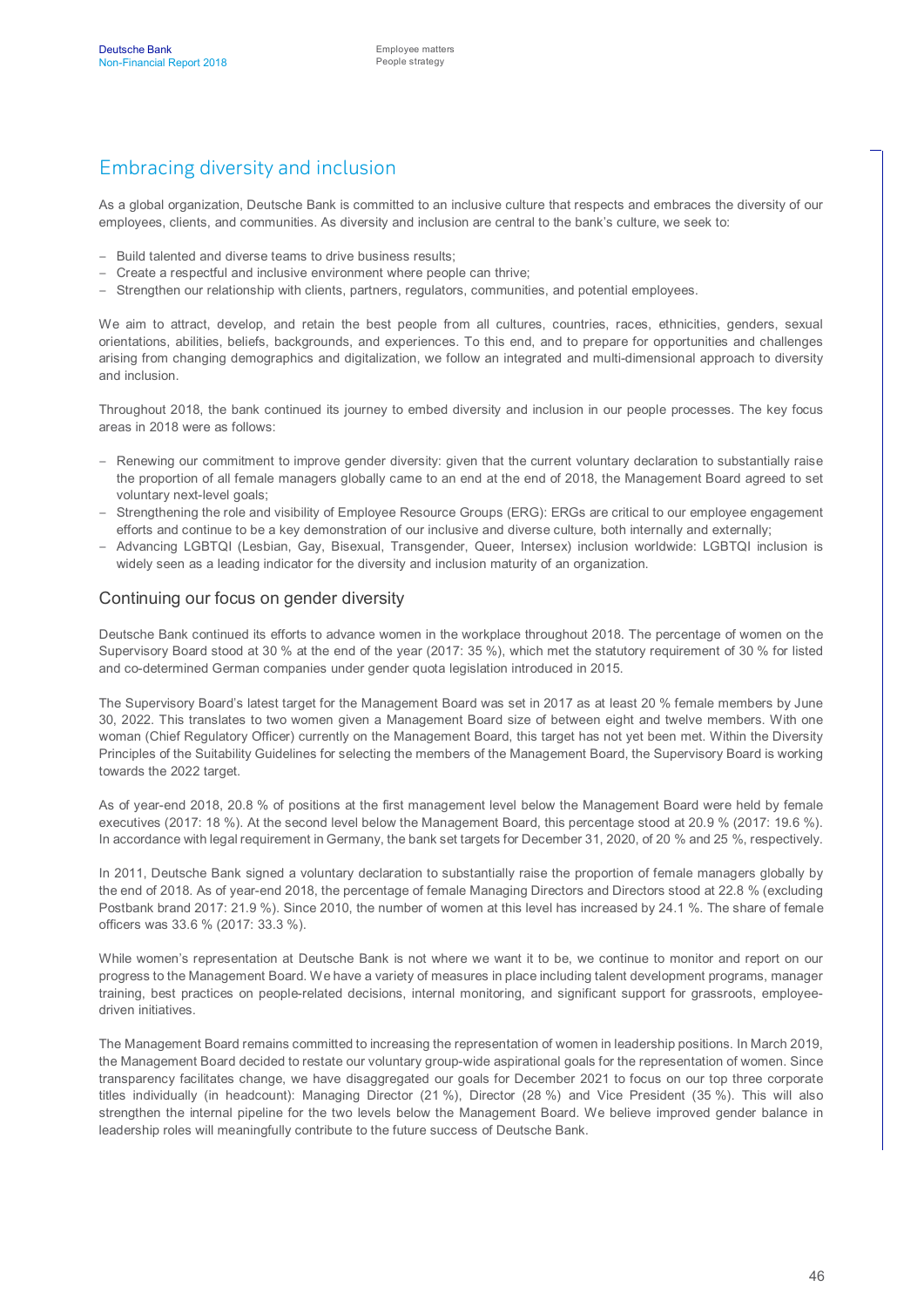#### Creating an inclusive work environment

For the first time in 2018, Deutsche Bank made the list of the top 100 most inclusive companies on the Thomson Reuters D&I Index. Now in its third year, this investable index is informed by ESG data and evaluates companies on various components of inclusion. Deutsche Bank ranks #68 of all the 2,173 companies evaluated. This puts us in the top 100, which is the investible index referenced. In the banking services category, we ranked fourth out of 185 companies and sixth out of 84 German companies.

As one of many activities to support LGBTQI inclusion and to support the bank's LGBTQI colleagues, Deutsche Bank has a long-standing Allies program. These visible Allies, who do not self-identify with a particular LGBTQI group, play a key role to foster a culture of inclusion across the bank. As leaders and advocates of change at all levels of the organization they are helping LGBTQI employees to feel safe at work, to bring their whole self to work, and subsequently also to be more productive.

During almost 20 years of experience in diversity and inclusion, a number of key external partnerships were built across the globe. These partnerships not only help us to drive our internal agenda. They also enable us to share good practice and to positively impact on the societies we are operating in. We are convinced that his helps us to strengthen relationships with clients, partners, and communities.

- In Germany, the bank is a founding member and currently management board member of the *Charta der Vielfalt* (Charter of Diversity), an association under the patronage of Chancellor Angela Merkel that actively fosters diversity in the workplace:
- Elsewhere, Deutsche Bank is a founding signatory of the UK Treasury's Women in Finance Charter, promoting a more gender-balanced financial services industry, as well as the *Charte de la Diversité* in Luxembourg, the *Charter Diversidad* in Spain, the Manifesto for Women's Employment in Italy, and i-Gen, the Portuguese business forum for gender diversity.

#### Health management

At Deutsche Bank we prioritize the management of employee health. Our core health offering, which does not cover Postbank brand, includes preventative medical examinations for physical and mental health, fitness, and nutrition. Reports show that such examinations contribute to improvements in fitness, blood pressure, nutrition, and nonsmoking. Our Employee Assistance Program (EAP), which is available to all employees in Germany, supports staff in dealing with issues in their personal and professional lives, and also runs a confidential 24/7 hotline staffed by psychologists and therapists.

#### Work reintegration management

As required by the German Social Security Code IX, work reintegration management remains an important part of our work and health culture. Hence, we support employees who are unable to work – consecutively or overall – for more than six weeks in one year. By taking into account their situation and actively involving the individual employee, we determine the approach to reintegration at an early stage, with options ranging from staged re-entry to full-time work. In 2018, 441 people made a staged re-entry into work (2017: 429).

Postbank brand's own company health management program offers a wide range of measures, including personal consultations on specific health questions, effective short exercises for the workplace, regular personalized courses focusing on a selection of topics, and a free flu vaccination. Central health contacts are also available at 13 major Postbank sites to provide employees with advice and assistance on specific topics.

#### Mental health

At Deutsche Bank we attach great importance to our employees' mental health and well-being. To this end, we offer a wide range of mental health resources aimed at reducing the stigma associated with mental health and providing support both to those affected and to those closest to them. Our company-owned health insurance scheme (*Betriebskrankenkasse Deutsche Bank*) and our occupational health management program collaborate to run biannual preventive workplace health measures, with a special focus on psychological issues. The 2017-18 topic was the interdependence of psychological and physical health entitled Inner strength and outer power. In 2019-20, we will focus on mindfulness with the headline Mindful day by day. More than 300 events, workshops, and lectures have taken place since the launch of the program in 2014.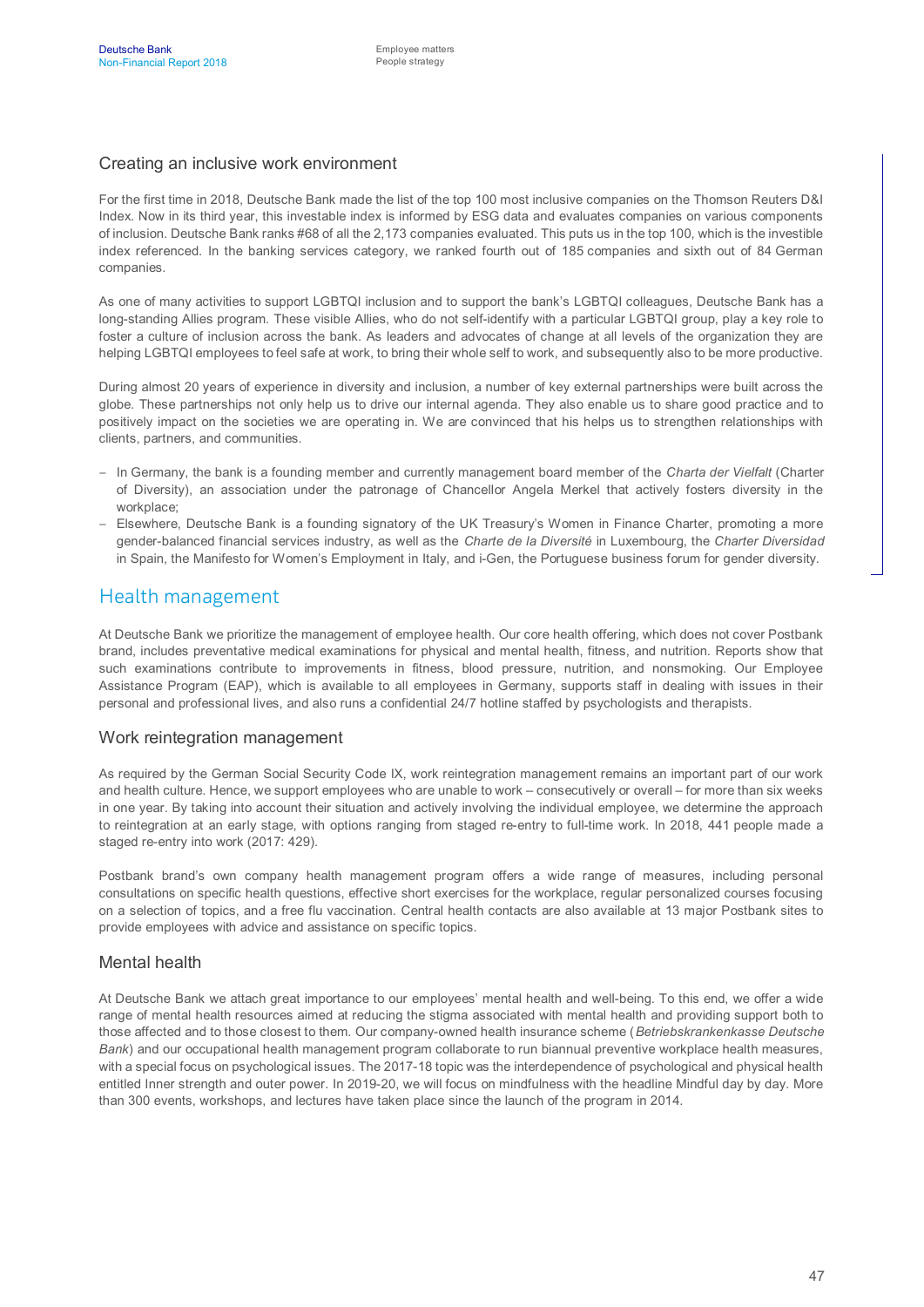## Restructuring our organization

Restructuring is a trend that spans the entire banking sector, not least due to the pace of digitalization. Deutsche Bank is no exception. The Management Board reduced the number of full-time employees to less than 93,000 by the end of 2018, with less than 90,000 expected by the end of 2019.

While implementing our strategy, as of December 31, 2018, Deutsche Bank had 91,737 employees, a decrease of 5,797 employees or 5.9 % in 2018. All regions have been impacted by the restructuring measures. Europe (excluding Germany) saw the sharpest decline in employee numbers (-2,672 FTE), largely driven by the sale of the retail business in Poland in the fourth quarter of 2018. In 2018, we continued to insource business-critical external roles, especially in IT.

#### Works councils and employee representatives

The Bank cooperates with employee representatives and their bodies on the basis of the relevant national legal regulations. Germany's Works Constitution Act governs the involvement of works councils by stipulating their rights and duties, and prescribing the cases and form in which employers are required to involve a works council. With members elected every four years, these councils represent the interests of our employees through entering into discussions and negotiations with Deutsche Bank as an employer. Our executive employees have their own representative body, which is also governed by German law (*Sprecherausschussgesetz*).

On the basis of the agreement on cross-border information and consultation of Deutsche Bank employees in the EU concluded on September 10, 1996, all employees in the EU are represented by the European Works Council. This corresponds to about two thirds of the Group's total workforce. As German law prohibits us from asking our employees whether they are members of labor unions, we do not know how many of our employees are union members.

#### Employability

Deutsche Bank's holistic change concept, which is embedded in the bank's social plan, provides support to employees affected by restructuring measures by promoting employability and offering individual coaching in change scenarios. A comprehensive set of measures and systematic assistance is available to employees, managers, members of the works council and HR advisors involved in change processes. Furthermore, the concept supports the bank's strategy to fill open jobs with suitable internal candidates, as well as utilizing a dedicated network of external partners to identify job opportunities outside the organization. Since the beginning of 2016, approximately 15,000 employees have made use of the various offerings.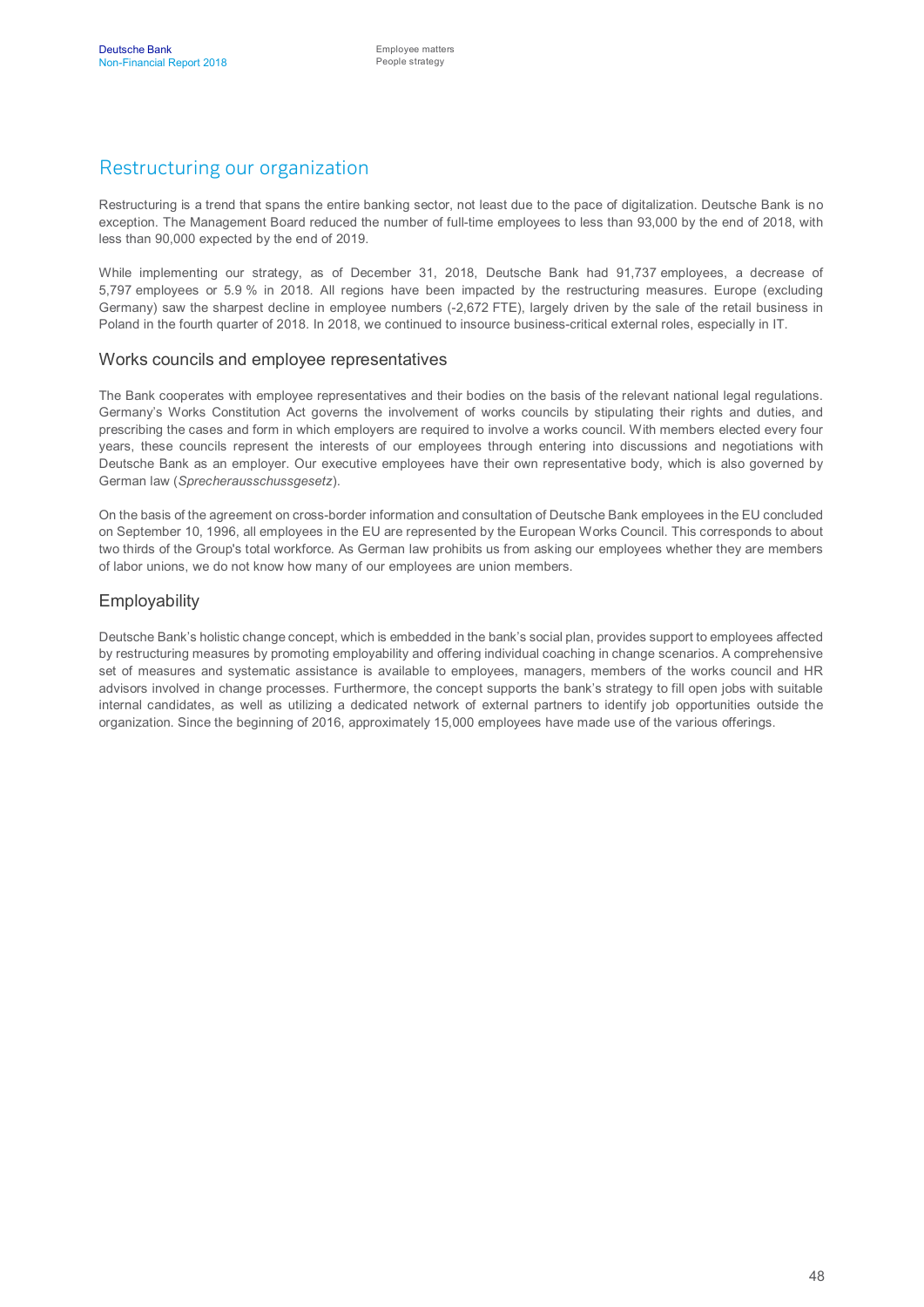# Key employee figures

Key employee data is shown below. For full details, as well as our strategic HR priorities and achievements, please refer to our Human Resources Report 2018.

|                                                                        | Dec 31, 2018 | Dec 31, 2017   | Dec 31, 2016   |
|------------------------------------------------------------------------|--------------|----------------|----------------|
| Employees (in FTE) <sup>1</sup>                                        | 91,737       | 97,535         | 99,744         |
| Regions (in %, FTE)                                                    |              |                |                |
| Germany                                                                | 45.4%        | 43.6%          | 44.7%          |
| Europe (excluding Germany), Middle East and Africa                     | 22.8%        | 24.1%          | 24.1%          |
| Americas                                                               | 10.3%        | 10.9%          | 11.0%          |
| Asia/Pacific                                                           | 21.5%        | 21.4%          | 20.2%          |
| Divisions (in %, FTE)                                                  |              |                |                |
| Corporate & Investment Bank                                            | 17.8%        | 18.1%          | 18.2%          |
| Private & Commercial Bank                                              | 45.5%        | 45.1%          | 45.6%          |
| <b>Asset Management</b>                                                | 4.4%         | 4.1%           | 4.1%           |
| Non-Core Operations Unit                                               | 0.0%         | 0.0%           | 0.1%           |
| Infrastructure                                                         | 32.3%        | 32.7%          | 32.0%          |
|                                                                        |              |                |                |
|                                                                        | 2018         | 2017           | 2016           |
| <b>Talent Management</b>                                               |              |                |                |
| Global graduates hired                                                 | 910          | 619            | 813            |
| Vocational trainees hired                                              | 607          | 616            | 741            |
| Number of vocational trainees at year end                              | 1,459        | 1,641          | 1,902          |
| Total hires (in k FTE)                                                 | 8.9          | 10.3           | 10.5           |
| Voluntary staff turnover rate                                          | 8.4%         | 7.8%           | 7.0%           |
|                                                                        | Dec 31, 2018 | Dec 31, 2017   | Dec 31, 2016   |
| Gender diversity                                                       |              |                |                |
| Women on Supervisory Board                                             | 30.0%        | 35.0%          | 35.0%          |
| Women on Management Board                                              | 1            | $\overline{2}$ | $\overline{2}$ |
| Women at Management Board level - 1                                    | 20.0%        | 18.0%          | 16.0%          |
| Women at Management Board level - 2                                    | 21.0%        | 19.6%          | 19.5%          |
| Female staff (based upon global corporate titles, in FTE) <sup>2</sup> |              |                |                |
| Female managing directors and directors                                | 22.8%        | 21.9%          | 21.3%          |
| Female officers                                                        | 33.6%        | 33.3%          | 32.8%          |
| Female non-officers                                                    | 56.5%        | 55.8%          | 55.6%          |
| Total female staff                                                     | 41.7%        | 41.6%          | 41.5%          |
| Age (in %, headcount)                                                  |              |                |                |
| Up to 29 years                                                         | 15.5%        | 16.2%          | 17.1%          |
| Female staff                                                           | 7.3%         | 7.6%           | 7.9%           |
| Male staff                                                             | 8.2%         | 8.6%           | 9.1%           |
| 30 - 39 years                                                          | 29.3%        | 30.1%          | 29.9%          |
| Female staff                                                           | 12.2%        | 12.5%          | 12.4%          |
| Male staff                                                             | 17.1%        | 17.5%          | 17.5%          |
| 40 - 49 years                                                          | 27.6%        | 27.7%          | 28.2%          |
| Female staff                                                           | 12.7%        | 12.9%          | 13.4%          |
| Male staff                                                             | 14.9%        | 14.8%          | 14.8%          |
| Over 49 years                                                          | 27.7%        | 26.0%          | 24.8%          |
| Female staff                                                           | 14.1%        | 13.2%          | 12.6%          |
| Male staff                                                             | 13.6%        | 12.8%          | 12.1%          |
| Length of company service (in %, headcount)                            |              |                |                |
| Up to 4 years                                                          | 33.7%        | 34.5%          | 34.2%          |
| 5 - 14 years                                                           | 27.4%        | 27.3%          | 27.3%          |
| More than 14 years                                                     | 38.9%        | 38.2%          | 38.5%          |

<sup>1</sup> In 2018 BHW KSG aligned its FTE definition to Deutsche Bank which increased the Group number as of December 31, 2018 by 95 (prior periods not restated)<br><sup>2</sup> Amounts allocated to the business segments have been restated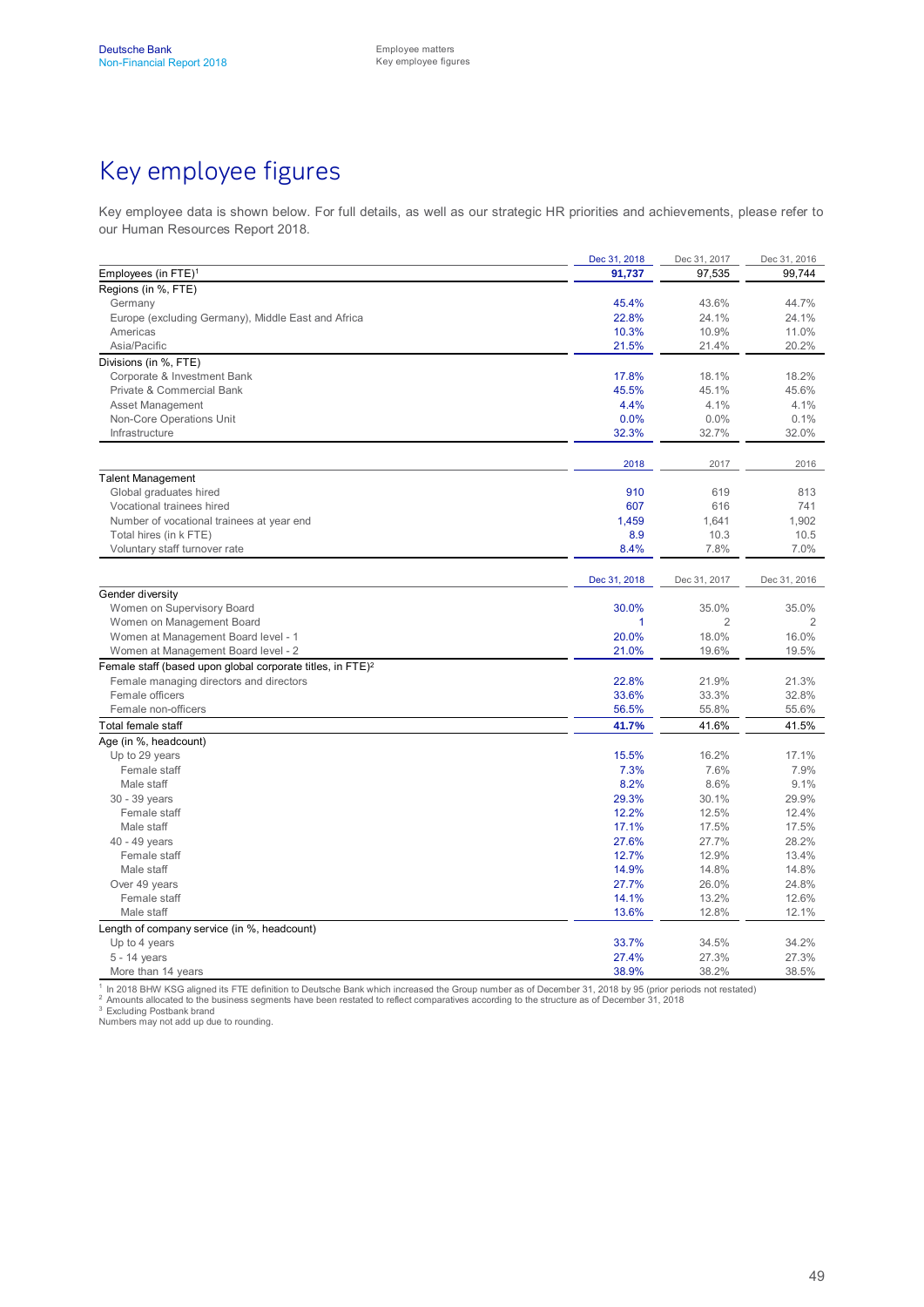# Society

- Corporate social responsibility
- Art, culture, and sports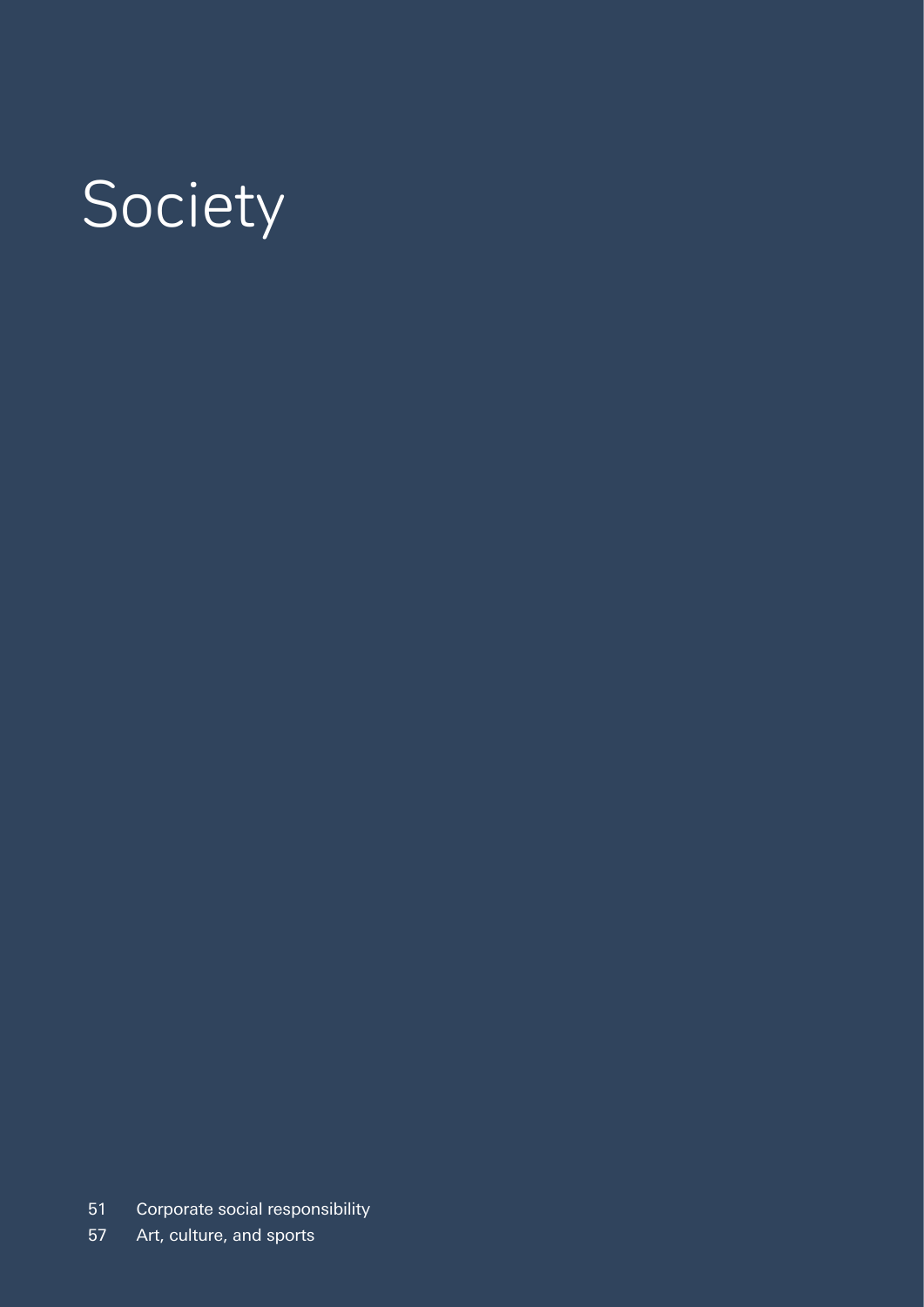# Corporate social responsibility

Deutsche Bank's social engagement contributes to the bank's stated purpose of enabling economic growth and societal progress. It does so by creating a positive impact on the communities we operate in. In spite of heightened budget pressures, we have impacted 1.8 million lives with the bank's corporate citizenship initiatives in 2018.

Deutsche Bank's corporate social responsibility (CSR) mission is to enable communities and economies to prosper. Our initiatives have a strategic focus on education, enterprise, and community, and we encourage our employees to underpin the bank's citizenship activities where they can. In Postbank brand, CSR initiatives are focused on Germany and bundled under the motto "We for children."

All of these programs help to build trust, employee and client loyalty, as well as strengthening our reputation as a socially minded enabler, reliable partner, and catalyst for societal change. To drive our CSR agenda and initiatives forward, we foster employee involvement, interact with stakeholders, seek long-term partnerships with charities, and support advocacy initiatives as well as intercompany efforts to promote impact orientation.

#### Stakeholder relevance of Deutsche Bank's CSR commitment



■ representative global employee survey, 2018 (top2-boxes on 5-point scale, in %). ■ representative global B2C survey, 2018 (top2-boxes on 5-point scale, in %).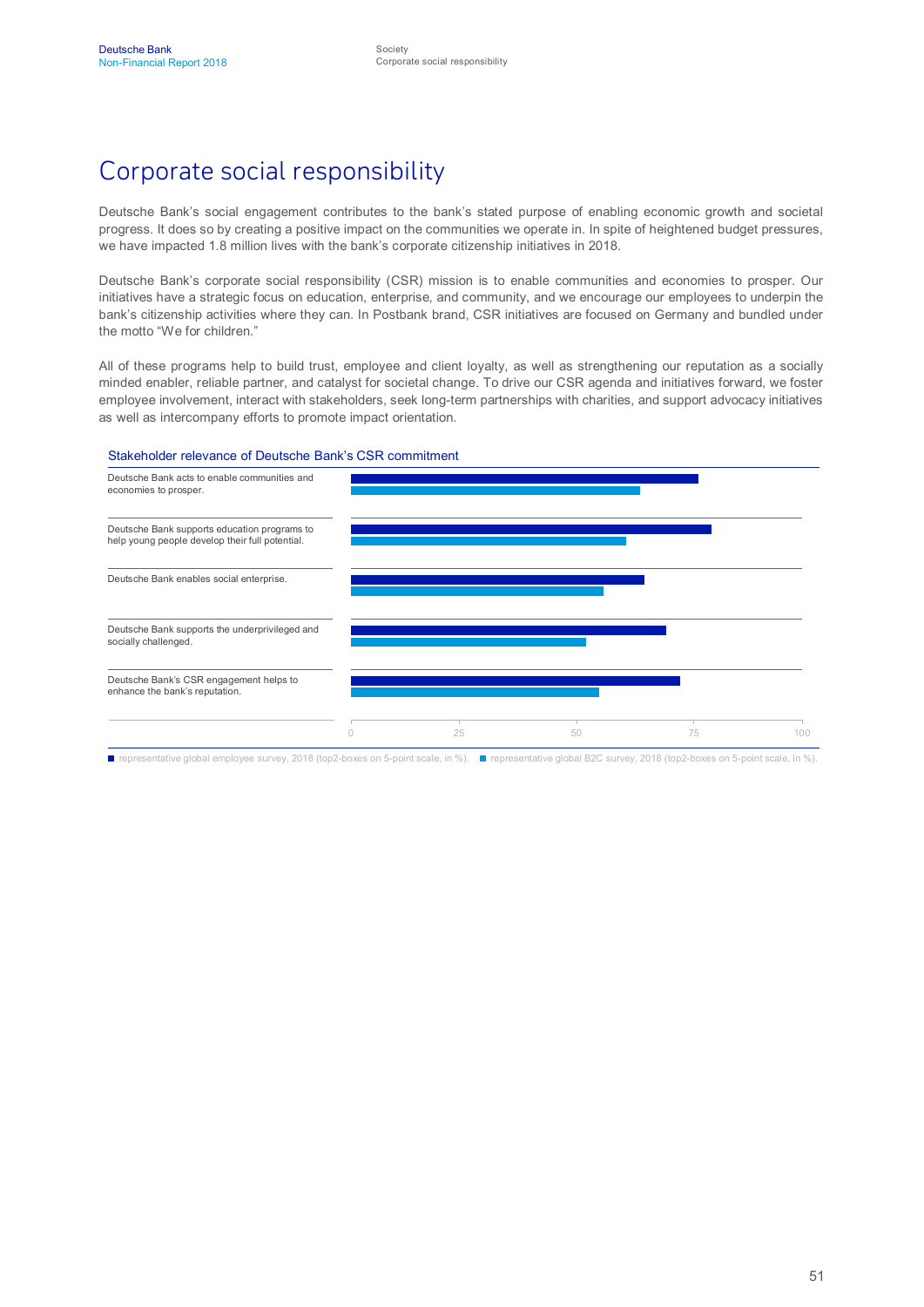Our 2018 achievements demonstrate the consistent impact we make as a corporate citizen: we reached some 4.2 million people in all – 1.8 million through our CSR programs and some 2.4 million via our Art, Culture & Sports projects – and invested € 53.7 million in our initiatives. Some 18,000 Deutsche Bank employees (23 % of staff worldwide) and 260 Postbank brand employees in Germany engaged as corporate volunteers in civic projects.



#### Output: Beneficiaries in 2018/2019



Source: Global Impact Tracking 2018 <sup>1</sup> Assessment methodology changed vs. 2017; reach of Art, Culture & Sports-specific offers increased in 2018.

Corporate social responsibility investments per region





Source: Global Impact Tracking 2018, focus on CSR projects (47% of total investments)

#### CSR Key Performance Indicators

Motivation of contribution

|                                                                                               | 2018 | 2017 | 2016 |
|-----------------------------------------------------------------------------------------------|------|------|------|
| Total CSR investments, in $\epsilon$ m. (excl. Postbank brand)                                | 53.7 | 64.2 | 73.5 |
| External perception of Deutsche Bank as a responsible corporate citizen (global B2B market) / |      |      |      |
| $(in %)^1$                                                                                    | -60  | 65   | 65   |
| People reached with CSR initiatives in m.                                                     | 42   | 5.2  | 4.9  |
| thereof:                                                                                      |      |      |      |
| Born to Be, Made for Good, In the Community                                                   | 1.8  |      |      |
| Art. Culture & Sports                                                                         | 2.4  |      |      |
| $1D$ antacatativa debal P3P aunvau in 14 countries: ton? ratings on E noint soals             |      |      |      |

<sup>1</sup>Representative global B2B survey in 14 countries; top2 ratings on 5-point scale <sup>2</sup>Assessment methodology changed vs. 2017; reach of Art, Culture & Sports-specific offers increased in 2018.

This report highlights some of our CSR activities. For details of other activities please see

#### [db.com/cr/society](http://www.db.com/cr/society)

[postbank.de/postbank/csr](https://www.postbank.de/postbank/csr_soziale_nachhaltigkeit_gesellschaft.html)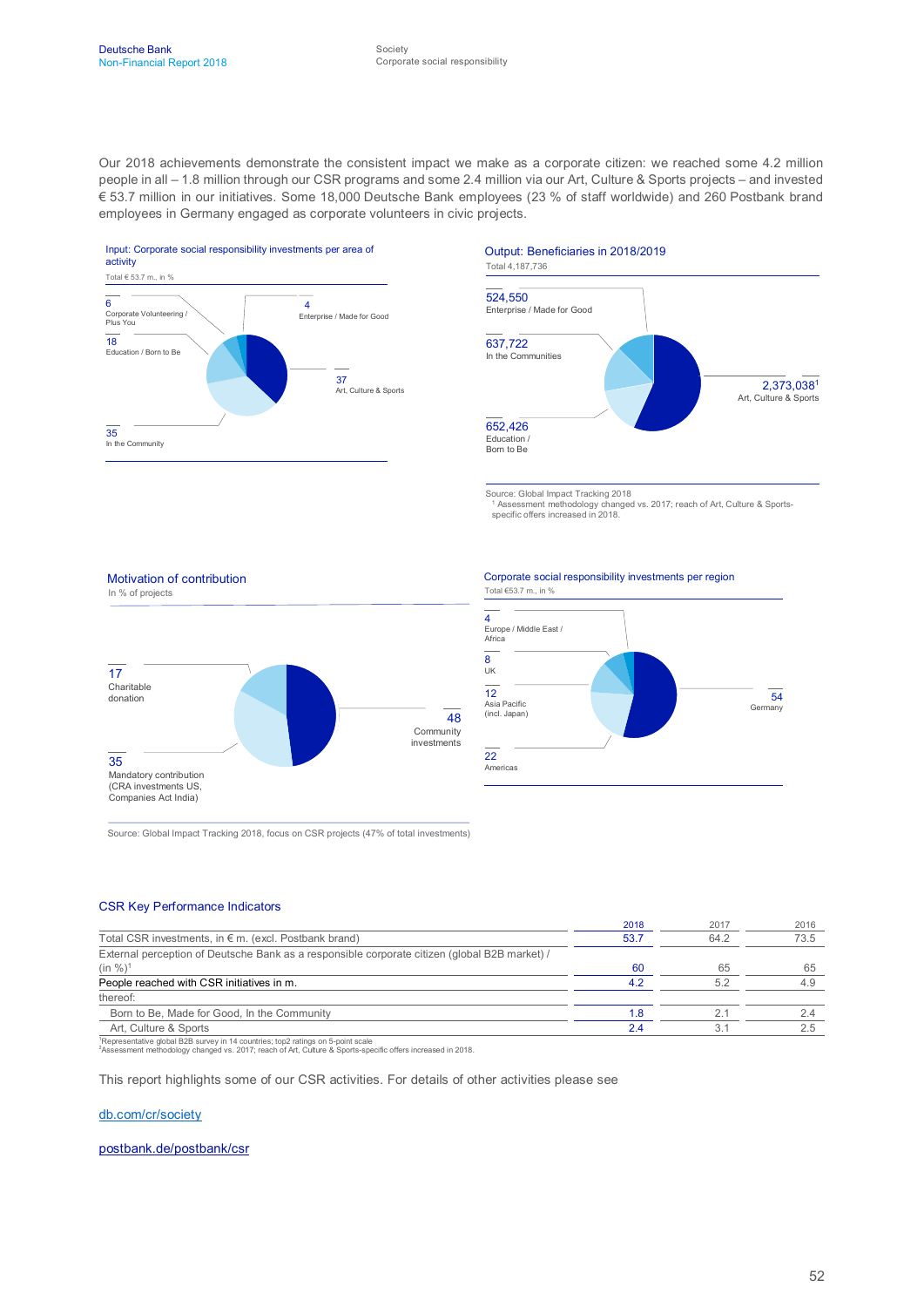## Governance and impact tracking

Deutsche Bank's Communications & CSR team reports directly to the CEO. Dedicated policies and procedures, such as the Donations, Memberships, Sponsorships (DMS) Policy and CSR Cornerstones, constitute the mandatory operating framework for Deutsche Bank Group, and external partners acting on their behalf. Our social engagement is realized by our regional units and endowed foundations. New CSR project proposals can be evaluated along a standardized framework, and are subject to sign-off by local CSR teams, regional CSR councils, and/or Board members, depending on the value of the investment. In markets with defined legal or regulatory demands on social commitment, our CSR initiatives go beyond the minimum regulatory requirements since, whenever possible, we enhance our financial support with the professional expertise and networks of the bank and its employees. We welcome the Companies Act 2013 in India, fully embrace the Black Economic Empowerment (BEE) legislation in South Africa, and for over 25 years have received a consistent Outstanding rating for our Community Reinvestment Act (CRA) performance from the Federal Reserve Bank of New York.

To ensure that resources are deployed efficiently and projects are fully aligned with the strategic objectives of our CSR agenda, we annually monitor the direct impact of our investments and systematically collect feedback from our community partners via the Global Impact Tracking (GIT) tool. We also measure our projects' social return on investment (SROI) according to the London Benchmarking Group (LBG) methodology, as it is our bank's aim to move from mere charitable donations to strategic community investments. What we learn from the analyses enables us to improve our CSR portfolio over time. Our assessment of the focus and efficiency of our programs is based on three steps. The first step (Input) looks at the cash or in-kind donations, time, knowledge and expertise invested in a project. The second step (Output) reflects the output numbers, such as number of beneficiaries, project partners, corporate volunteers, and workshops held, as well as the leverage we activate from other sources, e.g. via fundraising contributions. Step three (Impact) documents the mid- to long-term impacts on the various stakeholders, based on project achievements, and satisfaction with the project objectives/cooperation. It also assesses a project's awareness rating and relevance along with its brand-building potential among all key stakeholders (beneficiaries, project partners, society, company, and employees).





Source: Global Impact Tracking 2018, focus on CSR projects

#### Born to Be – our youth engagement program

Deutsche Bank believes in the power of education. That is why Born to Be supports efforts to enable children and young people to fulfill their potential and secure gainful and rewarding employment later on. After all, education is key to both social and economic development and to social cohesion, as it enables people from disadvantaged backgrounds to earn a decent income and achieve a better quality of life. Born to Be does this by raising aspirations, attitudes and progression, by developing technical, academic and employability skills, and by enabling access and pathways to education and employment. Postbank brand focuses on supporting marginalized children with the help of fundraising contributions from employees and clients. In 2018, our education programs reached more than 652,000 children and young people in 153 projects in 27 countries. Since 2014, there have been 4.4 million Born to Be beneficiaries, and we are well under way to reach our target of 5 million in 2020.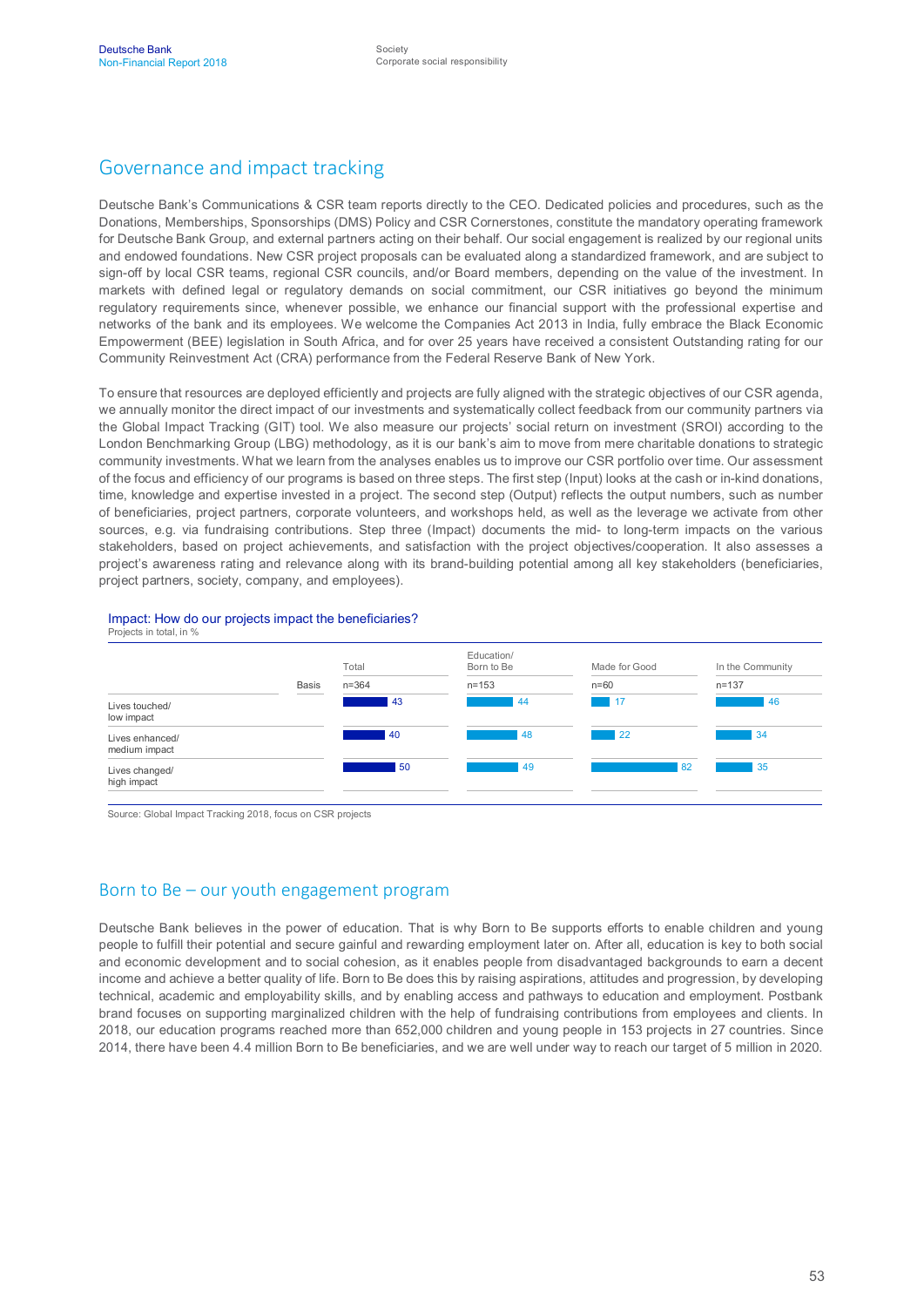#### Born to Be – facts and figures

|                                                              | 2018 | 201 | 2016 |
|--------------------------------------------------------------|------|-----|------|
| Born to Be                                                   |      |     |      |
| Born to Be projects supported by corporate volunteers (in %) |      |     | 60   |
| Cumulative Born to Be beneficiaries in m. (since 2014)       |      |     |      |

#### Born to Be – project highlights from Germany

#### Build Your Future

2018 was the first full year of the Build Your Future (*Baut Eure Zukunft*) program in Germany. Jointly initiated by Social Impact, Deutsche Bank, and Deutsche Bank Foundation, this program has been specifically designed for eighth and tenth graders. Build Your Future brings innovative design thinking into schools and encourages pupils to take on an active role in tackling a wide range of individual and social challenges, from bullying to poverty. It builds confidence and fosters new skills (see German website [baut-eure-zukunft.eu](https://baut-eure-zukunft.eu/)).

#### FinanzTuber

In teaching children about financial topics, Deutsche Bank takes a fresh approach to make learning fun. That is exactly what FinanzTuber, a financial literacy project in Germany, does. Launched in 2018, this video competition enables sixth to eighth graders to learn more about money and financial topics in a hands-on way – by producing short video clips that teach their peers how to deal with the financial issues they face. Our employees can also volunteer to advise the children in this competition (see German website [finanztuber.de\)](https://www.finanztuber.de/).

#### Made for Good – our enterprise program for social good

Enterprise plays a vital role in the growth and prosperity of economies and societies worldwide. Nowadays, more and more entrepreneurs are opening up new ways to tackle poverty, unemployment, inequality, deprivation, and other socioeconomic challenges. One in four start-ups in Europe is estimated to be a social business. Yet recent research by Small Business Trends showed that 90 % of start-ups fail, and the hurdles are even greater for businesses with social goals. The business skills, networks, and sources of funding we provide can help start-ups, microenterprises, nonprofits, and the like to scale their offers. In line with Deutsche Bank's commitment to championing initiatives that drive positive societal change, the Made for Good program was set up three years ago to build the capacities of start-ups and early-stage enterprises that create social good. Since 2016, Made for Good has supported over 14,700 social enterprises and reached more than 640,000 people. In 2018, around 5,300 enterprises/social entrepreneurs in 16 countries benefited from over 17,700 hours of support provided by Deutsche Bank employees. We have thus made further progress towards achieving our ambitious goal of reaching a total of 20,000 enterprises by 2020.

#### Made for Good – facts and figures

|                                                                            | 2018    | 2017    | 2016    |
|----------------------------------------------------------------------------|---------|---------|---------|
| Made for Good                                                              |         |         |         |
| Made for Good enterprise projects supported by corporate volunteers (in %) | 48      | 38      |         |
| Cumulative number of participating social enterprises (since 2016)         | 14.733  | 11.754  | 9.812   |
| Cumulative number of Made for Good beneficiaries (since 2016)              | 641.198 | 306.872 | 147.538 |

#### Made for Good – a project highlight from the UK

In 2018, Deutsche Bank and Nwes, the largest enterprise agency in the UK, launched We in Social Tech, a business accelerator that aims to reduce gender imbalance in the IT sector. This program supports female founders in the social tech sector in setting up, growing, or scaling their businesses within six months. It also offers the beneficiaries practical one-to-one mentoring from two expert mentors, one of whom is a Deutsche Bank employee. Participating businesses must be geared towards making a positive social impact (see [weinsocialtech.co.uk](http://www.weinsocialtech.co.uk/)).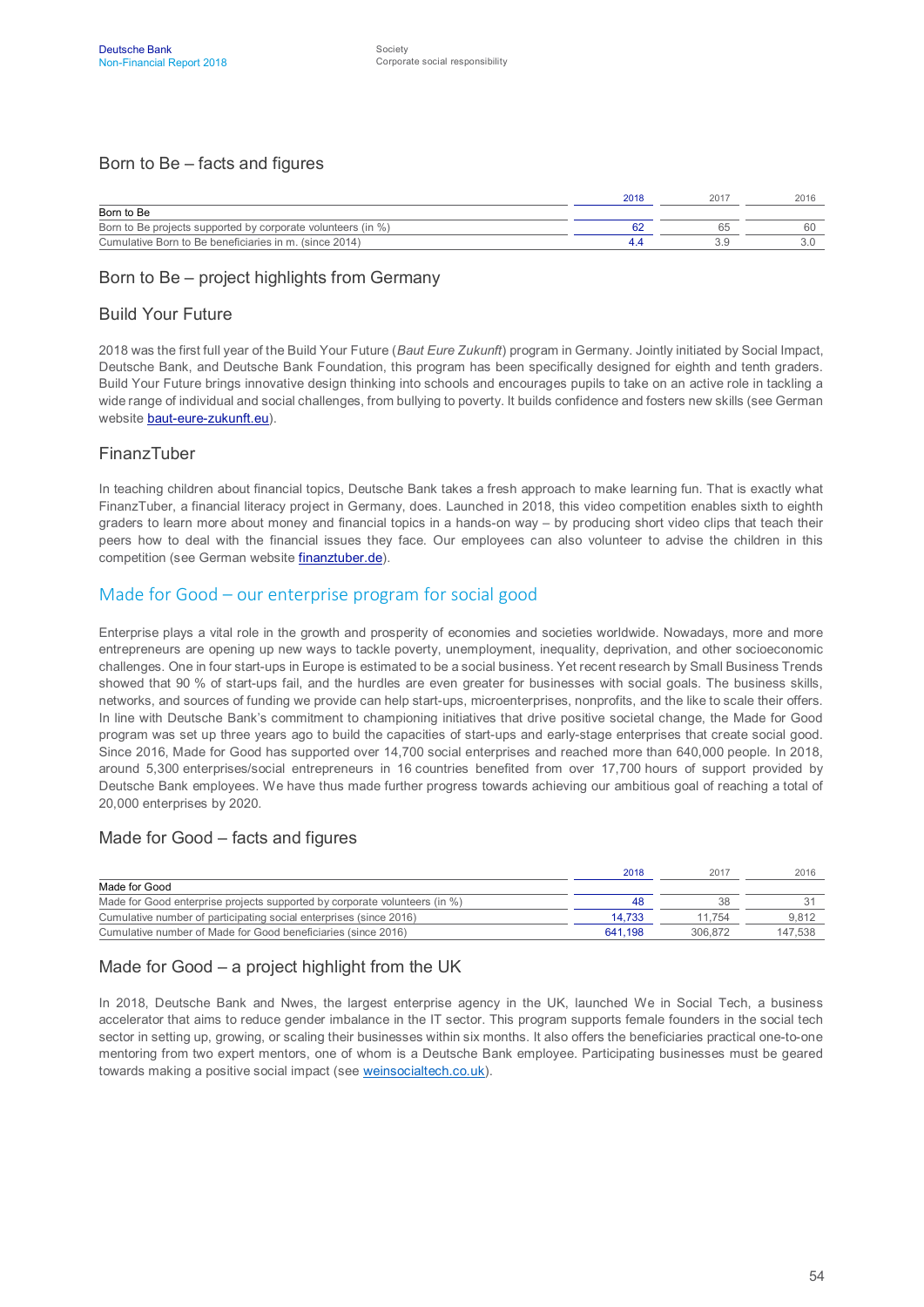#### Land of Ideas

In Germany, the Landmarks in the Land of Ideas competition continued to build the network of innovative entrepreneurs who connect worlds and hence promote solidarity in society. This network meanwhile consists of over 3,600 award-winning projects. Ten award winners received tailored mentoring within our Made for Good program and were thus able to improve their business plan, financing, or communication portfolio. In 2019, in view of the upcoming European elections, we are calling for projects that "digitize, revolutionize, motivate." and pursue innovative "ideas for work and education in Germany and Europe" (see [db.com/cr/en/concrete-ldi-landmarks\)](https://www.db.com/cr/en/concrete-ldi-landmarks.htm).

#### In the Community – strengthening neighborhoods

Deutsche Bank's strategy for alleviating poverty extends beyond philanthropy to include high-level field leadership in the form of coalition building, advocacy, and employee engagement. This broadens the scope of our programs and enhances the help for the disadvantaged or disenfranchised. Through our investments of both financial and human capital, we tackle issues like poverty, joblessness, homelessness, and forced migration. We also provide relief in emergencies and encourage forward thinking on emerging challenges. In 2018, we supported 137 community projects in 22 countries, impacting the lives of some 638,000 people. Since 2015, our community initiatives have impacted 2.8 million lives, and we are well on the way to making a positive impact on 4 million people by 2020.

#### In the Community – facts and figures

|                                                                             | 2018 | 201 | 2016 |
|-----------------------------------------------------------------------------|------|-----|------|
| In the Community                                                            |      |     |      |
| Community projects supported by corporate volunteers (in %)                 |      |     | 51   |
| Cumulative number of beneficiaries of community projects in m. (since 2015) |      |     |      |

#### In the Community – a project highlight from the US

Deutsche Bank Americas Foundation is at the forefront of efforts to help vulnerable homeless populations. In the last three years it has invested over US \$ 3 million to identify and promote the educational interventions that best support homeless students through a grant program entitled Educational Success for Students in Temporary Housing. In its first two years, this program reached over 8,300 students with direct services and yielded policy recommendations for the New York City Department of Education. One third of full-time US employees have joined the bank's commitment to this cause through a partnership launched in fall 2018 with the educational crowd-funding platform DonorsChoose.org. Employees were invited to direct Deutsche Bank microgrants (US \$ 50) on the site, with a focus on classroom projects benefitting homeless students. Additional donations from employees, as well as matching funds from our campaign partners – Bill & Melinda Gates Foundation, Raikes Foundation and the rock band Pearl Jam – tripled our collective impact to over US \$ 700,000 for over 1,500 classrooms in all 50 states (see [db.com/usa/content/en/DonorsChoose](https://www.db.com/usa/content/en/DonorsChoose.html)).

#### Helping refugees

In response to the large inflow of refugees to Europe, and especially Germany, since 2015, Deutsche Bank joined forces with nonprofit organizations to facilitate the integration of refugees in both Germany and other countries. As a founding member of the We Together (*Wir zusammen*) initiative set up in early 2016, Deutsche Bank committed to engaging 1,000 employees to serve as integration coaches for refugees over the course of three years. This target was reached by the end of 2018, with more than 1,000 integration coaches helping refugees learn German, find employment, and become an integral part of German society. Four unique modules were implemented in 2018: Family Buddies facilitates the integration of entire families; Rainbow Refugees helps LGBTIQ refugees overcome the particular challenges they face; and e-start together, a digital language learning program, makes mentors available to refugees working in small or medium-sized enterprises that are part of the We Together network. In the UK our partnership with Breaking Barriers helps refugees to integrate into society via employment by improving IT and numeracy skills. The syllabus content was created by employees with ongoing volunteering support to deliver each course. Through our Plus You volunteering program, another 4,300 of our employees have volunteered over 7,700 days to support some 470 refugee-related community projects since 2015.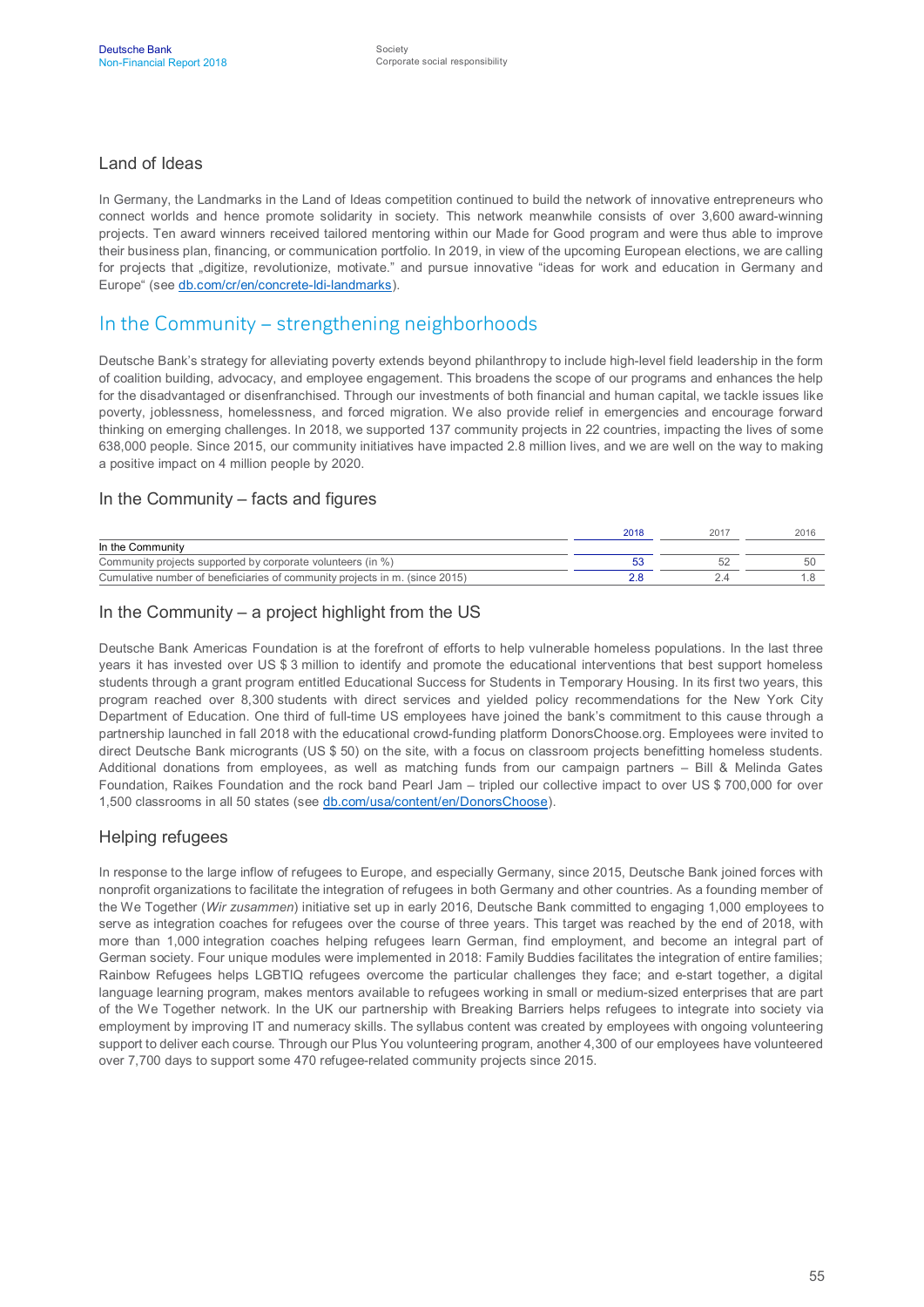#### Plus You – our volunteering and giving community

For more than 25 years, Deutsche Bank has engaged employees in its corporate citizenship. Our people's commitment to helping others reflects the values Deutsche Bank lives by as well as our commitment to create a positive impact on society. With a wide range of volunteering opportunities and giving schemes available, our employees can take time out to share their professional and life skills or offer hands-on support to local community projects. Corporate volunteering not only boosts the impact of our CSR programs but also has a positive impact on the personal development, motivation, and loyalty of our employees.

In 2018, some 18,000 Deutsche Bank employees were engaged in volunteer projects, a participation rate of 23 %. Postbank brand employees supported 35 team challenges in Germany. A total of almost 210,000 hours – 48 % during and 52 % outside of office hours – were spent on volunteer work and over  $\epsilon$  7.6 million generated through matched giving programs and fundraising initiatives. The matched giving and payroll giving schemes extend the reach and impact of initiatives that are close to the hearts of our people.

Despite the challenging operating environment, we were able to engage more colleagues in our Plus You volunteering and giving community than last year. Going forward, we aim to keep volunteering participation above 20 %, continuing our focus on skills-based opportunities and engaging our colleagues in an increasing share of projects. We will continue to encourage fundraising for charities, but have decided to adjust our previous target for annual matched giving totals to >€ 5 million – in line with reduced staff levels and budget restrictions.

#### Plus You – facts and figures

|                                                                          | 2018    | 2017    | 2016    |
|--------------------------------------------------------------------------|---------|---------|---------|
| Plus You - Volunteering and Giving (excl. Postbank brand)                |         |         |         |
| Employees participating in the bank's volunteer programs                 | 17.946  | 17417   | 16.651  |
| in % of total staff                                                      | 23      |         | 20      |
| Hours invested by corporate volunteers                                   | 209.122 | 235.783 | 188,000 |
| Total employee donations and matching by Deutsche Bank, in $\epsilon$ m. |         | 10.5    | 12.6    |

#### Plus You – a project highlight from APAC

2018 was an especially hard year for the Asia-Pacific Region (APAC), as it was hit by multiple natural disasters. Our employees supported the disaster relief efforts with financial or in-kind donations and by volunteering their time. In March 2018, 100 of our APAC employees, half the entire Thailand branch of Deutsche Bank, were joined by 20 employees from eight other APAC countries in renovating a school in Thailand's Hua Hin province. This renovation was part of the bank's Born to Be program in partnership with *Rong Rien Khong Noo* (My School). This nonprofit raises money to build and renovate school buildings in remote villages, thus making schools more effective and enjoyable places for learning. So far, Deutsche Bank has helped rebuild 14 schools in ten years and donated bookshelves and books to another five schools in the area. Deutsche Bank and employees also donated over € 260,000 to help flood, earthquake, and drought victims in the APAC region. All of these initiatives were undertaken in close collaboration with local relief initiatives.

#### Alfred Herrhausen Gesellschaft

The Alfred Herrhausen Gesellschaft works to promote a free and open society and its cohesion. The work addresses individuals in positions of responsibility: decision makers and future influencers in politics, the economy, media, and society – here in Germany and across the world. The Alfred Herrhausen Gesellschaft focuses on the specific project areas Europe and Cities. A third, more flexible project area, is Free Thinking. See [alfred-herrhausen-society.org.](https://www.alfred-herrhausen-society.org/index_en.htm)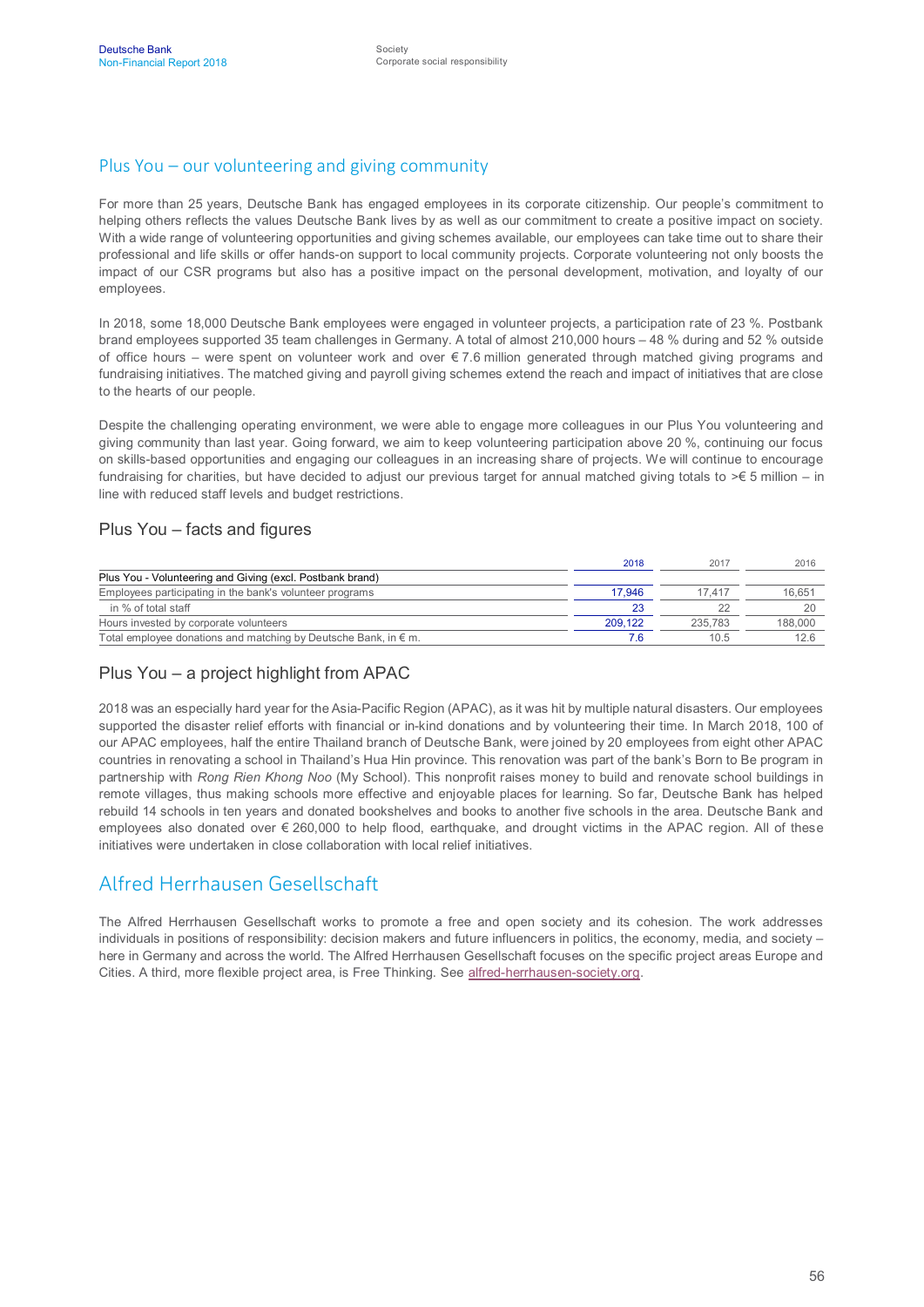# Art, culture and sports

With our Art, Culture & Sports commitment we are investing in the future of society by making our initiatives and projects accessible to as many people as possible and supporting promising talent. Our Art, Culture & Sports Policy defines control principles and responsibilities for art-, culture-, and sports-related activities at Deutsche Bank.

## Innovating at PalaisPopulaire

In September 2018, we launched PalaisPopulaire, an innovative new art, culture, and sports forum encompassing 3,000 square meters at a prime location in Berlin. Changing exhibitions with different international partner institutions and works from the Deutsche Bank Collection are on display here. Furthermore, we invite the public, clients, and employees to interactive cross-thematic talks and cultural evenings, such as concerts, readings, or dynamic sports workshops. Additionally, the PalaisPopulaire offers a broad educational program for children and adults.

#### Providing access to contemporary art

For more than 35 years, we have been offering access to contemporary art to employees, clients, and the general public through exhibiting our collection at more than 700 Deutsche Bank premises, at PalaisPopulaire, and international exhibitions, as well as through our educational programs. Deutsche Bank supports joint projects with museums, art fairs, and other institutions to award and encourage emerging artists.

ArtWorks, our global art program, aims to make art accessible to everybody. Our Head Office in Frankfurt is the heart of our global art activities. In 2018, more than 2,700 art enthusiasts visited our selection of some 1,800 artworks, with each floor of the Towers dedicated to one artist.

#### Partnering to promote culture

Promoting culture is an essential pillar of our corporate responsibility activities. Here, the focus is not only on long-term partnerships and important cultural institutions such as the Berlin Philharmonic Orchestra, but also on the promotion of young talent.

By partnering with the Berlin Philharmonic Orchestra since 1989, we have enabled educational programs that have introduced classical music to more than 56,000 children and young people. Moreover, by supporting the Young German Philharmonic Orchestra and Schloss Belvedere Music Academy we have provided practical support to young musicians. Whereas the Young German Philharmonic Orchestra prepares music students for careers in orchestras, Schloss Belvedere Music Academy supports some 120 students who enjoy a highly qualified music education while teaching them the skills needed for university.

## Furthering talent in competitive sports

At Deutsche Bank we have supported competitive sports for decades because we believe that sport motivates people to be fair and perform to the best of their ability, regardless of the discipline.

As one of the five National Supporters, we continued to support the German Sports Aid Foundation, a privately funded initiative that furthers German athletes. In 2018, we again sponsored Sports Aid athletes through individual scholarships. We also sponsored the initiatives *Sprungbrett Zukunft* (Springboard to the Future) and *Unternehmen suchen Spitzensportler* (Corporations look for Elite Athletes) to help young top athletes advance their careers.

By establishing the Deutsche Bank Equestrian Sport Academy in 2016, we added a talent promotion component to our 60 year involvement in equestrian sports. Each year, the academy supports up to ten exceptional young dressage talents selected by the trainer of the German national equestrian team. They receive targeted training, access to selected tournaments, and advice from Deutsche Bank mentors. To encourage as broad a spectrum of young riders as possible, academy participants also become tutors themselves and train talented amateur riders.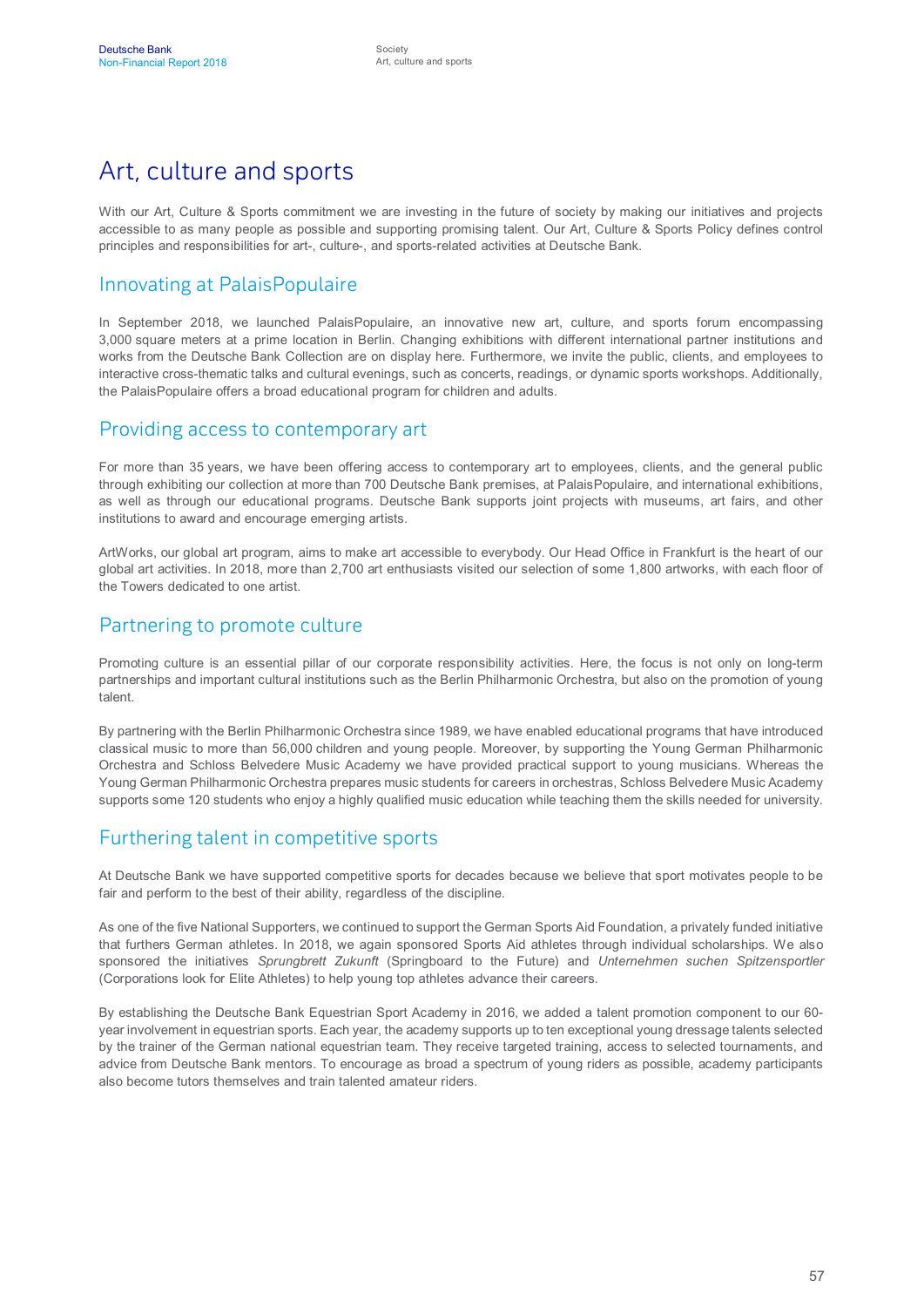# Environmental commitment

59 In-house ecology

61 Eco-efficiency tables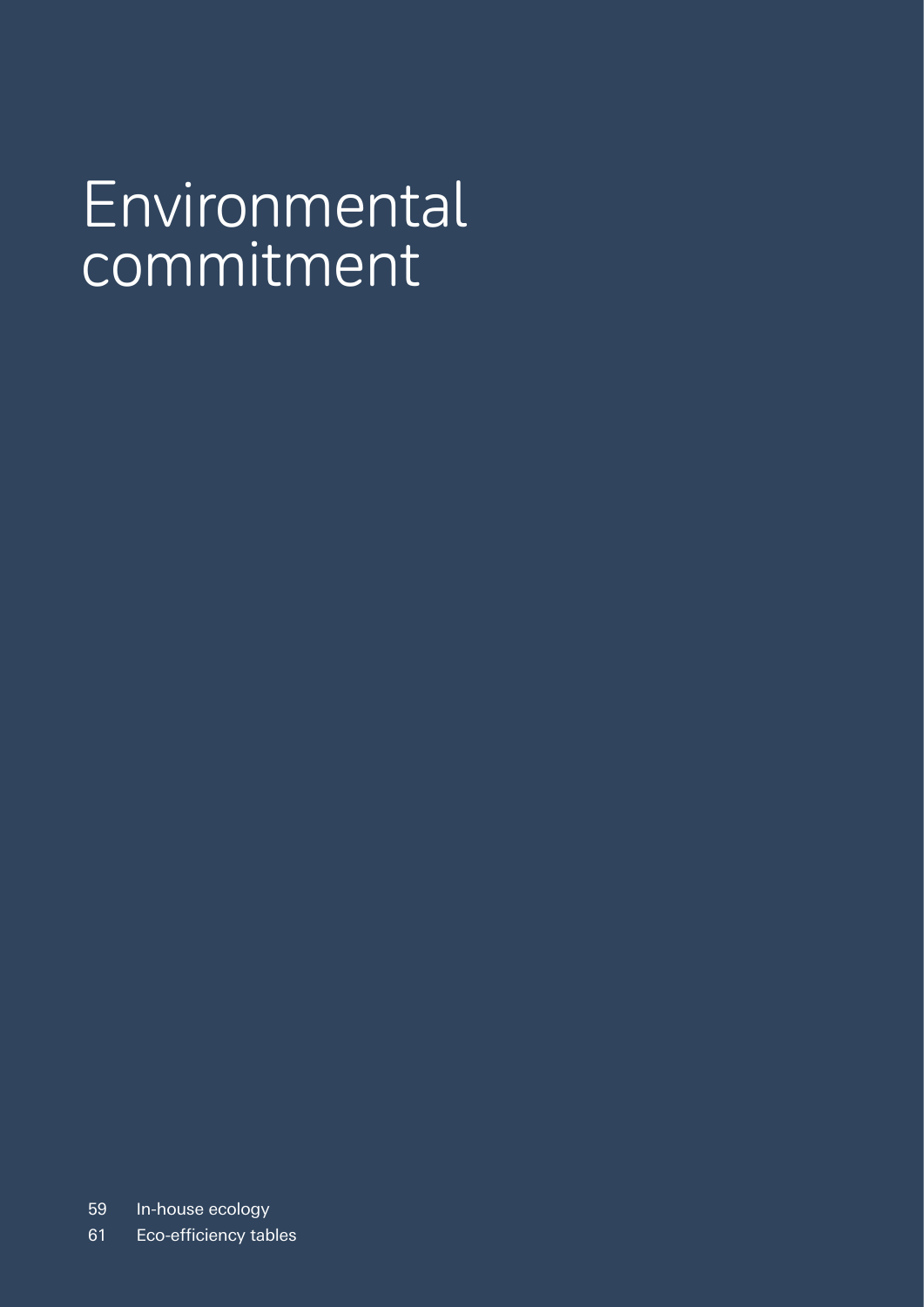## In-house ecology

Today's severe environmental challenges, and in particular the risks associated with climate change, demand decisive action. At Deutsche Bank we see it as an integral part of our responsibility as a corporate citizen to manage and, where possible, minimize the environmental impact of our business operations, which means our offices and travel.

## Reducing our environmental footprint

By signing the Paris Pledge in 2015, Deutsche Bank committed itself to contributing to the overall targets set by the Paris Agreement to limit global warming to 2 °C above pre-industrial levels. At Deutsche Bank our response has been to strive to reduce our environmental footprint and use resources as efficiently as possible. As the special report published by the Intergovernmental Panel on Climate Change (IPCC) in October 2018 revealed, our planet is warming up faster and with more serious consequences than previously assumed. Even if global warming is limited to 1.5 °C, the environmental impacts will be severe.

The most serious environmental impacts from our real estate operations come from the greenhouse gas (GHG) emissions derived from energy consumption in our buildings. We are continually enhancing our buildings' energy efficiency and reducing our energy consumption by using new, more efficient technology. We are also cutting back on business travel (particularly by air) to reduce both emissions and costs. Last but not least, we are striving to use water and paper responsibly, reduce the amount of waste we generate, and minimize the supply chain impact of our business operations.

#### Environmental management

We apply ISO 50001 in our energy management strategy in Germany. Across the 20 EU countries in which we operate, we follow the European Energy Directive (EED) and base our efforts on the respective national energy audit requirements. In applying the international GHG standard ISO 14064 we have developed an internal governance framework to manage data collection and define our management approach to quantifying and reporting emissions. Additionally, in compliance with ISO 50001, we assess our progress annually against energy and cost targets.

The involvement of all business functions relevant to our environmental impacts is essential in our management procedures: Facility Management (energy and water efficiency, waste and recycling), Group Travel (car fleets and business flights), and Procurement (paper consumption). We collect and collate data from all these sources to monitor our environmental performance. For example, our Eco-Performance Management Office (EcoPMO) produces monthly regional and global reports detailing the progress made against energy and water reduction targets.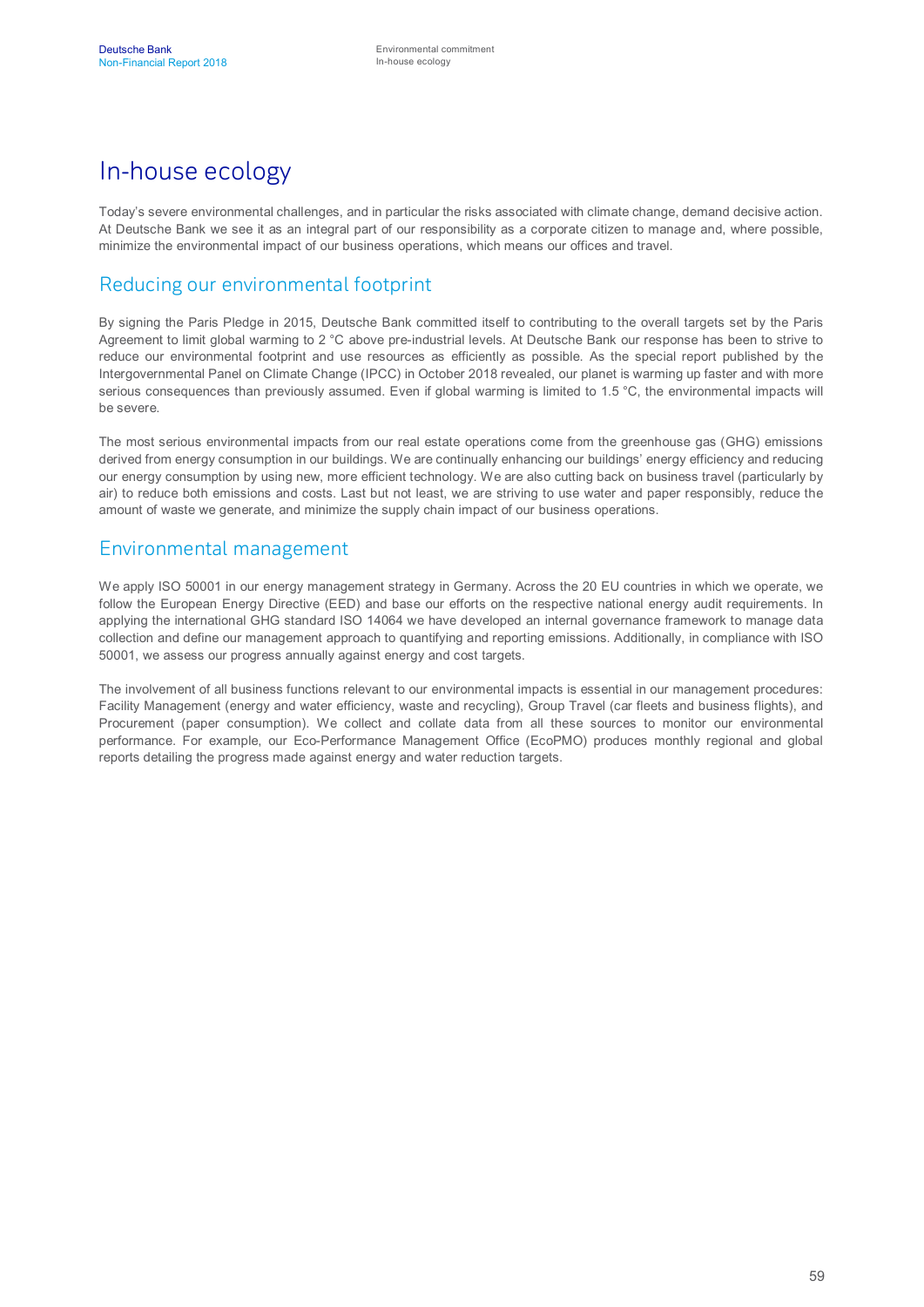### Greenhouse gas reporting

We measure and report our Scope 1, Scope 2, and business travel GHG emissions based on the GHG Protocol reporting boundary, which is defined according to the GHG Protocol's operational control approach. This includes businesses and sites where Deutsche Bank staff hold executive positions in the company, and where our operational policies are implemented. Reporting scopes are defined according to the GHG Protocol and we also report according to the GHG Protocol's Scope 2 Guidance. We submit annually all the relevant fuel type, energy, and emission sources to the CDP (formerly Carbon Disclosure Project) – with the exception of Scope 3 investments, which are a significant source of emissions (see Climate risk).

Our reporting scopes are defined as follows:

Scope 1: Combustion of fossils fuels, owned and leased vehicles, and refrigerant leakage from cooling equipment.

Scope 2: Delivered energy, including electricity, district heating, steam, and cooling.

Scope 3: Indirect emissions from business travel (air, rail, taxis, and rented vehicles) where emission sources are controlled by others.

#### Environmental measures

The most relevant measures we have taken to minimize the environmental impact of our business operations are detailed below.

#### Energy efficiency and conservation

According to the UN Environment Program's Sustainable Buildings and Climate Initiative, buildings are responsible for at least 40 % of global energy consumption and about a third of greenhouse gas emissions.

We have put a particular emphasis on buildings in striving to improve our overall energy efficiency and reduce our energy consumption. In India, for example, our new buildings have been designed so as to enable energy savings, e.g. through desktop-on-demand (DoD) workplace technology. From our external facility management vendors we also demand a commitment to enhancing energy efficiency.

Thanks to progressive improvements in our electricity consumption, in 2018 we were able to raise our annual target of a 1 % reduction to a 1.5 % reduction, and are aiming to increase this to 3 % (from a 2018 baseline) for the period 2019-2021. The actual reduction achieved by the end of 2018 was 3.0 %. Each year, our EcoPMO conducts an in-depth analysis of the data to help us evaluate the performance of initiatives against targets, and to leverage synergies between our geographical regions.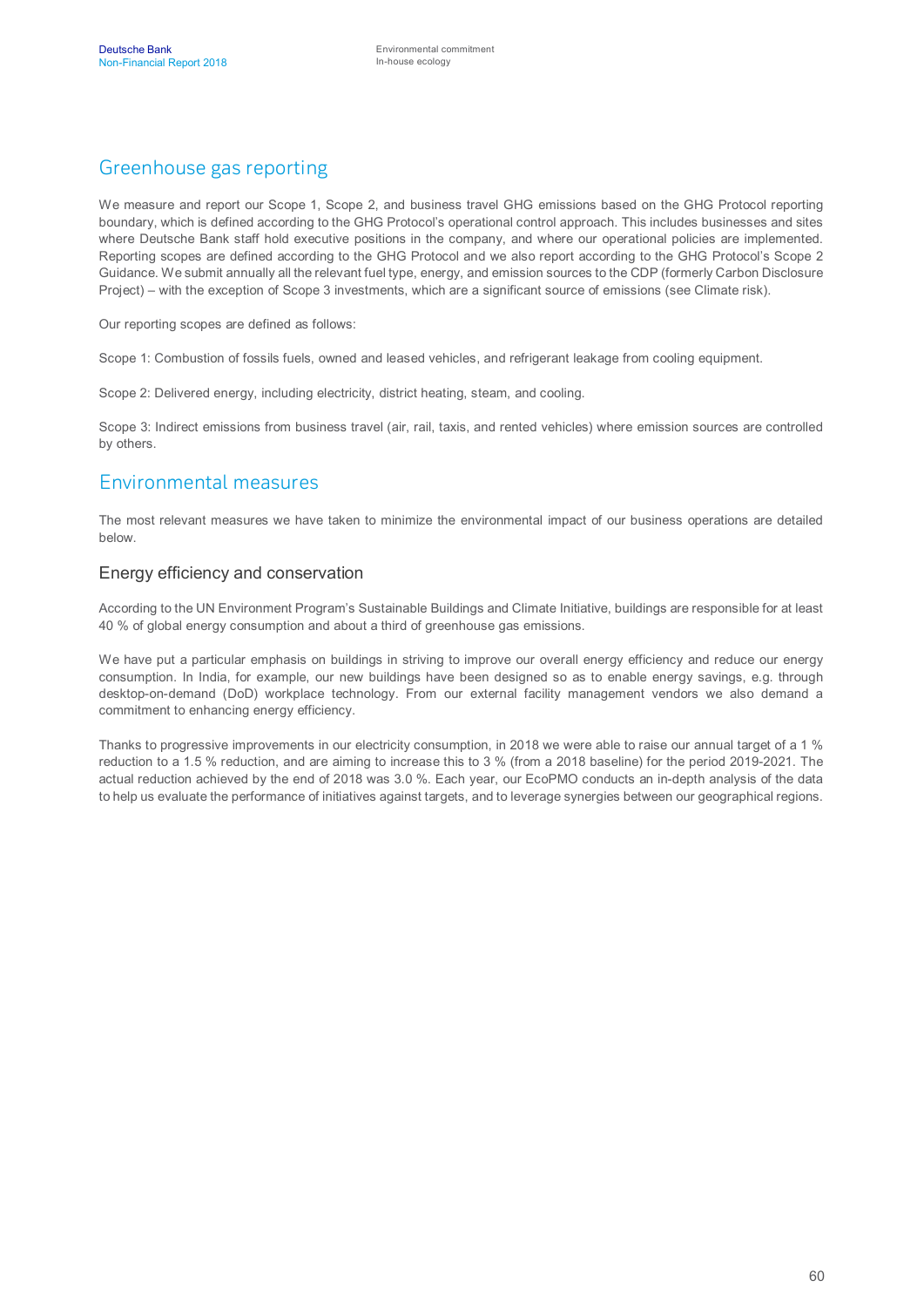# Eco-efficiency tables

#### GHG emissions<sup>1</sup>

| in t of CO <sub>2</sub> e                                                                                     | Variance from<br>previous year |                           |                           |                           |
|---------------------------------------------------------------------------------------------------------------|--------------------------------|---------------------------|---------------------------|---------------------------|
| (unless stated differently)                                                                                   | (in %)                         | Dec 31, 2018 <sup>1</sup> | Dec 31, 2017 <sup>2</sup> | Dec 31, 2016 <sup>2</sup> |
| Total market-based GHG emissions <sup>3</sup>                                                                 | (2.4)                          | 214,244                   | 219,424                   | 238,012                   |
| Market-based emissions from building energy use                                                               | (1.6)                          | 136.706                   | 138.865                   | 151.672                   |
| Emissions from business travel                                                                                | (4.2)                          | 73,717                    | 76,927                    | 79,807                    |
| Scope 1, direct GHG emissions                                                                                 | (1.3)                          | 51,083                    | 51,734                    | 59,008                    |
| Natural gas consumption                                                                                       | (0.3)                          | 30,559                    | 30,658                    | 32,885                    |
| Liquid fossil fuels <sup>4</sup>                                                                              | (16.0)                         | 631                       | 752                       | 1,050                     |
| HFCs <sup>5</sup>                                                                                             | 5.2                            | 3,821                     | 3.632                     | 6,533                     |
| Owned/leased vehicles                                                                                         | (3.7)                          | 16.071                    | 16,692                    | 18,539                    |
| Scope 2, indirect GHG emissions                                                                               | (1.8)                          | 105,516                   | 107,455                   | 117,737                   |
| Market-based emissions from electricity consumption <sup>6</sup>                                              | (0.4)                          | 67.375                    | 67,628                    | 73.893                    |
| Steam, district heating and cooling                                                                           | (4.2)                          | 38,140                    | 39,826                    | 43,844                    |
| Scope 3, other indirect GHG emissions                                                                         | (4.3)                          | 57,646                    | 60,235                    | 61,268                    |
| Air travel                                                                                                    | (4.3)                          | 53.878                    | 56.284                    | 55.916                    |
| Rented vehicles and taxis7                                                                                    | (14.2)                         | 1,991                     | 2,321                     | 3,660                     |
| Rail travel                                                                                                   | 9.0                            | 1,777                     | 1,630                     | 1,692                     |
| <b>Emissions reductions</b>                                                                                   | N/M                            | $\bf{0}$                  | $\Omega$                  | 0                         |
| Off set of market-based GHG emissions by retirement of high-quality carbon<br>certificates <sup>8</sup>       | $\mathbf{0}$                   | 100                       | 100                       | 100                       |
| Market-based GHG emissions (incl. renewables, excluding carbon<br>credits)/rentable area per sqm <sup>9</sup> | 1.8                            | 0.06557                   | 0.06442                   | 0.06834                   |
| Market-based GHG emissions (incl. renewables, excluding carbon credits)<br>per FTE <sup>10</sup>              | (0.1)                          | 2.24571                   | 2.24900                   | 2.35216                   |
| Total energy consumption in GJ <sup>11</sup>                                                                  | (2.9)                          | 3,357,271                 | 3,455,925                 | 3,769,917                 |
| Total energy consumption in GWh <sup>11</sup>                                                                 | (2.9)                          | 933                       | 960                       | 1.047                     |
| Electricity consumption in GWh                                                                                | (3.0)                          | 535                       | 552                       | 605                       |
| Energy from primary fuel sources (oil, gas, etc.) in GWh                                                      | (1.8)                          | 222                       | 226                       | 241                       |
| Delivered heat and cooling in GWh <sup>12</sup>                                                               | (3.6)                          | 175                       | 182                       | 201                       |
| Electricity from renewables in GWh <sup>11</sup>                                                              | (4.3)                          | 423                       | 442                       | 485                       |
| Space-normalized energy consumption in kWh per sqm                                                            | 1.3                            | 285                       | 282                       | 301                       |
| Normalized energy consumption in kWh per FTE                                                                  | (0.7)                          | 9,775                     | 9,839                     | 10,349                    |

 $^1$  Data reported under 2018 relates to the period October 1, 2017 to September 30, 2018. Q4 2017 is used to represent activity of Q4 2018, with an uncertainty of +/- 5 %

across all KPIs.<br><sup>2</sup> Changes to the reported figures in previous years can be attributed to the following: a. Updated power grid factors b. Historic energy data updates (e.g. billing updates) c. Methodology changes.

 $3$  Total emissions are based on actual, estimated, or extrapolated data. All assumptions and calculation methodologies are in line with the ISO 14064 Standard Guidelines with supporting documentation. The most appropriate emission factors have been used for each activity data type, from internationally recognized sources, e.g. DEFRA (2017 and<br>2018), GHG Protocol, eGRID, and IEA (2018), RE-DISS

the gases' Global Warming Potential as per the IPCC assessments. 4 Emissions from liquid fossil fuels decreased in 2018, largely driven by a reduction in diesel use in India.

<sup>5</sup> Emissions from HFCs increased in 2018. The increase is in the expected range factoring in maintenance work conducted.<br><sup>6</sup> Emission factors from IEA for electricity were used for the countries where Deutsche Bank opera are reporting all emissions from electricity in CO2e.

7 Emissions from rented vehicles and taxis has reduced, largely driven by a reduction on taxi spend in Germany and India.<br><sup>8</sup> For 2018, carbon neutrality was accomplished by the purchase and retirement of verified emission

<sup>9</sup> All floor area metrics use an annual average derived from October 2017 to September 2018 data (3,267 million m2).<br><sup>10</sup> All FTE metrics use an annual average for 2018 (95,402).

11 Total energy consumption in gigawatt hours comprises all sources used in Scope 1 and 2: natural gas, liquid fossil fuels (mobile and stationary), renewable and grid 11 Total energy consumption in gigawatt hours comprise electricity, district heating, cooling, and steam. Standard joule to kWh conversion factors were used. The only renewable energy source used is electricity and equals

1,523,989 GJ. There is no sale of electricity, heating, cooling or steam.<br><sup>12</sup>Calculated electricity and heating intensities are used to estimate electricity and heating demand where data is not available. Calculated inten are also used to extrapolate where data is not available.

Energy consumption reductions achieved in offices total 8.6 GWh from 170 initiatives (these saving are in-year, i.e. a saving completed in June only gets six months of savings towards 2018). The types of energy included in the reductions are electricity, district cooling, district heat, and natural gas. These totals exclude savings made in the Postbank brand portfolio.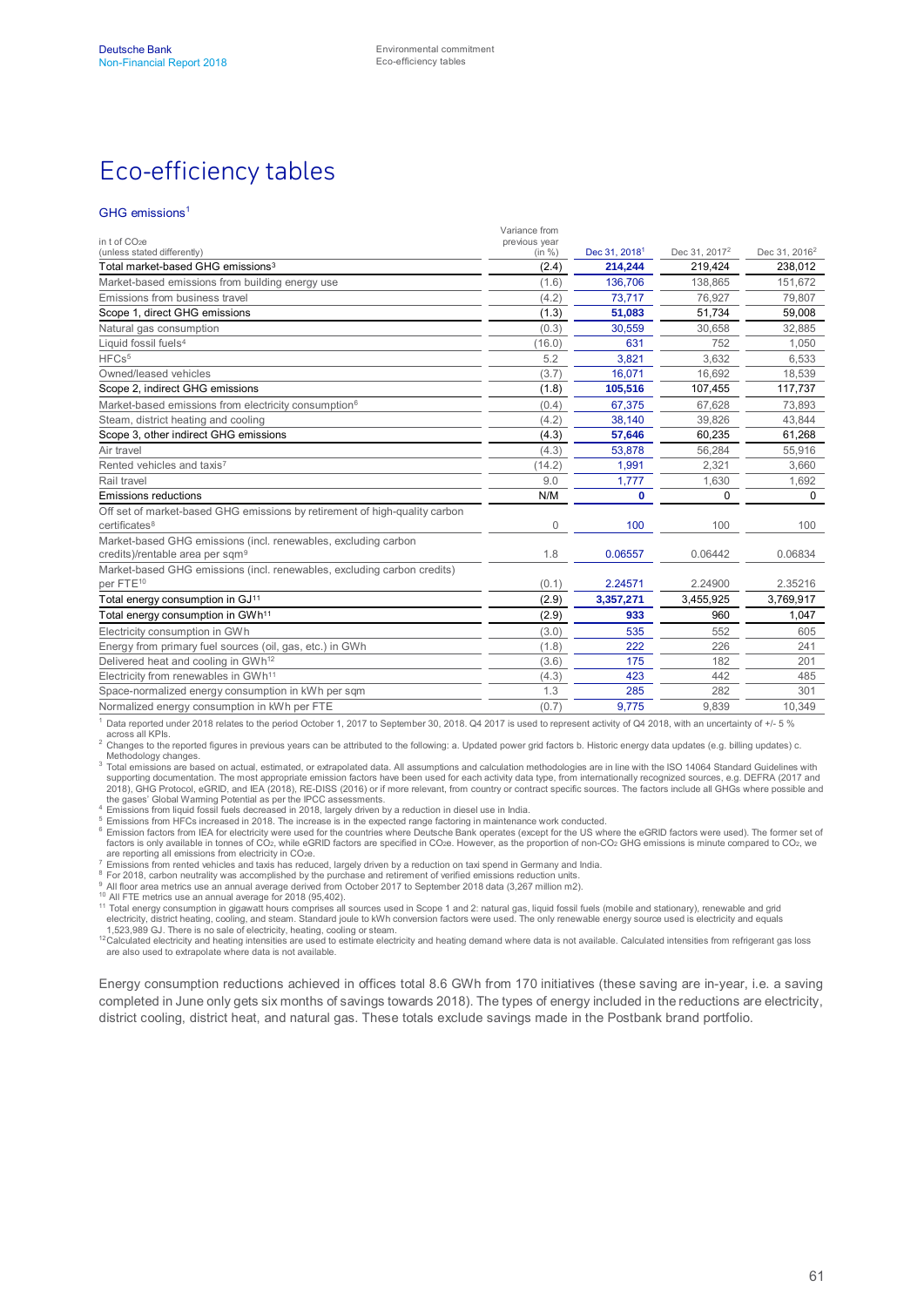#### Distance travelled

| in km                                                 | Variance from<br>previous year |              |              |               |
|-------------------------------------------------------|--------------------------------|--------------|--------------|---------------|
| (unless stated differently)                           | (in %)                         | Dec 31, 2018 | Dec 31, 2017 | Dec 31, 2016  |
| Total distance travelled                              | (3.7)                          | 641,212,313  | 665,526,820  | 676,870,026   |
| Total air travel <sup>1</sup>                         | (4.1)                          | 487,948,655  | 508.925.234  | 506,218,268   |
| Short-haul air travel                                 | (4.2)                          | 19,992,786   | 20,865,472   | 21,084,036    |
| Medium-haul air travel                                | 3.1                            | 63,733,896   | 61,841,447   | 64,615,405    |
| Long-haul air travel                                  | (5.2)                          | 404,221,972  | 426,218,316  | 420,518,827   |
| FTE-normalized travel in km per FTE                   | (1.9)                          | 5.115        | 5.216        | 5,003         |
| Total rail travel <sup>2</sup>                        | 2.8                            | 48,486,588   | 47,162,896   | 46,486,406    |
| Total road travel <sup>3</sup>                        | (4.3)                          | 104,777,070  | 109,438,689  | 124, 165, 351 |
| FTE-normalized total distance travelled in km per FTE | (1.5)                          | 6,721        | 6.821        | 6,689         |

<sup>1</sup> Domestic and international air travel is derived from 99.91 % of actual flight data; the remaining 0.09 % is extrapolated based on cost. Air Travel uses GHG Protocol emissions

factors. No radiative forcing factor is applied. Rail travel is derived from 97.24 % of actual rail travel data; the remaining 2.76 % is extrapolated based on cost.

 $3$  Taxi data reported includes data for countries based on cost and is calculated using a country level taxi tariff. For the Czech Republic, France, Hungary, the Russian

Federation, the United Arab Emirates, and the United Kingdom, actual distance travelled and fuel data is used. Road travel uses DEFRA (2017 and 2018) emissions factors.<br>"Data reported under 2018 relates to the period Octob

across all KPIs.<br><sup>5</sup> Changes to the reported figures in previous years can be attributed to the following: a. Historic data updates (e.g. billing updates, refunds) b. Methodology changes.

The publishing date of this report and the availability of data such as energy bills necessitated minor extrapolations to produce the data for 2018. Whether this makes a material difference to the data is under continual assessment.

#### Implementing carbon neutrality

One of the most important environmental targets is the endorsement by the Deutsche Bank Management Board of our commitment to continue to be carbon-neutral up to 2020. We have offset unavoidable carbon emissions covering GHG Scopes 1 and 2 and business travel since 2012 by purchasing and retiring high-quality emission reduction certificates. The carbon credits purchased in 2018 reveal investments in a diversified product portfolio supporting climate change mitigation and economic development in Africa, Latin America, and Asia. All offsetting projects comply with well-recognized global standards, including the Gold Standard (60 %) and the Verified Carbon Standard. All our carbon-neutral measures are subject to external assurance.

#### CO2 offsetting portfolio - supported projects and regional split

|                                                 |        |          |         | Dec 31,2018              |
|-------------------------------------------------|--------|----------|---------|--------------------------|
|                                                 | Africa | Americas | Asia    | Share                    |
| Wind energy                                     |        | 50,000   |         | 20 %                     |
| Biomass/biogas                                  |        |          |         | -                        |
| Efficient cookstoves                            | 50,000 |          |         | 20%                      |
| Geothermal energy                               |        |          | 50,000  | 20 %                     |
| Hydropower                                      |        |          |         | $\overline{\phantom{0}}$ |
| Sustainable forest management/REDD <sup>1</sup> | 25,000 | 25,000   |         | 20 %                     |
| Solar energy/photovoltaics                      |        |          | 50,000  | 20 %                     |
| Share                                           | 30%    | 30%      | 40 %    | 100 %                    |
| Total                                           | 75.000 | 75.000   | 100.000 | 250,000                  |

<sup>1</sup> Reducing Emissions from Deforestation and Forest Degradation

In line with general concerns about flying as a source of GHG emissions, our travel policy focuses on limiting the number of business flights by Deutsche Bank staff. As a result, the volume of air travel has been halved over the past six years. In 2018, we achieved a 4.1 % reduction in air travel from 2017.

In 2018, total emissions from market-based reporting (including the effect of buying renewable electricity) amounted to 214,244 metric tons of CO<sub>2</sub>e, while emissions from location-based reporting (excluding renewables) were 387,582 metric tons of  $CO<sub>2</sub>e$ . The difference between market and location emissions is primarily due to the renewable energy contracts, most significantly in our three largest electricity-consuming countries: Germany, the UK, and the US.

The contractual instruments supporting the zero-carbon, supplier-specific emission factors and used by countries with a large renewable electricity support include Renewable Electricity Certificates (RECs) in the US and Canada; Renewable Energy Guarantees of Origin (REGOs) for selected sites in the UK; Guarantees of Origin (GOs) in Germany; and International Renewable Energy Certificates (IRECs) in Spain. Austria, Italy, Belgium, Luxembourg, the Netherlands, and Switzerland also have zero-carbon electricity contracts.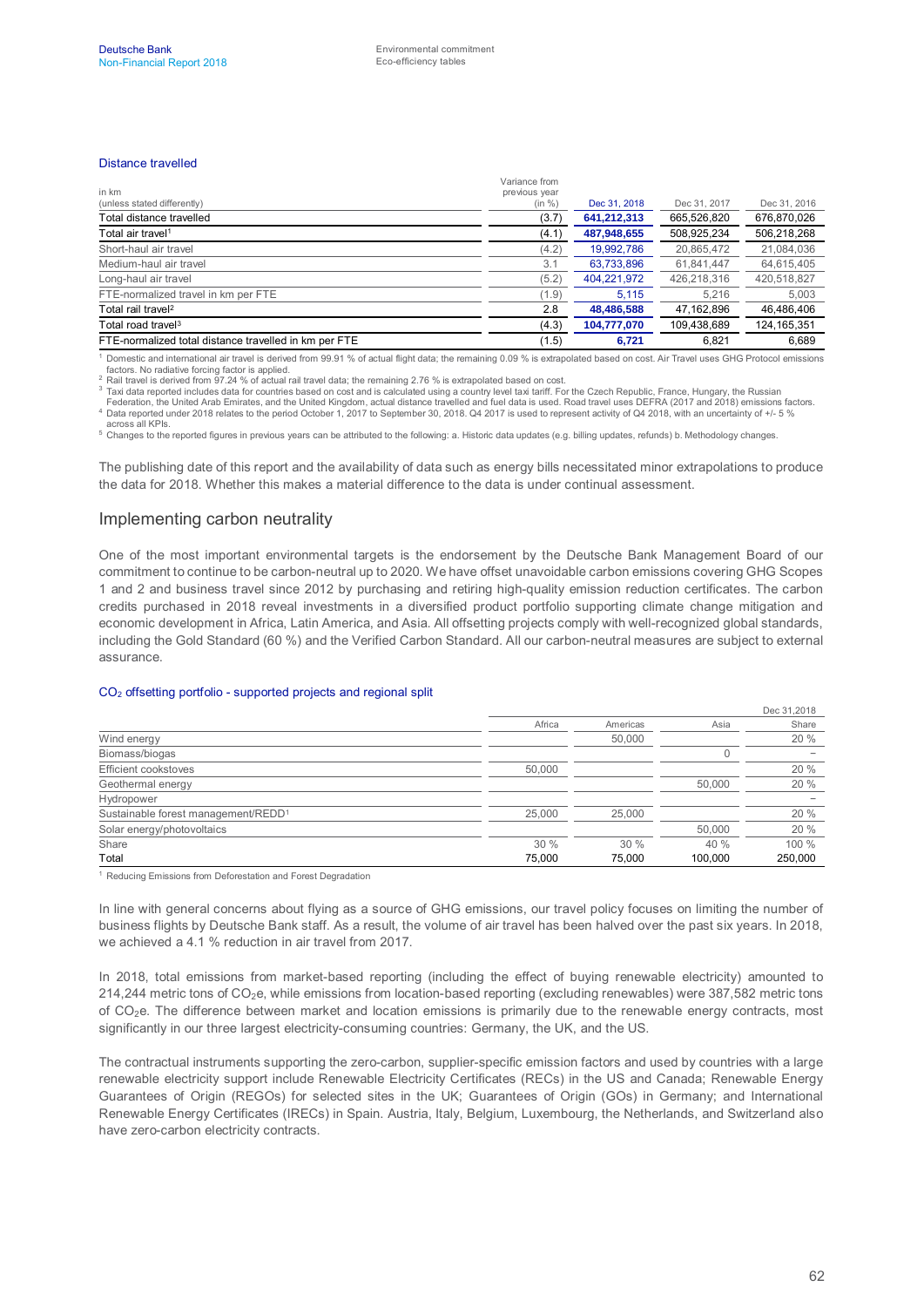#### Reducing waste, water, and paper consumption

We are also striving to reduce the amount of waste we produce, and to reduce water and paper consumption. We have cut our paper consumption through using fewer printers and pull-print technology, as well as changes in staff printing habits, such as using Desktop on Demand technology in meetings.

#### Waste and paper

|                                                          | Variance from           |                           |                           |                           |
|----------------------------------------------------------|-------------------------|---------------------------|---------------------------|---------------------------|
| in t<br>(unless stated differently)                      | previous year<br>(in %) | Dec 31, 2018 <sup>1</sup> | Dec 31, 2017 <sup>2</sup> | Dec 31, 2016 <sup>2</sup> |
| Waste                                                    |                         |                           |                           |                           |
| Waste disposed <sup>3</sup>                              | 11.4                    | 10.618                    | 9,535                     | 10,880                    |
| Normalized waste disposed in t per FTE                   | 13.9                    | 0.11129                   | 0.09773                   | 0.10752                   |
| Waste produced                                           | (2.7)                   | 21,104                    | 21,695                    | 25,037                    |
| Normalized waste produced in t per FTE                   | (0.5)                   | 0.22121                   | 0.22237                   | 0.24743                   |
| Waste recycled <sup>4</sup>                              | (13.8)                  | 10,486                    | 12,160                    | 14,157                    |
| Normalized waste recycled in t per FTE                   | (11.8)                  | 0.10991                   | 0.12464                   | 0.13991                   |
| Waste recycled in %                                      | (11.4)                  | 49.7                      | 56.1                      | 56.5                      |
| Waste composted <sup>5</sup>                             | 38.2                    | 4,754                     | 3,440                     | 3,096                     |
| Waste with energy recovery <sup>6</sup>                  | (3.2)                   | 4,638                     | 4,791                     | 5,900                     |
| Waste incinerated (without energy recovery) <sup>6</sup> | (9.6)                   | 888                       | 982                       | 1,465                     |
| Waste landfilled                                         | 4.9                     | 337                       | 322                       | 419                       |
| Hazardous waste <sup>7</sup>                             | (58.1)                  | 79                        | 189                       | 215                       |
| Nonhazardous waste                                       | (2.2)                   | 21,024                    | 21,498                    | 24,819                    |
| Paper                                                    |                         |                           |                           |                           |
| Copy/print paper consumed <sup>8</sup>                   | (3.4)                   | 3,612                     | 3,739                     | 3,894                     |
| Recycled paper <sup>9</sup>                              | (7.0)                   | 177                       | 190                       | 373                       |
| Recycled content in %                                    | (3.8)                   | 4.9                       | 5.1                       | 9.6                       |
| Normalized paper consumption in t per FTE                | (1.2)                   | 0.03786                   | 0.03832                   | 0.03848                   |

<sup>1</sup> Data reported under 2018 relates to the period October 1, 2017 to September 30, 2018. Q4 2017 is used to represent activity of Q4 2018, with an uncertainty of +/- 5 %

across all KPIs.<br><sup>2</sup> Changes to the reported figures in previous years can be attributed to the following: a. Historic data updates (e.g. billing updates) b. Methodology changes.

<sup>3</sup> Waste data including the disposal method and hazardous /non-hazardous split has been determined by information provided by the waste contractor. Waste data is<br>extrapolated based on FTEs from Germany, the UK, the US and refurbishments.

4 In 2018, there was a 13.8 % decrease in recycled waste, mainly in Germany.

<sup>5</sup> In 2018, there was a 38.2 % increase in composted waste largely driven by changes to disposal methods at Postbank brand sites and in the UK.<br><sup>6</sup> Waste incinerated (with and without energy recovery) has decreased in 201

7 Hazardous waste quantities have reduced due to a large reduction from Germany sites, partially driven by improved data quality.<br><sup>8</sup> Copier paper data ("materials used" in GRI reporting terminology) is extrapolated based <sup>9</sup> A reduction in the number of printers, print pooling and behavioral change among staff has contributed to a reduction in paper use. A lower percentage of paper purchased in<br>2018 was from recycled paper. We continue to

#### **Water**

| in $m3$<br>(unless stated differently)            | Variance from<br>previous year<br>(in %) | Dec 31, 2018 <sup>1</sup> | Dec 31, 2017 <sup>2</sup> | Dec 31, 2016 <sup>2</sup> |
|---------------------------------------------------|------------------------------------------|---------------------------|---------------------------|---------------------------|
| Total water consumed (potable) <sup>3</sup>       | (9.2)                                    | 1.784.037                 | 1.965.367                 | 1.740.032                 |
| Normalized water consumption in cbm per FTE       | 7.2                                      | 18.7                      | 20.1                      | 17.2                      |
| Space-normalized water consumption in cbm per sqm | (5.4)                                    | 0.55                      | 0.58                      | 0.50                      |

 $^1$  Data reported under 2018 relates to the period October 1, 2017 to September 30, 2018. Q4 2017 is used to represent activity of Q4 2018, with an uncertainty of +/- 5 %

across all KPIs.<br><sup>2</sup> Changes to the reported figures in previous years can be attributed to the following: a. Historic data updates (e.g. billing updates) b. Methodology changes.  $3$  Actual water consumption data is based on meter readings and invoices. Water figures are extrapolated on a site level, based on rentable area, and refer to potable (municipal) water only.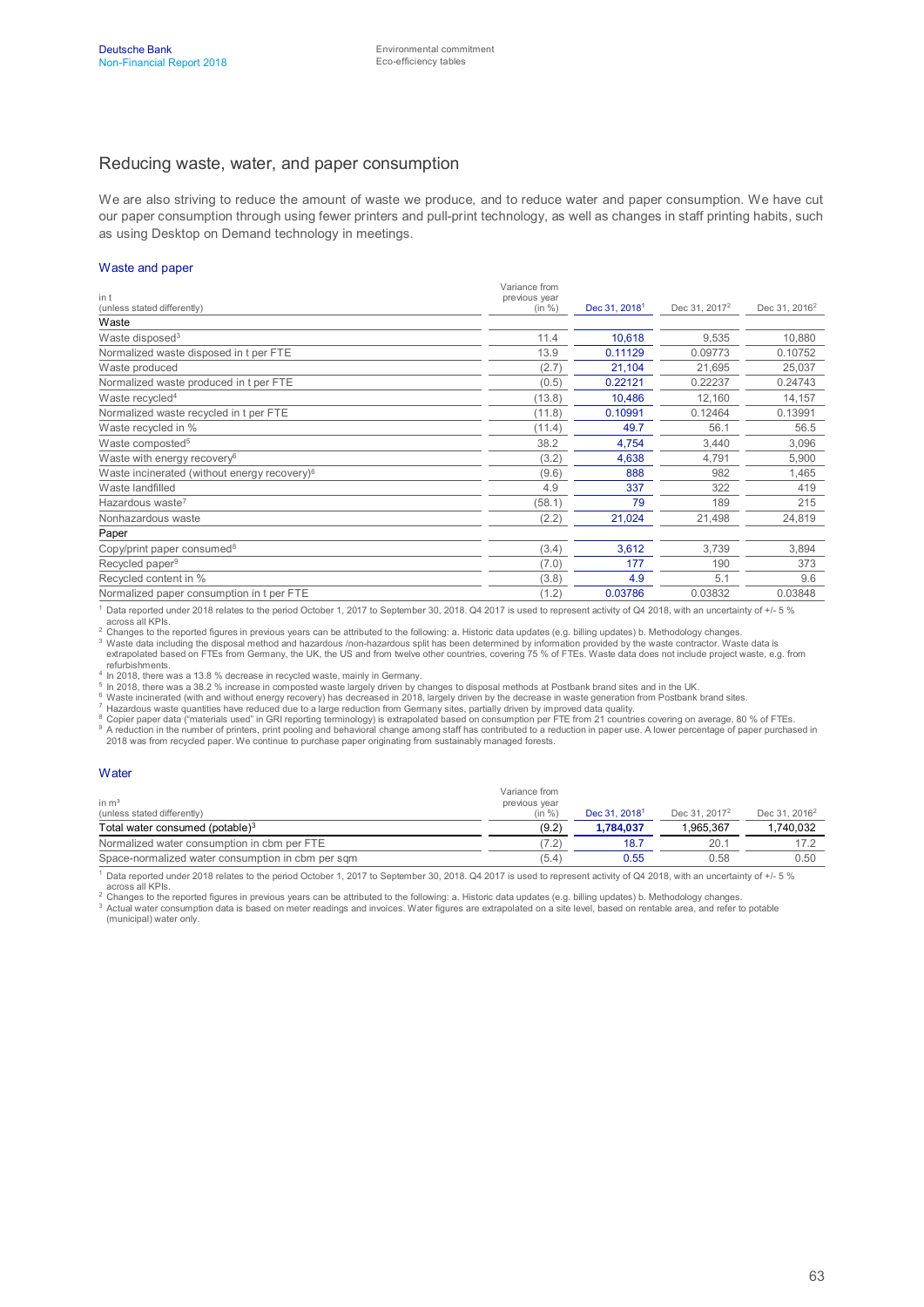# Supplementary information

- 65 About this report
- 67 Reports of the Independent Auditor
- 71 GRI and UN Global Compact
- 78 Abbreviations
- 80 Imprint/Publications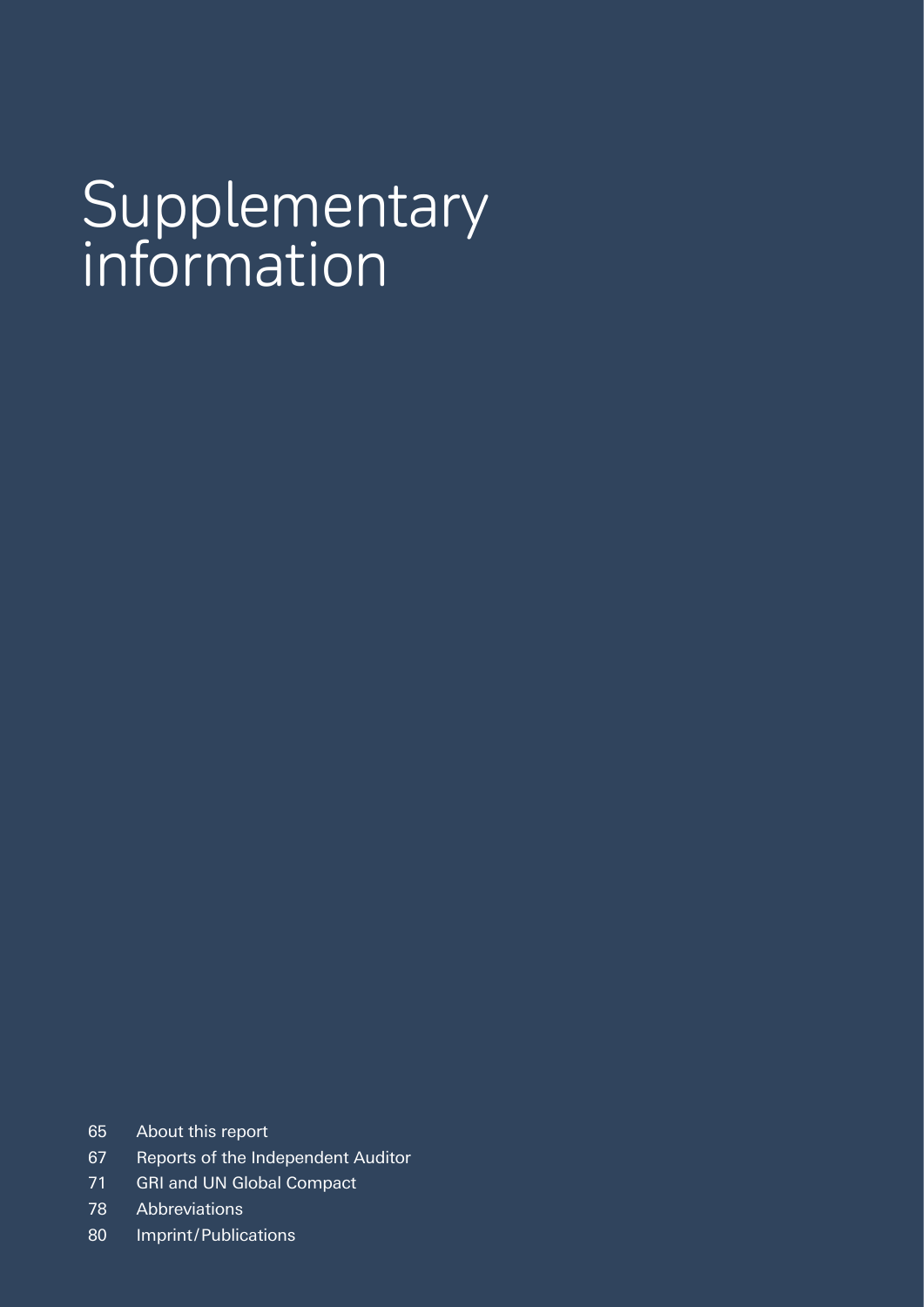# About this report

This is Deutsche Bank's second Non-Financial Report, which details developments from January 1, 2018 to December 31, 2018. It communicates Deutsche Bank's management approaches for a determined set of non-financial and sustainability topics, major activities, and progress in 2018, as well as describing our governance and Group-wide policies and structures.

## Reporting requirements

We comply with the German Commercial Code (*Handelsgesetzbuch* (HGB)) requirements for non-financial reporting and align our reporting process to the Global Reporting Initiative (GRI). In this respect, this report has been compiled in accordance with the GRI Sustainability Reporting Standards guidelines: core option. This report also serves as our Communication on Progress for the UN Global Compact (see GRI index and UN Global Compact). The information contained in this report is subject to independent assurance (see Independent Assurance Statement). References to information outside the Group Management Report do not form part of the Non-Financial Report and the independent assurance.

While we merged the legal entities *Deutsche Postbank AG* (Postbank) and *Deutsche Bank Privat- und Geschäftskunden AG* into *DB Privat- und Firmenkundenbank AG* in the reporting year, the integration process has not yet been fully completed. As a result, some content concerning Postbank brand is still presented separately in this report while other information is no longer explicitly disclosed for Postbank brand. Independent of the merger of the legal entity, Postbank brand continues to be present in the market as a key brand of our Private & Commercial Bank.

Content marked by a bracket in the margin corresponds to the legally required information in accordance with § 315b (3) HGB.

#### Materiality and risk assessment

To inform our non-financial reporting, and to identify topics deemed relevant to our business and stakeholders, we regularly perform materiality assessments. In 2018, we reviewed the existing list, identified emerging topics, and refreshed and consolidated the list of non-financial topics presumably material to Deutsche Bank and its stakeholders. We then conducted further analysis to refine the topics as necessary.

The 2018 materiality assessment evaluated the economic, environmental, and social impact of Deutsche Bank's business activities on the defined set of topics, as well as the impacts of these topics on Deutsche Bank. We took into account expectations of stakeholder groups, such as government, industry peers, non-governmental organizations (NGOs), and the financial market (sustainability ratings). To assess the impacts of Deutsche Bank on these topics, we conducted desk research and executed interviews with experts from various departments at Deutsche Bank. Additionally, we conducted market research among clients who provided insights regarding their perception of Deutsche Bank's impacts and non-financial topics to focus on.

Topic relevance is ranked on a five-point Likert scale from non-existent to very high. All topics identified as material to understand the impacts of Deutsche Bank's activities on these non-financial aspects are covered in this Non-Financial Report. Ensuring accordance with § 315c in connection with § 289c (3) of the German Commercial Code (*Handelsgesetzbuch, HGB*), we also assessed each topic's impact on Deutsche Bank's profit situation, net assets, and funding. Topics assessed as material on both dimensions constitute the topics covered by the separate non-financial Group report according to §§ 315b, 315c in conjunction with 289c to 289e HGB and are marked by a bracket accordingly. As a result of our previous materiality assessment in 2017, we classified the topic of digitization and innovation as material in our NFRep 2017. For the update of the materiality assessment in 2018, we did not assess the topic individually as its non-financial aspects are covered by aspects such as data privacy and protection, information security, and future workplaces as part of the chapter employee matters.

The final assessment results were validated by experts from relevant business divisions and functions as well as the global Head of Sustainability. The results of the materiality assessment (the materiality matrix) can be found in this report's (see Identfying material topics).

The various sections discuss Deutsche Bank's management of the issues and the progress it has achieved in the reporting period.

In accordance with §§ 315c in connection with 289c (3) no. 3 and 4 HGB, Deutsche Bank evaluates all potential significant environmental, social, and governance (ESG) risks of these topics in connection with its own business activities and business relations, as well as its products and services that are very likely and have or will have a severely negative impact on material non-financial topics. No such risks were identified.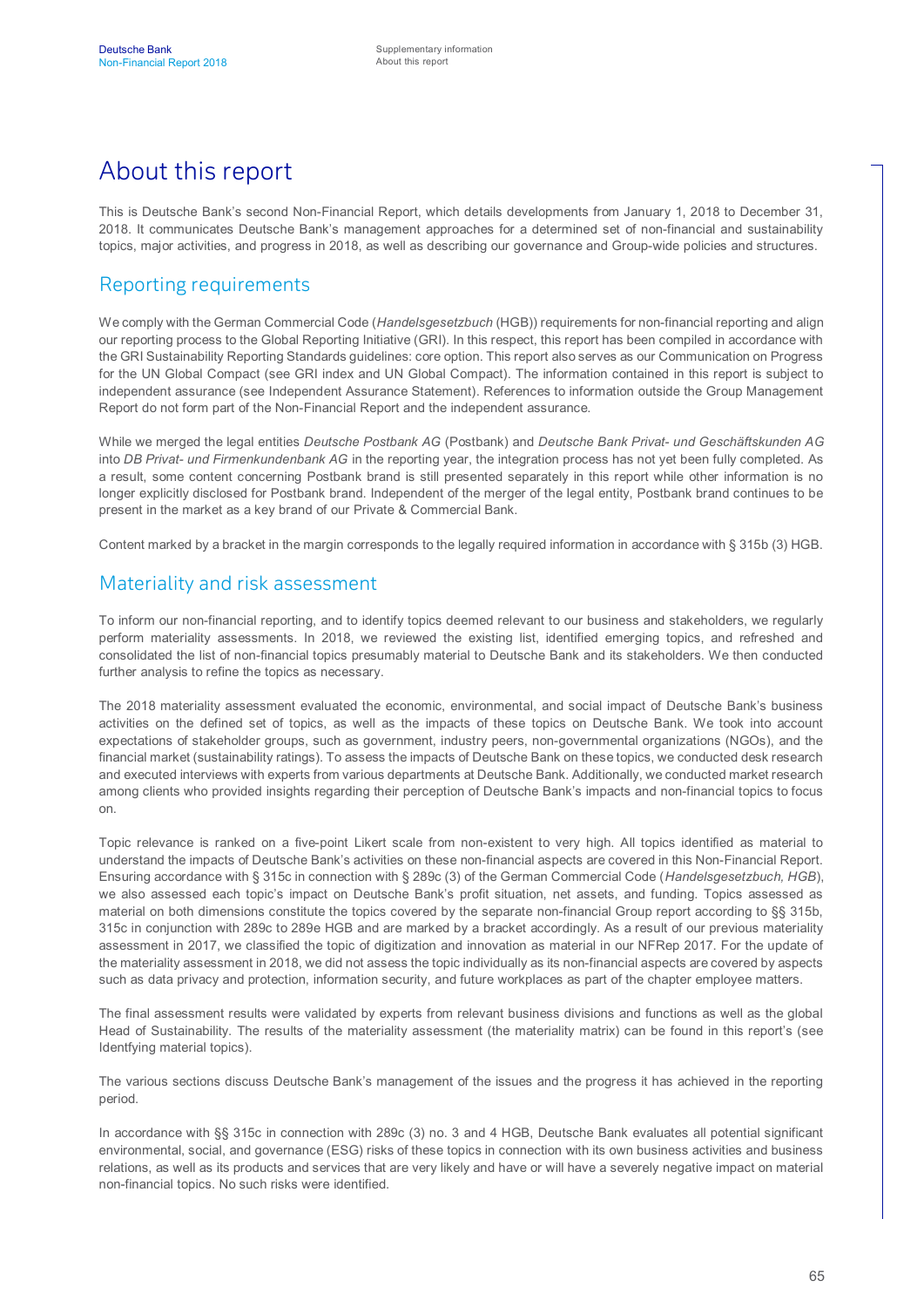As matters related to the environment and human rights at Deutsche Bank do not fulfil the materiality criteria of §§ 315c in connection with 289c HGB, we disclose relevant information such as our management approach, as well as results on matters related to the environment and human rights, in our Non-Financial Report outside of the Non-Financial Statement.

The boundary internal and external (client, shareholders, society) applies for: Anti-Financial Crime, Business Integrity, Climate risks, ESG due diligence, Information security, In-house ecology, Regulation, Sustainable Finance/Responsible Investments, Stakeholder Engagement, and Tax.

The boundary internal and external (client, society) applies for: Data protection, Product responsibility, Social responsibility.

The boundary internal applies for: Attracting talent and employee development, diversity.

The boundary external (client, society) applies for: Human rights.

We monitor all non-financial topics and their impacts on Deutsche Bank's situation and development closely in order to be able to identify changes of materiality and disclose them accordingly in future reports.

#### Material topic index

| Reported topics                                          | Chapter                                    |  |
|----------------------------------------------------------|--------------------------------------------|--|
| Anti-Financial Crime <sup>1</sup>                        | <b>Anti-Financial Crime</b>                |  |
| Attracting talents and employee development <sup>1</sup> | Recruiting and developing talent           |  |
| Business integrity <sup>1</sup>                          | <b>Business integrity</b>                  |  |
| Climate risks                                            | Climate risks                              |  |
| Data protection <sup>1</sup>                             | Data protection                            |  |
| Diversity <sup>1</sup>                                   | Embracing diversity and inclusion          |  |
| ESG due diligence                                        | ESG due diligence                          |  |
| Human rights                                             | Human rights                               |  |
| Information security <sup>1</sup>                        | Information security                       |  |
| In-house ecology                                         | In-house ecology                           |  |
| Product responsibility <sup>1</sup>                      | Business integrity in client relationships |  |
| Regulation <sup>1</sup>                                  | Public policy and regulation               |  |
| Social Responsibility                                    | Corporate Social Responsibility            |  |
| Sustainable Finance and Responsible Investments          | ESG product portfolio                      |  |
| Stakeholder Engagement                                   | <b>Engaging Stakeholders</b>               |  |
| Tax                                                      | Tax                                        |  |

<sup>1</sup> material in accordance with HGB

## Report limits and further information

We regard this report as a supplement to the Annual Report and Human Resources Report of Deutsche Bank AG. A description of the business model of Deutsche Bank Group according to §§ 315c (1) in connection with 289c (1) HGB can be found in the Group Management Report starting on page 4. The description of the business model is part of the separate nonfinancial Group report.

In addition to the information in this report, you can access information and our key economic data from our Annual Report (see [db.com/ir/en/reports-and-events](https://www.db.com/ir/en/reports-and-events.htm)).

Deutsche Bank's system for data generation and the aggregation of our greenhouse gas emissions is based on the GHG Protocol and ISO 14064. Our in-house ecology data is subject to additional external assurance (see Independent Assurance Statement).

As well as annually reporting on our corporate responsibility performance, we strive for transparency throughout the year by disclosing to sustainability rating organizations (see sustainability ratings) and publishing information on our corporate responsibility website, as well as through regional publications and other regular updates (see [db.com/cr\)](https://www.db.com/cr/index_en.htm). This 2018 Non-Financial Report is also available in German. The next Non-Financial Report will be published in March 2020.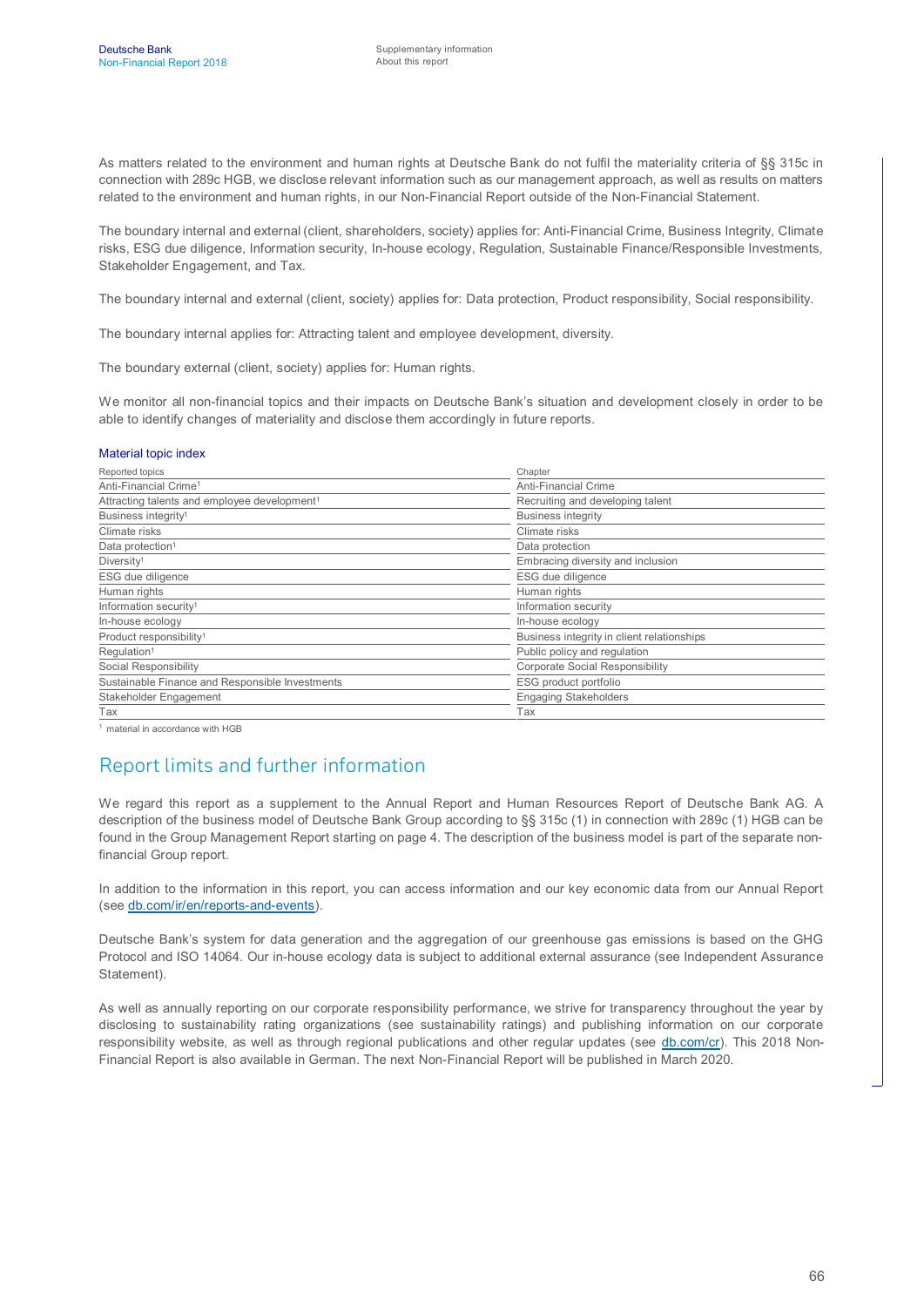# Reports of the Independent Auditor

## Limited Assurance Report of the Independent Auditor regarding the separate non-financial group report

To the Supervisory Board of Deutsche Bank Aktiengesellschaft, Frankfurt am Main

We have performed an independent limited assurance engagement on the separate non-financial group report as well as the by reference qualified part "Our Organization" (further "non-financial group report"), of Deutsche Bank Aktiengesellschaft, Frankfurt am Main (further "Deutsche Bank") according to §§ 315b, 315c in conjunction with 289c to 289e of the German Commercial Code (HGB) for the period from January 1 to December 31, 2018.

#### Management´s Responsibility

The legal representatives of Deutsche Bank Aktiengesellschaft are responsible for the preparation of the non-financial group report in accordance with §§ 315b, 315c in conjunction with 289c to 289e HGB.

This responsibility of the legal representatives includes the selection and application of appropriate methods to prepare the non-financial group report and the use of assumptions and estimates for individual disclosures which are reasonable under the given circumstances.

Furthermore, the responsibility includes designing, implementing and maintaining systems and processes relevant for the preparation of the non-financial group report in a way that is free of – intended or unintended – material misstatements.

#### Independence and Quality Assurance on the Part of the Auditing Firm

We are independent from the company in accordance with the requirements of independence and quality assurance set out in legal provisions and professional pronouncements and have fulfilled our additional professional obligations in accordance with these requirements.

Our audit firm applies the legal provisions and professional pronouncements for quality assurance, in particular the Professional Code for German Public Auditors and Chartered Accountants (in Germany) and the quality assurance standard of the German Institute of Public Auditors (Institut der Wirtschaftsprüfer, IDW) regarding quality assurance requirements in audit practice (IDW QS 1).

#### Practitioner's Responsibility

Our responsibility is to express a conclusion performed on the non-financial group report based on our work performed of the non-financial group report within a limited assurance engagement.

We conducted our work in accordance with the International Standard on Assurance Engagements (ISAE) 3000 (Revised): "Assurance Engagements other than Audits or Reviews of Historical Financial Information" published by IAASB. This standard requires that we plan and perform the assurance engagement to obtain limited assurance whether any matters have come to our attention that cause us to believe that the non-financial group report, has not been prepared, in all material respects, in accordance with §§ 315b and 315c in conjunction with 289c to 289e HGB. We do not, however, issue a separate conclusion for each disclosure. In a limited assurance engagement the evidence gathering procedures are more limited than in a reasonable assurance engagement and therefore significantly less assurance is obtained than in a reasonable assurance engagement. The choice of audit procedures is subject to the auditor's own judgement.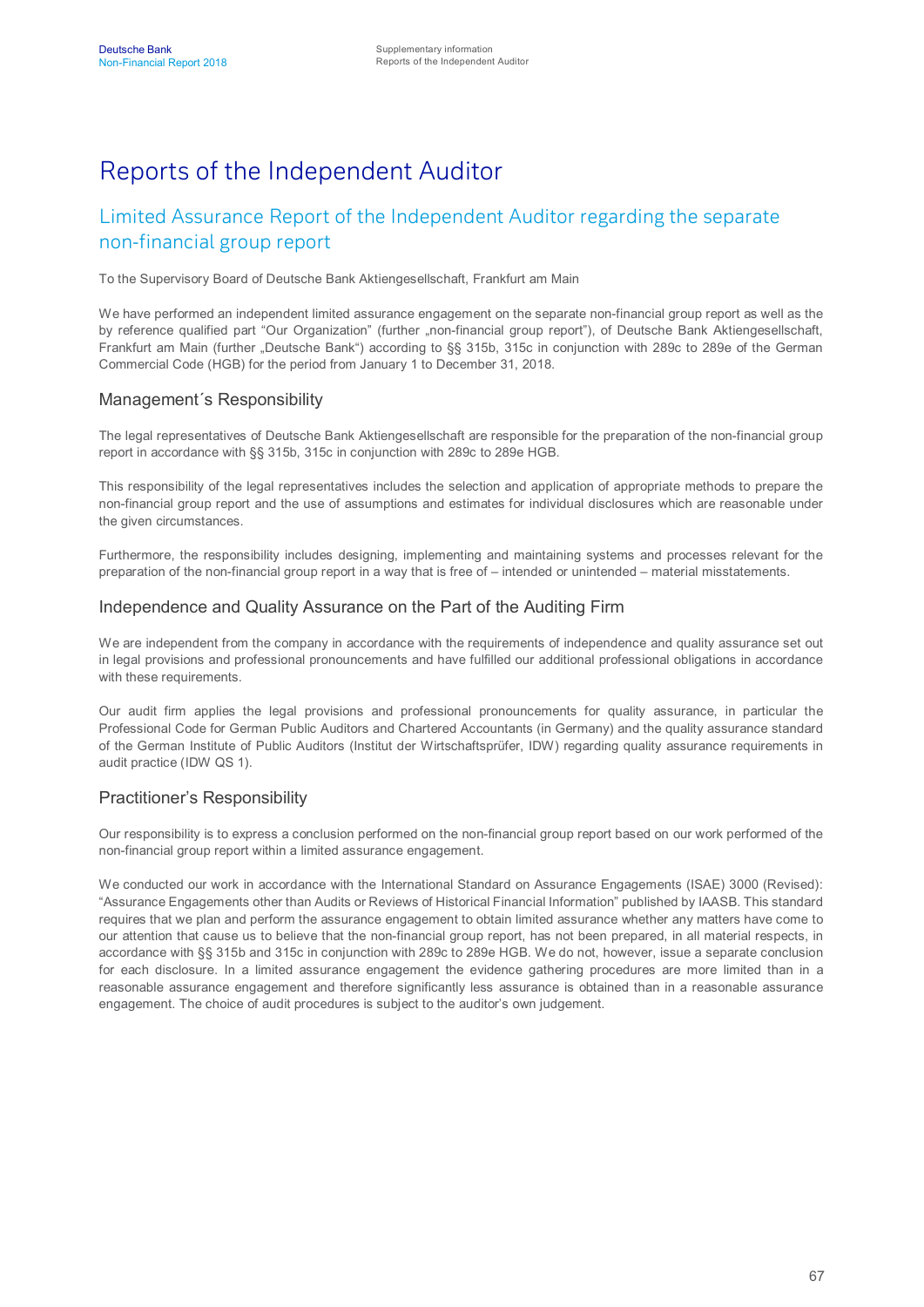Within the scope of our engagement, we performed amongst others the following procedures:

- Inquiries of personnel at Group level who are responsible for the materiality analysis to get an understanding of the process for identifying material topics and respective report boundaries for Deutsche Bank
- A risk analysis, including a media research, to identify relevant information on Deutsche Bank's sustainability performance in the reporting period
- Evaluation of the design and implementation of the systems and processes for the collection, processing and control of disclosure on environmental, employee and social matters, respect for human rights as well as combatting corruption and bribery matters, and further matters including the collection and consolidation of quantitative data
- Inquiries of personnel who are responsible for determining disclosures on concepts, due diligence processes, results and risks, the conduction of internal controls and consolidation of the disclosures
- Evaluation of selected internal and external documents
- Analytical evaluation of data and trends of quantitative disclosures which are reported by all sites on group level
- Assessment of the overall presentation of the disclosures

#### Conclusion

Based on the procedures performed and the evidence obtained, nothing has come to our attention that causes us to believe that the non-financial group report of Deutsche Bank Aktiengesellschaft for the period from January 1 to December 31, 2018 is not prepared, in all material respects, in accordance with §§ 315b and 315c in conjunction with 289c to 289e HGB.

#### Restriction of Use / Clause on General Engagement Terms

This report is issued for purposes of the Supervisory Board of Deutsche Bank Aktiengesellschaft, Frankfurt am Main, only. We assume no responsibility with regard to any third parties.

Our assignment for the Supervisory Board of Deutsche Bank Aktiengesellschaft, Frankfurt am Main, and professional liability is governed by the General Engagement Terms for Wirtschaftsprüfer and Wirtschaftsprüfungsgesellschaften (Allgemeine Auftragsbedingungen für Wirtschaftsprüfer und Wirtschaftsprüfungsgesellschaften) in the version dated January 1, 2017 (https://www.kpmg.de/bescheinigungen/lib/aab\_english.pdf). By reading and using the information contained in this report, each recipient confirms notice of provisions of the General Engagement Terms (including the limitation of our liability for negligence to EUR 4 million as stipulated in No. 9) and accepts the validity of the General Engagement Terms with respect to us.

Frankfurt am Main, March 15, 2019

KPMG AG Wirtschaftsprüfungsgesellschaft

[Original German version signed by:]

Laue Glöckner Wirtschaftsprüfer Wirtschaftsprüfer

[German Public Auditor] [German Public Auditor]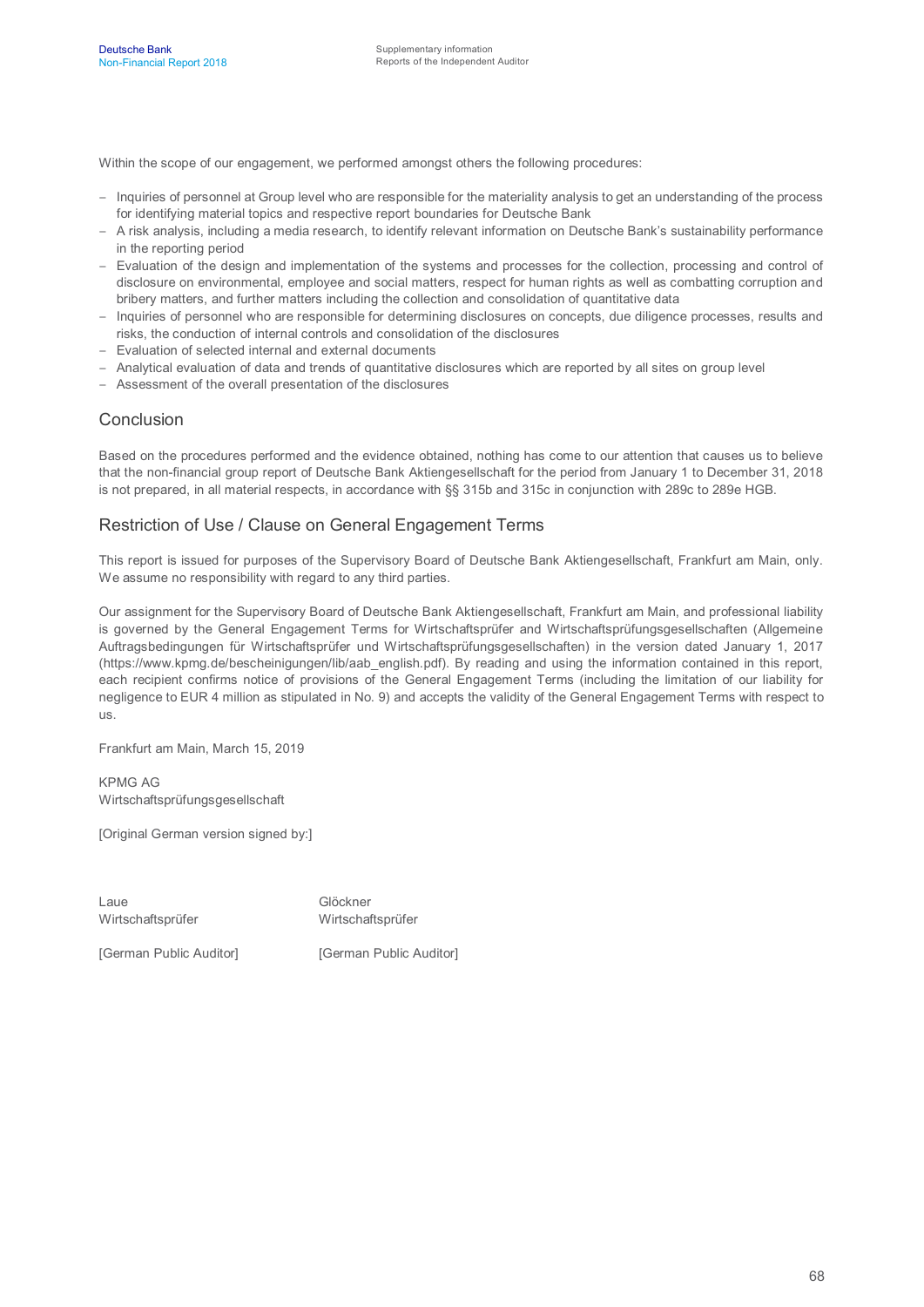## Limited Assurance Report of the Independent Auditor

To the Management Board of Deutsche Bank Aktiengesellschaft, Frankfurt am Main

We have performed an independent limited assurance engagement on the disclosures on sustainability performance in the Non-Financial Report 2018 (further "Report"), of Deutsche Bank Aktiengesellschaft, Frankfurt am Main (further "Deutsche Bank") for the period from January 1 to December 31, 2018.

It was not part of our engagement to review product or service related information, references to external information sources, expert opinions and future-related statements in the Report.

#### Management´s Responsibility

The legal representatives of Deutsche Bank are responsible for the accurate preparation of the Report in accordance with the principles and standard disclosures of the Standards of the Global Reporting Initiative in combination with the Corporate Accounting and Reporting Standard (Scope 1 and 2) and the Corporate Value Chain Standard (Scope 3) of World Resources Institute / World Business Council for Sustainable Development and the ISO 14064-3 for the calculation of the greenhouse gas emissions for scope 1, 2 and 3, as described in the chapter "Reporting transparently" (further: "Reporting Criteria").

This responsibility includes the selection and application of appropriate methods to prepare the Report and the use of assumptions and estimates for individual sustainability disclosures, which are reasonable in the circumstances. Furthermore, the responsibility includes designing, implementing and maintaining systems and processes relevant for the preparation of the Report in a way that is free of – intended or unintended – material misstatements.

#### Independence and Quality Assurance on the Part of the Auditing Firm

We are independent from the company in accordance with the requirements of independence and quality assurance set out in legal provisions and professional pronouncements and have fulfilled our additional professional obligations in accordance with these requirements.

Our audit firm applies the legal provisions and professional pronouncements for quality assurance, in particular the Professional Code for German Public Auditors and Chartered Accountants (in Germany) and the quality assurance standard of the German Institute of Public Auditors (Institut der Wirtschaftsprüfer, IDW) regarding quality assurance requirements in audit practice (IDW QS 1).

#### Practitioner's Responsibility

Our responsibility is to express a conclusion based on our work performed of the Report within a limited assurance engagement.

We conducted our work in accordance with the International Standard on Assurance Engagements (ISAE) 3000 (Revised): "Assurance Engagements other than Audits or Reviews of Historical Financial Information" and the International Standard on Assurance Engagements (ISAE) 3410: "Assurance Engagements on Greenhouse Gas Statement" of the International Auditing and Assurance Standards Board. These standards require that we plan and perform the assurance engagement to obtain limited assurance whether any matters have come to our attention that cause us to believe that the Report, has not been prepared, in all material respects in accordance with the aforementioned Reporting Criteria. We do not, however, issue a separate conclusion for each disclosure. In a limited assurance engagement the evidence gathering procedures are more limited than in a reasonable assurance engagement and therefore significantly less assurance is obtained than in a reasonable assurance engagement. The choice of audit procedures is subject to the auditor's own judgement. This includes the assessment of the risk of material misstatement in the Report under consideration of the reporting criteria.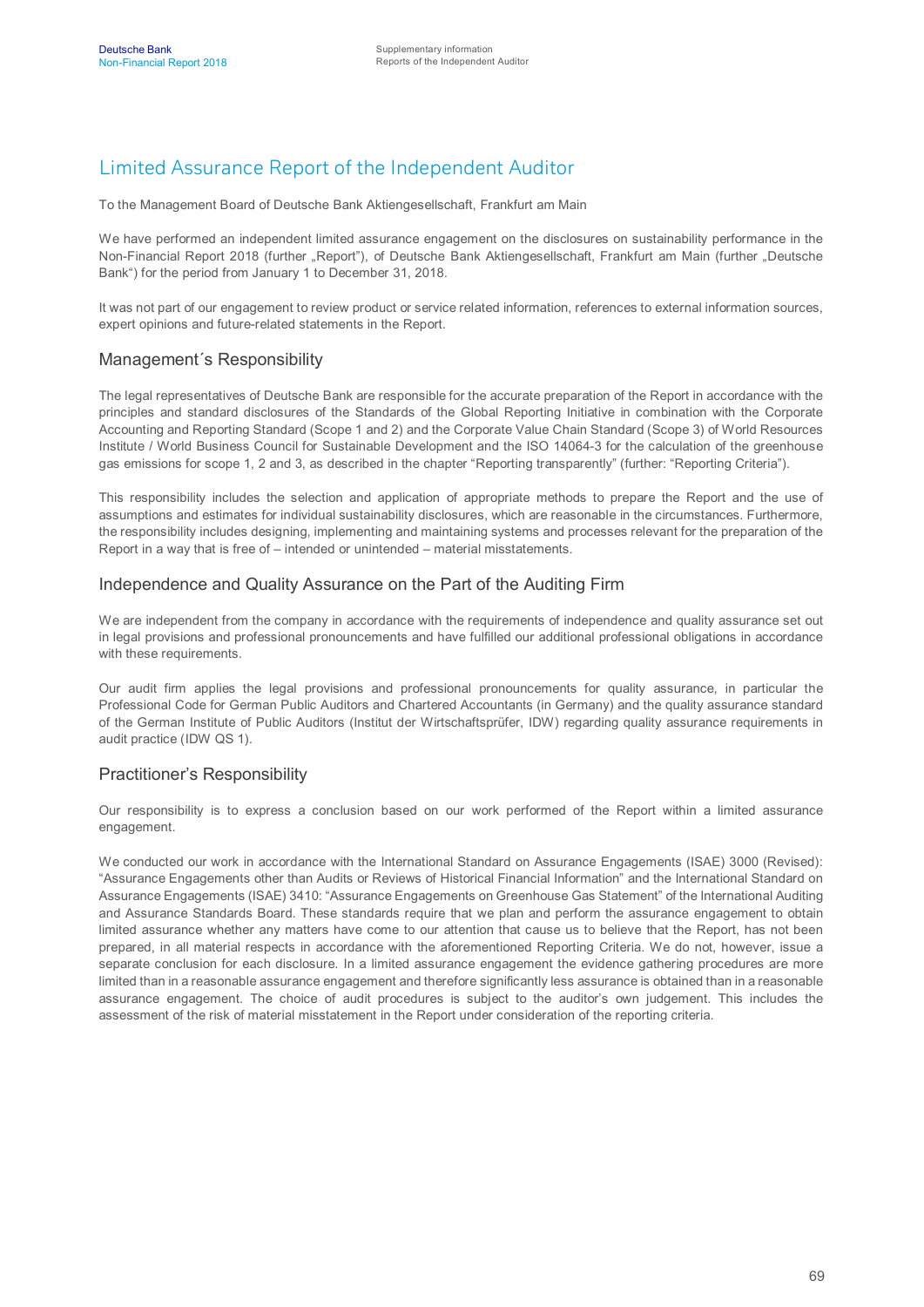Within the scope of our engagement, we performed amongst others the following procedures:

- Inquiries of personnel at Group level who are responsible for the materiality analysis to get an understanding of the process for identifying material topics and respective report boundaries for Deutsche Bank
- A risk analysis, including a media research, to identify relevant information on Deutsche Bank's sustainability performance in the reporting period
- Evaluation of the design and implementation of the systems and processes for the collection, processing and control of the sustainability disclosures, including the collection and consolidation of quantitative data
- Inquiries of personnel who are responsible for providing the data and information, carrying out internal control procedures and consolidating the data and information
- Evaluation of selected internal and external documents
- Analytical evaluation of data and trends of quantitative disclosures which are reported by all sites on group level
- Assessment of the overall presentation of the disclosures in the Report

#### Conclusion

Based on the procedures performed and the evidence received to obtain assurance, nothing has come to our attention that causes us to believe that the Non-Financial Report 2018 of Deutsche Bank Aktiengesellschaft for the period from January 1 to December 31, 2018 is not prepared, in all material respects, in accordance with the Reporting Criteria.

#### Restriction of Use / Clause on General Engagement Terms

This report is issued for purposes of the Management Board of Deutsche Bank Aktiengesellschaft, Frankfurt am Main, only. We assume no responsibility with regard to any third parties.

Our assignment for the Management Board of Deutsche Bank Aktiengesellschaft, Frankfurt am Main, and professional liability is governed by the General Engagement Terms for Wirtschaftsprüfer and Wirtschaftsprüfungsgesellschaften (Allgemeine Auftragsbedingungen für Wirtschaftsprüfer und Wirtschaftsprüfungsgesellschaften) in the version dated January 1, 2017 (https://www.kpmg.de/bescheinigungen/lib/aab\_english.pdf). By reading and using the information contained in this report, each recipient confirms notice of provisions of the General Engagement Terms (including the limitation of our liability for negligence to EUR 4 million as stipulated in No. 9) and accepts the validity of the General Engagement Terms with respect to us.

Frankfurt am Main, March 15, 2019

KPMG AG Wirtschaftsprüfungsgesellschaft

[Original German version signed by:]

Laue Glöckner Wirtschaftsprüfer Wirtschaftsprüfer

[German Public Auditor] [German Public Auditor]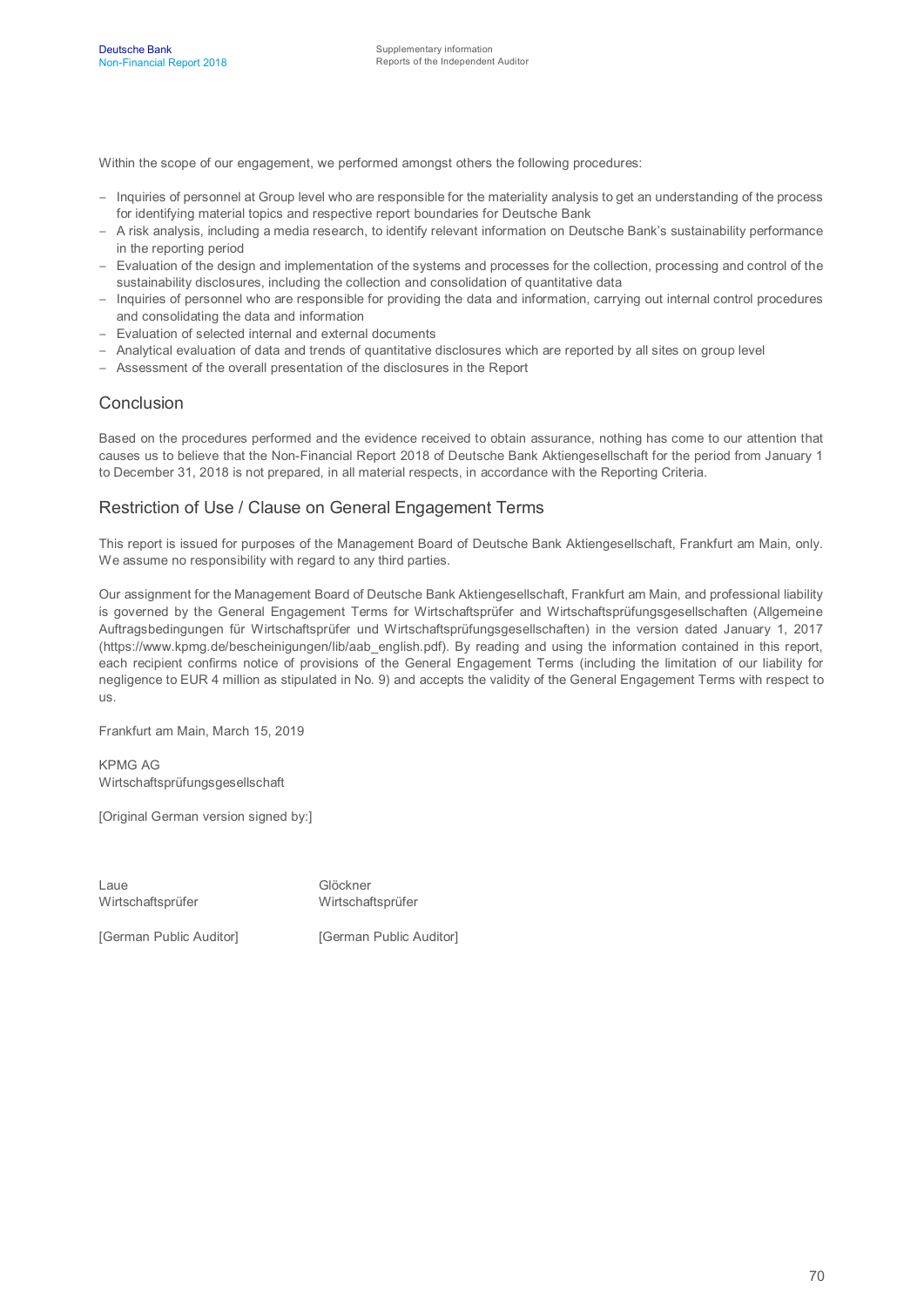# GRI and UN Global Compact

Our Non-Financial Report provides a comprehensive disclosure of our material topics for our non-financial performance. Information on financial data is available in our Annual Report 2018. Disclosures included in the report were selected based on a materiality analysis conducted in 2018. Information on in-house ecology as well as information regarding Corporate Social Responsibility activities is not material based on the materiality assessment.

In order to give a better overview, the Non-Financial Report 2018 has been prepared in accordance with the GRI Standards: core option, including the specific Sector Disclosures for the financial service sector. Information can either be found on the referenced pages in the report, via links to other reports (e.g. Annual Report (AR) or the Human Resources Report (HRR)), or directly in this table. The information outside the Non-Financial Report, e. g. information in our 2018 HR Report is not part of the external limited assurance.

Furthermore, the Non-Financial Report also serves as our Communication on Progress for the UN Global Compact (UNGC), references are made in the index as well. By participating in the UNGC, we have committed ourselves to preserving internationally recognized human rights, creating socially acceptable working conditions, protecting the environment, and fighting corruption.

|                      | <b>GRI Standards and Disclosures</b>                            | Non-Financial Report and/or Link to Source                                                                                                                                                                                                                                 | Remarks/Omissions                                                                                                                                                    | SDG and<br><b>UNGC Reference</b> |
|----------------------|-----------------------------------------------------------------|----------------------------------------------------------------------------------------------------------------------------------------------------------------------------------------------------------------------------------------------------------------------------|----------------------------------------------------------------------------------------------------------------------------------------------------------------------|----------------------------------|
|                      | GRI 102: General Disclosures                                    |                                                                                                                                                                                                                                                                            |                                                                                                                                                                      |                                  |
| Organisation profile |                                                                 |                                                                                                                                                                                                                                                                            |                                                                                                                                                                      |                                  |
| $102 - 1$            | Name of the organization                                        | Deutsche Bank Group                                                                                                                                                                                                                                                        |                                                                                                                                                                      |                                  |
| $102 - 2$            | Activities, brands, products, and services                      | AR 4ff. - Management Report - Deutsche Bank                                                                                                                                                                                                                                |                                                                                                                                                                      |                                  |
|                      |                                                                 | Group                                                                                                                                                                                                                                                                      |                                                                                                                                                                      |                                  |
| $102 - 3$            | Location of headquarters                                        | Frankfurt/Main, Germany                                                                                                                                                                                                                                                    |                                                                                                                                                                      |                                  |
| $102 - 4$            | Location of operations                                          | AR 361ff. - Note 44 "Country by Country<br>Reporting'                                                                                                                                                                                                                      |                                                                                                                                                                      |                                  |
| 102-5                | Ownership and legal form                                        | Deutsche Bank Aktiengesellschaft                                                                                                                                                                                                                                           |                                                                                                                                                                      |                                  |
| 102-6                | Markets served                                                  | AR 4ff. - Management Report - Deutsche Bank<br>Group                                                                                                                                                                                                                       |                                                                                                                                                                      |                                  |
| 102-7                | Scale of the organization                                       | 49 - Key employee figures<br>AR - The Group at a glance<br>AR 212ff. - Consolidated Financial Statements                                                                                                                                                                   |                                                                                                                                                                      |                                  |
| $102 - 8$            | Information on employees and other workers                      | 49 - Key employee figures<br>AR 199ff. - Employees<br><b>HRR 49</b>                                                                                                                                                                                                        | Unavailability of information. Standards for SDG 8<br>steering have been established. The<br>material KPIs are tracked and reported in<br>Deutsche Bank's HR Report. | UNGC <sub>6</sub>                |
| 102-9                | Supply chain                                                    | 41 - Reviewing vendors                                                                                                                                                                                                                                                     |                                                                                                                                                                      |                                  |
| 102-10               | Significant changes to the organization and its<br>supply chain | 48 - Works councils and employee<br>representatives<br>AR 255 - Note 3 "Acquisitions and disposals,<br>AR 256ff. - Note 4 "Business Segments and<br>Related Information"                                                                                                   |                                                                                                                                                                      |                                  |
| 102-11               | Precautionary Principle or approach                             | 13 - Responsibly designing and approving<br>products<br>13 - Living out product and advisory principles<br>29f. - Governance structures for responsible<br>actions                                                                                                         |                                                                                                                                                                      |                                  |
| 102-12               | <b>External initiatives</b>                                     | 6 - Globally challenging and emerging trends<br>29f. - Governance structures for responsible<br>actions<br>32ff. - ESG product portfolio<br>38f. - Climate risks                                                                                                           |                                                                                                                                                                      |                                  |
| 102-13               | Membership of associations                                      | db.com/cr/memberships                                                                                                                                                                                                                                                      |                                                                                                                                                                      |                                  |
| Strategy             |                                                                 |                                                                                                                                                                                                                                                                            |                                                                                                                                                                      |                                  |
| 102-14               | Statement from senior decision-maker                            | 3f. - Letter of the chairman of the Management                                                                                                                                                                                                                             |                                                                                                                                                                      |                                  |
|                      |                                                                 | Board                                                                                                                                                                                                                                                                      |                                                                                                                                                                      |                                  |
| 102-15               | Key impacts, risks, and opportunities                           | 6 - Globally challenging and emerging trends<br>18 - Public policy and regulation<br>19 - Promoting sustainable finance<br>25f. - Information security<br>29f. - Governance structures for responsible<br>actions<br>32ff. - ESG product portfolio<br>38f. - Climate risks |                                                                                                                                                                      |                                  |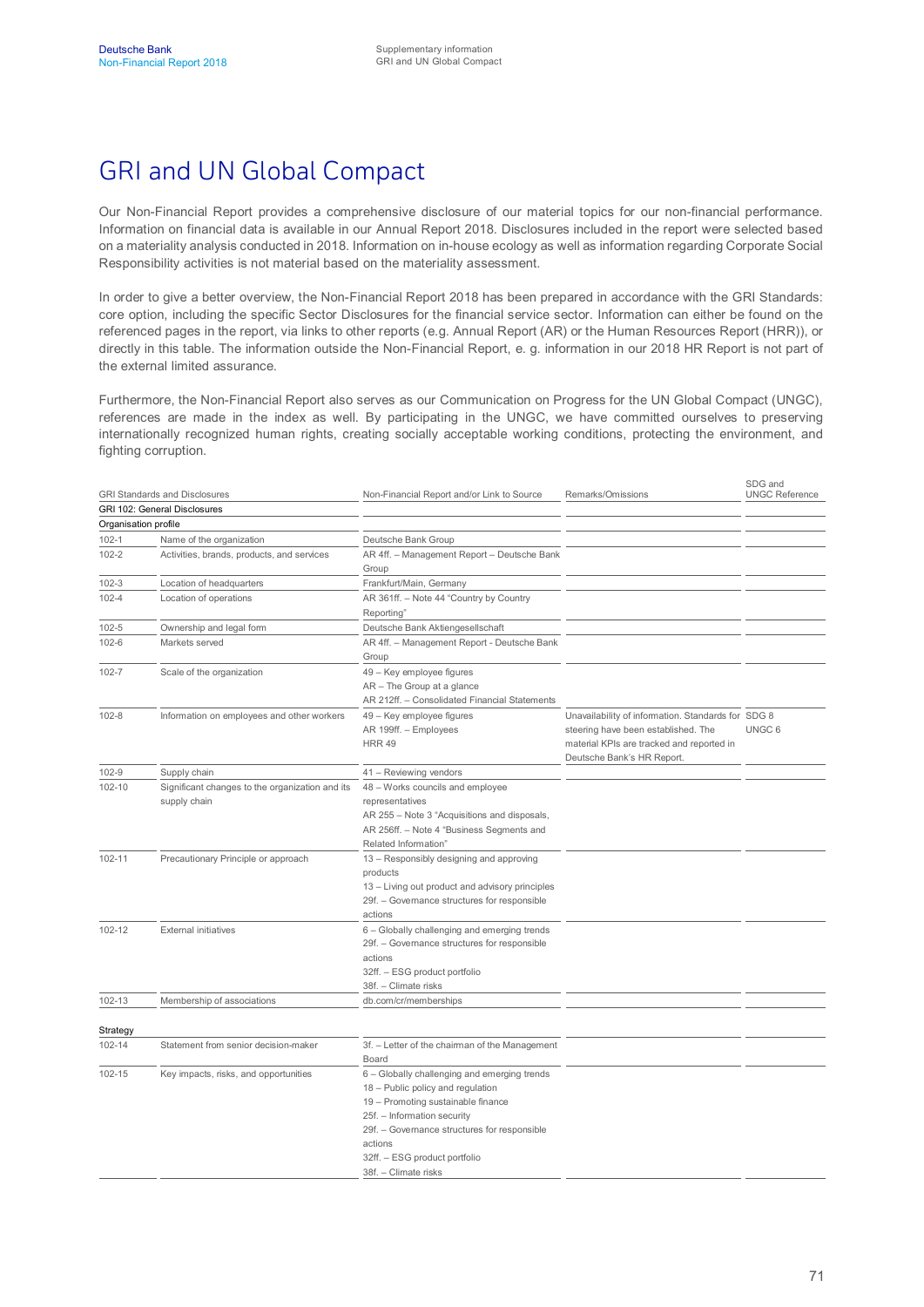| <b>GRI Standards and Disclosures</b><br>Ethics and integrity |                                                                                                           | Non-Financial Report and/or Link to Source                                                                                                                                                                                                                                      | Remarks/Omissions                                                                                                                                                                                             | SDG and<br><b>UNGC Reference</b> |  |
|--------------------------------------------------------------|-----------------------------------------------------------------------------------------------------------|---------------------------------------------------------------------------------------------------------------------------------------------------------------------------------------------------------------------------------------------------------------------------------|---------------------------------------------------------------------------------------------------------------------------------------------------------------------------------------------------------------|----------------------------------|--|
|                                                              |                                                                                                           |                                                                                                                                                                                                                                                                                 |                                                                                                                                                                                                               |                                  |  |
| 102-16                                                       | Values, principles, standards, and norms of<br>behavior                                                   | 6 - Globally challenging and emerging trends<br>11 - Revised Code of Conduct<br>11 - The Culture, Integrity and Conduct<br>program<br>db.com/ir/code-of-conduct                                                                                                                 |                                                                                                                                                                                                               | UNGC 10                          |  |
| 102-17                                                       | Mechanisms for advice and concerns about<br>ethics                                                        | 11 - The Culture, Integrity and Conduct<br>program<br>17 - Complaint management<br>22 - Whistleblowing<br>22 - Combating bribery and corruption<br>26 - Information security - engaging<br>stakeholders                                                                         |                                                                                                                                                                                                               | UNGC 10                          |  |
| Governance                                                   |                                                                                                           |                                                                                                                                                                                                                                                                                 |                                                                                                                                                                                                               |                                  |  |
| 102-18                                                       | Governance structure                                                                                      | AR VI - Management Board<br>AR VII - Report of the Supervisory Board AR<br>XVI - Supervisory Board<br>6 - Globally challenging and emerging trends<br>29f. - Governance structures for responsible<br>actions<br>11 - The Culture, Integrity and Conduct<br>program             |                                                                                                                                                                                                               |                                  |  |
| 102-20                                                       | Executive-level responsibility for economic,<br>environmental, and social topics                          | 29f. - Governance structures for responsible<br>actions<br>32ff. - ESG product portfolio<br>38 - Governance for managing climate risks<br>53 - Governance and impact tracking                                                                                                   |                                                                                                                                                                                                               |                                  |  |
| 102-21                                                       | Consulting stakeholders on economic,<br>environmental, and social topics                                  | 7 - Identifying material topics<br>9 - Engaging stakeholders<br>35ff. - ESG product portfolio - Asset<br>Management                                                                                                                                                             |                                                                                                                                                                                                               |                                  |  |
| 102-22                                                       | Composition of the highest governance body<br>and its committees                                          | AR VI - Management Board<br>AR VII - Report of the Supervisory Board<br>AR XVI - Supervisory Board                                                                                                                                                                              |                                                                                                                                                                                                               | SDG <sub>5</sub>                 |  |
| 102-23                                                       | Chair of the highest governance body                                                                      | AR VI - Management Board<br>AR VII - Report of the Supervisory Board<br>AR XVI - Supervisory Board<br>AR 393ff. - Corporate Governance Report -<br>Management Board and Supervisory Board                                                                                       |                                                                                                                                                                                                               |                                  |  |
| 102-24                                                       | Nominating and selecting the highest                                                                      | db.com/ir/supervisory-board                                                                                                                                                                                                                                                     |                                                                                                                                                                                                               | SDG <sub>5</sub>                 |  |
| 102-25                                                       | governance body<br>Conflicts of interest                                                                  | db.com/ir/management-board<br>14 - Dealing with conflicts of interest                                                                                                                                                                                                           | Partially reported. Whether conflicts of<br>interest are disclosed to stakeholders,<br>including cross-board memberships and<br>cross-shareholding with suppliers and<br>other stakeholders are not reported. |                                  |  |
| 102-26                                                       | Role of highest governance body in setting<br>purpose, values, and strategy                               | db.com/ir/committees-of-the-supervisory-board<br>11 - The Culture, Integrity and Conduct<br>program                                                                                                                                                                             |                                                                                                                                                                                                               |                                  |  |
| 102-29                                                       | Identifying and managing economic,<br>environmental, and social impacts                                   | 29f. - Governance structures for responsible<br>actions                                                                                                                                                                                                                         |                                                                                                                                                                                                               |                                  |  |
| 102-31                                                       | Review of economic, environmental, and social<br>topics                                                   | 7 - Identifying material topics<br>65f. - Materiality and risk assessment<br>29f. - Governance structures for responsible<br>actions                                                                                                                                            |                                                                                                                                                                                                               |                                  |  |
| 102-32                                                       | Highest governance body's role in sustainability The Non-Financial Report Steering Group has<br>reporting | reviewed and pre-approved the contents of the<br>report. The CFO Disclosure Review meeting<br>chaired by the CFO approves the Non-Financial<br>Report. The final responsibility lies with the<br>board of directors. The Supervisory Board<br>reviews the content of the NFRep. |                                                                                                                                                                                                               |                                  |  |
| 102-35                                                       | Remuneration policies                                                                                     | AR 155ff. - Compensation report<br>HRR 29ff. - Rewarding employees                                                                                                                                                                                                              |                                                                                                                                                                                                               |                                  |  |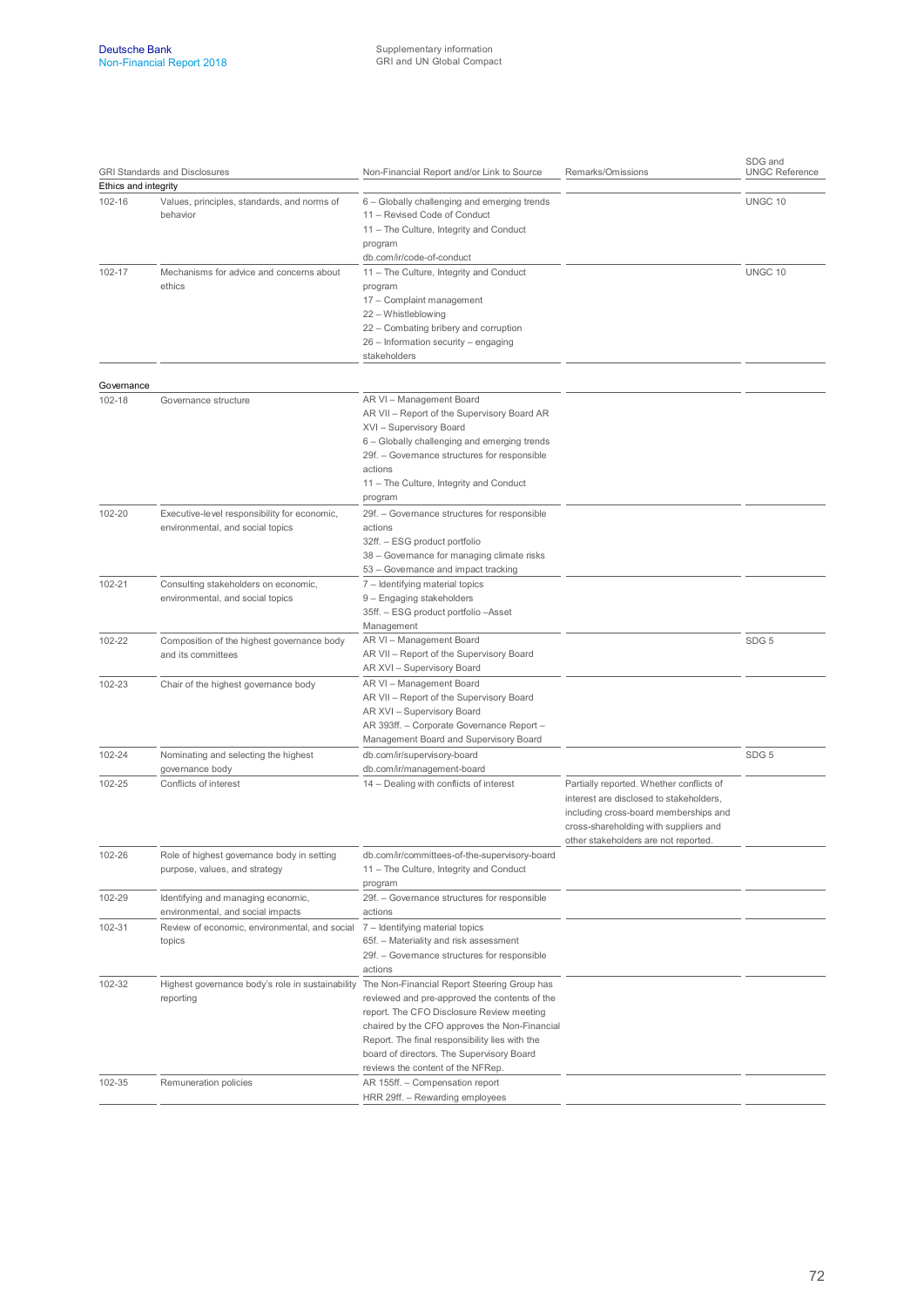| <b>GRI Standards and Disclosures</b><br>Stakeholder engagement |                                                                                                                            | Non-Financial Report and/or Link to Source                                                                                                                                                                                                    | Remarks/Omissions                                                                                                                                                                                                                                                                 | SDG and<br><b>UNGC Reference</b>      |  |
|----------------------------------------------------------------|----------------------------------------------------------------------------------------------------------------------------|-----------------------------------------------------------------------------------------------------------------------------------------------------------------------------------------------------------------------------------------------|-----------------------------------------------------------------------------------------------------------------------------------------------------------------------------------------------------------------------------------------------------------------------------------|---------------------------------------|--|
|                                                                |                                                                                                                            |                                                                                                                                                                                                                                               |                                                                                                                                                                                                                                                                                   |                                       |  |
| 102-40                                                         | List of stakeholder groups                                                                                                 | 9 - Engaging stakeholders                                                                                                                                                                                                                     |                                                                                                                                                                                                                                                                                   |                                       |  |
| 102-41                                                         | Collective bargaining agreements                                                                                           | 9 - Works councils and employee<br>representatives<br>AR 199ff. - Employees                                                                                                                                                                   | We work with works councils that<br>represent our employees' interests in<br>negotiations with Deutsche Bank as<br>employer, but do not report on collective<br>bargaining agreements.                                                                                            | SDG <sub>8</sub><br>UNGC <sub>3</sub> |  |
| 102-42                                                         | Identifying and selecting stakeholders                                                                                     | 9 - Engaging stakeholders                                                                                                                                                                                                                     | We do not explicitly explain the<br>identification of stakeholders in the report.<br>However, as a listed company, bank and<br>financial services provider, our business<br>model is particularly linked to clients,<br>shareholders, employees, regulators and<br>civil society. |                                       |  |
| 102-43                                                         | Approach to stakeholder engagement                                                                                         | 9 - Engaging stakeholders                                                                                                                                                                                                                     |                                                                                                                                                                                                                                                                                   |                                       |  |
| 102-44                                                         | Key topics and concerns raised                                                                                             | 9 - Engaging stakeholders<br>7 - Identifying material topics<br>65 - Materiality and risk assessment<br>11 - The Culture, Integrity and Conduct<br>program                                                                                    |                                                                                                                                                                                                                                                                                   |                                       |  |
| Reporting practise                                             |                                                                                                                            |                                                                                                                                                                                                                                               |                                                                                                                                                                                                                                                                                   |                                       |  |
| 102-45                                                         | Entities included in the consolidated financial<br>statements                                                              | AR 347f. - Note 39 "Information on<br>Subsidiaries"<br>AR 348ff. - Note 40 "Structured Entities"<br>AR 364ff. - Note 46 "Shareholdings -<br>Subsidiaries"<br>AR 372ff. - Note 46 "Shareholdings -<br><b>Consolidated Structured Entities"</b> |                                                                                                                                                                                                                                                                                   |                                       |  |
| 102-46                                                         | Defining report content and topic Boundaries                                                                               | 7 - Identifying material topics<br>65 - Materiality and risk assessment                                                                                                                                                                       |                                                                                                                                                                                                                                                                                   |                                       |  |
| 102-47                                                         | List of material topics                                                                                                    | 7 - Identifying material topics                                                                                                                                                                                                               |                                                                                                                                                                                                                                                                                   |                                       |  |
| 102-48                                                         | Restatements of information                                                                                                | 65 - Materiality and risk assessment                                                                                                                                                                                                          |                                                                                                                                                                                                                                                                                   |                                       |  |
| 102-49                                                         | Changes in reporting                                                                                                       | 65 - About this report                                                                                                                                                                                                                        |                                                                                                                                                                                                                                                                                   |                                       |  |
| 102-50                                                         | Reporting period                                                                                                           | 65 - About this report                                                                                                                                                                                                                        |                                                                                                                                                                                                                                                                                   |                                       |  |
| 102-51                                                         | Date of most recent report                                                                                                 | The 2017 Non-Financial Report was published<br>in March 2018.                                                                                                                                                                                 |                                                                                                                                                                                                                                                                                   |                                       |  |
| 102-52                                                         | Reporting cycle                                                                                                            | 65 - About this report                                                                                                                                                                                                                        |                                                                                                                                                                                                                                                                                   |                                       |  |
| 102-53                                                         | Contact point for questions regarding the report                                                                           | 80 - Imprint/Publications                                                                                                                                                                                                                     |                                                                                                                                                                                                                                                                                   |                                       |  |
| 102-54                                                         | Claims of reporting in accordance with the GRI<br>Standards                                                                | 65 – Reporting requirements                                                                                                                                                                                                                   |                                                                                                                                                                                                                                                                                   |                                       |  |
| 102-55                                                         | <b>GRI</b> content index                                                                                                   | 71 - GRI and UN Global Compact                                                                                                                                                                                                                |                                                                                                                                                                                                                                                                                   |                                       |  |
| 102-56                                                         | External assurance                                                                                                         | 67 - Limited assurance report of the<br>independent auditor<br>The information contained in this report is<br>subject to additional external assurance.<br>Information in the HR Report are not part of the<br>external assurance.            |                                                                                                                                                                                                                                                                                   |                                       |  |
|                                                                | Topic specific standard disclosures                                                                                        |                                                                                                                                                                                                                                               |                                                                                                                                                                                                                                                                                   |                                       |  |
| GRI 200 Economy                                                |                                                                                                                            |                                                                                                                                                                                                                                               |                                                                                                                                                                                                                                                                                   |                                       |  |
|                                                                | GRI 201: Economic performance                                                                                              |                                                                                                                                                                                                                                               |                                                                                                                                                                                                                                                                                   |                                       |  |
| $103-1$                                                        | Explanation of the material topic and its<br>Boundary                                                                      | 7 - Identifying material topics<br>65 - Materiality and risk assessment                                                                                                                                                                       |                                                                                                                                                                                                                                                                                   | SDG8                                  |  |
| 103-2<br>$103 - 3$                                             | The management approach and its components 5ff. - Purpose and management approach<br>Evaluation of the management approach | 6 - Globally challenging and emerging trends<br>8 - Validating our performance                                                                                                                                                                |                                                                                                                                                                                                                                                                                   |                                       |  |
| $201 - 1$                                                      | Direct economic value generated and<br>distributed                                                                         | AR - The Group at a glance<br>AR 212ff. - Consolidated Financial Statements                                                                                                                                                                   |                                                                                                                                                                                                                                                                                   | SDG 5, 7, 8, 9                        |  |
| $201 - 2$                                                      | Financial implications and other risks and<br>opportunities due to climate change                                          | 6 - Globally challenging and emerging trends<br>29ff. - ESG due diligence<br>38ff. - Climate risks<br>62 - Implementing carbon neutrality<br>DWS Report 10f. - Clients and products                                                           | Partially reported. We have not identified<br>substantial changes required in<br>operations, revenue or expenditure posed<br>by climate change. Therefore, financial<br>implications or costs of actions are not<br>reported for 2018.                                            | <b>SDG 13</b><br>UNGC 7               |  |
|                                                                | GRI 205: Anti-corruption                                                                                                   |                                                                                                                                                                                                                                               |                                                                                                                                                                                                                                                                                   |                                       |  |
| $103-1$                                                        | Explanation of the material topic and its<br>Boundary                                                                      | 7 - Identifying material topics<br>65 - Materiality and risk assessment<br>20 - Anti-financial crime                                                                                                                                          |                                                                                                                                                                                                                                                                                   | <b>SDG 16</b>                         |  |
| $103 - 2$                                                      | The management approach and its components 20f. - Managing financial crime risks                                           |                                                                                                                                                                                                                                               |                                                                                                                                                                                                                                                                                   |                                       |  |
| $103 - 3$                                                      | Evaluation of the management approach                                                                                      | 20f. - Managing financial crime risks                                                                                                                                                                                                         |                                                                                                                                                                                                                                                                                   |                                       |  |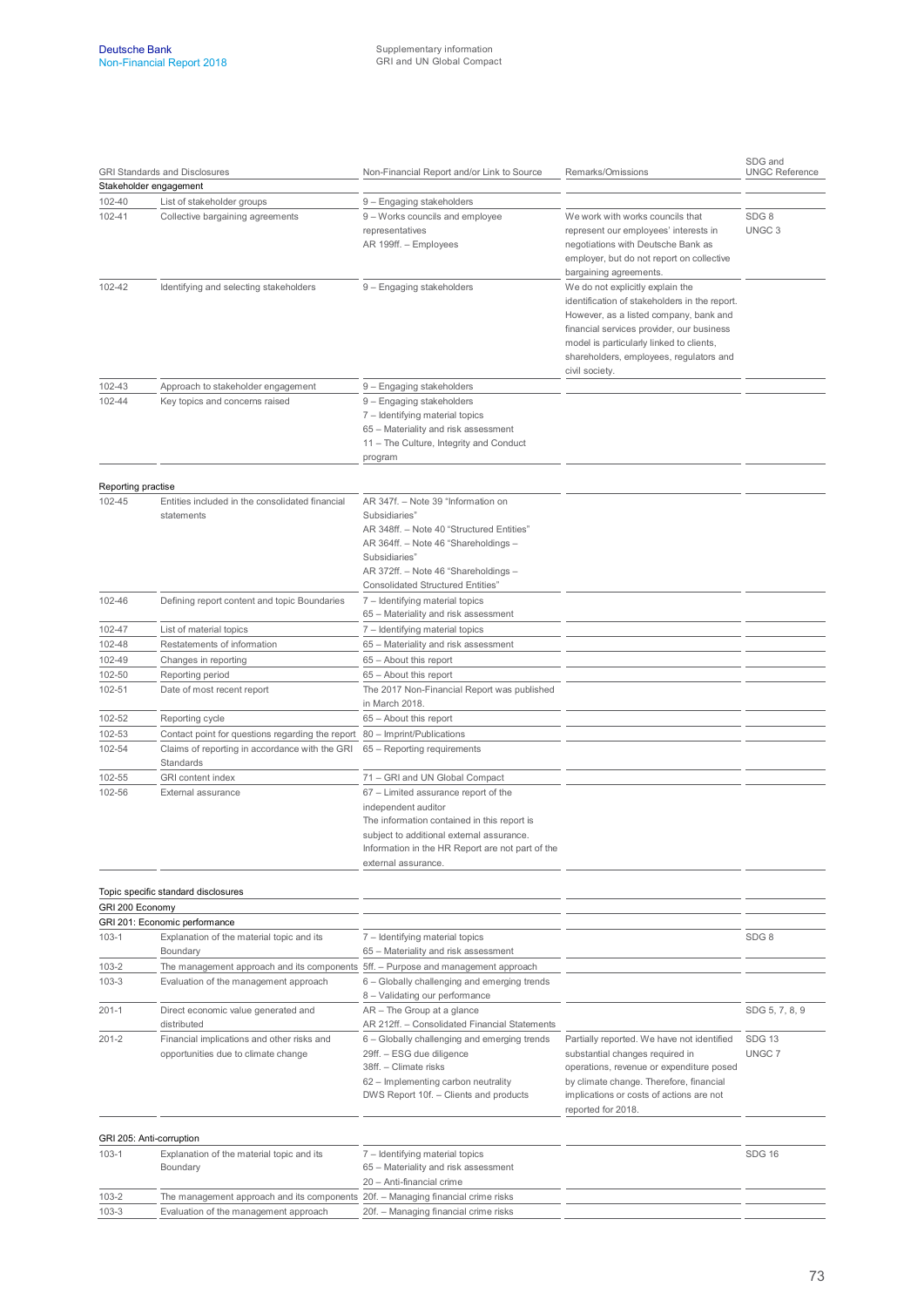|                     | <b>GRI Standards and Disclosures</b>                                                 | Non-Financial Report and/or Link to Source                                                                                | Remarks/Omissions                                                                                                                                                                                                                                                                                                                                                                                                         | SDG and<br><b>UNGC Reference</b>            |
|---------------------|--------------------------------------------------------------------------------------|---------------------------------------------------------------------------------------------------------------------------|---------------------------------------------------------------------------------------------------------------------------------------------------------------------------------------------------------------------------------------------------------------------------------------------------------------------------------------------------------------------------------------------------------------------------|---------------------------------------------|
| $205 - 1$           | Operations assessed for risks related to<br>corruption                               | 23 - Combating bribery and corruption                                                                                     | The number and percentage of operations UNGC 10<br>assessed are not reported. We only report<br>with regards to business areas that are<br>assessed for corruption risks.                                                                                                                                                                                                                                                 |                                             |
| GRI 300 Environment |                                                                                      |                                                                                                                           |                                                                                                                                                                                                                                                                                                                                                                                                                           |                                             |
| GRI 301: Materials  |                                                                                      |                                                                                                                           |                                                                                                                                                                                                                                                                                                                                                                                                                           |                                             |
| $103 - 1$           | Explanation of the material topic and its<br>Boundary                                | 7 - Identifying material topics<br>65f. - Materiality and risk assessment<br>59 - Reducing our environmental footprint    |                                                                                                                                                                                                                                                                                                                                                                                                                           | SDG 8, 12                                   |
| 103-2               | The management approach and its components 59 - Reducing our environmental footprint | 59 - Environmental management                                                                                             |                                                                                                                                                                                                                                                                                                                                                                                                                           |                                             |
| 103-3               | Evaluation of the management approach                                                | 59 - Environmental management                                                                                             |                                                                                                                                                                                                                                                                                                                                                                                                                           |                                             |
| $301 - 1$           | Materials used by weight or volume                                                   | 63 – Reducing waste, water, and paper<br>consumption                                                                      |                                                                                                                                                                                                                                                                                                                                                                                                                           | SDG 8, 12<br><b>UNGC 7, 8</b>               |
| $301 - 2$           | Recycled input materials used                                                        | 63 - Reducing waste, water, and paper<br>consumption                                                                      |                                                                                                                                                                                                                                                                                                                                                                                                                           | SDG 8, 12<br>UNGC <sub>8</sub>              |
| GRI 302: Energy     |                                                                                      |                                                                                                                           |                                                                                                                                                                                                                                                                                                                                                                                                                           |                                             |
| $103 - 1$           | Explanation of the material topic and its<br>Boundary                                | 7 - Identifying material topics<br>65f. - Materiality and risk assessment<br>60 - Energy efficiency and conservation      |                                                                                                                                                                                                                                                                                                                                                                                                                           | SDG 7, 8, 12                                |
| 103-2               | The management approach and its components 59 - Environmental management             |                                                                                                                           |                                                                                                                                                                                                                                                                                                                                                                                                                           |                                             |
| 103-3               | Evaluation of the management approach                                                | 59 - Environmental management                                                                                             |                                                                                                                                                                                                                                                                                                                                                                                                                           |                                             |
| $302 - 1$           | Energy consumption within the organization                                           | 61f. - Eco-efficiency tables - GHG emissions                                                                              |                                                                                                                                                                                                                                                                                                                                                                                                                           | SDG 7, 8, 12, 13<br><b>UNGC 7, 8</b>        |
| $302 - 3$           | Energy intensity                                                                     | 61f. - Eco-efficiency tables - GHG emissions                                                                              |                                                                                                                                                                                                                                                                                                                                                                                                                           | SDG 7, 8, 12, 13<br>UNGC <sub>8</sub>       |
| $302 - 4$           | Reduction of energy consumption                                                      | 60 - Energy efficiency and conservation<br>61f. - Eco-efficiency tables - GHG emissions                                   |                                                                                                                                                                                                                                                                                                                                                                                                                           | SDG 7, 8, 12, 13<br><b>UNGC 8, 9</b>        |
| GRI 303: Water      |                                                                                      |                                                                                                                           |                                                                                                                                                                                                                                                                                                                                                                                                                           |                                             |
| 103-1               | Explanation of the material topic and its<br>Boundary                                | 7 - Identifying material topics<br>65f. - Materiality and risk assessment<br>59ff. – Reducing our environmental footprint |                                                                                                                                                                                                                                                                                                                                                                                                                           | SDG 8, 12                                   |
| 103-2               | The management approach and its components 59f. - Environmental management           |                                                                                                                           |                                                                                                                                                                                                                                                                                                                                                                                                                           |                                             |
| $103 - 3$           | Evaluation of the management approach                                                | 59f. - Environmental management                                                                                           |                                                                                                                                                                                                                                                                                                                                                                                                                           |                                             |
| 303-5               | Water consumption                                                                    | 63 - Eco-efficiency tables - Water                                                                                        | Partially reported. It is not considered<br>material as none of our sites are<br>significant consumers in any catchment<br>area under water stress.                                                                                                                                                                                                                                                                       | SDG 6, 12<br><b>UNGC 7.8</b>                |
|                     |                                                                                      |                                                                                                                           |                                                                                                                                                                                                                                                                                                                                                                                                                           |                                             |
| GRI 305: Emissions  |                                                                                      |                                                                                                                           |                                                                                                                                                                                                                                                                                                                                                                                                                           |                                             |
| 103-1               | Explanation of the material topic and its<br>Boundary                                | 7 - Identifying material topics<br>65f. - Materiality and risk assessment<br>59ff. - Reducing our environmental footprint |                                                                                                                                                                                                                                                                                                                                                                                                                           | SDG 8, 12                                   |
| $103 - 2$           | The management approach and its components 59f. - Environmental management           | 60 - Greenhouse gas reporting                                                                                             |                                                                                                                                                                                                                                                                                                                                                                                                                           |                                             |
| $103 - 3$           | Evaluation of the management approach                                                | 62 - Implementing carbon neutrality<br>59f. - Environmental management                                                    |                                                                                                                                                                                                                                                                                                                                                                                                                           |                                             |
| $305 - 1$           | Direct (Scope 1) GHG emissions                                                       | 61 - Eco-efficiency tables - GHG emissions                                                                                |                                                                                                                                                                                                                                                                                                                                                                                                                           | SDG 3, 12, 13, 14<br><b>UNGC 7,8</b>        |
| $305 - 2$           | Energy indirect (Scope 2) GHG emissions                                              | 61f. - Eco-efficiency tables - GHG emissions                                                                              |                                                                                                                                                                                                                                                                                                                                                                                                                           | SDG 3, 12, 13, 14,<br>15                    |
| $305 - 3$           | Other indirect (Scope 3) GHG emissions                                               | 61f. - Eco-efficiency tables - GHG emissions                                                                              |                                                                                                                                                                                                                                                                                                                                                                                                                           | <b>UNGC 7,8</b><br>SDG 3, 12, 13, 14,<br>15 |
| $305 - 4$           | GHG emissions intensity                                                              | 61f. - Eco-efficiency tables - GHG emissions                                                                              |                                                                                                                                                                                                                                                                                                                                                                                                                           | <b>UNGC 7,8</b><br>SDG 13, 14, 15           |
| 305-5               | Reduction of GHG emissions                                                           | 60 - Greenhouse gas reporting<br>61f. - Eco-efficiency tables - GHG emissions<br>62 - Implementing carbon neutrality      | The base year of 2007 is the first year in<br>which we had the most reliable and<br>complete data, as well as the methodology<br>and processes in place to calculate the<br>global emissions of the organization. The<br>most significant changes to the base year<br>have resulted from improved extrapolation<br>methodologies. The market-based<br>methodology emissions in the base-year<br>were 698,408 tonnes CO2e. | UNGC 8<br>SDG 13, 14, 15<br><b>UNGC 8,9</b> |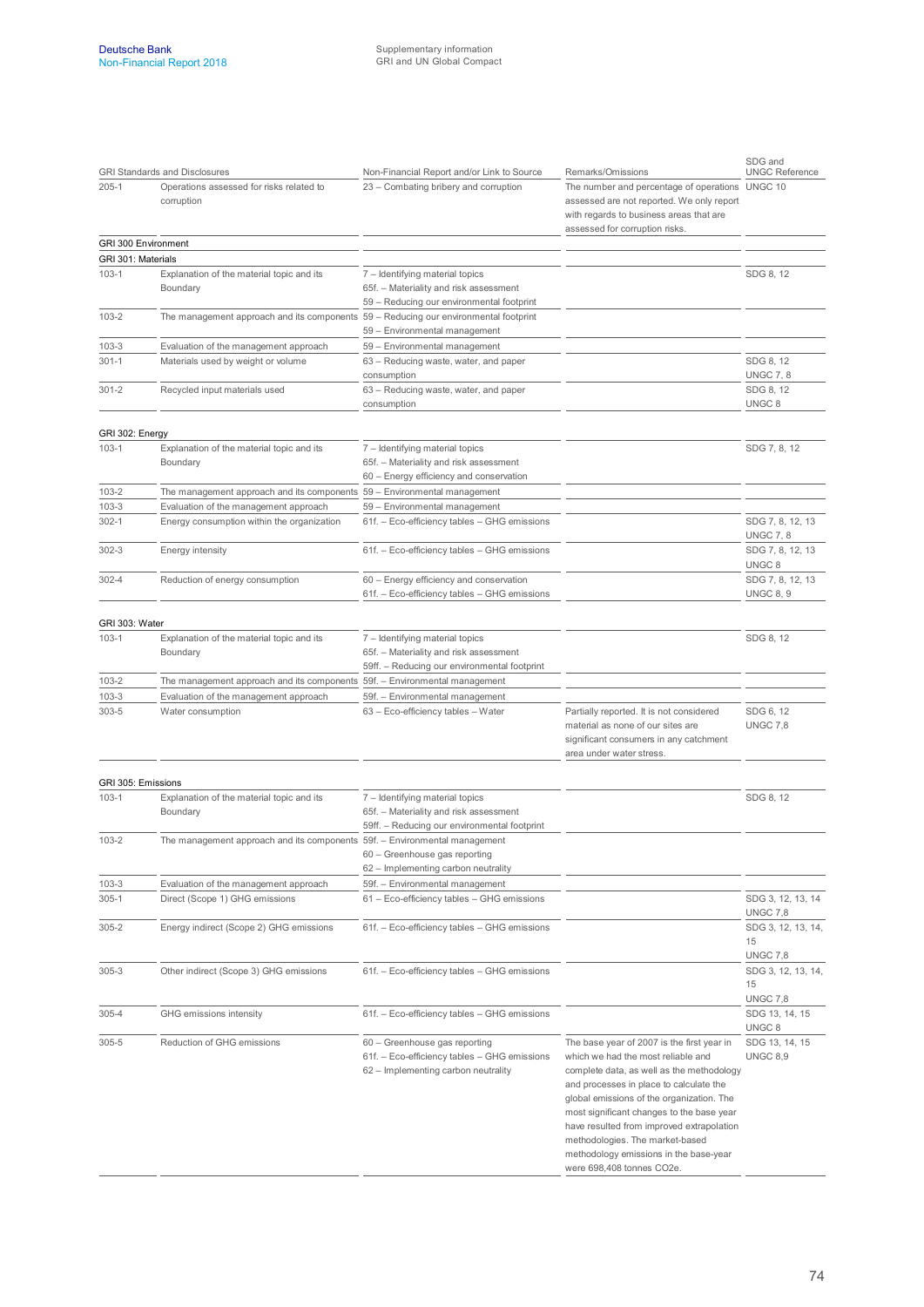| <b>GRI Standards and Disclosures</b><br>GRI 306: Effluents and waste |                                                                                                          | Non-Financial Report and/or Link to Source                                                                                                                                             | Remarks/Omissions                                                                                                                                                                                                                                                                       | SDG and<br><b>UNGC Reference</b>  |  |
|----------------------------------------------------------------------|----------------------------------------------------------------------------------------------------------|----------------------------------------------------------------------------------------------------------------------------------------------------------------------------------------|-----------------------------------------------------------------------------------------------------------------------------------------------------------------------------------------------------------------------------------------------------------------------------------------|-----------------------------------|--|
|                                                                      |                                                                                                          |                                                                                                                                                                                        |                                                                                                                                                                                                                                                                                         |                                   |  |
| $103-1$                                                              | Explanation of the material topic and its<br>Boundary                                                    | 7 - Identifying material topics<br>65f. - Materiality and risk assessment                                                                                                              |                                                                                                                                                                                                                                                                                         | SDG 8, 12                         |  |
|                                                                      |                                                                                                          | 59ff. - Reducing our environmental footprint                                                                                                                                           |                                                                                                                                                                                                                                                                                         |                                   |  |
| $103 - 2$                                                            | The management approach and its components 59f. - Environmental management                               |                                                                                                                                                                                        |                                                                                                                                                                                                                                                                                         |                                   |  |
| 103-3                                                                | Evaluation of the management approach                                                                    | 59f. - Environmental management                                                                                                                                                        |                                                                                                                                                                                                                                                                                         |                                   |  |
| 306-2                                                                | Waste by type and disposal method                                                                        | 63 - Reducing waste, water, and paper<br>consumption                                                                                                                                   |                                                                                                                                                                                                                                                                                         | SDG 3, 6, 12<br>UNGC <sub>8</sub> |  |
| GRI 400 Social                                                       |                                                                                                          |                                                                                                                                                                                        |                                                                                                                                                                                                                                                                                         |                                   |  |
|                                                                      | GRI 401: Employment                                                                                      |                                                                                                                                                                                        |                                                                                                                                                                                                                                                                                         |                                   |  |
| $103-1$                                                              | Explanation of the material topic and its<br>Boundary                                                    | 7 - Identifying material topics<br>65f. - Materiality and risk assessment<br>43ff. - People strategy<br>HRR 4f. - Shaping the future of work                                           |                                                                                                                                                                                                                                                                                         | SDG 5, 8                          |  |
| $103 - 2$                                                            | The management approach and its components 43ff. - People strategy                                       | HRR 4f. - Shaping the future of work<br>HRR 10f. - Fostering career mobility                                                                                                           |                                                                                                                                                                                                                                                                                         |                                   |  |
| $103 - 3$                                                            | Evaluation of the management approach                                                                    | 43ff. - People strategy<br>HRR 4f. - Shaping the future of work<br>HRR 10f. - Fostering career mobility                                                                                |                                                                                                                                                                                                                                                                                         |                                   |  |
| 401-1                                                                | New employee hires and employee turnover                                                                 | 43f. - Recruiting and developing talent<br>HRR 53f. - Staff turnover                                                                                                                   | Partially reported due to confidentiality<br>constraints: Although we report voluntary<br>staff turnover in %, assessment and<br>tracking of numbers related to turnover by<br>age group, and gender are for internal use<br>only. The HR report discloses staff<br>turnover by region. | SDG8<br>UNGC <sub>6</sub>         |  |
| $401 - 2$                                                            | Benefits provided to full-time employees that<br>are not provided to temporary or part-time<br>employees | 47 - Health management<br>48 - Restructuring our organization<br>HRR 27ff. - Rewarding employees<br>HRR 30ff. - Wellbeing                                                              | Partially reported: Benefits provided to<br>employees depend on country, region,<br>and jurisdiction. Therefore, not all benefits<br>are available to each employee.                                                                                                                    | SDG8                              |  |
|                                                                      | GRI 404: Training and education                                                                          |                                                                                                                                                                                        |                                                                                                                                                                                                                                                                                         |                                   |  |
| $103-1$                                                              | Explanation of the material topic and its<br>Boundary                                                    | 7 - Identifying material topics<br>65f. - Materiality and risk assessment<br>43f. - Recruiting and developing talent<br>HRR 17 - Accelerating development                              |                                                                                                                                                                                                                                                                                         | SDG 4, 5, 8                       |  |
| $103 - 2$                                                            | The management approach and its components 43f. - Recruiting and developing talent                       | HRR 4f. - Shaping the future of work                                                                                                                                                   |                                                                                                                                                                                                                                                                                         |                                   |  |
| $103 - 3$                                                            | Evaluation of the management approach                                                                    | 43f. - Recruiting and developing talent<br>HRR 4f. - Shaping the future of work                                                                                                        |                                                                                                                                                                                                                                                                                         |                                   |  |
| 404-1                                                                | Average hours of training per year per<br>employee                                                       | HRR 19 - Training                                                                                                                                                                      | We do not report average hours of training SDG 4, 5, 8<br>in 2018 per employee. Our HR report<br>discloses both training expenses (in EUR<br>million) and training attendance.                                                                                                          |                                   |  |
| 404-2                                                                | Programs for upgrading employee skills and<br>transition assistance programs                             | 43f. - Recruiting and developing talent<br>45 – Changing the way we work<br>HRR 16ff. - Development<br>HRR 35ff. - Leadership and succession                                           |                                                                                                                                                                                                                                                                                         | SDG 5, 8                          |  |
| 404-3                                                                | Percentage of employees receiving regular<br>performance and career development reviews                  | HRR 26 - Comprehensive performance<br>management                                                                                                                                       | Not reported. Our HR report discloses our<br>performance management processes,<br>however it does not include percentages<br>of employees receiving performance and<br>development reviews.                                                                                             | SDG 5, 8<br>UNGC <sub>6</sub>     |  |
|                                                                      | GRI 405: Diversity and equal opportunity                                                                 |                                                                                                                                                                                        |                                                                                                                                                                                                                                                                                         |                                   |  |
| 103-1                                                                | Explanation of the material topic and its<br>Boundary                                                    | 7 - Identifying material topics<br>65 – Materiality and risk assessment<br>43ff. - People strategy<br>46f. - Embracing diversity and inclusion<br>HRR 4f. - Shaping the future of work |                                                                                                                                                                                                                                                                                         | SDG 5, 8, 10                      |  |
| 103-2                                                                | The management approach and its components 43ff. - People strategy                                       | 46f. - Embracing diversity and inclusion<br>HRR 39 - An inclusive work environment<br>HRR 40f. - Continuing our focus on gender<br>diversity                                           |                                                                                                                                                                                                                                                                                         |                                   |  |
| $103 - 3$                                                            | Evaluation of the management approach                                                                    | 46ff. - Embracing diversity and inclusion<br>HRR 39 - An inclusive work environment<br>HRR 40f. - Continuing our focus on gender<br>diversity                                          |                                                                                                                                                                                                                                                                                         |                                   |  |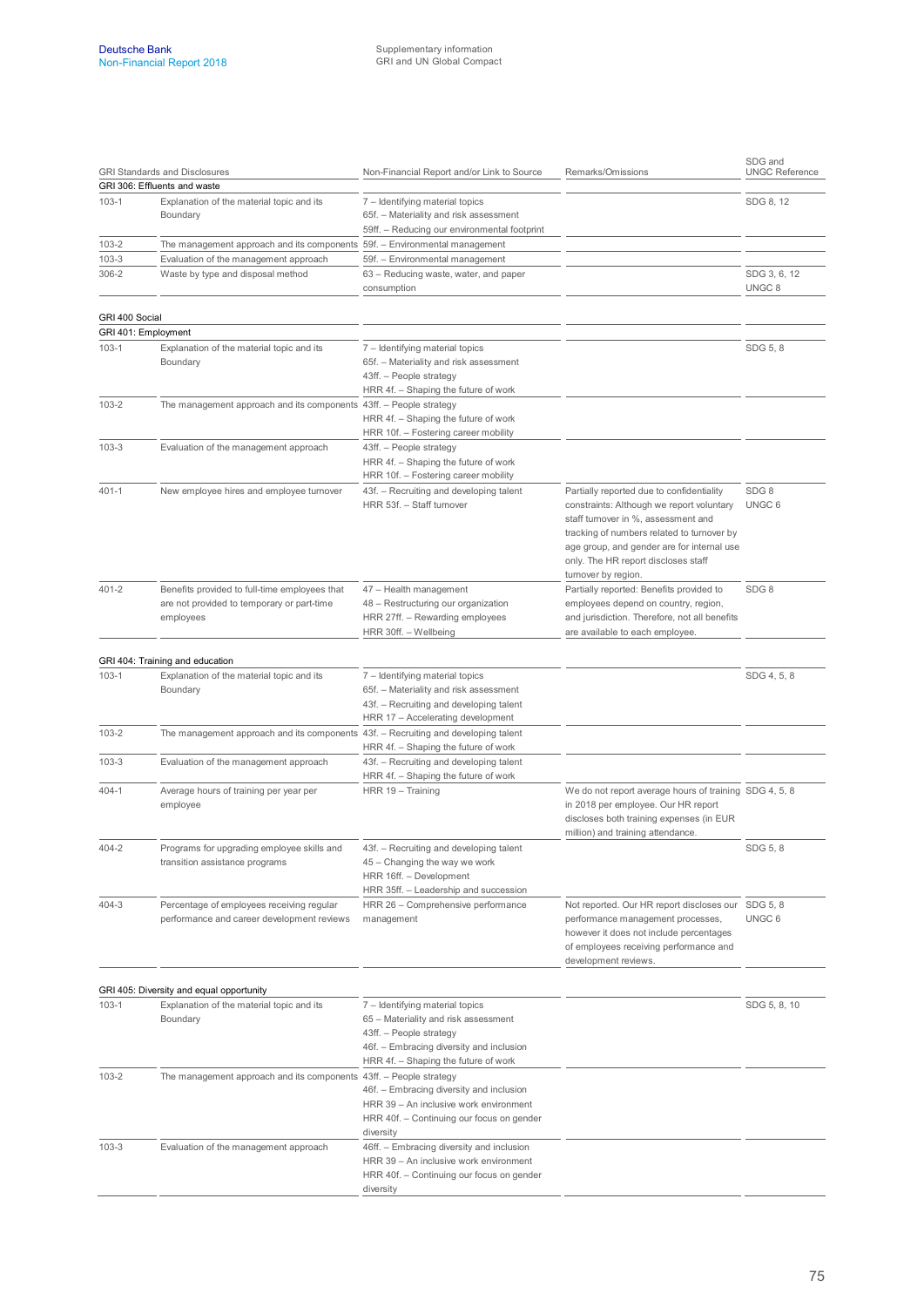|                        | <b>GRI Standards and Disclosures</b>                                                                      | Non-Financial Report and/or Link to Source                                                                                                                                                                                                               | Remarks/Omissions                                                                                                                                                                                                                                                                                                                | SDG and<br><b>UNGC Reference</b> |
|------------------------|-----------------------------------------------------------------------------------------------------------|----------------------------------------------------------------------------------------------------------------------------------------------------------------------------------------------------------------------------------------------------------|----------------------------------------------------------------------------------------------------------------------------------------------------------------------------------------------------------------------------------------------------------------------------------------------------------------------------------|----------------------------------|
| 405-1                  | Diversity of governance bodies and employees                                                              | 46 - Continuing our focus on gender diversity<br>HRR 40f. - Continuing our focus on gender<br>diversity<br>AR VI - Management Board<br>AR XVI - Supervisory Board<br>AR 393ff. - Corporate Governance Report -<br>Management Board and Supervisory Board |                                                                                                                                                                                                                                                                                                                                  | SDG 5, 8, 10<br>UNGC 6           |
|                        | GRI 412: Human rights assessement                                                                         |                                                                                                                                                                                                                                                          |                                                                                                                                                                                                                                                                                                                                  |                                  |
| $103-1$                | Explanation of the material topic and its<br>Boundary                                                     | 7 - Identifying material topics<br>65f. - Materiality and risk assessment<br>41 - Human rights<br>29f. - Governance structures for responsible<br>actions                                                                                                |                                                                                                                                                                                                                                                                                                                                  | SDG 8, 16                        |
| $103 - 2$              | The management approach and its components $41 -$ Screening client transactions                           | 29ff. - ESG due diligence<br>29f. - Governance structures for responsible<br>actions                                                                                                                                                                     |                                                                                                                                                                                                                                                                                                                                  |                                  |
| $103 - 3$              | Evaluation of the management approach                                                                     | 41 - Human rights<br>29 - Governance structures for responsible<br>actions                                                                                                                                                                               |                                                                                                                                                                                                                                                                                                                                  |                                  |
| 412-2                  | Employee training on human rights policies or<br>procedures                                               | 31 - Employee training and awareness                                                                                                                                                                                                                     | Partially reported. We report the business UNGC 1<br>teams that receive training and the<br>number of training sessions; not the<br>number of hours or percentage of<br>employees trained.                                                                                                                                       |                                  |
|                        | GRI 414: Supplier social assessment                                                                       |                                                                                                                                                                                                                                                          |                                                                                                                                                                                                                                                                                                                                  |                                  |
| $103-1$                | Explanation of the material topic and its<br>Boundary                                                     | 7 - Identifying material topics<br>65f. - Materiality and risk assessment<br>41 - Human rights                                                                                                                                                           |                                                                                                                                                                                                                                                                                                                                  | SDG 5, 8, 16                     |
| $103 - 2$              | The management approach and its components 41 - Human rights                                              | 29f. - Governance structures for responsible<br>actions                                                                                                                                                                                                  |                                                                                                                                                                                                                                                                                                                                  |                                  |
| $103 - 3$              | Evaluation of the management approach                                                                     | 41 - Human rights<br>29f. - Governance structures for responsible<br>actions                                                                                                                                                                             |                                                                                                                                                                                                                                                                                                                                  |                                  |
| 414-2                  | Negative social impacts in the supply chain and 41 – Reviewing vendors<br>actions taken                   |                                                                                                                                                                                                                                                          | Partially reported; we do not yet report the SDG 5, 8, 16<br>significant actual and potential negative<br>human rights impacts in the supply chain<br>and actions taken, but continue to identify<br>vendors that might have potential negative<br>human rights impacts. A percentage of<br>identified vendors is not collected. | UNGC <sub>2</sub>                |
|                        |                                                                                                           |                                                                                                                                                                                                                                                          |                                                                                                                                                                                                                                                                                                                                  |                                  |
| $103-1$                | GRI 417: Marketing and labeling<br>Explanation of the material topic and its<br>Boundary                  | 7 - Identifying material topics<br>65f. - Materiality and risk assessment<br>13 - Responsibly designing and approving<br>products<br>14 - Applying ethical standards in<br>communications and marketing                                                  |                                                                                                                                                                                                                                                                                                                                  |                                  |
| $103 - 2$              | The management approach and its components 13f. - Business integrity in client relationships              |                                                                                                                                                                                                                                                          |                                                                                                                                                                                                                                                                                                                                  |                                  |
| $103 - 3$<br>$417 - 1$ | Evaluation of the management approach<br>Requirements for product and service<br>information and labeling | 13f. - Business integrity in client relationships<br>13 - Responsibly designing and approving<br>products<br>13 - Living out product and advisory principles<br>35ff. - ESG product portfolio - Asset<br>Management                                      | We follow product and advisory principles<br>in designing and selling products, but we<br>do not report the percentage of significant<br>product or service categories covered by<br>and assessed for compliance. The<br>sourcing of product components and their<br>disposal are not applicable to our<br>business.             |                                  |
|                        | GRI 418: Customer privacy                                                                                 |                                                                                                                                                                                                                                                          |                                                                                                                                                                                                                                                                                                                                  |                                  |
| 103-1                  | Explanation of the material topic and its<br>Boundary                                                     | 7 - Identifying material topics<br>65 - Materiality and risk assessment<br>Data protection                                                                                                                                                               |                                                                                                                                                                                                                                                                                                                                  | SDG8                             |
| 103-2                  | The management approach and its components 27 - Data protection management                                |                                                                                                                                                                                                                                                          |                                                                                                                                                                                                                                                                                                                                  |                                  |
| $103-3$                | Evaluation of the management approach                                                                     | 27 - Data protection management                                                                                                                                                                                                                          |                                                                                                                                                                                                                                                                                                                                  |                                  |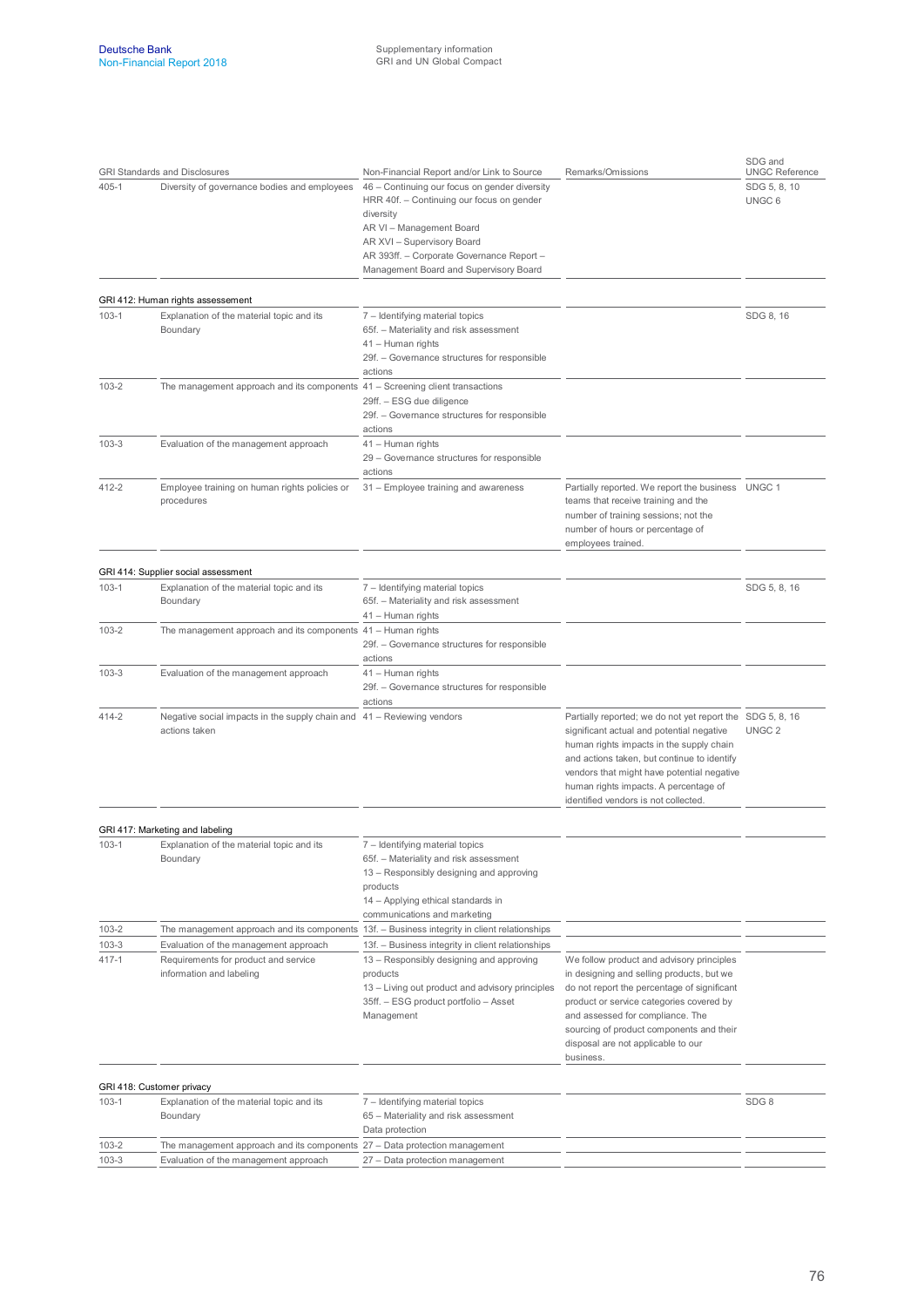|                                          | <b>GRI Standards and Disclosures</b>                                                                                                                                        | Non-Financial Report and/or Link to Source                                                                                                                                                           | Remarks/Omissions                                                                                                                                                                                                                                                                                                                                                   | SDG and<br><b>UNGC Reference</b> |
|------------------------------------------|-----------------------------------------------------------------------------------------------------------------------------------------------------------------------------|------------------------------------------------------------------------------------------------------------------------------------------------------------------------------------------------------|---------------------------------------------------------------------------------------------------------------------------------------------------------------------------------------------------------------------------------------------------------------------------------------------------------------------------------------------------------------------|----------------------------------|
| Financial Services Standard Disclosures  |                                                                                                                                                                             |                                                                                                                                                                                                      |                                                                                                                                                                                                                                                                                                                                                                     |                                  |
|                                          | Product responsibility disclosures                                                                                                                                          |                                                                                                                                                                                                      |                                                                                                                                                                                                                                                                                                                                                                     |                                  |
| G4 DMA                                   | Product and service labeling                                                                                                                                                | 11 - Revised code of conduct<br>11 - The Culture, Integrity, and Conduct<br>program                                                                                                                  |                                                                                                                                                                                                                                                                                                                                                                     |                                  |
| Product portfolio                        |                                                                                                                                                                             |                                                                                                                                                                                                      |                                                                                                                                                                                                                                                                                                                                                                     |                                  |
| G4 DMA                                   | Policies with specific environmental and social                                                                                                                             | 29 - Governance structures for responsible                                                                                                                                                           |                                                                                                                                                                                                                                                                                                                                                                     | <b>SDG 10</b>                    |
|                                          | (former FS1) components applied to business lines                                                                                                                           | actions<br>35ff. - ESG product portfolio - Asset<br>Management<br>38ff. - Climate risks<br>41 - Human rights<br>DWS Report 12f. - Clients and products<br>db.com/cr/es-policy-framework              |                                                                                                                                                                                                                                                                                                                                                                     |                                  |
| G4 DMA                                   | Processes for monitoring clients'                                                                                                                                           | 29 - Governance structures for responsible                                                                                                                                                           |                                                                                                                                                                                                                                                                                                                                                                     | <b>SDG 10</b>                    |
| (former FS3)                             | implementation of and compliance with<br>environmental and social requirements included 35ff. - ESG product portfolio - Asset<br>in agreements or transactions              | actions<br>Management<br>38ff. - Climate risks<br>41 - Screening client transactions<br>41 - Reviewing vendors                                                                                       |                                                                                                                                                                                                                                                                                                                                                                     |                                  |
| G4 DMA                                   | Process(es) for improving staff competency to                                                                                                                               | 30 - Setting targets and implementing key                                                                                                                                                            |                                                                                                                                                                                                                                                                                                                                                                     |                                  |
| (former FS4)                             | implement the environmental and social policies measures<br>and procedures as applied to business lines                                                                     | 31 - Employee training and awareness<br>41 - Screening client transactions<br>DWS Report 12f. - Clients and products                                                                                 |                                                                                                                                                                                                                                                                                                                                                                     |                                  |
| G4 DMA<br>(former FS5)                   | Interactions with clients/ investees/business<br>partners regarding environmental and social<br>risks and opportunities                                                     | 9 - Engaging stakeholders<br>29 - Governance structures for responsible<br>actions<br>32ff. - ESG product portfolio<br>41 - Screening client transactions<br>DWS Report 10ff. - Clients and products |                                                                                                                                                                                                                                                                                                                                                                     | <b>SDG 10</b>                    |
| FS7                                      | Monetary value of products and services<br>designed to deliver a specific social benefit for<br>each business line broken down by purpose.                                  | 32 - ESG product portfolio - Corporate &<br>Investment Bank (CIB)<br>35ff. - ESG product portfolio - Asset<br>Management                                                                             | Partially reported: Where relevant we have SDG 8, 9, 10, 11<br>reported the associated monetary value.<br>A disclosure on the associated monetary<br>value of every product and service<br>designed to deliver a specific social<br>benefit broken down by business line does<br>not yet exist. We investigate possibilities<br>to expand the tracking methodology. |                                  |
| FS8                                      | Monetary value of products and services<br>designed to deliver a specific environmental<br>benefit for each business line broken down by<br>purpose.                        | 32ff. - ESG product portfolio                                                                                                                                                                        | Partially reported. Where relevant we have<br>reported the associated monetary value.<br>A disclosure on the associated monetary<br>value of every product and service<br>designed to deliver a specific<br>environmental benefit broken down by<br>business line does not yet exist. We<br>investigate possibilities to expand the<br>tracking methodology.        |                                  |
|                                          |                                                                                                                                                                             |                                                                                                                                                                                                      |                                                                                                                                                                                                                                                                                                                                                                     |                                  |
| Audit<br>G4 DMA<br>(former FS9)          | Coverage and frequency of audits to assess<br>implementation of environmental and social<br>policies and risk assessment procedures                                         | 59f. - Environmental management<br>67ff.- Limited assurance report of the<br>independent auditor                                                                                                     |                                                                                                                                                                                                                                                                                                                                                                     |                                  |
|                                          |                                                                                                                                                                             |                                                                                                                                                                                                      |                                                                                                                                                                                                                                                                                                                                                                     |                                  |
| Active ownership<br><b>FS11</b>          | Percentage of assets subject to positive and<br>negative environmental or social screening.                                                                                 | 30f. - Setting targets and implementing key<br>measures<br>30 - Robust transactional reviews<br>35ff. - ESG product portfolio - Asset<br>Management                                                  | Partly reported. We do not report if<br>positive or negative screening is required<br>by law.                                                                                                                                                                                                                                                                       | <b>SDG 10</b>                    |
| G4 DMA<br>(former<br>FS12)               | Voting policy(ies) applied to environmental or<br>social issues for shares over which the<br>reporting organization holds the right to vote<br>shares or advises on voting. | 35ff. - ESG product portfolio - Asset<br>Management<br>DWS Report 10ff. - Clients and products                                                                                                       |                                                                                                                                                                                                                                                                                                                                                                     |                                  |
|                                          |                                                                                                                                                                             |                                                                                                                                                                                                      |                                                                                                                                                                                                                                                                                                                                                                     |                                  |
| Society disclosures<br>Local communities |                                                                                                                                                                             |                                                                                                                                                                                                      |                                                                                                                                                                                                                                                                                                                                                                     |                                  |
| <b>FS14</b>                              | Initiatives to improve access to financial<br>services for disadvantaged people                                                                                             | 35ff. - ESG product portfolio - Asset<br>Management                                                                                                                                                  |                                                                                                                                                                                                                                                                                                                                                                     | SDG 8, 10                        |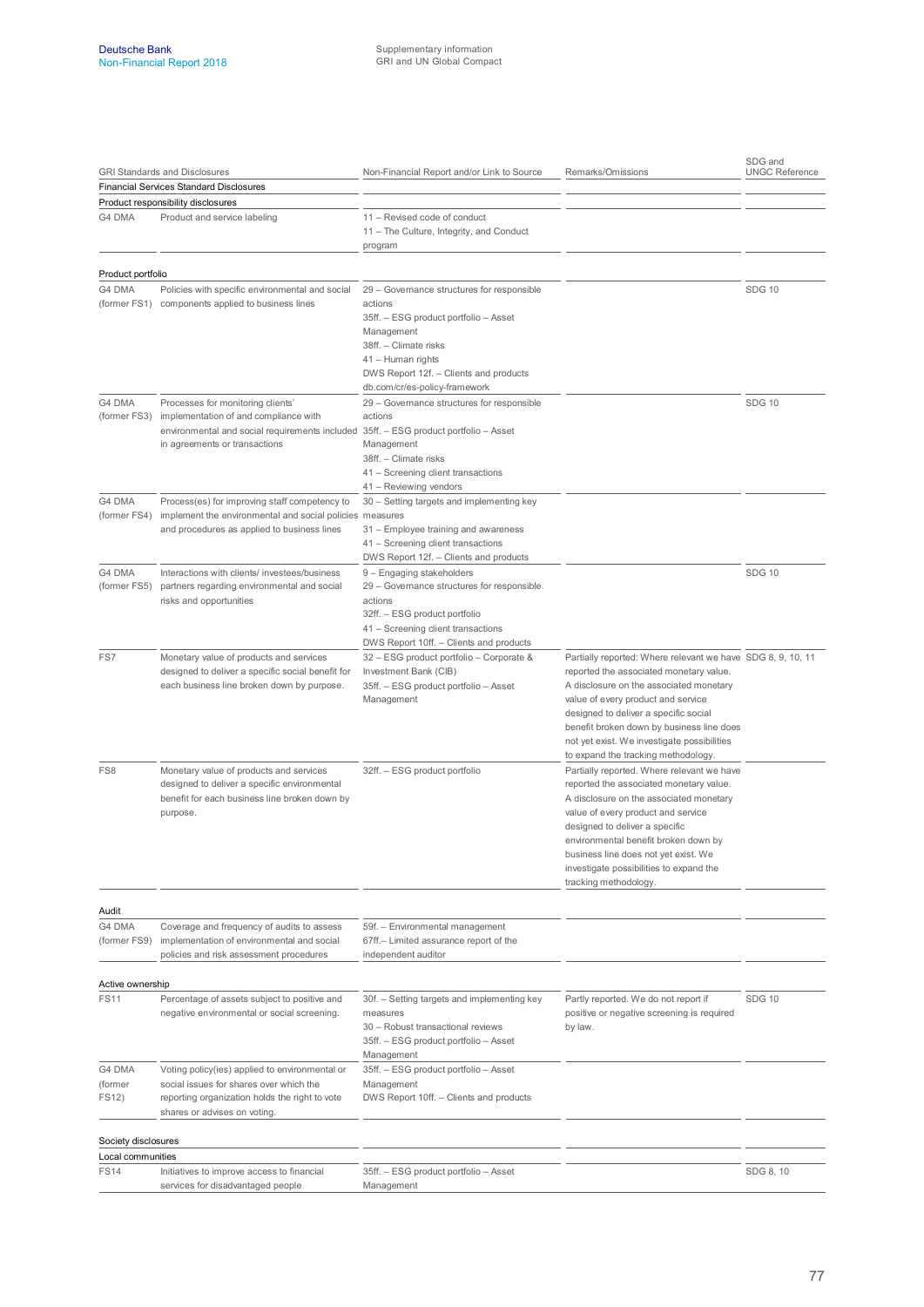## Abbreviations

| AATIF          | Africa Agriculture and Trade Investment Fund                                                                               |
|----------------|----------------------------------------------------------------------------------------------------------------------------|
| ABC            | Anti-Bribery and Corruption                                                                                                |
| AFBC           | Anti-Fraud, Bribery, and Corruption                                                                                        |
| AFC            | Anti-Financial Crime                                                                                                       |
| AFME           | Association for Financial Markets in Europe                                                                                |
| AM             | Asset Management                                                                                                           |
| AML            | Anti-Money Laundering                                                                                                      |
| APAC           | Asia-Pacific                                                                                                               |
| <b>ATLAS</b>   | Accomplished Top Leaders Advancement Strategy                                                                              |
| AuM            | Assets under Management                                                                                                    |
| BaFin          | Bundesanstalt für Finanzdienstleistungsaufsicht (Federal Financial Supervisory Authority)                                  |
| BdB            | Bundesverband deutscher Banken (Association of German Banks)                                                               |
| <b>BEE</b>     | <b>Black Economic Empowerment</b>                                                                                          |
| BREEAM         | Building Research Establishment Environmental Assessment Methodology                                                       |
| <b>BSCO</b>    | <b>Business Selection and Conflicts Office</b>                                                                             |
| CDP            | Former Carbon Disclosure Project                                                                                           |
| <b>CEEF</b>    |                                                                                                                            |
| CEO            | Clean Energy and Environment Fund<br>Chief Executive Officer                                                               |
| <b>CFD</b>     | <b>Contract for Difference</b>                                                                                             |
|                |                                                                                                                            |
| <b>CIB</b>     | Corporate & Investment Bank                                                                                                |
| C&I            | Culture & Integrity                                                                                                        |
| <b>CIC</b>     | Culture Integrity & Conduct                                                                                                |
| C&I OpFo       | Conduct & Integrity Operating Forum                                                                                        |
| <b>CIO</b>     | Chief Investment Officer                                                                                                   |
| <b>CISO</b>    | Chief Information Security Office                                                                                          |
| CRA            | Community Reinvestment Act                                                                                                 |
| <b>CREF</b>    | China Renewable Energy Fund                                                                                                |
| CRegO          | Chief Regulatory Office                                                                                                    |
| <b>CRM</b>     | Credit Risk Management                                                                                                     |
| <b>CSO</b>     | Chief Security Office                                                                                                      |
| <b>CSR</b>     | Corporate Social Responsibility                                                                                            |
| DAP            | Director Acceleration Program                                                                                              |
| DoD            | Desktop on Demand                                                                                                          |
| <b>DMS</b>     | Donations, memberships, sponsorships                                                                                       |
| EAP            | Employee Assistance Program                                                                                                |
| EBA            | European Banking Authority                                                                                                 |
| EBF            | European Banking Federation                                                                                                |
| EC             | European Commission                                                                                                        |
| ECB            | European Central Bank                                                                                                      |
| <b>EcoPMO</b>  | Eco-Performance Management Office                                                                                          |
| EED            | <b>European Energy Directive</b>                                                                                           |
| EEEF           | European Energy Efficiency Fund                                                                                            |
| <b>EFFAS</b>   | European Federation of Financial Analysts Societies                                                                        |
| EFSE           | European Fund for Southeast Europe                                                                                         |
| ES             | <b>Environmental and Social</b>                                                                                            |
| ESG            | Environmental, Social and Governance                                                                                       |
| ESMA           | European Securities and Markets Authority                                                                                  |
| EMEA           | Europe, Middle East, and Africa                                                                                            |
| ERC            | Enterprise Risk Committee                                                                                                  |
| <b>ETF</b>     | Exchange-traded-fund                                                                                                       |
| EU             | European Union                                                                                                             |
| EuroSIF        | European Sustainable and Responsible Investment Forum                                                                      |
| FCO            | <b>Financial Crime Operations</b>                                                                                          |
| <b>FS-ISAC</b> | Financial Services Information Sharing and Analysis Centre                                                                 |
| <b>FTE</b>     | Full-Time Equivalent                                                                                                       |
| G20            | Group of Twenty, an international forum that brings together the world's 20 leading industrialized and emerging econo-mies |
| GDP            | Group data privacy                                                                                                         |
| <b>GDPR</b>    | General Data Protection Regulation                                                                                         |
| GHG            | Greenhouse gas                                                                                                             |
|                |                                                                                                                            |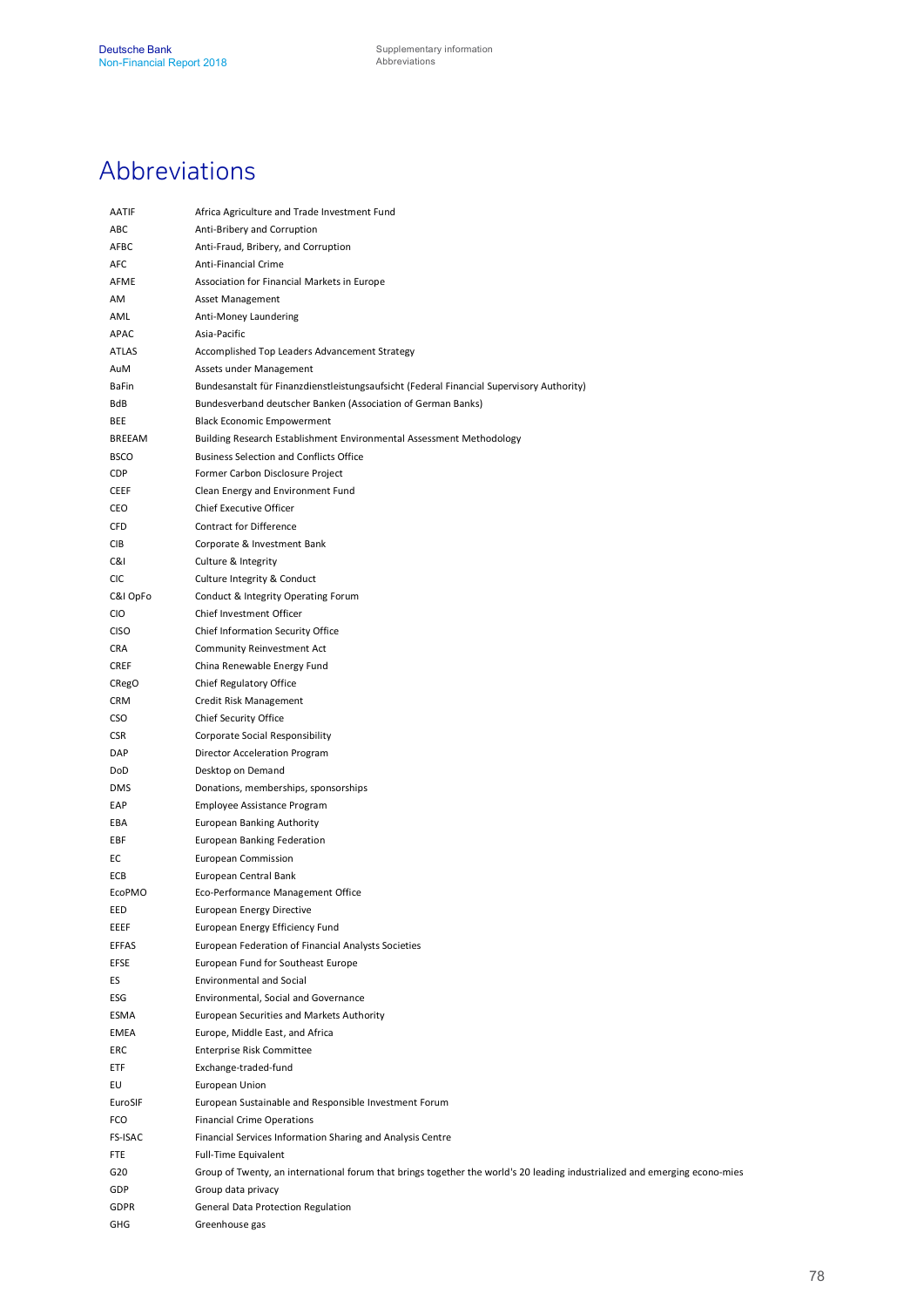| GIT           | Global Impact Tracking                                                |
|---------------|-----------------------------------------------------------------------|
| GPGF          | Global Product Governance Forum                                       |
| GRC           | Group Risk Committee                                                  |
| GRI           | <b>Global Reporting Initiative</b>                                    |
| <b>GRRC</b>   | Group Reputational Risk Committee                                     |
| <b>GSIA</b>   | Global Sustainable Investment Alliance                                |
| <b>HGB</b>    | German Commercial Code (Handelsgesetzbuch)                            |
| ΗR            | Human Resources                                                       |
| IFC           | Institutional Finance Corporation                                     |
| ilo           | International Labor Organization                                      |
| <b>IPCC</b>   | International Panel on Climate Change                                 |
| <b>IREC</b>   | International Renewable Electricity Certificate                       |
| ISO           | International Organization for Standardization                        |
| IT            | Information Technology                                                |
| <b>JMLIT</b>  | Joint Money Laundering Intelligence Taskforce                         |
| KfW           | Kreditanstalt für Wiederaufbau (Germany's national promotional bank)  |
| KRI           | Key Risk Indicator                                                    |
| <b>KYC</b>    | Know Your Customer                                                    |
| LEED          | Leadership in Energy and Environmental Design                         |
| LBG           | London Benchmarking Group                                             |
| <b>LGBTIQ</b> | Lesbian, Gay, Bisexual, Transgender, Intersex, and Queer              |
| MESGS         | Minimum ESG Investment Standards                                      |
| MiFID II      | Markets in Financial Instruments Directive II                         |
| <b>MRM</b>    | Market Risk Management                                                |
| <b>MTA</b>    | Mandatory time away                                                   |
| NFR.          | Non-financial risk                                                    |
| <b>NGOs</b>   | Nongovernmental organizations                                         |
| NPA           | New product approval                                                  |
| <b>NPS</b>    | Net Promoter Score                                                    |
| NTA           | New Transaction Approval                                              |
| OECD          | Organisation for Economic Co-operation and Development                |
| OFAC          | Office of Foreign Assets Control                                      |
| <b>ORM</b>    | Operational Risk Management                                           |
| <b>PCA</b>    | Prevention of Corruption Act                                          |
| PEP           | Politically exposed person                                            |
| PRA           | Prudential Regulation Authority                                       |
| PRI           | Principles for Responsible Investment                                 |
| REC           | Renewable Electricity Certificate                                     |
| RE-DISS       | Reliable Disclosure Systems for Europe                                |
| REGO          | Renewable Energy Guarantee Origin                                     |
| RMC           | Regulatory Management Council                                         |
| SDG           | Sustainable Development Goal                                          |
| SI            | Sustainable Investments                                               |
| SME           | Small and medium-sized enterprises                                    |
| <b>SPR</b>    | Systematic Product Review                                             |
| SRI           | Socially responsible investment                                       |
| SROI          | Social return on investment                                           |
| TCFD          | Task Force on Climate-Related Financial Disclosures                   |
| UΚ            | United Kingdom                                                        |
| UKSIF         | Sustainable Investment and Finance Association in the United Kingdom  |
| UN            | <b>United Nations</b>                                                 |
| UNGC          | United Nations Global Compact                                         |
| US            | <b>United States</b>                                                  |
| USSIF         | Forum for Sustainable and Responsible Investment in the United States |
| WD            | <b>Wealth Discretionary</b>                                           |
| WM            | Wealth Management                                                     |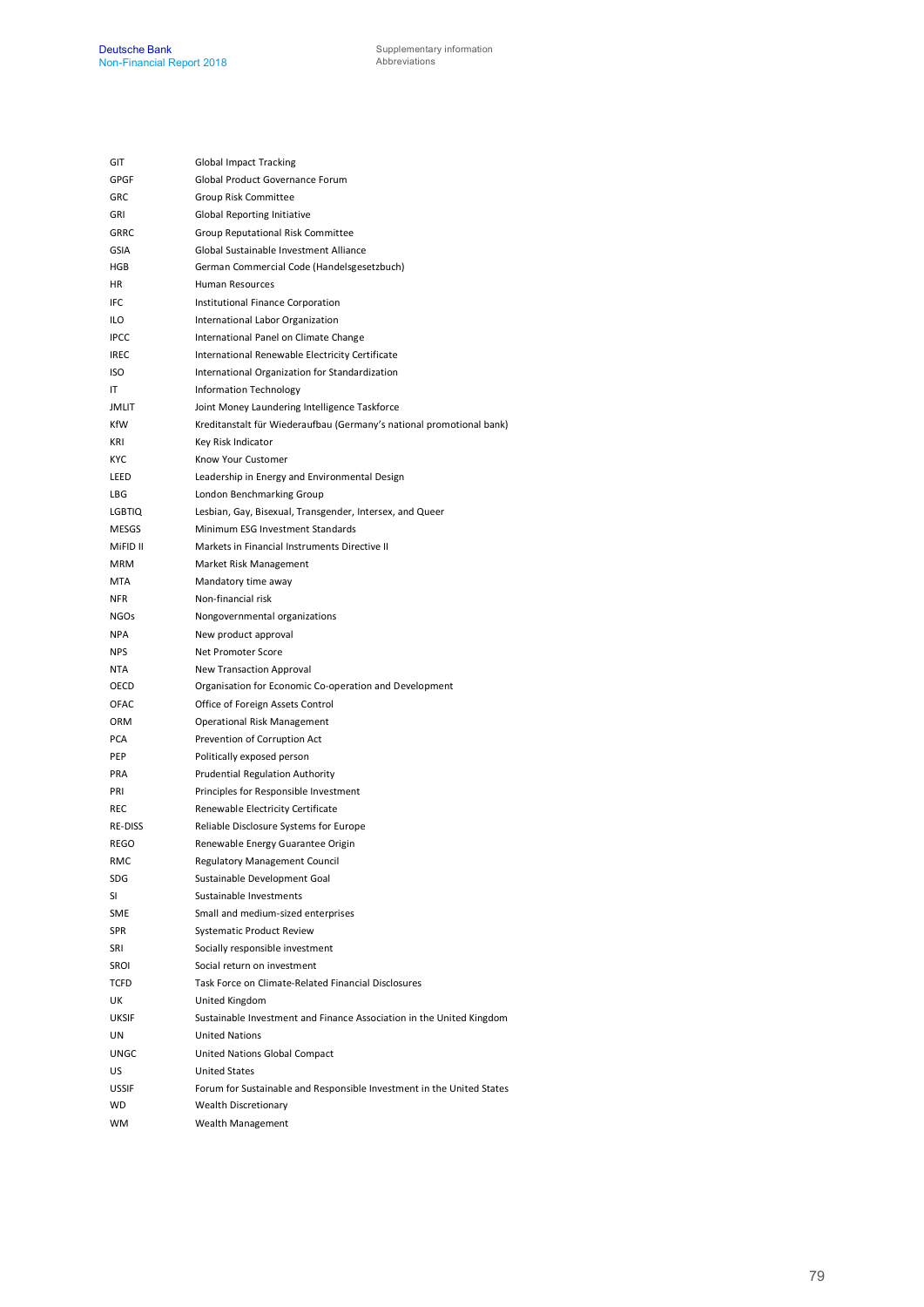### Imprint/Publications

Deutsche Bank Aktiengesellschaft Taunusanlage 12 60325 Frankfurt am Main Germany Tel.: +49 69 91 00 0 [deutsche.bank@db.com](mailto:deutsche.bank@db.com)

#### **Contact**

Group Finance

Group Sustainability [corporate.responsibility@db.com](mailto:corporate.responsibility@db.com)

Feedback from our stakeholders improves further development of our non-financial reporting. We look forward to new impetus and your opinion.

#### Publications

Publications relating to the financial statements

Annual Report 2018 (German / English)

Annual Financial Statements and Management Report of Deutsche Bank AG 2018 (German / English)

Non-financial Report 2018 (German / English)

Human Resources Report 2018 (German / English)

List of Advisory Council Members (German)

All publications relating to our financial reporting are available at **[db.com/ir](http://www.db.com/ir)** 

Deutsche Bank AG

© 2019 Deutsche Bank AG

Reproduction in full or in part only with the publisher's prior written approval; photos and copy to be credited to Deutsche Bank AG.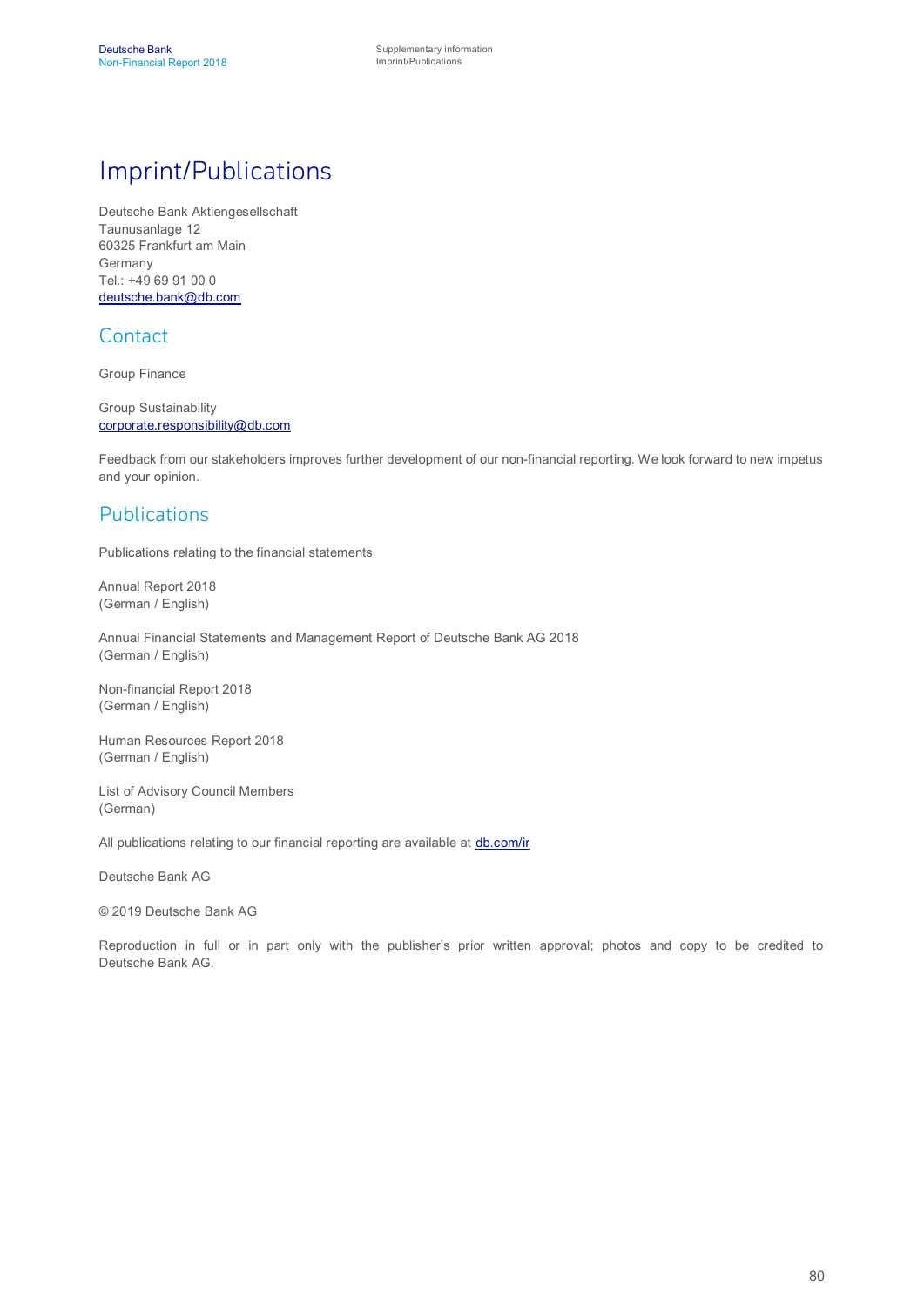#### Editorial Comment

All the information in this report has been compiled in good faith and with the greatest care from various sources. To the best of our knowledge, the information and data contained in this report reflect the truth. Nevertheless, we cannot assume liability for the correctness or completeness of the information provided herein.

The publisher has made an effort to clarify all reproduction rights. We kindly request that any possible retroactive claims be directed to [corporate.responsibility@db.com](mailto:corporate.responsibility@db.com)

Insofar as the masculine form is used in the contents of this report, it is assumed that this refers to both genders on equal terms.

We would like to thank all colleagues and external partners for their friendly support in making this report possible.

Forward-looking statements

This report contains forward-looking statements. Forward-looking statements are statements that are not historical facts; they include statements about our beliefs and expectations and the assumptions underlying them. These statements are based on plans, estimates and projections as they are currently available to the management of Deutsche Bank. Forward-looking statements therefore speak only as of the date they are made, and we undertake no obligation to update publicly any of them in light of new information or future events.

By their very nature, forward-looking statements involve risks and uncertainties. A number of important factors could therefore cause actual results to differ materially from those contained in any forward-looking statement. Such factors include the conditions in the financial markets in Germany, in Europe, in the United States and elsewhere from which we derive a substantial portion of our revenues and in which we hold a substantial portion of our assets, the development of asset prices and market volatility, potential defaults of borrowers or trading counterparties, the implementation of our strategic initiatives, the reliability of our risk management policies, procedures and methods, and other risks referenced in our filings with the U.S. Securities and Exchange Commission. Such factors are described in detail in our SEC Form 20-F of 22 March 2019 under the heading "Risk Factors". Copies of this document are readily available upon request or can be downloaded from [db.com/ir/en/reports-and-events.htm](https://www.db.com/ir/en/reports-and-events.htm).